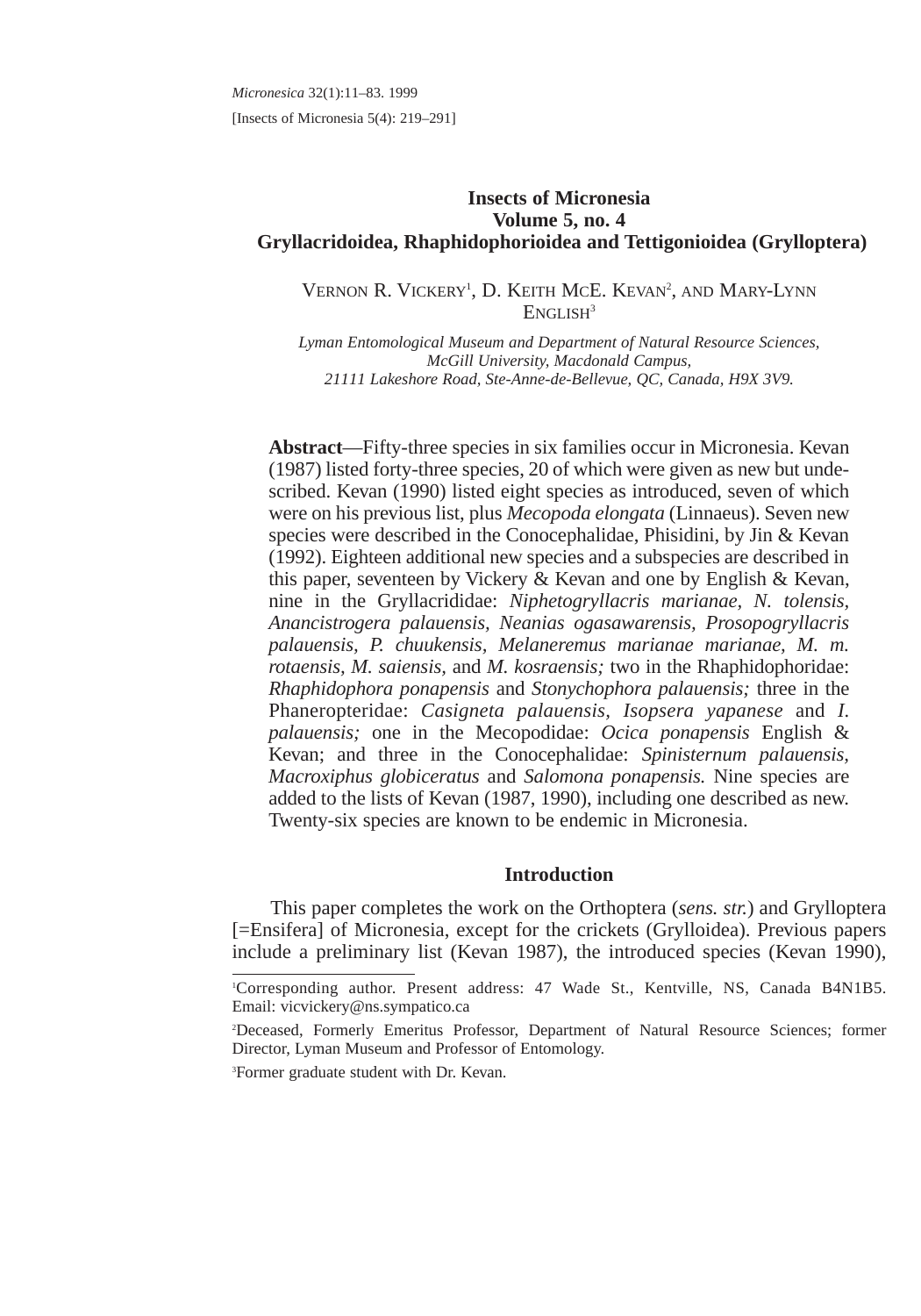followed by descriptions of new species of Phisidini in Jin & Kevan (1992) and the Acridoidea, Tetrigoidea and Tridactyloidea of Micronesia by Kevan, Vickery & English (1997). Included here are all of the known species of Gryllacridoidea, Rhaphidophoroidea and Tettigonioidea of Micronesia, many described as new, together with descriptions, specimen locality lists and notes and comments.

The names of the new species were chosen to indicate their islands of origin. Full diagnostic data are given for the new species; distribution data and notes on identification and, for some species, comments, are given for the other species.

Dr. Kevan, before he died in 1991, had sorted the specimens and had indicated a number of new species and the names he intended to apply to them. Most of these were listed in Kevan (1987). Some of the proposed names have been changed to correspond with the current spelling of topographical names ("Truk" to "Chuuk" and "Belau" to "Palau", "Babelthuap" to "Babeldaob"). These names have been changed throughout the specimen lists. In some cases brief handwritten notes by Kevan were found but not descriptions, many on a copy of the thesis by English. Handwritten notes on some of the other species from Micronesia also were found and used. All of the descriptions of new species, except one by English, are by Vickery. English also provided the description of a previously unknown male. The names are as proposed by Kevan in handwritten notes or by labels on the specimens.

The specimens at hand are the property of several institutions, abbreviated as follows:

ANSP - Academy of Natural Sciences of Philadelphia, Philadelphia, PA, USA.

BPBM - Bernice P. Bishop Museum, Honolulu, HI, USA.

- BMNH The Natural History Museum (British Museum of Natural History), London, England.
- CASC California Academy of Sciences, San Francisco, CA, USA.
- FMNH Field Museum of Natural History (= Chicago Natural History Museum), Chicago, IL, U.S.A.
- ESUG (GUAM) University of Guam, Guam, Pacific Ocean.
- KUEC Kyushu University, Entomology Department Collection, Kyushu, Japan.
- LEMQ Lyman Entomological Museum and Research Laboratory, McGill University, Ste-Anne-de-Bellevue, QC, Canada.
- MCZC Museum of Comparative Zoology, Harvard University, Cambridge MA, USA

UMMZ - Museum of Zoology, University of Michigan, Ann Arbor MI, USA.

NHMW - Naturhistorisches Museum, Wien (Vienna), Austria.

CNMI - College of the Northern Marianas, Saipan, Marianas Islands, USA.

- PSBD Pacific Science Board, Washington, DC, U.S.A. material with BPBM unless otherwise indicated.
- IEAS Shanghai Institute of Entomology, Academia Sinica, Shanghai, China
- USNM United States National Museum of Natural History, Smithsonian Institution, Washington, D.C., U.S.A.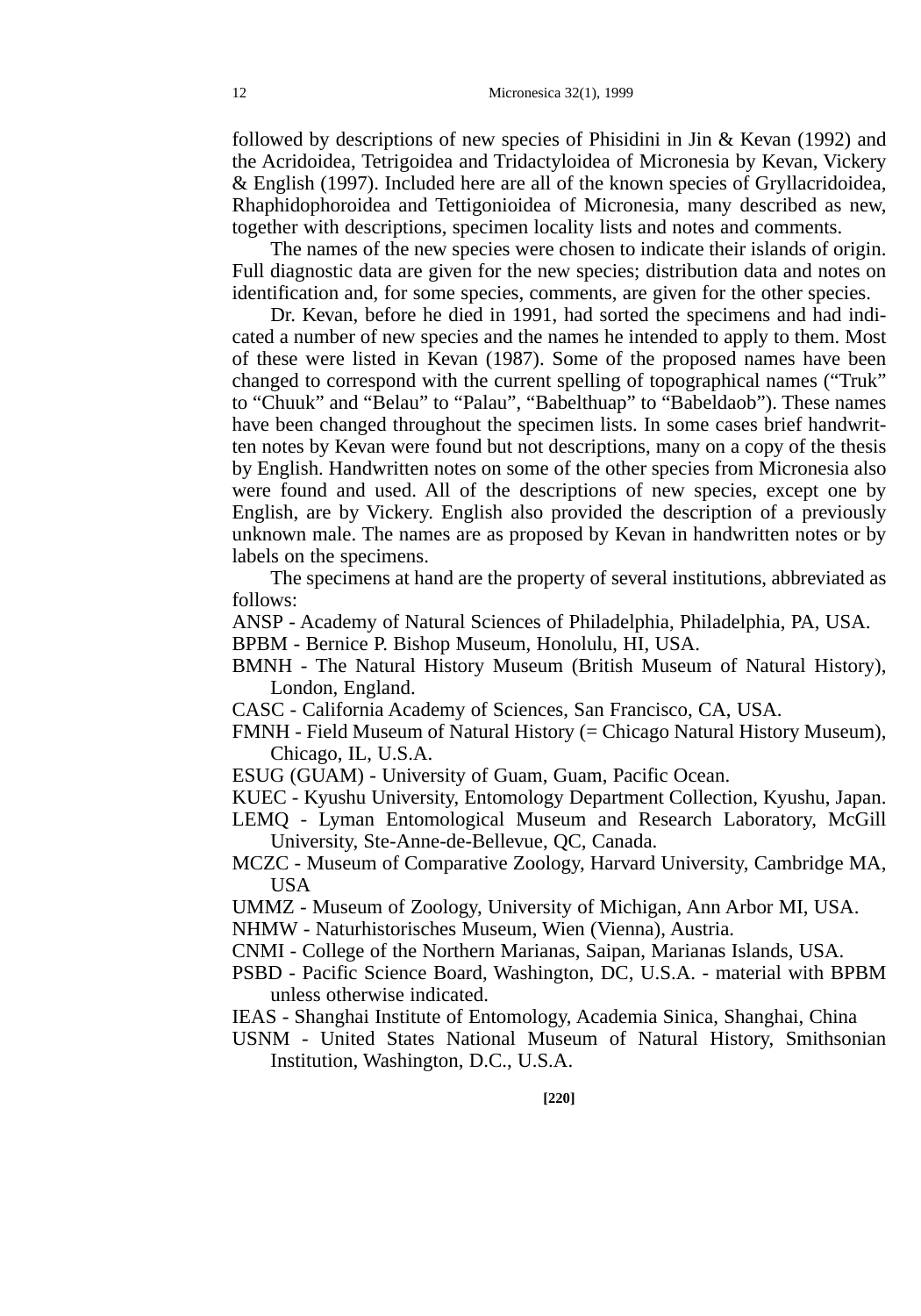USNM (NMRU) - U.S. Navy collections.

WLNC - Willemse Collection, Eigelhoven, Netherlands.

ZMHB - Zoologisches Museum, Humboldt Universit, Berlin, Germany.

Five families are represented in the tettigonioid fauna of the islands: Gryllacrididae, Rhaphidophoridae, Phaneropteridae, Mecopodidae and Conocephalidae.

# **Key to the Families and Subfamilies in Micronesia**

1. Auditory organ (tympanum) present near base of fore tibia; stridulatory apparatus present at base of male tegmen; body slender to somewhat compressed; tarsi depressed with distinct aroleae; head not unusually large, usually green, greenish-brown or greenish yellow (Tettigonioidea) ................................................................................................................3 1'. Auditory organ (tympanum) absent; body robust; tarsi laterally compressed .............................................................................................2 2 (1'). Large, hump-backed; apterous......................Rhaphidophoroidea; Rhaphidophoridae: *Rhaphidophoridae, Stonychophora* 2'. Small to medium in size; apterous or alate .........Gryllacridoidea: *Gryllacris, Niphetogryllacris, Anancistrogera, Neanias, Prosopogryllacris, Melaneremus* 3 (1). Fastigium of vertex rounded or flat, not produced forward ......................... Phanopteridae: *Elimaea, Ducetia, Platycaedia, Holochlora, Phaulula, Casigneta, Phaneroptera* 3'. Fastigium of vertex produced forward between antennae......................... 4 4 (3). Fastigium of vertex rounded, not produced to acute apex ..........5 4'. Fastigium of vertex produced as cone or tubercle (Conocephalidae).....................................................................6 5 (4). Prosternum armed with long paired spines.........Mecopodidae: *Mecopoda, Ocica, Biroa, Segestes, Sexava* 5'. Prosternum unarmed ....................................Meconematidae: *Xiphidiopsis, Phisis, Oceanophisis* 6 (4). Fastigium of vertex of head produced as a distinct cone .............. .................................................Copiphorinae: *Euconocephalus* 6'. Fastigium of vertex produced as a rounded tubercle..................... Conocephalinae: *Conocephalus, Spinisternum, Macroxiphus, Salomona*

# **GRYLLACRIDOIDEA GRYLLACRIDIDAE GRYLLACRIDINAE**

# *Gryllacris* Audinet-Serville

*Gryllacris* Audinet-Serville 1831: 138. Type species *Gryllacris ruficeps* Audinet-Serville.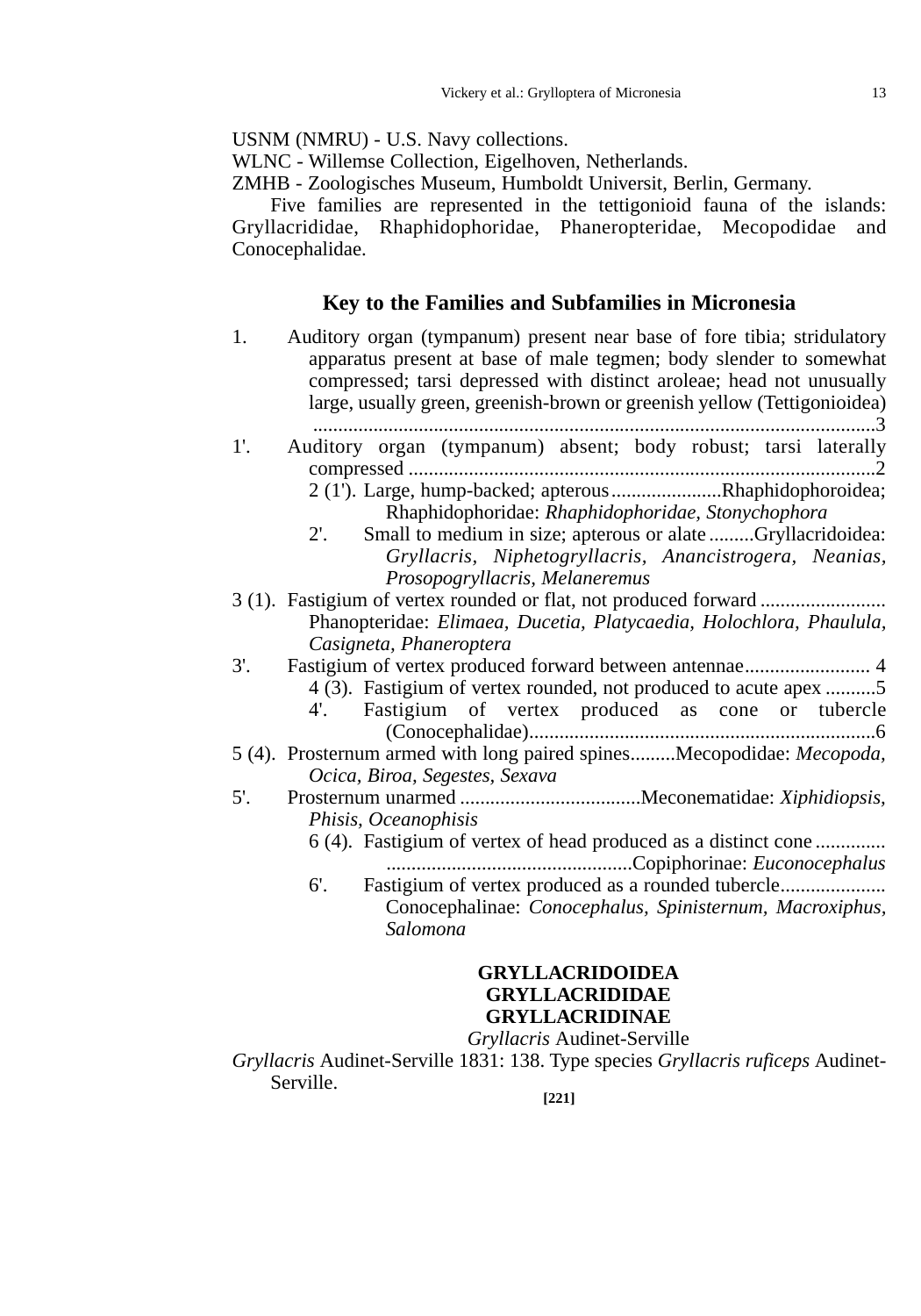*Gryllacris appendiculatus* Brunner von Wattenwyl

- *Gryllacris appendiculata* Brunner von Wattenwyl 1888: 352, pl. 8, fig 41h. Type locality, New Britain; Types (ZMHB).
- *"Gryllacris* n. sp. nahestchend [=near] *auriantica";* [Brunner von Wattenwyl] *in* Schnee (1904:404) (Marshall Is. included).
- *Gryllacris appendiculata;* Griffini, 1908: 8-9 [3 σσ, 3 º º, Jaluit Island, 1 σ, 1  $\frac{1}{2}$ ; Kaes I. (?), Bartels, 3  $\sigma \sigma$ , 4  $\frac{1}{2}$ , 7-XI-1900; [2  $\sigma \sigma$ , 2  $\frac{1}{2}$ , 2 juvs in ZMHB]; Ponape, 29-I-1904; Bergall,  $1 \text{ } \sigma$ ,  $1 \text{ } \frac{\sigma}{2}$  (in alcohol), [ZMHB]; Karny 1930: 106-08, figs. 109 a-i, (New Britain, Ponape and Marshall Is.); Karny, 1937: 116, Ponape & Marshall Is., 169, *Gryllacris* sp. for Marshall Is. (after Griffini); Townes, 1940: 29, Pohnpei (part) and Likiep [E. Marshall Is].; Willemse, 1951:356 (Ponape); 1932: 64, Jaluit, Ponape, Marshall Is. [also p. 169, without using name]; English, 1978: 208 (Ponape and Marshall Islands); Kevan 1987: 306.

*Gryllacris appendiculatus*; Kevan 1990: 106.

*"Gryllacris* spec.", Griffini, 1914: 336, Marshall Is., (Schnee, Wien).

*Gryllacris* sp., near *aurantiaca;* Samuelson and Nishida, 1987: 160 [Marshall Is., not Enewetak Atoll].

This species was first described from New Britain and is also known in Samoa, the Niue Islands, Wotje (Marshall Is.) and the Bismark Archipelago. In Micronesia it occurs in Pohnpei and the Marshall Islands. Samuelson & Nishida (1987) reported it in a nest of large leaves tied together with silk.

**Specimens examined:** *East Carolines.* Ponape; Kolonia Jokaji, 24-VII- [19] 39, T. Esaki,  $1 \frac{9}{5}$  (KUEC); Mt. Totolom, 30-VII-1939, S. Matsushima, 1 juv. (KUEC); Kolonia, VIII-1946, 1 G (LEMQ); Nr. Colonia, 8-VIII-1946, H.K. Townes, 1 very small juv. (USNM); Colonia Expt. Sta., 10-I-1953, J.F.G. Clarke, 1 juv. 9 (BPBM); Mt. Peipalap, 600 ft. VI/IX-1950, P.A. Adams, 1 9 (MCZC); Toleiner, 3-XII-1986, D. Nafus,  $1 \nvert 2$  in old curled leaf of giant swamp taro, leaf edges "attacked") (ESUG); *Kusaie:* Mwot, 10-IV-1953, J.F.G. Clarke, 1 juv. G last instar, genitalia sufficiently well developed for determination) (USNM); "Kusaie", 1-V-1953, J.F.G. Clarke, 1 juv. 9 (BPBM); Mt. Tafeyät, 500-800ft, 20-VIII-1946, H.K. Townes, 1 minute juv. (USNM); *Chuuk:* Moen, 6-VI-1950, [no collector], 1 º (LEMQ); Southeast Carolines: Mortlock Is.: Mortlock Isles, 15-II-1951, (On Hau tree) [no collector],  $1 \sqrt{2}$  (LEMQ); *Marshall Islands:* Recorded from Marshall Islands in literature; 1 very small juv., Arno Atoll, 8-VIII-1950, at light, Ira La Rivers (CASC); Townes (1946) reported a specimen from Likiep, East Marshalls (not seen).

#### *Gryllacris modestipennis* Karny

*Gryllacris modestipennis* Karny 1935: 49, figs. 29-30. Holotype  $\frac{1}{7}$ , Ponape (ZMHU); Karny 1937: 166 Ponape.

*Gryllacris modestipennis;* Willemse, 1942: 112, fig. 27, 1  $\varphi$ , Ponape (BPBM). "Large species of *Gryllacris";* Townes, 1946: 29 (part) Pohnpei.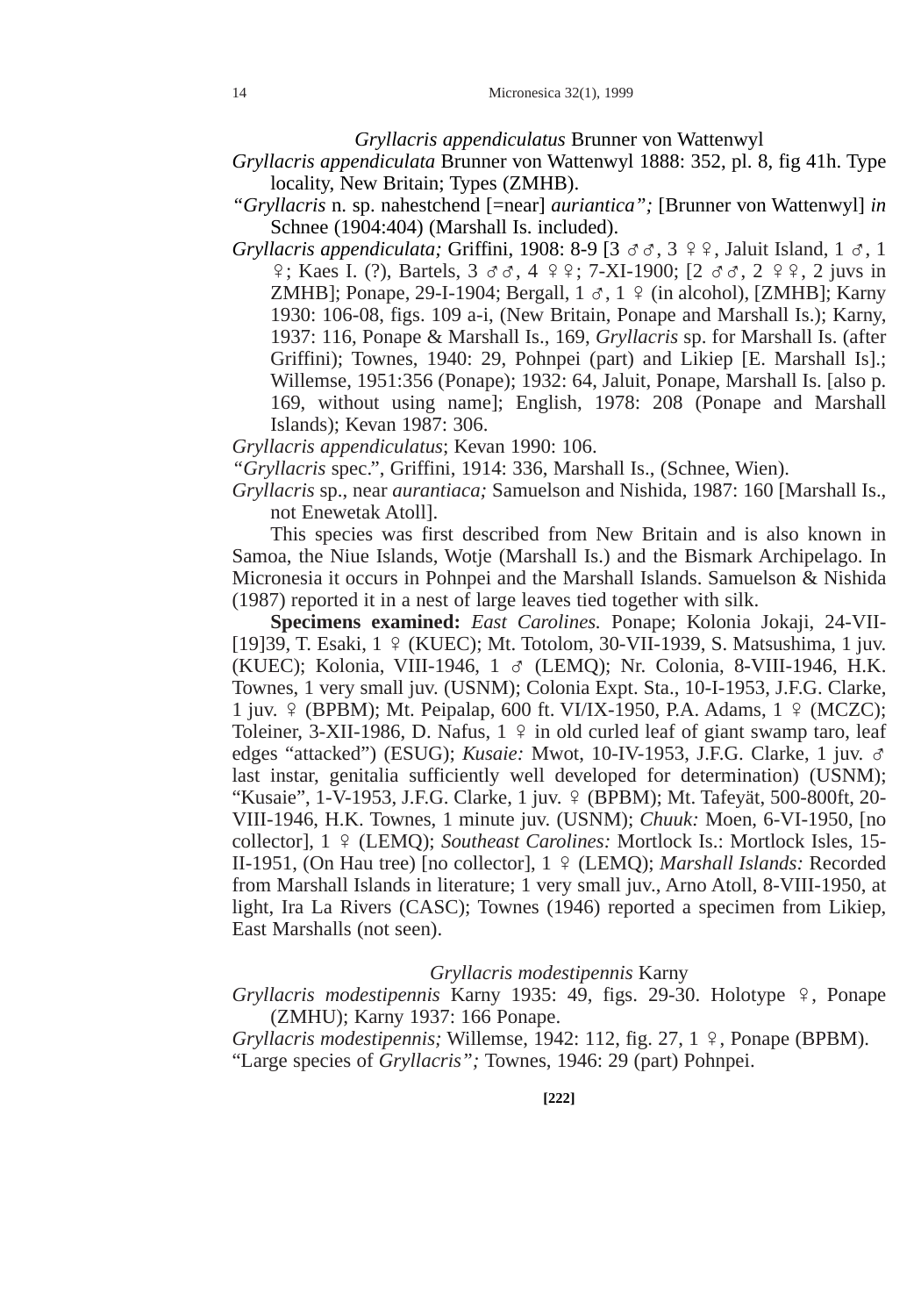*Gryllacris* sp., nr. *modestipennis*; Otte, Alexander, Flinn ( 1 juv, last-instar  $\hat{F}$ ; Palau Is.: Pelelieu, 19-26 Feb., 1987 (UMMZ).

*Gryllacris modestipennis;* Kevan 1990: 106.

This species is known only from Pohnpei, East Caroline Islands.

**Specimens Examined** *Ponape* [Pohnpei]: Kolonia, 9-VII-1937, S. Uchiyama, 2  $99$  (KUEC); Mt. Nanalaut (390m.) 1-1953, J.L. Gressitt, 1  $\sigma$ (LEMQ); Mt. Tamatamansakir, 1400ft, VI/IX- 1950, P.A. Adams,  $1 \text{ } \sigma$ ,  $1 \text{ } \varphi$ (MCZC, BPBM); same but 11-VII-1950, 2 juv.  $99$  (MCZC, BPBM); same but 23-III-1948, 1000-1500ft, (in *Pandanus* crowns), H.S. Dybas, 1 juv (last instar) E (FMNH); Nanepil, Nett Dist, 27-II-[19]48, H.S. Dybas,  $1 \sqrt{9}$  (USNM); Ponape I., 6-III-1936. Z. Ono,  $1 \sqrt{9}$  (BPBM)

### *Niphetogryllacris* Karny

*Niphetogryllacris* Karny 1937: 128. Type species *Niphetogryllacris niveivertex* Karny.

## *Niphetogryllacris marianae* Vickery & Kevan sp. nov.

*Gryllacris sp.;* English, 1978: 212.

*Niphetogryllacris n. sp. 1:* Kevan 1987: 306.

*Niphetogryllacris marianae* Vickery & Kevan. Holotype, G, N.E. Guam: Anderson Airforce B[ase], Aug. 5, 52, N. [L.H.] Krauss. (BPBM). Allotype E: "Guam, on plane at Hickam Field, Honolulu, Jan. 6 '57, L.R. Crockett. 57 4034" (BPBM).

**Description:** holotype  $\sigma$ : Body smooth, rounded, 20 mm.; *head* broad (4.1) but short (2.3), strongly convex, fastigium broadly rounded to frons, face dark brown with conspicuous pale oval between antennal sockets, this with brown dorsal and lateral borders; clypeus nearly circular; maxillary palps long, three apical segments golden yellowish, basal segment pale, apex of labial palps expanded, hollow at tips, yellowish; eyes prominent, brown with small dark brown to blackish spots, eyes do not extend beyond genae; antennae golden brown, filiform, longer than body (tips broken off), scape broad, second segment much larger than succeeding segments; *thorax*, pronotum smooth, shining, strongly convex (3.6) long and wide), lateral carinae obsolete, nearly linear anteriorly, broadly rounded posteriorly and narrowing laterally, narrow median dorsal depression from middle to 2/3 toward posterior margin; tegmina (21.5) exceeding abdomen by 8 mm; *legs,* femora sulcate beneath, convex on exterior faces, hind femur only with about 7 short spines on apical half on outer ventral carinae and 5 to 6 on inner carina; all tibiae with spines on both ventral carinae; tarsi three-segmented, each segment with distinct bilobed extensions, of apical segment nearly reaching claws," (right hind tarsus missing); fore femur 5.0, mid-femur 4.9, hind femur 9.2, fore tibia 5.2, mid-tibia 5.8, hind tibia 9.7. *abdomen* bulky, deep (3.6), pale brown at base and progressively darker toward apex; 9th tergum quadrate, bilobed apically (Fig. 1) with apical crossed elongate laterally directed processes; cerci protrude beyond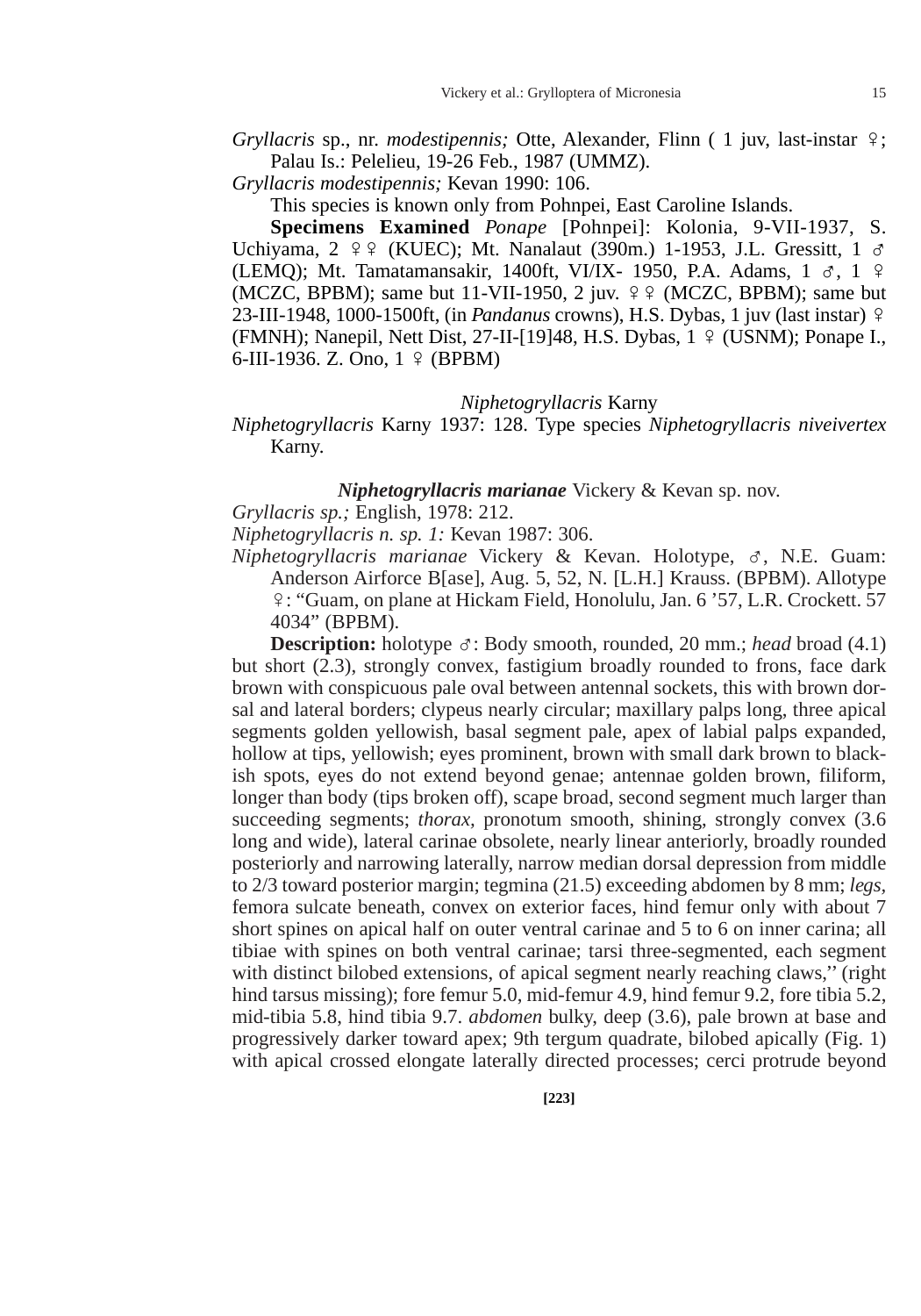

Figures 1-8. *Niphetogryllacris* species: Figs 1-5, *N. marianae:* 1, male 9th tergum, bilobed with crossed processes; 2, male subgenital plate; 3, ovipositor; 4, female, subgenital plate; 5, female presubgenital process. Figs. 6-8, *N. tolensis:* 6, female supra-anal plate; 7, female subgenital plate; 8, ovipositor.

the tergum; subgenital plate broad, bilobed with lateral styles (Fig. 2); tegminal venation is obscure (Fig. 29) as the veins disappear before reaching the apex.

Allotype  $\frac{1}{2}$ : uniform shining, golden brown, head distinctly black-brown on face with conspicuous pale ocelli; similar to male in most aspects; tegmen 21.5; legs: fore femur 5.2, mid-femur 5.8, hind femur 9.3, fore tibia 5.3, mid-tibia 5.6, hind tibia 9.3, supra-anal plate narrow, compressed; ovipositor bent upward from base and slightly curved upward, 9.6 long (Fig. 3); fifth sternum quadrate and shallowly U-emarginate, apically with dark tear-shaped depressions each side of middle near apex (Fig. 4); subgenital plate quadrate, upturned laterally with a median projection, this acute laterally and incurved apically (Fig. 5).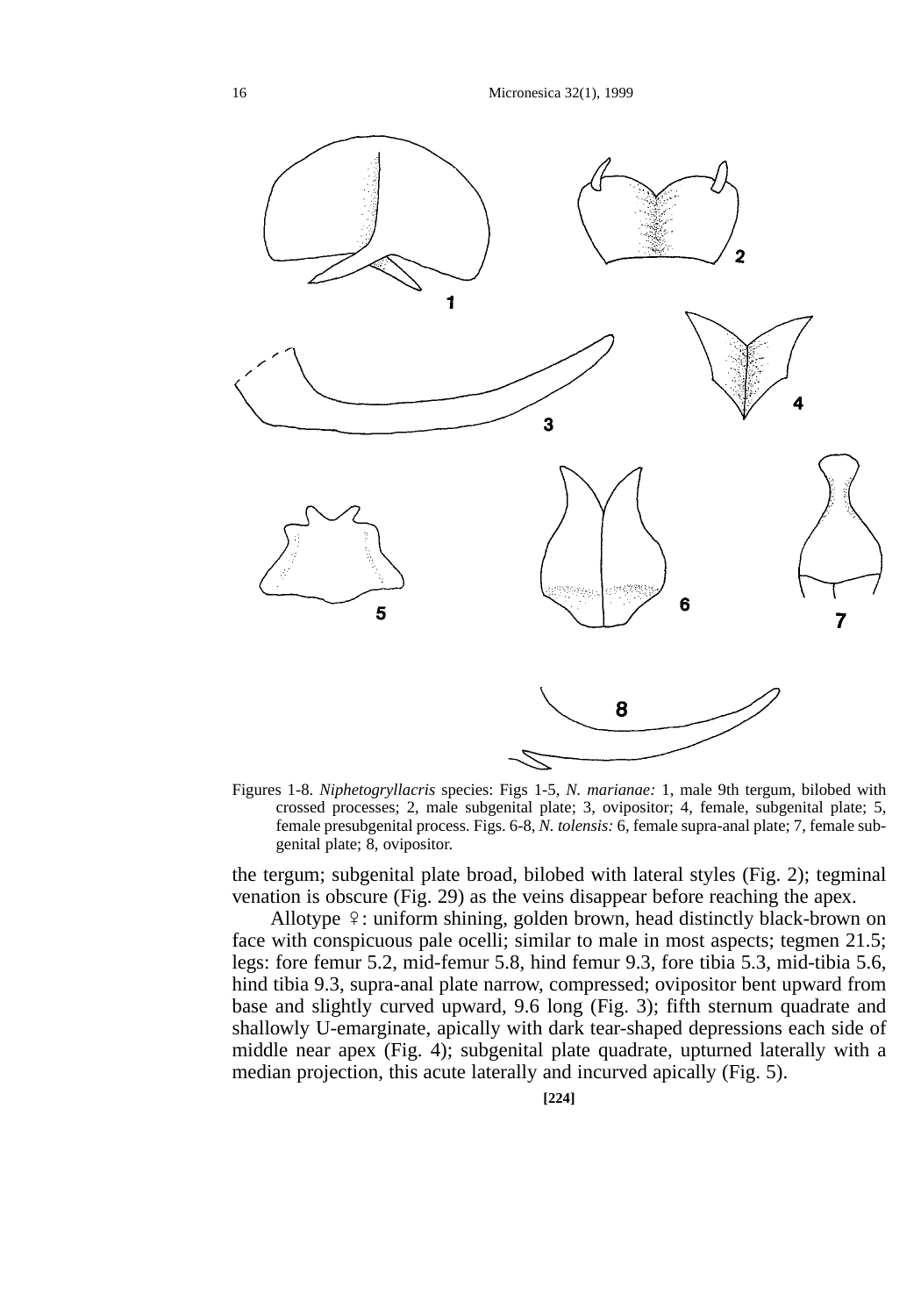Paratypes:  $1 \text{ } \sigma$ , "Dedelo, Guam, Aug 3 [19]68";  $1 \text{ } \sigma$ , "Hestimgress" [LEMQ, ex BPBM, ex A.A. La Plante collection, Bishop # 1977, 841; 1  $\sigma$ , Barrigada, Guam, 9 Sept., 1957, D. Nafus (ESUG); 1 G "wrapped in *Pipturus argenteus* leaf" (LEMQ ex ESUG);  $1 \div$ , Menzilia, Guam, 1957, I. Schreiner (ESUG);  $1 \div$ , "Barrigada, Gu $\lceil \text{am} \rceil / 3 - 17 - 79 \rceil = 17 - III - 1979$ " Vincent/Mangloma" [ESUG]; 1  $\varphi$ , "Micronesia, (Guam, U.S.A.), Dededo, 25-II-1979 / Cristina Lazard / collector" (LEMO ex ESUG); 1 juv.  $9$  [last instar], Guam, Yigo, VIII-1952, N.L.H. Krauss (LEMO);  $1 \text{ } \circ$  (very young), Guam, Yigo, 2-VII-1946, R.G. Oakley (USNM).

This long-winged species is known only from Guam.

*Niphetogryllacris tolensis* Vickery & Kevan sp. nov.

*Niphetogryllacris n. sp. 2*; Kevan 1987: 306.

*Niphetogryllacris tolensis Vickery & Kevan. Holotype º, Tol I., Mt. Uniböt, 4-I-*1953, native forest, J.L. Gressitt (USNM).

The holotype is the only specimen known at present.

**Description:** holotype  $\frac{1}{2}$ : body smooth, shining, general color pale brown, short but quite robust, length 15.3; *head* broad 4.3, short 2.3; smooth, strongly convex, dark mahogany brown; antennae filiform, scape and segment two larger, tips of both broken off; eyes not prominent, pale brown heavily marked with darker pigment; fastigium rounded, smooth, ocelli pale, conspicuous, clypeus apically obtuse, pale with black margins and apex; palps pale except base of terminal segment of labial palps brown: *thorax,* pronotum wider 4.2 than long 3.3, smooth with median sulcus on middle third, oblique depressions from end of sulcus outward, and dorsally behind anterior margin, lateral and posterior margins thickened; tegmina 11.8, shorter than in *N. marianae,* veins prominent, shining, wings brownish, extending beyond tegmina; legs with spines similar to *N. marianae;* femora: fore 4.6, mid 5.9, hind 8.4; tibiae: fore 5.3, mid 5.5, hind 8.1; *abdomen* smooth, cerci long 2.2; supra-anal plate with crossed finger-like projections mesally at apex (Fig. 6); subgenital plate divided, forked (Fig. 7); ovipositor short 7.5, curved (Fig. 8).

This is a short-winged species, differentiated from *N. marianae* as follows: clypeus obtuse apically, not rounded; subgenital plate not wider apically, divided, forked; ovipositor curved upward, not bent at base. Color pale brown except head dark mahogany brown (except clypeus). Male unknown. At this time it is known only from Tol Island in the Chuuk Group.

The tegminal venation (Fig. 30) is complete and is similar to that of *N. aberrans* Willemse (1953, fig. 14) with this difference: the media and cubitus do not separate but continue as a single vein to the apex.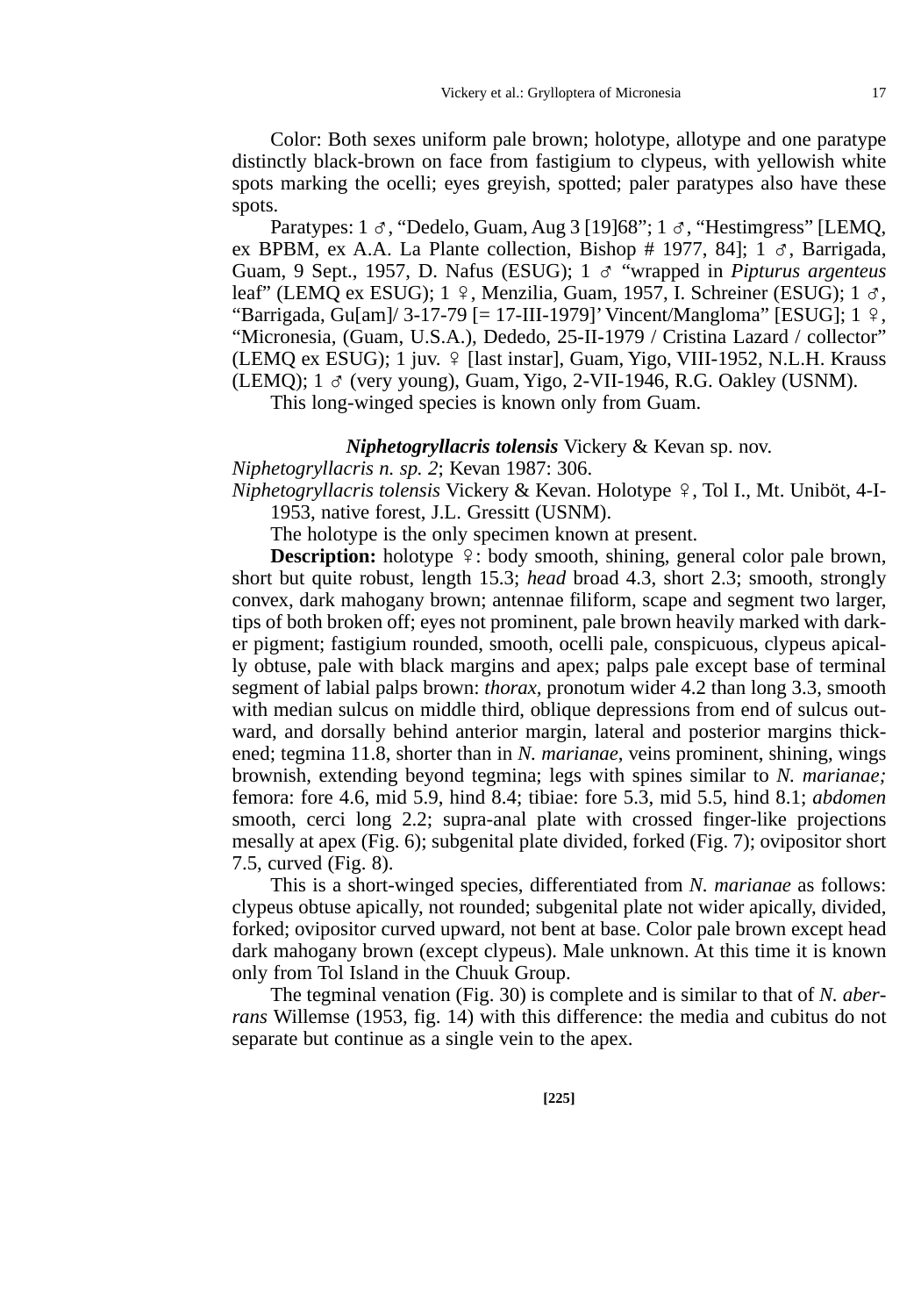### *Anancistrogera* Karny

# *Anancistrogera* Karny 1937: 135. Type species *Gryllacris brachyptera* Gerstacker.

#### *Anancistrogera palauensis* Vickery & Kevan sp. nov.

*Anancistrogera palauensis* Vickery & Kevan. Holotype G, West Carolines, Palau Is., Peleliu, II-1946 (LEMQ). Allotype  $\frac{9}{7}$ , same data as holotype (LEMQ).

**Description:** holotype  $\sigma$ : Body robust 15.3, shining golden brown with darker brown infusion on face, part of dorsum of pronotum and on fore tibiae; mandibles dark brown to black; spines of 'hind tibiae dark brown; *head* strongly convex, bulbous, broad 4.4, short 2.3, eyes spotted, not prominent, fastigium broad, depressed above antennal bases limited by distinct ridges, strongly impressed in front between raised borders of antennal sockets, these with inner angles about 70º, clypeus pale apically, labrum narrow at base then broad and tapering to truncate apex, this notched in middle; antennae very long, about three times as long as body, filiform, each segment with narrow dark band; *thorax,* pronotum smooth, lacking carinae, rounded, with central depression from near posterior margin to middle, anterior margin slightly extended mesally, posterior margin nearly linear; tegmen 10.4, with prominent golden brown raised longitudinal veins, wing with less prominent veins, extending slightly beyond tegmina; legs, femora: fore 4.8 and middle 5.4, without spines, hind femora 8.2 with 6 short spines on external ventral carina and 7-10 on internal carina, tibiae: fore 5.3 amd middle 5.6, with elongate pale spines, 4 pairs on each ventral carina, hind tibia 8.3, with 6 pairs of spines on external ventral carina and 5 pairs on the internal



Figures 9-12. *Anancistrogera palauensis:* 9, male supra-anal plate; 10, male subgenital plate; 11, ovipositor; 12, female subgenital plate.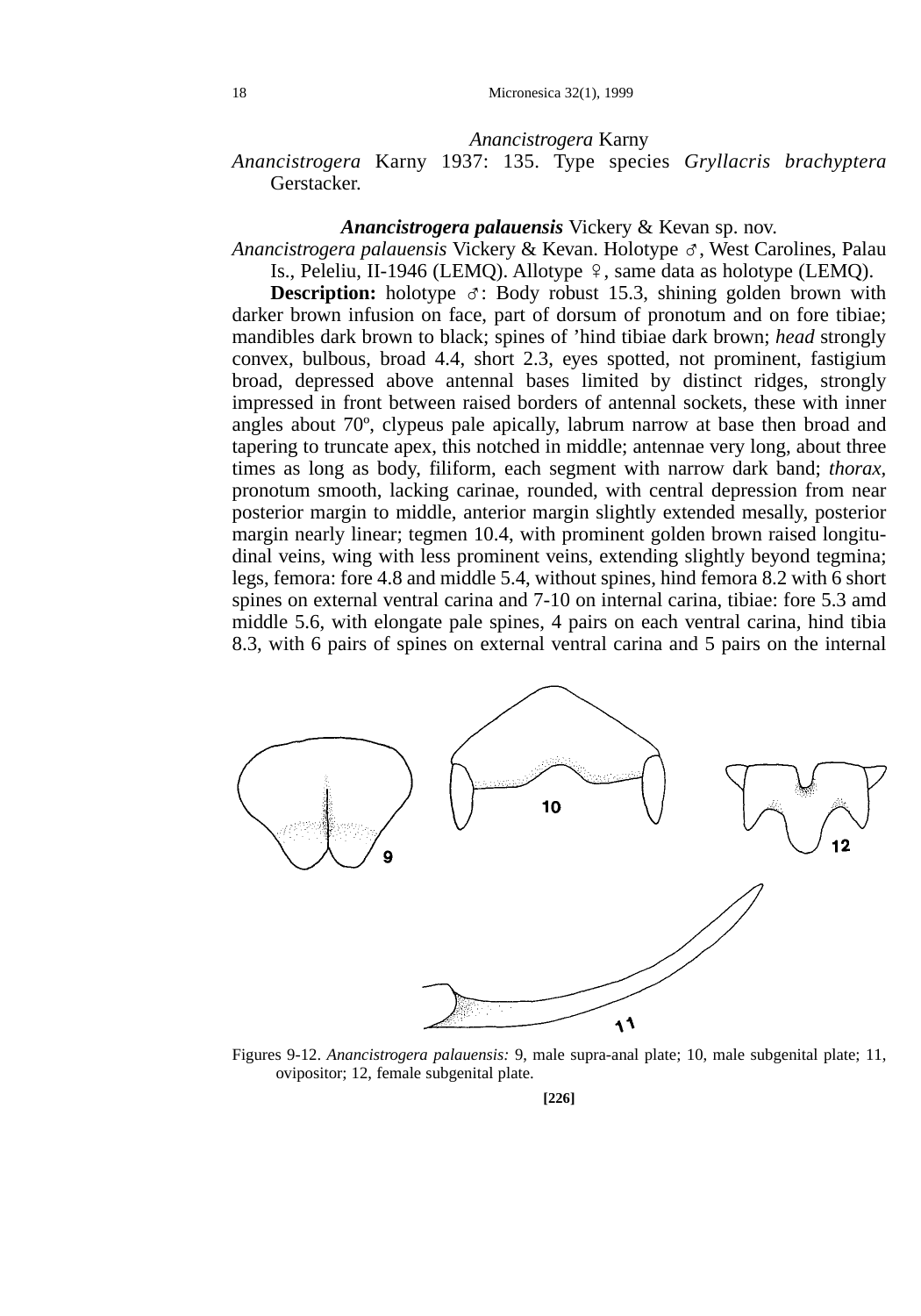carinae; *abdomen,* unicolorous golden brown (7th tergum twisted sideways after death), 9th tergum bent strongly downward, nearly ventral at apex, supra-anal plate ovate with paired rounded apical lobes and U-emarginate apically (Fig. 9), subgenital plate broad and narrow, broadly V-emarginate with short styles (Fig. 10); cerci tapered, incurved; tegminal venation (Fig. 31) resembles that of *Anancistrogera dubia* Willemse (1953, fig. 16) but there is only one precostal vein rather than two.

Allotype,  $\frac{1}{2}$ : very similar to holotype in structure and color; antennae broken, right with scape and one segment, left with scape and 4 segments, tegmina broadly rounded, wing very broad apically; ovipositor narrow not bent but curved upward 10.2 (Fig. 11); subgenital plate narrow, acute posterolaterally with median ovoid projection (Fig. 12); measurements as follows: body length 17.6; head width 4.4, length 2.5; pronotal width 4.0, length 3.7; tegmen 10.3; femora: fore 4.9, mid 5.2, hind 8.7; tibiae: fore 5.7, mid 5.7, hind 8.8.

Paratypes: 1  $\sigma$ , 2  $\varphi$   $\varphi$ , Palau, Peleliu, 19/26 Feb, 1987 [also 19/26-II-1987], Otte, Alexander, Flinn, (UMMZ).

#### *Neanias* Brunner von Wattenwyl

*Neanias* Brunner von Wattenwyl 1888: 373, Type species *Neanias squamosus* Brunner von Wattenwyl.

### *Neanias ogasawarensis* Vickery & Kevan sp. nov.

*Neanias n. sp.;* Kevan 1987: 306.

*Neanias ogasawarensis* Vickery & Kevan. Holotype G, Ogasawara Archipelago, Haha-Jima, s. Ridge, Chibusa Yama, 300m, 20/22-VIII-1980, malaise trap, J.L. Gressitt (BPBM). Allotype  $\varphi$ , same data as holotype (BPBM).

**Description:** holotype  $\sigma$ : Body robust, 23.2 long; golden brown, antennae reddish brown, abdominal terga with darker brown posterior margins; *head* bul-



Figures 13-16. *Neanias ogasawarensis:* 13, male 9th tergum; 14, male subgenital plate; 15, female subgenital plate; 16, ovipositor.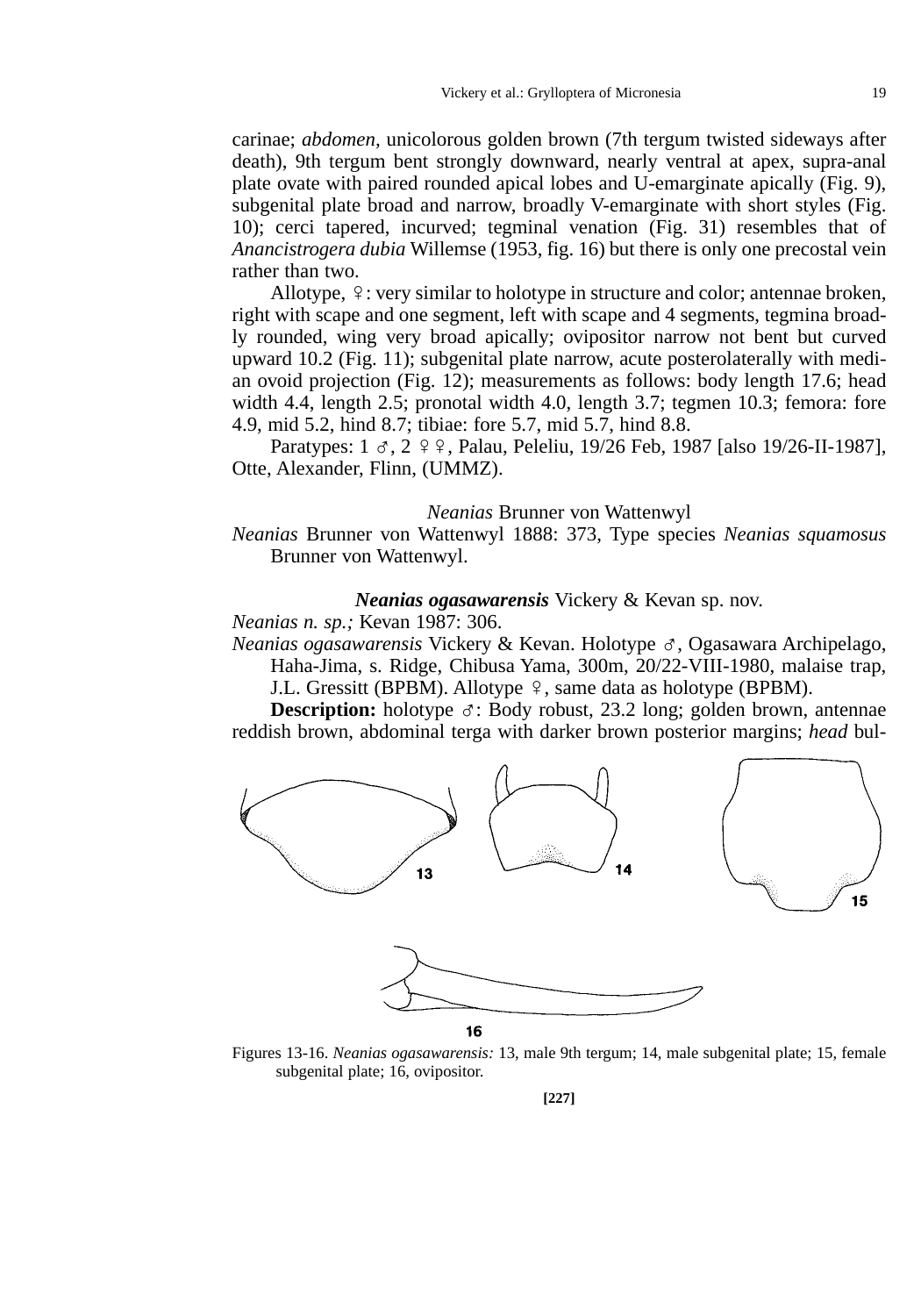bous, broad 4.8, short 2.3, fastigium broad, face triangular, mandibles pointed, maxillary palps very long, terminal two segments with brownish infusion; eyes concave on inner side in frontal view, antennae very long; *thorax,* pronotum nearly quadrate, 4.9 wide x 4.3 long, flared outward laterally; tegmina reduced to tiny lateral lobes 1.2; legs: femora: fore 6.6 and middle 6.4 sulcate beneath with fine setae on the carinae but no spines; hind femur 10.8 with 6-7 very small spines on each carina; tibiae: fore 6.9 and middle 6.7 each with elongate 0.7-0.9 spines; hind tibia with 5 or 6 very small dorsal black spines, 4 apical spurs and pair of preapical ventral spines; *abdomen,* 8th tergum broader and longer than 7th, rounded downward, 9th tergum bulbous, ventral margin reflexed, nearly obscuring supraanal plate, this visible as narrow strip with median rounded extension and reflexed laterally (Fig. 13); subgenital plate broad, rounded to truncate apex with short lateral styles (Fig. 14); cerci long, tapered, incurved; spines of fore and mid-tibia long, of hind tibia very short, black; nearly apterous, tegmina represented by tiny lateral lobes (1.2 mm).

Allotype  $\frac{1}{2}$ : Body robust, length 20.0; generally golden brown, all femora pale brown with reddish-brown longitudinal streaks, these tapering toward apices; subgenital plate yellow with two lateral brown spots (Fig. 15); tergal bands dark brown; head very broad (5.1), short (2.3), fastigium broad, very similar to holotype; pronotum quadrate (4.5 x 4.4), tegmina very small lateral lobes; legs, femora: fore 6.4, middle 7.2, hind 10.7; tibiae: fore 6.9, middle 6.7, hind 10.0; ovipositor reddish, very gently curved upward (Fig. 16), length 11.2.

Paratypes:  $2 \text{ } \sigma \sigma$ , same data as primary types (BPBM);  $1 \text{ } \frac{\sigma}{2}$  Bonin Is., Chichi Jima, Hills E of Okuruk, 18-VI-1949, A.R. Mead (LEMQ), the latter with dark brown Y-shaped mark on dorsum of head, tail of Y extending to level of antennae, with two large dark spots within arms of Y.

## *Prosopogryllacris* Karny

# *Prosopogryllacris* Karny 1937: 154. Type species *Gryllacris personata* Audinet-Serville.

## *Prosopogryllacris palauensis* Vickery & Kevan sp. nov.

*Prosopogryllacris n. sp. 2;* Kevan 1987: 306.

*Prosopogryllacris palauensis* Vickery & Kevan. Holotype, G, Koror I., 23-XI-1947, H.S. Dybas (USNM). Allotype 9, Koror I., 17-XI-1947, H.S. Dybas (FMNH).

**Description:** holotype  $\sigma$ : Body robust, length 26.7, shining, golden yellow; *head,* face, labrum and mandibles and margins of pronotum reddish, clypeus partly reddish, partly yellow; eyes pale brown mottled with darker brown; head strongly convex, broad (5.9) short (2.7), eyes not protuberant; antennae longer than body (but both broken off at mid-abdomen), fastigium rounded to strongly slanting frons; *thorax,* pronotum typically gryllacridid, width (6.1), length (5.3), anterior margin produced at middle, lateral margins nearly parallel then strongly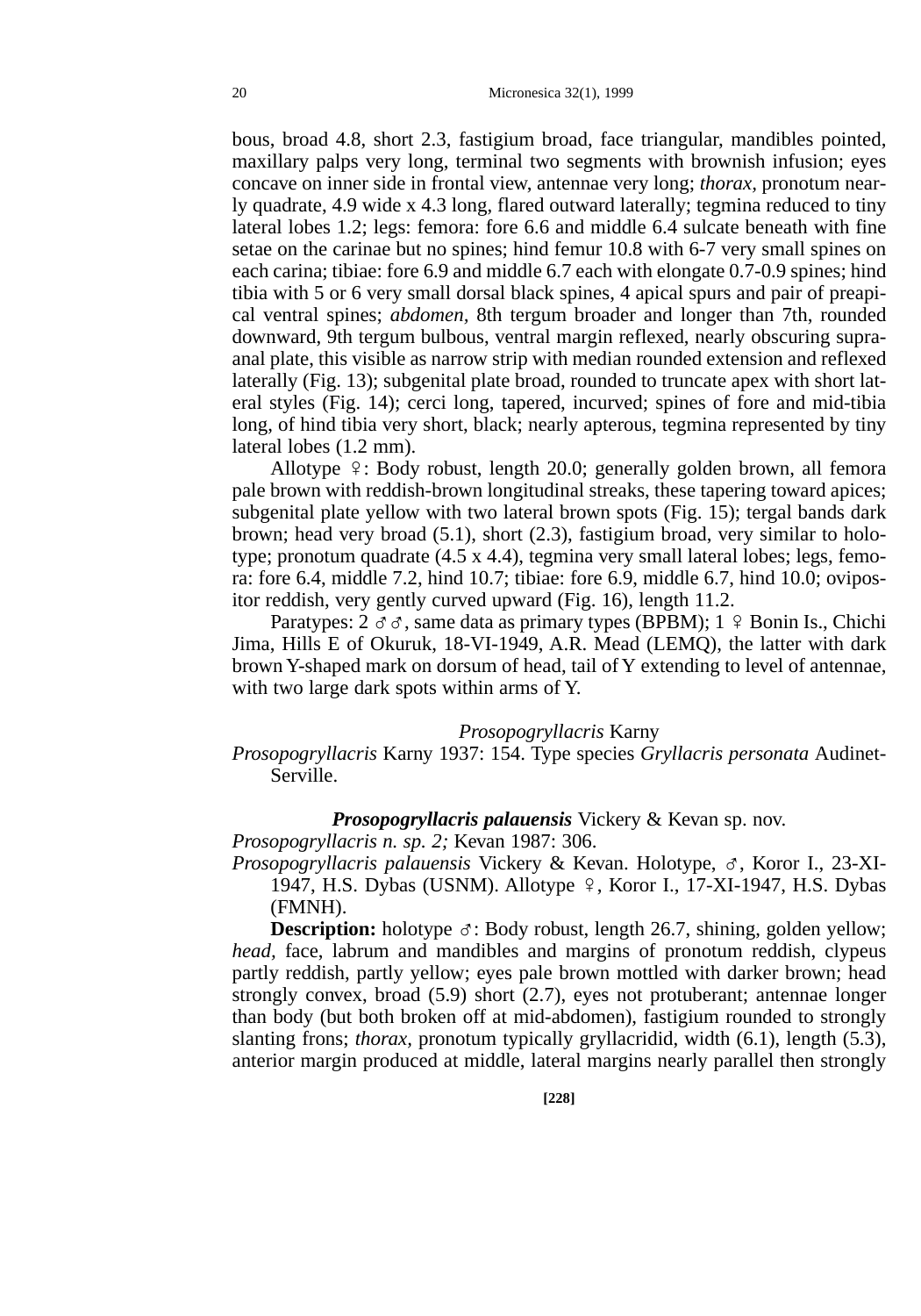

Figures 17-22. *Prosopogryllacris palauensis:* 17, male terminal tergum, dorsal; 18, male terminalia, lateral; 19, male subgenital plate, ventral; 20, female terminal tergum; 21, female subgenital plate; 22, ovipositor.

narrowing to rounded posterior margin; near the posterior margin two lateral protuberances, spine present at postero-lateral angles; tegmina long (13.1), wing protruding beyond tegmen by 0.9 mm, tegmen plain, veins not raised, wing with strong raised veins and three brownish arcs along crossveins; legs: fore and middle femora without spines, fore 9.1, mid 7.7, hind 13.7 with six reddish tipped spines on exterior ventral carina and three spines on internal ventral carina near apex; tibiae: fore 8.6 and middle 8.7, with long pale spines and pair of short subapical spurs; hind tibia 14.6 with six external and six internal ventral spines, three pairs apical spurs and pair of subapical dorsal spines; *abdomen,* terminal tergum strongly narrowed, rounded or with small V-shaped invagination at apex (Fig. 17) and produced ventrally (Fig. 18) obscuring supra-anal plate, lower lateral corners each with a small brown inwardly directed hook-like process; subgenital plate transverse, styles lateral, deeply impressed before paired apical enlargements (Fig. 19); tegminal venation is distinctive. The radius, media and cubitus have a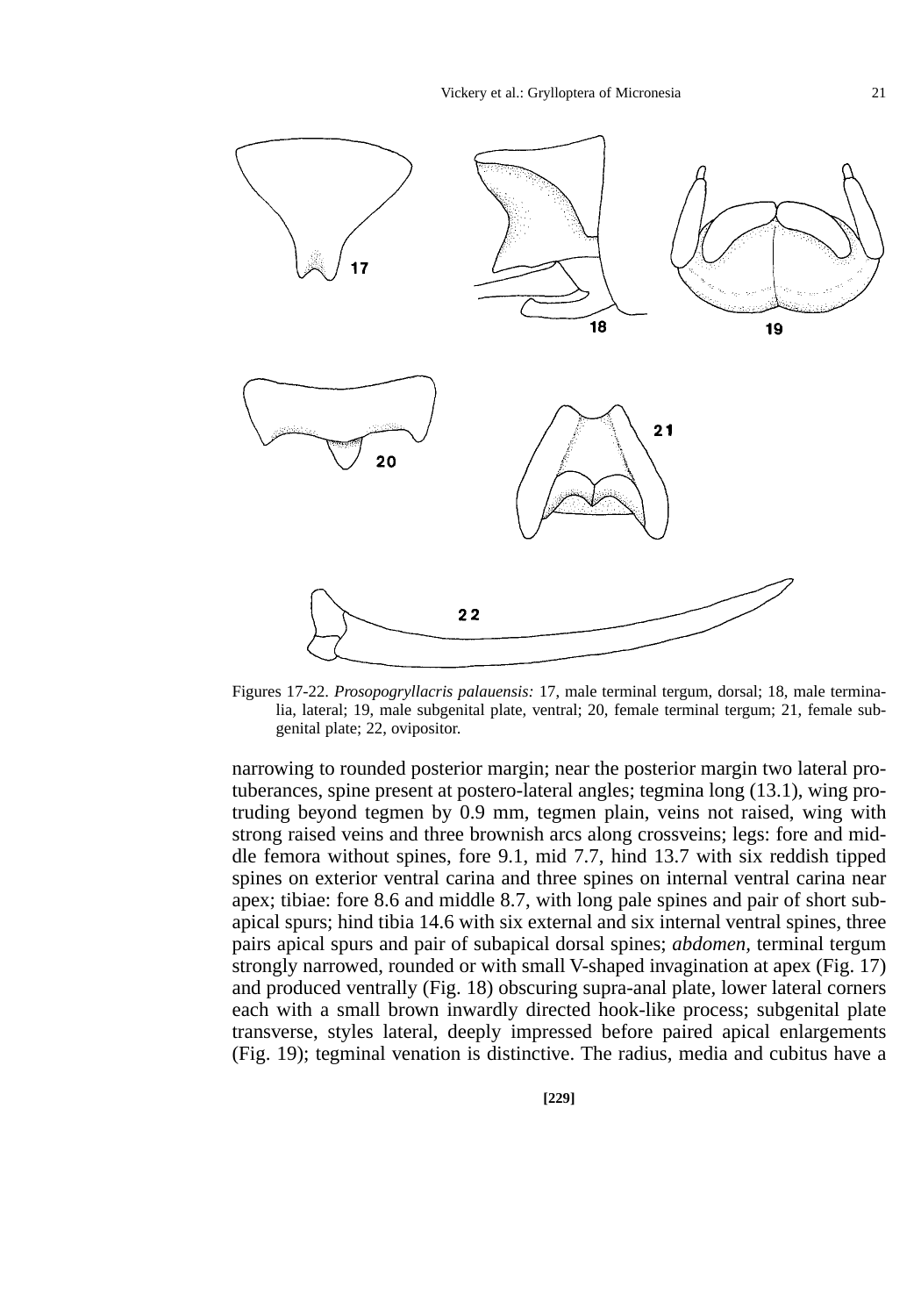common base  $(R+M+Cu)$  (Fig. 32). The cubitus branches first from the stem, the radius and media separating more than halfway from base to apex.

Allotype  $\frac{1}{2}$ : body length 26.7; similar to Holotype but head distinctly reddish, bulging above pronotal level, (head width 6.1, length 3.1); *thorax,* pronotum (width 6.2, length 5.3) with pale markings, particularly outlining two lateral triangles with apices pointing to near midline; tegmen (8.4), left tegmen spread, tip broken off; left wing (spread) with five rows or partial rows of dark areas on the crossveins between the main veins; legs as for Holotype (femora: fore 8.4, mid 7.7, hind 14.3; tibiae: fore 8.6, mid 8.4, hind 16.5); *abdomen,* posterior tergum with short median projection between cerci (Fig. 20), this not symmetrical but inclined toward left side (probably not the normal condition); subgenital plate with median V-shaped notch (Fig. 21), ovipositor (8.4) very slightly upcurved (Fig. 22).

Paratypes:  $1 \text{ } \sigma$ , Peleliu [1], 28-VII-1945, H.S. Dybas (FMNH);  $1 \text{ } \varphi$ , Koror I., Arabakesan, 25-I-1938 (LEMQ); 1 very small juv. º, Arakabesan I., 18-VII-1947 [H.K.] Townes (USNM);  $1 \text{ } \sigma$ , Babelthuap I., E. Ngatpang, 65m, J.L Gressitt, (BPBM) 1  $\sigma$ , [ex alcohol], Ngardmau I., 23-IV-1957, C.W. Sabrosky (USNM); 1 E, Arabakesan I., 7º20'35" N, 134º27'10" E, 19/26-September, 1987, el. 1.6-5m., # 9, (Otte, Alexander, Flinn), captured in forest (ANSP).

The paratype from Arakabesan has the left hind leg noticeably smaller and shorter than the right leg: left femur 12.7, right femur 15.3; left tibia 12.3, right tibia 15.7; left tarsus 4.6; right tarsus 5.7. This presumably represents regeneration. Careful examination showed that the leg had not been attached artificially. The left tibia is spineless, significant as tibial spines are key characters.

*Prosopogryllacris chuukensis* Vickery & Kevan sp. nov *Prosopogryllacris n. sp. 1;* Kevan 1987: 306.

*Prosopogryllacris chuukensis* Vickery & Kevan. Holotype, G, Chuuk, Civ[il] AD[ministration] Area, 13-III-1949, R.W.L. Potts (USNM); Allotype,  $9,$ same data but coll. 8-III-1949 (BPBM).

**Description**, holotype  $\sigma$ : Body robust (length 23.0), shining golden yellow, face moderately slanted; head darker yellow, brownish between fastigium and antennal sockets, clypeus and labrum pale, mandibles brown; *head* dorsally convex, broad (6.7), eyes heavily mottled with dark brown, eyes not protuberant, antennae very long (one broken), unicolorous pale, palps pale, slender, long, labial palp emlarged apically; *thorax:* pronotum wider than long (6.5 x 5.7), anterior margin very little produced at middle, posterodorsal corners with sharp spine; tegmen (17.2) plain, veins not prominent, pale; wing with prominent raised veins; crossveins in anal region with brown infusion making five or six interrupted arcs; legs, femora: fore 8.8 and middle 8.8 without spines, hind femur 14.3 with seven small, sharp reddish spines on exterior carina and five on internal carina; tibiae: fore 9.6 and middle 9.4, with fours pairs of elongate pale spines and a pair of subapical ventral spurs; tarsi long, ventral processes wide; *abdomen* deep; terminal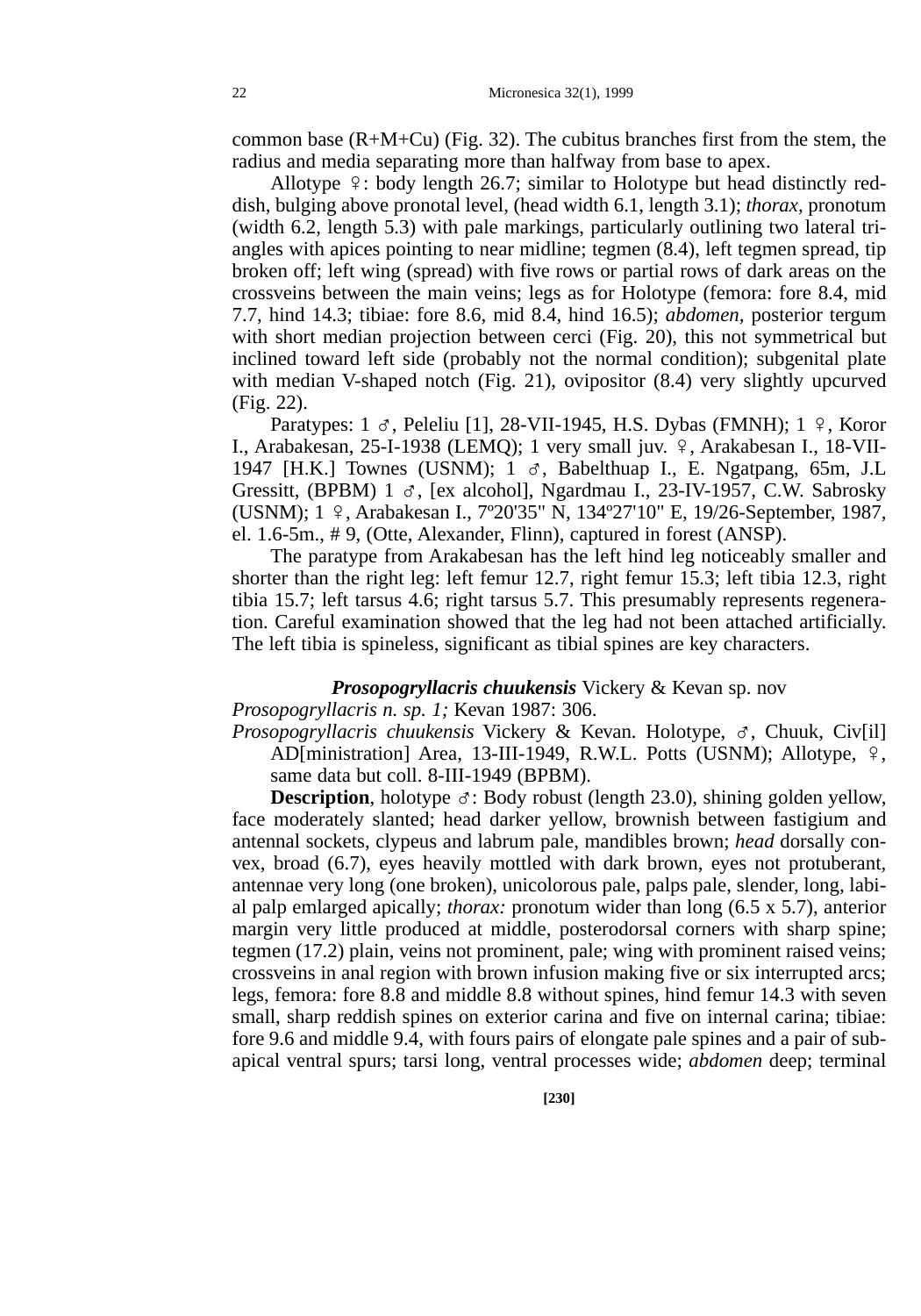

Figures 23-28. *Prosopogryllacris chuukensis:* 23, male terminal tergum, dorsal; 24, same, lateral; 25, male subgenital plate; 26, female terminalia, posterior; 27, female subgenital plate; 28, ovipositor.

tergum with distinct dorsolateral projections (these larger than in *P. palauensis*) (Fig. 23), downturned with posterolateral extensions (Fig. 24); subgenital plate broadly U-emarginate at middle of posterior margin, styles very large and long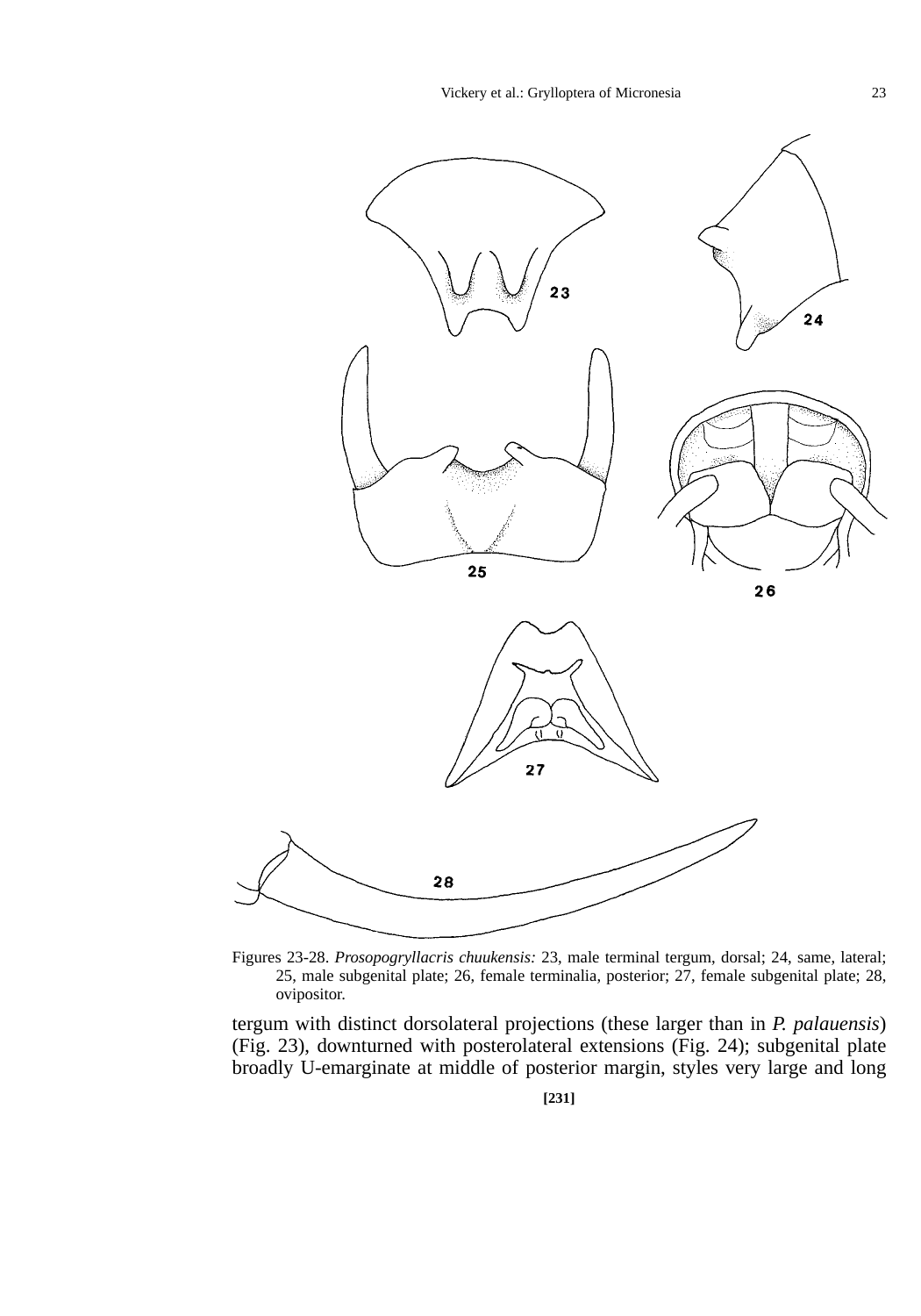

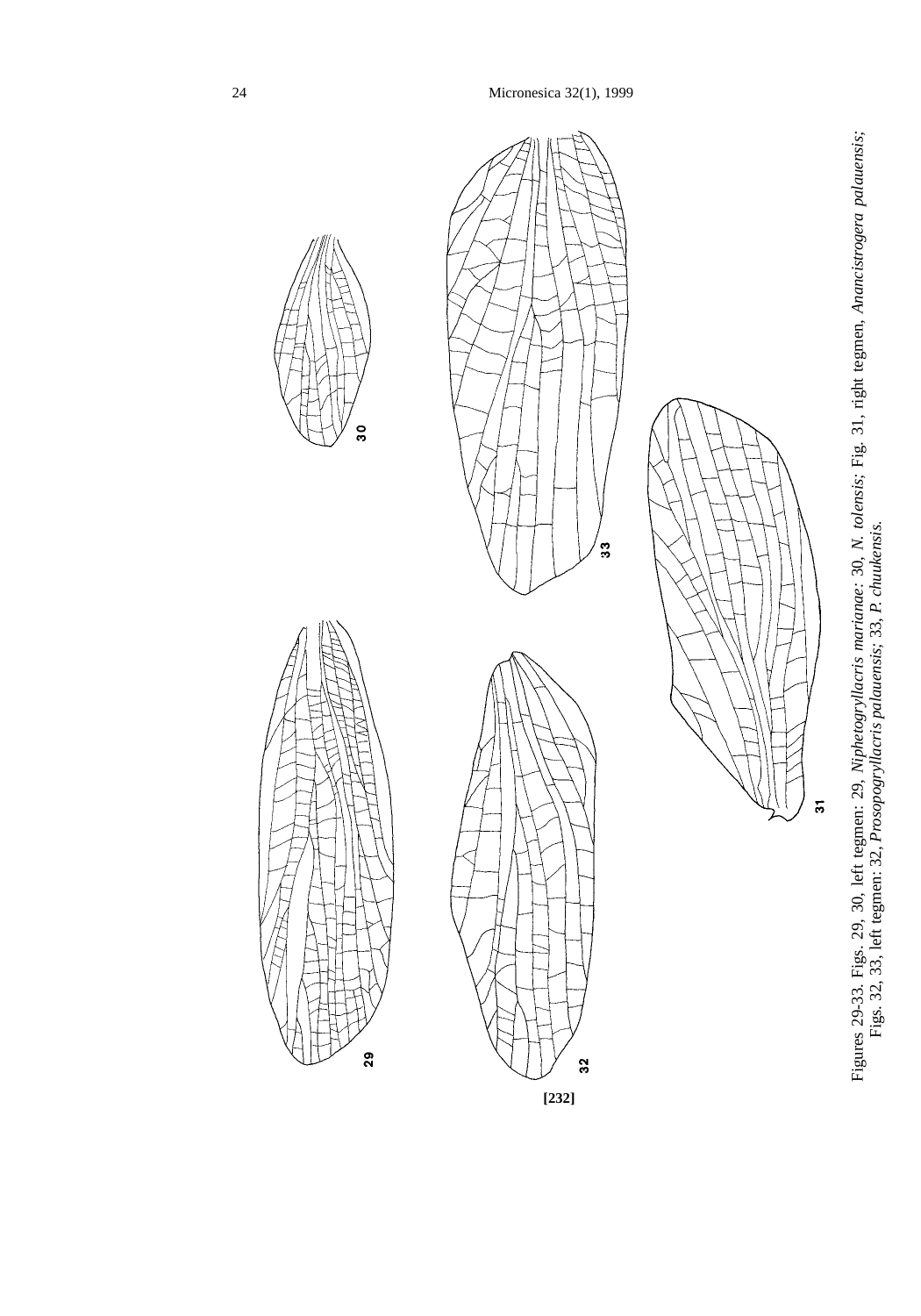(larger than in *P. palauensis*) (Fig. 25); tegminal venation is similar to that of *P. palauensis* but differs in that the radius and media have a common stem after the cubitus branches off (Fig. 33) and separate nearly two-thirds from the base to apex.

Allotype  $\frac{1}{2}$ : Similar to holotype but slightly larger (28.6); face distinctly reddish, cerci and ovipositor brownish, eyes strongly marked with blackish spots, head (6.7 wide, 3.1 long); raised rim of pronotum reddish in front; pronotum (6.6 wide, 5.3 long), central area yellow connected to paired lateral ovals, these yellow with reddish centres; left tegmen (21.0) and wing spread; brownish arcs less distinct than in male; legs with spines as in male; femora: fore 8.4, mid 8.2, hind 15.3; tibiae: fore 8.7, mid 9.2, hind 13.8; terminal tergum without median projection (Fig. 26); subgenital plate small with small U-shaped median notch (Fig. 27); ovipositor long (16.9), slightly curved upward (Fig. 28).

Paratypes:  $1 \text{ } \sigma$ , same data as allotype but coll. 8-III-1949 (LEMO);  $1 \text{ } \circ$ , Tol I., Mt. Uniböt, 1-IV-1953, native forest, J.L. Gressitt (BPBM).

Other specimens: 1 juv.  $9$ , [probably this species], Chuuk, Moen, 18-XII-1986, Donald Nafus (ESUG); 1 juv.  $\sigma$  [probably this species] Moen I., Mt. Teroken N, 28-XII-[19]52, J.L. Gressitt (BPBM).

The two species of *Prosopogryllacris* described here are distinguished from one another easily. The terminal tergum of males is quite different: in *P. palauensis* this structure terminates in a narrow notched projection (Fig. 17) while in *P. chuukensis* the structure terminates in paired projections (Fig. 23). The ovipositor of *P. chuukensis* is considerably longer (16.9) (Fig. 28) than in *P. palauensis* (8.4) (Fig. 22).

## *Melaneremus* Karny

# *Melaneremus* Karny 1937: 149. Type species *Eremus atrotectus* Brunner von Wattenwyl.

## *Melaneremus marianae* Vickery & Kevan sp. nov.

*Melaneremus n.sp. 1;* Kevan 1987:306

*Melaneremus marianae* Vickery & Kevan. Holotype, G, Guam, Inajaran, 7-V-1936, O.H. Swezey (BPBM).

**Description:** holotype  $\sigma$ : body robust, 16.2 in length; uniform yellowish brown, head darker; face blackish-brown below grading to paler brown above; antennal bases and ocelli conspicuously yellow, antennae pale, each segment darker apically (broken); *head* bulbous (5.3 wide, 2.7 long), posterior margin sinuous, eyes dark, occipital area, genae, clypeus and labrum yellow,; palps pale short, slender, not expanded at apices; *thorax,* pronotum (5.1 wide, 4.1 long), anterior margin only slight produced at middle, lateral margins rounded, laterally diminishing on posterior third to linear posterior margin; effectively apterous, tegmina reduced to very tiny lateral lobes; legs: fore 5.3 and middle femora 5.5, distinctly sulcate beneath with setal hairs but without spines; hind femur 8.7, with 8 external and 5 internal small, pale spines (left leg), 8 on each on right leg, and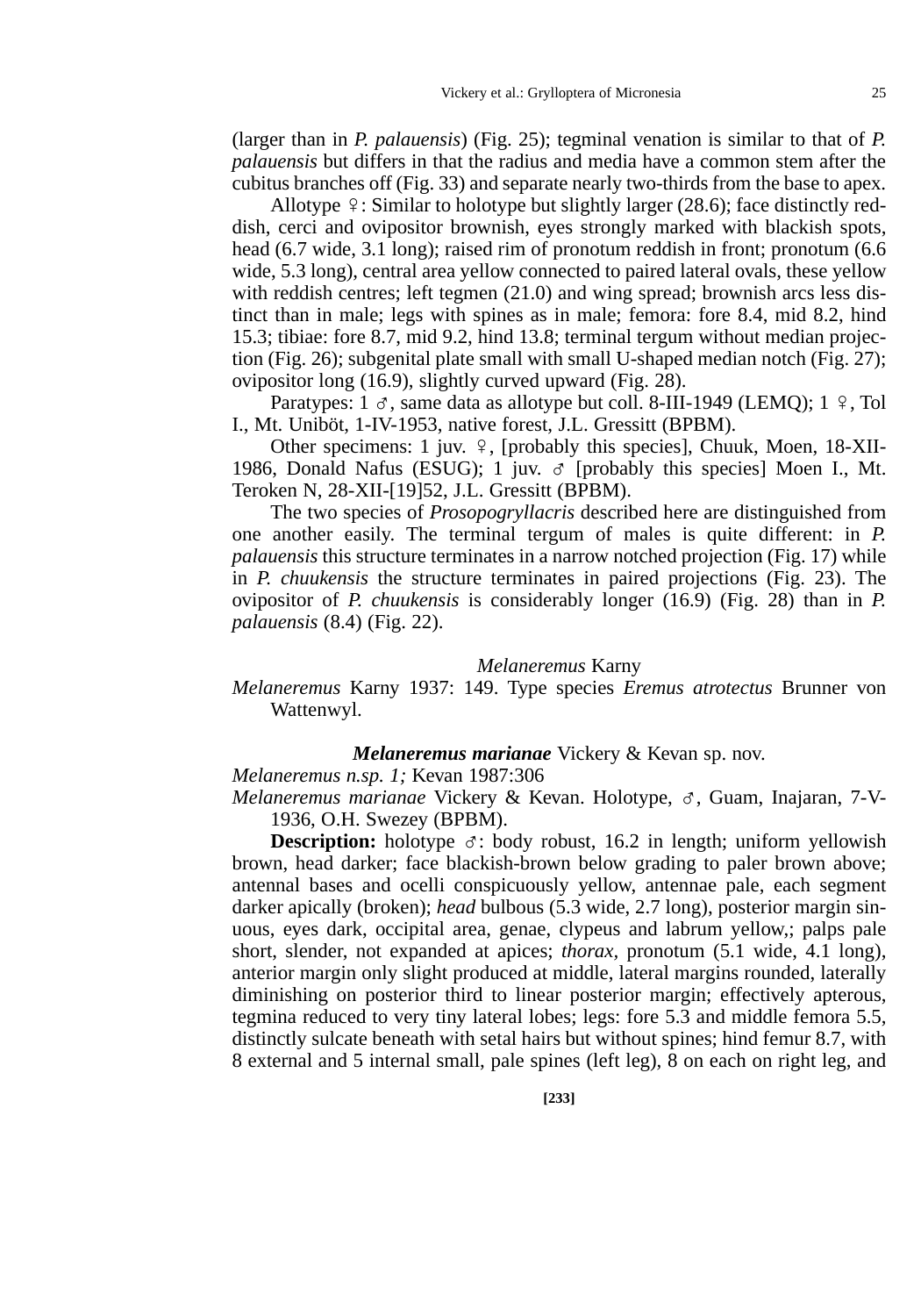

Figures 34-41. *Melaneremus* species. 34, 35, *M. marianae marianae;* Figs. 36, 37, *M. marianae rotaensis;* 34, 36, male terminal segments; 35, 37, male subgenital plates; Figs. 38-39, *M. saiensis:* 38, male 9th tergum; 39, male subgenital plate; Figs. 40-41, *M. kosraensis,* 40, male 9th tergum; 41, male subgenital plate.

3 pairs apical spurs plus one subapical dorsal spine; tibiae: fore 5.5, mid 6.0, hind 9.1; tarsi with broad ventral lobes (right tarsi missing); *abdomen,* 9th tergum convex, triangular, narrowing posteriorly to excised and notched margin, each side with median apical tooth (Fig. 34); subgenital plate with short styles (1.2) on lateral lobe-like extensions, depressed in middle, apical margin rounded, complete (Fig. 35).

Paratype,  $\sigma$ , Guam, Agana, 13-IV-1936, E.H. Bryan, Jr. (LEMQ ex BPBM). Other specimens, 2 juv.  $99$ , Guam, Pt. Ritidian, 28-VII-1945 & 6-VI-1945, G.E. Bohart & J.L. Gressitt (USNM).

The paratype male differs from the holotype in lacking the dark areas on the head. The antennae are broken and the left middle and hind leg and the right foreleg are missing. The two immature females are very pale; ovipositors curved strongly upward, almost touching the three posterior terga.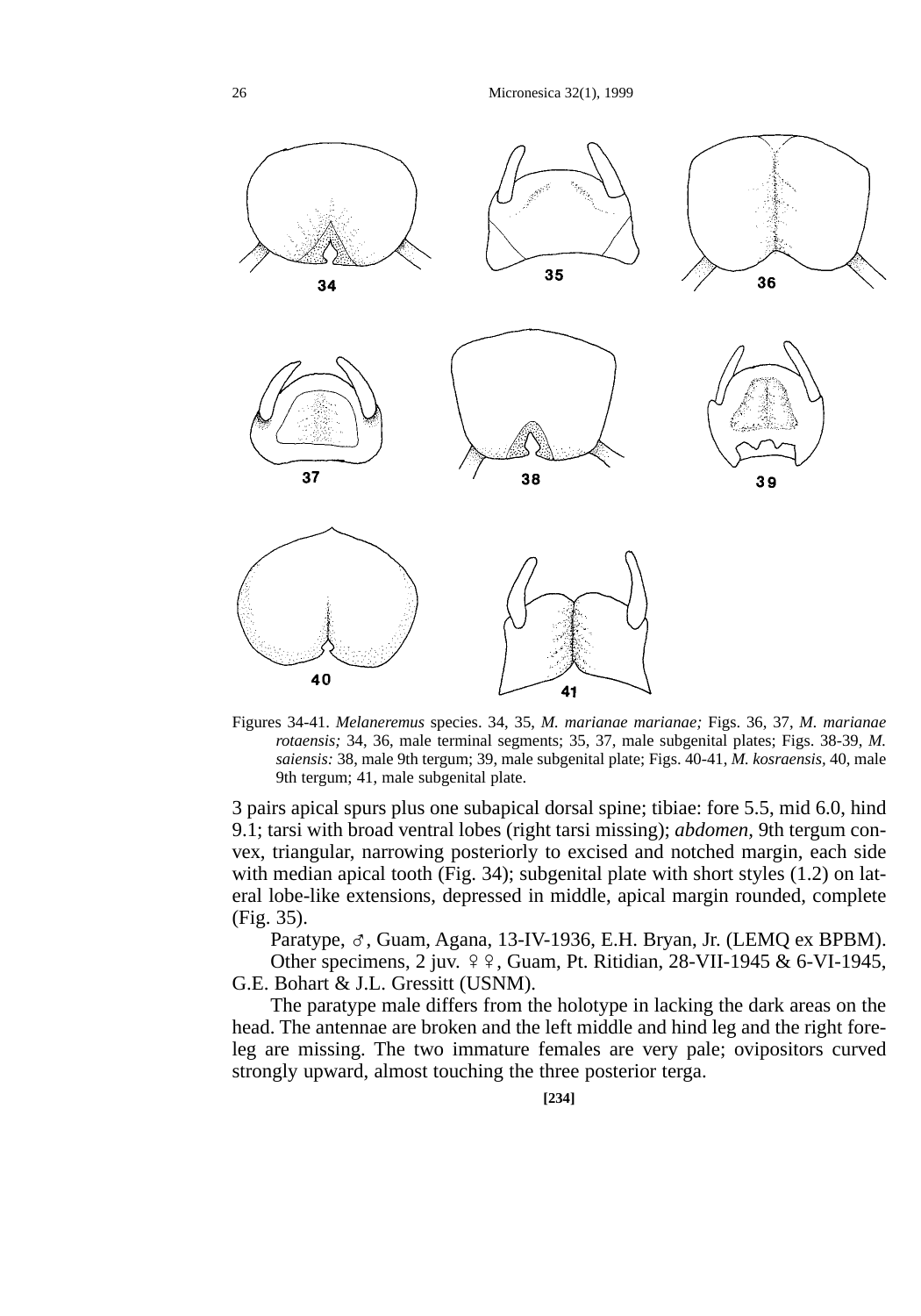*Melaneremus marianae marianae* Vickery & Kevan ssp. nov. Same data as above.

*Melaneremus marianae rotaensis* Vickery & Kevan ssp. nov. "Large wingless gryllacridid", Townes, 1946: 29.

*Melaneremus n. sp. 1 (2 ssp.);* Kevan 1987: 306

*Melaneremus marianae rotaensis Vickery & Kevan. Holotype, ♂, Rota Is., native* forest nr. Sabana, VI-19-[19]46, [H.K.] Townes, 685, 1200 ft [365 m] (USNM).

**Description**, holotype  $\sigma$ : Similar to *M. m. marianae* but mandibles, head, pronotum, meso- and meta-nota blackish brown, face with yellow median ocellus and antennal sockets, clypeus yellow, eyes white on inner sides, outer dark browninsh grey; pronotum with two lateral oblique pale spots; abdominal terga with darker posterior bands. *Body* smaller than *M. m. marianae,* length 10.7; *head* strongly convex, broad 6.0, short 3.2; *thorax,* pronotum broad 5.8, length 4.7, with median depression, lateral lobes slightly incurved anteriorly, then strongly narrowed, posterior margin slightly concave; completely apterous; legs: fore and middle femora sulcate but without spines, fore 5.7, mid 6.2, hind femur 10.3 with 5 short spines on external carina only near apex; tibiae: fore 6.7 and middle 6.5, each with 4 long pale spines on each carina and one pair of apical spurs; hind tibia 8.9, with 6 short spines on each carina; lobes of tarsal segments long; *abdomen,* 9th tergum with broad median apical invagination (Fig. 36) (deeper than in *M. m. marianae*), teeth at terminal notch obscured; supra-anal plate obscured; subgenital plate broad with central depression and raised apical margin with lateral styles (Fig. 37).

The two subspecies are distinguished by the male terminalia, *rotaensis* with deeper evagination of the 9th tergum (Fig. 36) and the strongly depressed subgenital plate with strongly raised but interrupted basal margin (Fig. 37) as compared with *marianae* (Figs. 34, 35).

## *Melaneremus saiensis* Vickery & Kevan sp. nov.

*Melaneremus n. sp. 2;* Kevan 1987: 306.

*Melaneremus saiensis* Vickery & Kevan. Holotype, G, Saipan, 1000ft, 20-VI- [19]46, E.Y. Hosaka (BPBM). Unique.

**Description:** holotype  $\sigma$ : body robust (22.4), distinguished by black on head, except on labrum and adjacent edge of clypeus, mandibles black, palps slender terminal segments pale but basal segment of labial palps dark at base; pronotum dark brown with black on margins, meso- and meta-nota very dark brown; abdomen light brown to dark brown on terminal terga; pale beneath; *head,* broad (5.9), short (3.1), strongly convex; antennae very long, eyes not protuberant; *thorax,* pronotum 5.8 wide, 4.7 long, anterior margin expanded at middle, tapered posteriorly as in other species of *Melaneremus;* tegmina and wings represented only by very tiny vestiges; legs, femora: fore 6.4 and middle 5.7 femora without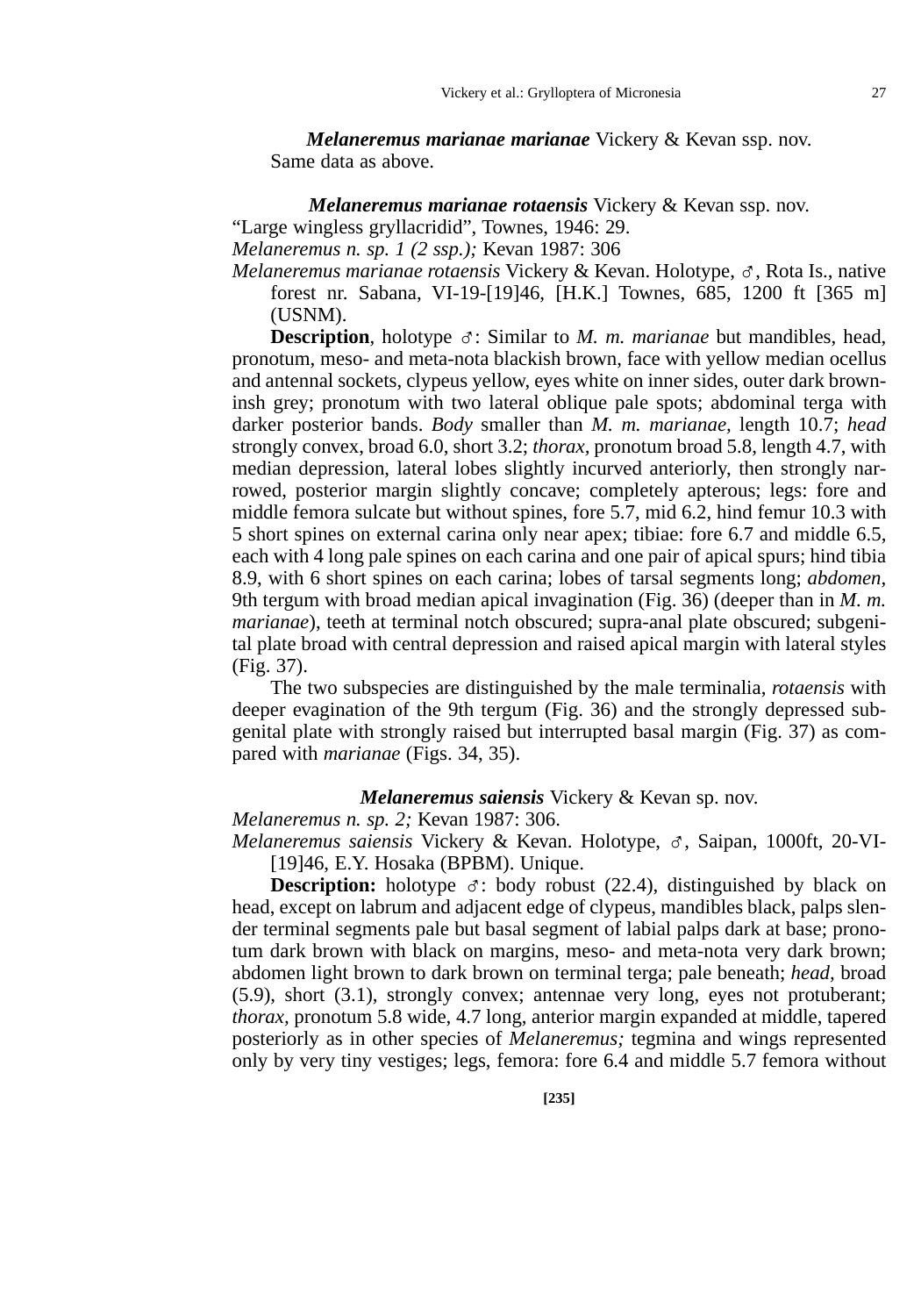spines; hind 9.8 with few very small spines apically on external carina; tegmina: fore and middle, both 6.2, with 4 pairs of elongate pale spines and pair of apical spurs; hind 9.3 with 6 external and 6 internal short black spines on right leg, only one internal spine on left leg; *abdomen,* 9th tergum nearly quadrate, tapering slightly to posterior margin with blunt tooth on each side of narrow U-shaped emargination (Fig. 38); subgenital plate broadly rounded apically, styles tapered (Fig. 39); cerci strongly upcurved tapered, about 1.2 mm.

# *Melaneremus kosraensis* Vickery & Kevan sp. nov.

*Melaneremus n. sp. 3;* Kevan 1987: 306.

*Melaneremus kosraensis* Vickery & Kevan. Holotype, G, Kusaie Hill, B75, 230m, 25-II- [19]53, J.F.G. Clarke (USNM). Unique.

**Description:** holotype  $\sigma$ : robust, large for genus 23.8; nearly uniformly brown; eyes grey, not spotted; abdominal terga with darker, shining posterior margins, abdominal segments 6-8 with median longitudinal narrow black marks, on terga 7 triangular but linear on 6 and 8; *head* broad 5.3, short 2.5, eyes elongate, nearly straight on inner margin, fastigium broad, maxillary palps elongate, antennae long, exceeding body length; *thorax,* pronotum width 5.4, length 5.1; sinuous laterally, all margins thickened; apterous; legs sulcate beneath, femora: fore 6.7 and middle 7.2 without spines but with many minute setae on both margins; hind 11.0 with small black spines, 15 on inner carina and 12 on the outer carina; tibiae: fore 7.6 and middle 7.5 each with four elongate spines on each carina; hind 10.7 with 6 short dark spines on each carina and 6 black-tipped apical spurs, 2 subapical spurs and 2 short, pale ventral subapical spines; *abdomen,* 9th tergum globular, bilobed (Fig. 40), appearing divided; supra-anal plate narrow, nearly obscured; subgenital plate bilobed with median carina, styles short, small median teeth inwardly diected (Fig. 41), cerci long and tapered.

Terminal structures like *Neanias.* Femoral spines not like other two species of *Melaneremus.*

Unfortunately, no females of these species of *Melaneremus* are known, other than the immature specimens of *M. marianae.*

# **RHAPIDOPHOROIDEA RHAPHIDOPHORIDAE RHAPHIDOPHORINAE**

*Rhaphidophora* Audinet-Serville

*Rhapidophora* Audinet-Serville 1839: 389. Type species *Phalangopsis loricata* Burmeister.

*Rhaphidophora ponapensis* Vickery & Kevan sp. nov. "A rhaphidophorine", Townes, 1946: 29 (Pohnpei). *Rhapidophora n. sp., nr. dehanni* Karny; Kevan 1987: 306 *Rhaphidophora ponapensis* Vickery & Kevan. Holotype, G, Ponape: Mt.

**[236]**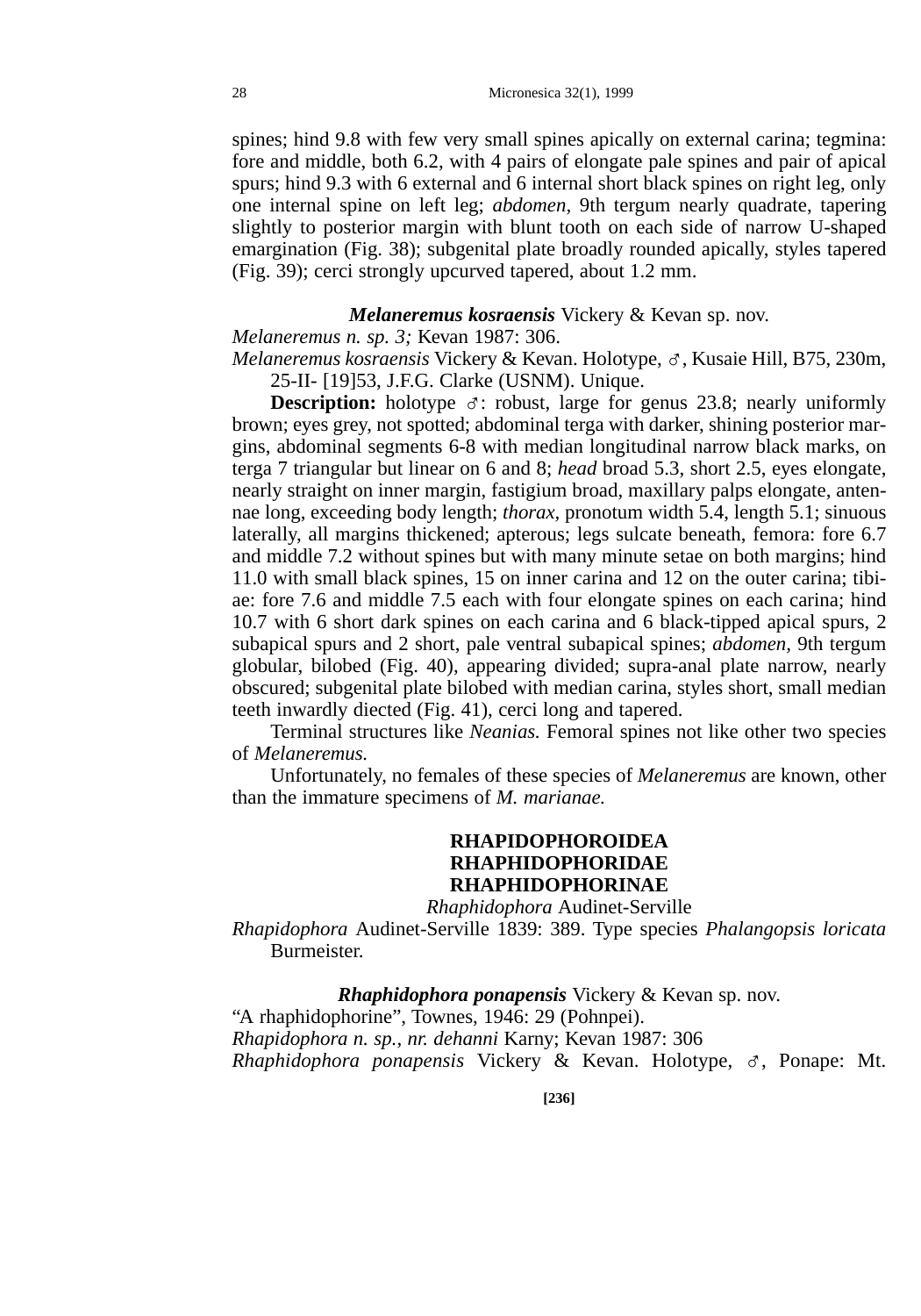

Figures 42-44. *Rhaphidophora ponapensis:* 42, male, head, dorsal; 43, male 9th tergum and supraanal plate; 44, male subgenital plate.

Dolen[n]ankap, *ca.* 580 m, VIII-1946, coll.? [presumably from a cave] (LEMQ).

Towne's specimen not seen [unless the above specimen was collected by Townes, if so, holotype is unique].

**Description:** holotype  $\sigma$ : body 16.9, pale brown, possibly due to immersion in fluid such as ethanol, slightly darker on pronotum, pale laterally; face shining white; body typically humped; labial palps much enlarged apically, apex black; mandibles brown but black at apices; *head* short 1.3, wide 4.2, projecting forward between antennal bases, divided apically (Fig. 42), antennal scapes very large, antennal segments large at base and gradually diminishing in size toward apex, tips of both antennae broken off; eyes not prominent, whitish; *thorax,* pronotum large 4.7 wide, 5.7 long, largely covering head, completely rounded without sulci or carinae; pale line mid-dorsally in front but obsolete on posterior third; legs: right fore leg missing; femora: fore 6.4 with apical depression for tibia but not sulcate, one internal apical spine, middle 6.2, similar to the fore femur but with apical spurs both external and internal, hind 13.8, with six short spines on internal ventral carina, very broad 4.6; tibiae: fore 6.4, mid 6.4, hind 10.4, sulcate beneath with continuous rows of spines on each ventral carina, distance between spines increasing from base to apex, apically with dorsal and ventral paired spurs and elongate ventral calcars 1.9; basitarsus with 2 ventral and 1 long apical spur, claws long; *abdomen,* segments short, 9th tergum with short median lobe, divided scle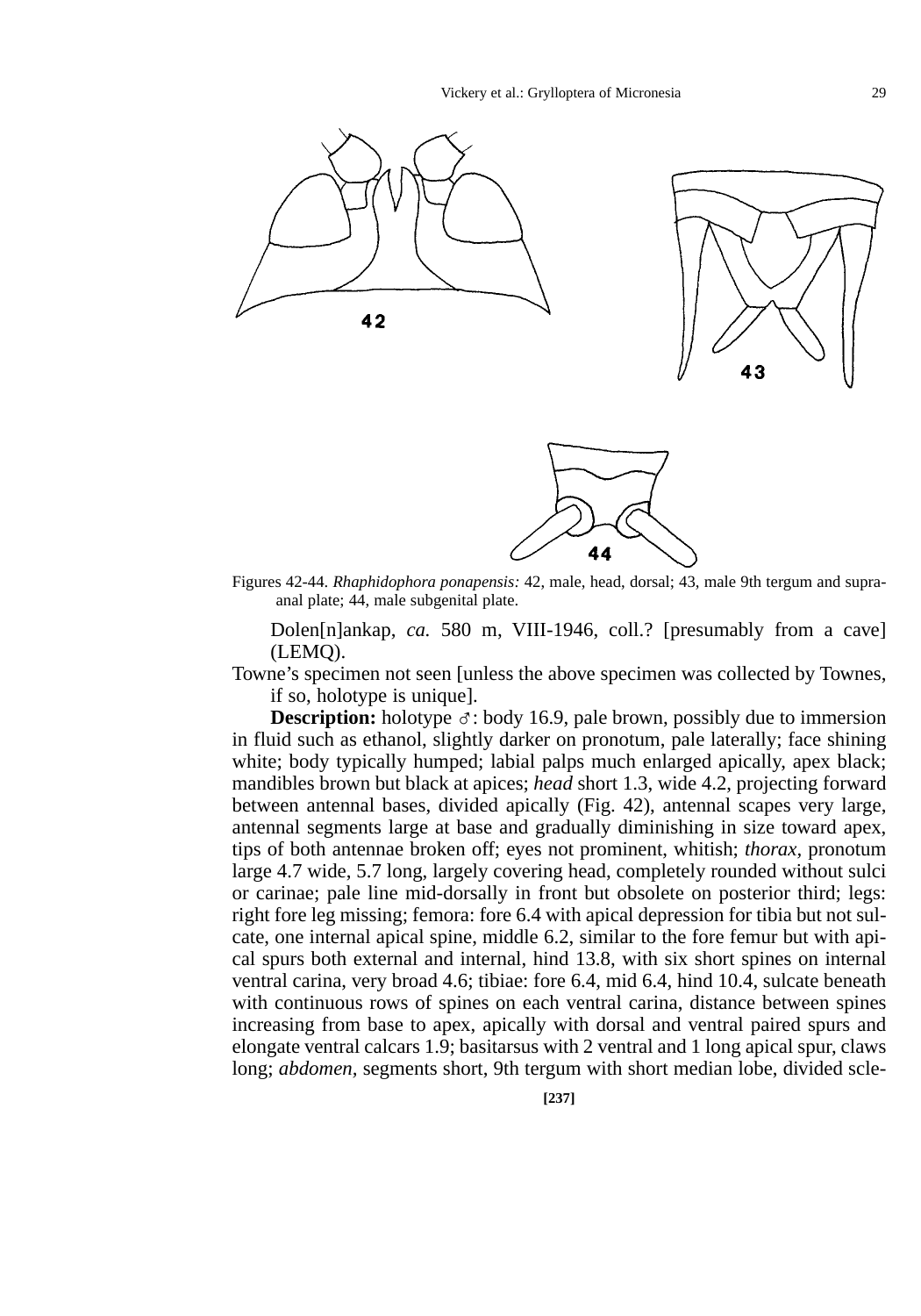rites above lobed supra-anal plate (Fig. 43); subgenital plate small, bearing elongate styles (Fig. 44); cerci 3.5 long, slender, acute apically.

Because of the 5 or 6 (not less than 3) ventral spines on the internal ventral carina of hind femur, this comes out in Karny's (1924) key to *R. dehaani,* but it is probably nearer to *R. rechingeri* Holdhaus 1908; [type immature] as figured (adult) by Chopard (1929) [this presumably has less that 3 femoral spines]; male terminalia differ in present species which has very acute styles and also has 6 ventral spines on internal ventral carina of the hind femur.

### *Stonychophora* Karny

*Stonychophora* Karny 1934: 73; Type species *Rhaphidophora fulva* Brunner von Wattenwyl.

## *Stonychophora palauensis* Vickery & Kevan sp. nov.

*Stonychophora n. sp. nr papua* (Brancs.); Kevan 1987: 306.

*Stonychophora palauensis* Vickery & Kevan. Holotype, G, Ngaremediu Island/ 70 Isl. [= Seventy Island] Reserve, Palau/ 8 January, 1988 / G. Wiles [printed], in or near cave. (LEMO ex ESUG); Allotype,  $\varphi$ , Caroline Is./ Palau Is., Ngaremediu I./ in cave/ I-III-1985, D.Williams, Coll (BPBM).

**Description:** holotype  $\sigma$ : very large, 34.2 long; brown above, pale brown beneath and on legs, antennae dark brown; *head* broad 8.8, short 2.7, divided median projection between antennal bases reaching only to one fourth of scape (Fig. 45); eyes dark grey, not prominent; face pale, labrum dark, circular with small V-emargination apically; palps very long, slender, pale; mandibles dark brown; *thorax:* pronotum 8.7 wide, 11.2 long, strongly convex dorsally, with anterior and posterior margins rounded, carinae obsolete; apterous; mesonotum and metanotum similar to pronotum but shorter, mesonotum 5.2, metanotum 5.3; legs: elongate, fore femur 17.8, smooth, spineless except for single ventral internal apical spur; middle femur 16.0, smooth, spineless except for paired ventral apical spurs; hind femur 32.9, smooth but deeply grooved between ventral carinae, one short spine at one quarter from apex on internal carina and one short internal apical spur; tibiae: fore 16.5, not sulcate ventrally but with 3 external and two internal elongate spines and pair of ventral apical spurs; middle tibia 17.0, smooth but with very fine hairs, two pairs of spines dorsally and two pairs ventrally, one pair ventral apical spurs and a single dorsal spur; hind tibia 30.9, sulcate ventrally, each carina with short closely-spaced posteriorly directed spines; apically with paired elongate calcars 8.2; tarsal segments long, basal one spined ventrally, each segment with projection extended beneath the next segment, claws long, arolium absent; *abdomen:* 7th tergum with short median projection, this apically truncate with acute extended corners (Fig. 46); supra-anal plate elongate, triangular; cerci 6.7; subgenital plate narrow, styles large, club-shaped (Fig. 47).

Allotype  $\frac{1}{2}$ : large, body robust, 29.0; very similar to male in color and general appearance; *head* 6.7 long, 2.3 wide; *thorax:* pronotum 8.7 wide, 11.2 long;

**[238]**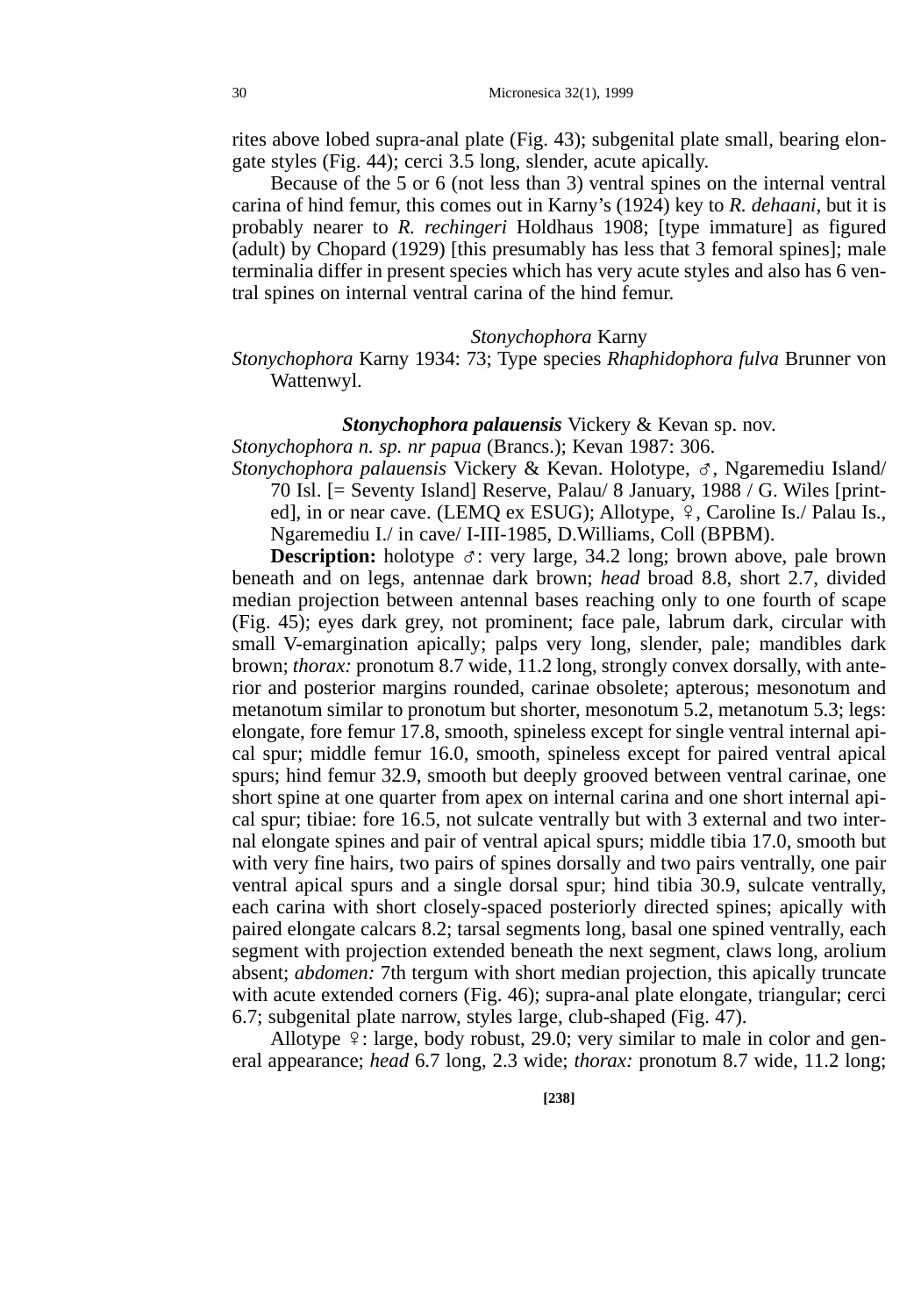

Figures 45-49. *Stonychophora palauensis:* 45, male, head, dorsal; 46, male terminal tergum; 47, male subgenital plate; 48, female 9th tergum; 49, female subgenital plate.

legs with spines as for male; femora: fore 14.1, mid 14.5; hind 31.3; tibiae: fore 162., mid 16.3, hind 29.7; right front tarsus missing, right rear tibia broken off at middle: *abdomen:* ninth tergum U-emarginate mesally, apicolateral corners with small inward facing hooks (Fig. 48); subgenital plate V-shaped, narrow (Fig. 49); ovipositor 16.9, plain, margins not serrated, cerci very slender, long 30.3.

Paratype,  $\frac{6}{7}$ , same data as holotype (ESUG), description as for allotype.

The calcars of the hind tibiae are very long, longer than metatarsi, ovipositor flat and curved.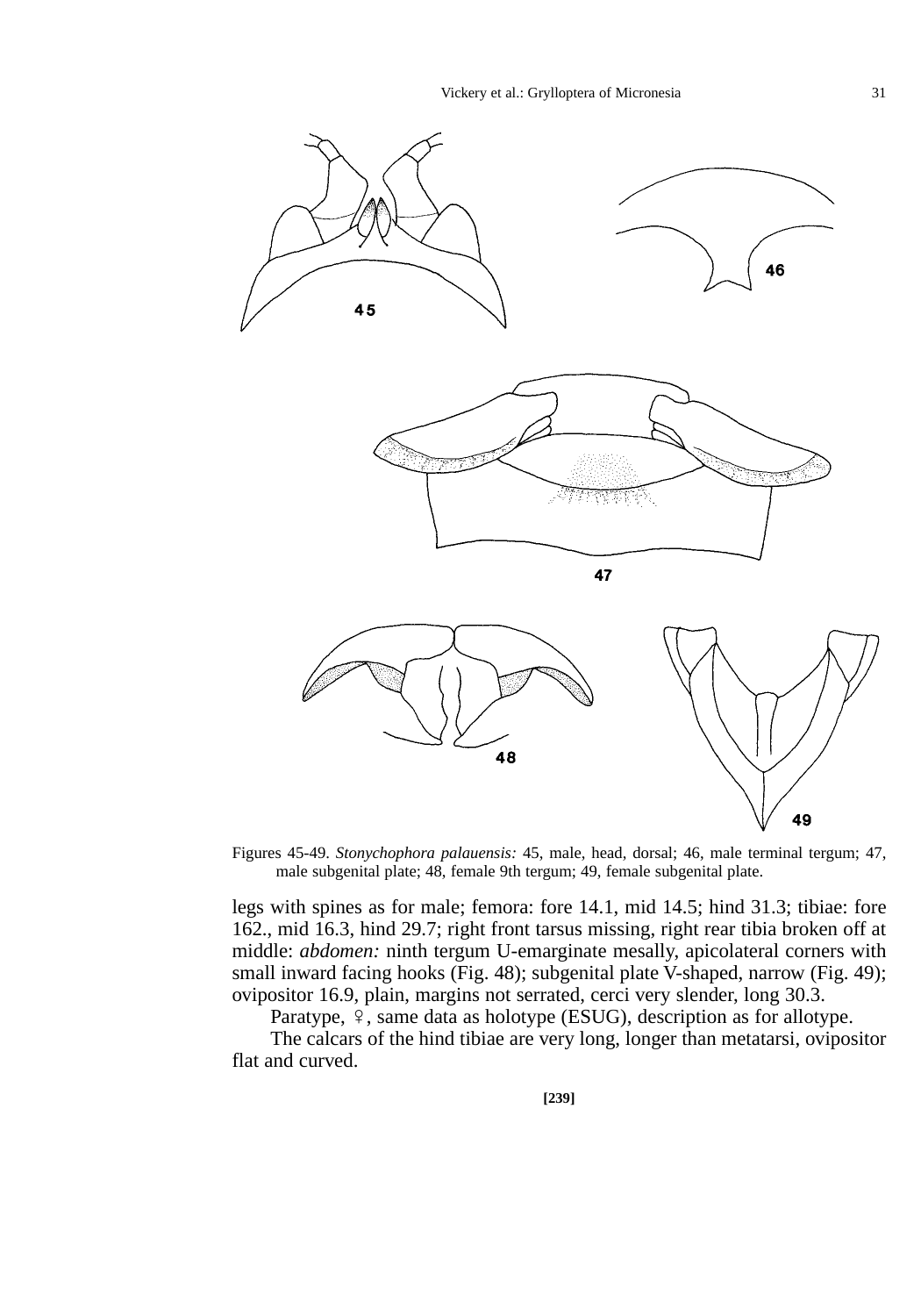Dr. Ilse Schreiner of the University of Guam kindly provided notes [to Kevan] on the large wingless crickets from the Ngerukeuid Islands, Palau, collected by Gary J. Wiles and Paul J. Conry; "Crickets were observed inside caves during the day. They perched solitarily or in aggregations of up to 50-100 animals on cave walls in dark areas. They also were present in the crevices of rock outcrops and rock faces and perhaps hollow trees. A large whip-scorpion (?) was present in these caves and could be a possible predator on the crickets.

"Crickets emerged from the caves at dusk and were seen mainly on the ground and on rock faces. They were abundant in many locations. They were present in both limestone forest and beach strand forest. We used sticky traps or glue boards to catch lizards but caught mainly crickets. They were caught on 13 of 25 sticky traps set on the ground in the limestone forest but only on 1 of 35 traps placed on tree trunks and in *Pandanus* crowns. Four or 5 crickets were often caught on the same trap".

Note: "In a BBC "Native" film on Pelau [Palau] Islands (seen 1984—?1983 production) what appears to have been the same species was shown in large numbers in a cave. No specimen seems to have been collected by these ardent naturalists. No one in BMNH knew of the film" (Kevan, handwritten note, dated 1989).

# **PHANEROPTEROIDEA MECOPODIDAE MECOPODINAE**

*Mecopoda* Audinet-Serville

*Mecopoda* Audinet-Serville 1831: 154. Type species *Gryllus (Tettigonia) elongatus* Linnaeus.

#### *Mecopoda elongata* (Linnaeus)

# *Gryllus (Tettigonia) elongatus* Linnaeus 1758, *Syst Nat.* 10: 429. *Mecopoda elongata;* Karny 1926: 129; Kevan 1990: 107.

This species presumably was introduced to Guam from the Philippines, though it could have come from any part of southeast Asia. Kevan (1990) said it seemed to be well established in Guam. Willemse (1953) reported it from Bougainville, Solomon Islands and from Sumba Island, Indonesia.

**Specimens examined:** 1  $\sigma$ , Guam, Mangilao, 20-X-1984, D. Nafus (LEMQ) ex ESUG);  $1 \div$ , Guam, Tanming, 26-X-1984, D. Nafus (ESUG).

**Additional records** from the University of Guam, courtesy of Dr. Ilse Schreiner, October, 1986: [all captured on Guam: 1  $\sigma$ , Santa Rita, Jan., [19]75, R. Muniappan; 1  $\sigma$ ; Yigo, Feb. 10, [19]75; 1  $\sigma$ , Gorco (Santa Rita), host - grass, 16 Feb., [19]79, G. Watson; 1  $\varphi$ , lawn, 5/2/79 [=2-V-1979], Juan Flores; 1  $\sigma$ , Gorco, host grass, 16 Feb, 1979, J. Castro; 1 º, Mangilao, 10-10-1975, K. Donaldson; 1  $\frac{1}{2}$ , Toto, March 17, 1979, Lou Bamba; 1  $\frac{1}{2}$ , Mongmong, host - wall, 4-29-76 [=29-IV-1976], J. Duenas; 1 º, Yigo, iv-8-74 [8-IV-1974] DeSoto; 1 º, Sumay, April 21, 1976, T. Pangelinan; 1 º, Inarajan, 1 Feb., 1981, Frank Meno.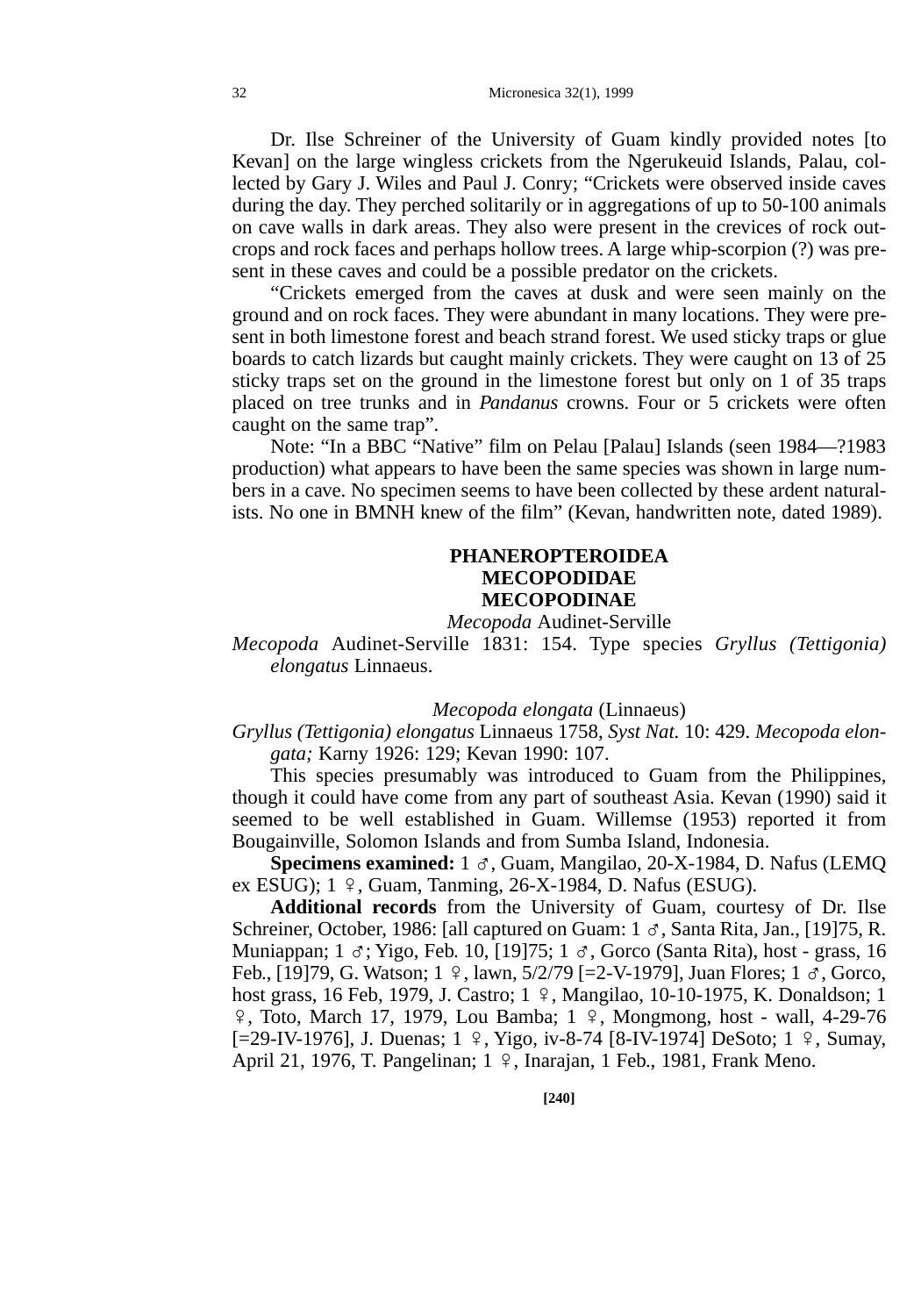### *Biroa* Bolívar

*Biroa* Bolívar 1903: 163. Type species, *Biroa carinata* Bolívar.

#### *Biroa zimmermani* Willemse

Pseudophyllinae" [sic] sp.; Townes, 1946: 30.

*Biroa zimmermani* Willemse, 1951: 337, 338, 356, pl. x, fig. 13. Holotype, 11, Palau Islands, Melekeiok (BPBM).

*Biroa zimmermani;* Beier, 1966: 308; Kevan 1987: 307.

*Biroa zimmermanni* [sic]; English, 1978:126; Kevan 1987: 303.

Willemse (1951) lists *Biroa* in the Listrocelinae (Conocephalidae).

**Specimens examined:** *Caroline islands*, Palau Group:  $1 \div 2$ , 1 juv.  $\sigma$ , Arakabesan I., 7º20'35" N, 134º27'10" E, 19/26-II-1987, el. 0-5m, #9 (Otte, Alexander, Flinn), collected in forest (ANSP);  $1 \text{ } \sigma$ ,  $1 \text{ } \varphi$ , Palau Group, Peleliu, 6º59'25" N, 134º14'45" E, 19/26-Feb, 1987. loc. # 2 (Otte, Alexander, Flinn), captured in forest (ANSP); 1 sex not known, Peliliu, Ashiasu, 6-III-1936, T. Esaki (KUEC);  $1 \div$ , Koror, 22-VII-1946, H.K. Townes (USNM);  $1 \div$ , Koror, 14-VIII-1949, M. Ross (BPBM); 1 nymph, Palau Is., Arakabesan, 18-VII1946, H.K. Townes (USNM);  $2 \text{ } \sigma \sigma$ . Angaur I., 5-II-1948, H.S. Dybas (1 USNM, 1 FMNH); 1  $\sigma$ , Babeldaob, Ngaremeskang, 25m., 20-XII-1952, J.L. Gressitt (BPBM); 1 º, Peleliu, E. Coast, 26-I-1948, H.S.Dybas (BPBM); 1 nymph, Koror I., 18-XI-1947, H.S. Dybas (FMNH). [3 kept in LEMQ]

### *Ocica* Walker

*Ocica* Walker 1869: 245. Type species *Ocica lutescens* Walker.

*Ocica ponapensis* English & Kevan sp. nov.

?"Pseudophyllinae [sic - sp (4)]; Townes, 1946: 30.

*Ocica ponapensis;* English 1978: 152 [manuscript name in thesis].

*Ocica* n. sp.; Kevan 1987: 307, table 3 (b).

*Ocica ponapensis* English & Kevan. Holotype G, Mt. Nanalaud, alt 770m, 13-I-1953, ex *Pandanus*, J.L. Gressitt (BPBM); Allotype  $\frac{9}{7}$ , same data as Holotype.

Paratypes: Ponape, Mt. Nanalaud, 19-III-1949, 1500-2000', H.S. Dybas, 6  $\sigma$  $\sigma$ ,  $\sigma$   $\varphi$ ,  $\sigma$  and  $\sigma$   $\varphi$  nymphs (2 USNM, 2 FMNH, 2 BPBM) 3  $\sigma$  $\sigma$ ,  $\varphi$   $\varphi$   $\varphi$  in LEMQ; same but 18-III-1949,  $5 \text{ d } \text{d } \text{ } \text{ } \infty$ ,  $6 \text{ } \infty$ ,  $1 \text{ d } \text{ } \text{ } \text{ } \text{ } \text{ } \text{ } \infty$  and  $1 \text{ } \infty$  nymphs (3 USNM,  $5 \text{ } \text{ } \infty$ FMNH, 5 BPBM); same but 17-III-1949, 1000',  $2 \sigma \sigma$ , 1  $9$  (1 USNM, 1 FMNH, 1 BPBM); same but 16-III-1949, 1000', 2  $\sigma\sigma$ , 1  $\Omega$  (1 USNM, 1 FMNH, 1 BPBM); Mt. Nanalaut [= Nanalaud], June-Sept, [19]50, P.A. Adams,  $3 \sigma \sigma$ ,  $3 \circ \sigma$ (2 USNM, 2 MCZC, 2 BPBM); Mt. Beirut, 220', June-Sept, [19]50, P.A.Adams, 1 G (MCZC); Mt. Tamatamanskir, 1400–1500', June-Sept-[19]50, P.A.Adams, 1  $\sigma$ , 1  $\Omega$  (1 MCZC, 1 BPBM); Mt. Ninani, 14-I-[19]53, 770', J.L Gressitt, 1  $\sigma$  (ex *Pandanus*) (BPBM); Mt. Ninani, 16-VIII-[19]49, S.F. Glassman, 1 & (USNM); Ant Atoll [SW of Ponape], Kili Dist., Mt. Totolom, 10-VIII-1949, S.F. Glassman,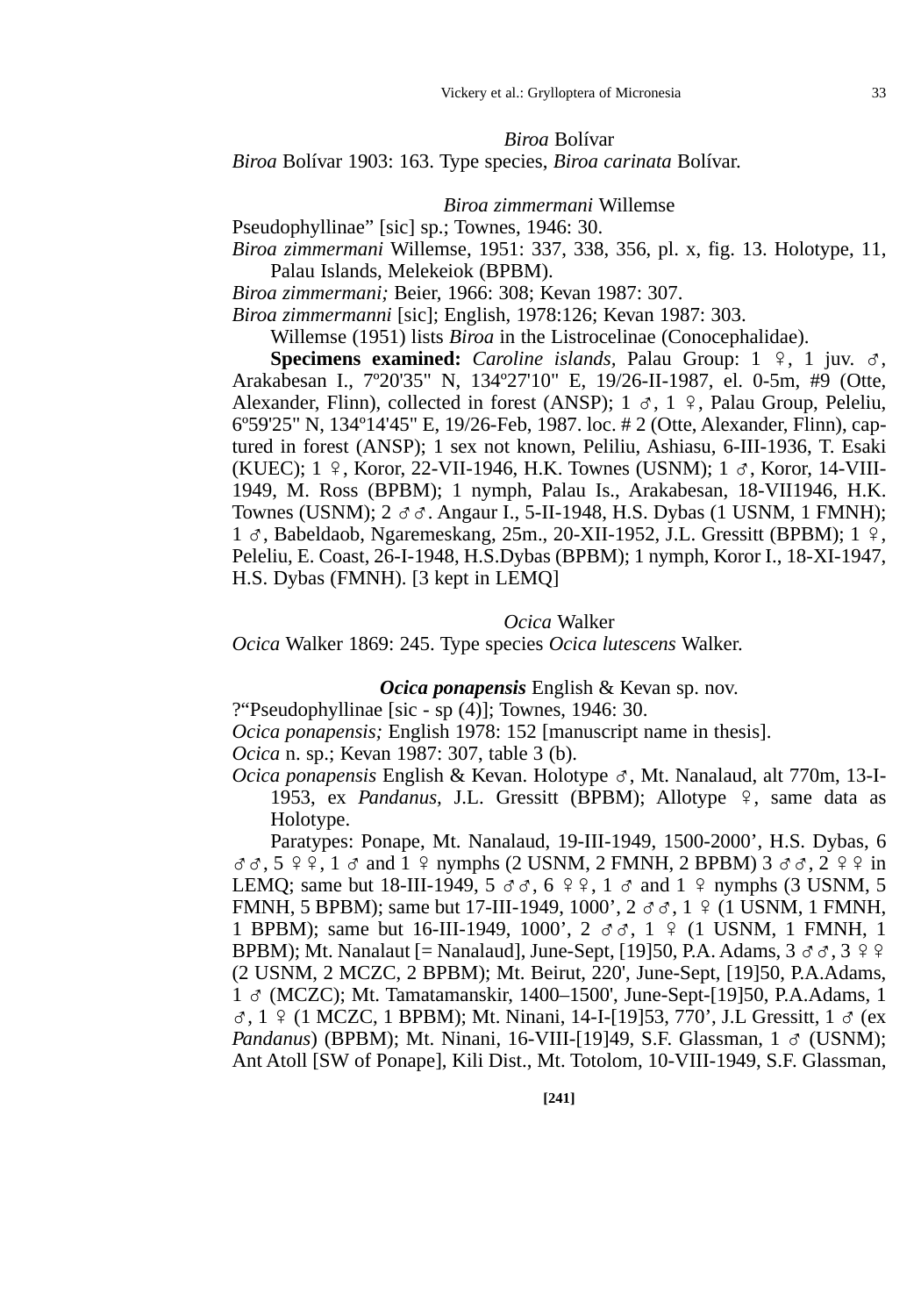

Figures 50-55. *Ocica ponapensis:* 50, male stridulatory apparatus, right tegmen, dorsal; 51, same, left tegmen, ventral; 52, male supra-anal plate; 53, male subgenital plate; 54, female supraanal plate; 55, female subgenital plate. (50, 51 from English 1978)

 $2 \text{ } \sigma \sigma$ , 1 juv.  $9 \text{ (USNM, 1 } \sigma \text{ to LEMQ)}$ ; Nanue I., June-Sept-[19]50, P.A.Adams, 1  $\sigma$  (BPBM); Mt. Tolenkiup, 2300', June-Sept-[19]50, P.A. Adams, 12  $\sigma \sigma$ , 3  $\circ$   $\circ$ (5 USNM, 5 MCZC, 5 BPBM); Metalanim, 11-I-1938, Teiso Esaki (KUEC); Koronia [=Colonia], 9-VII-[19]37, S. Uchiyama, 1 & (KUEC) Colonia, 14-I-

**[242]**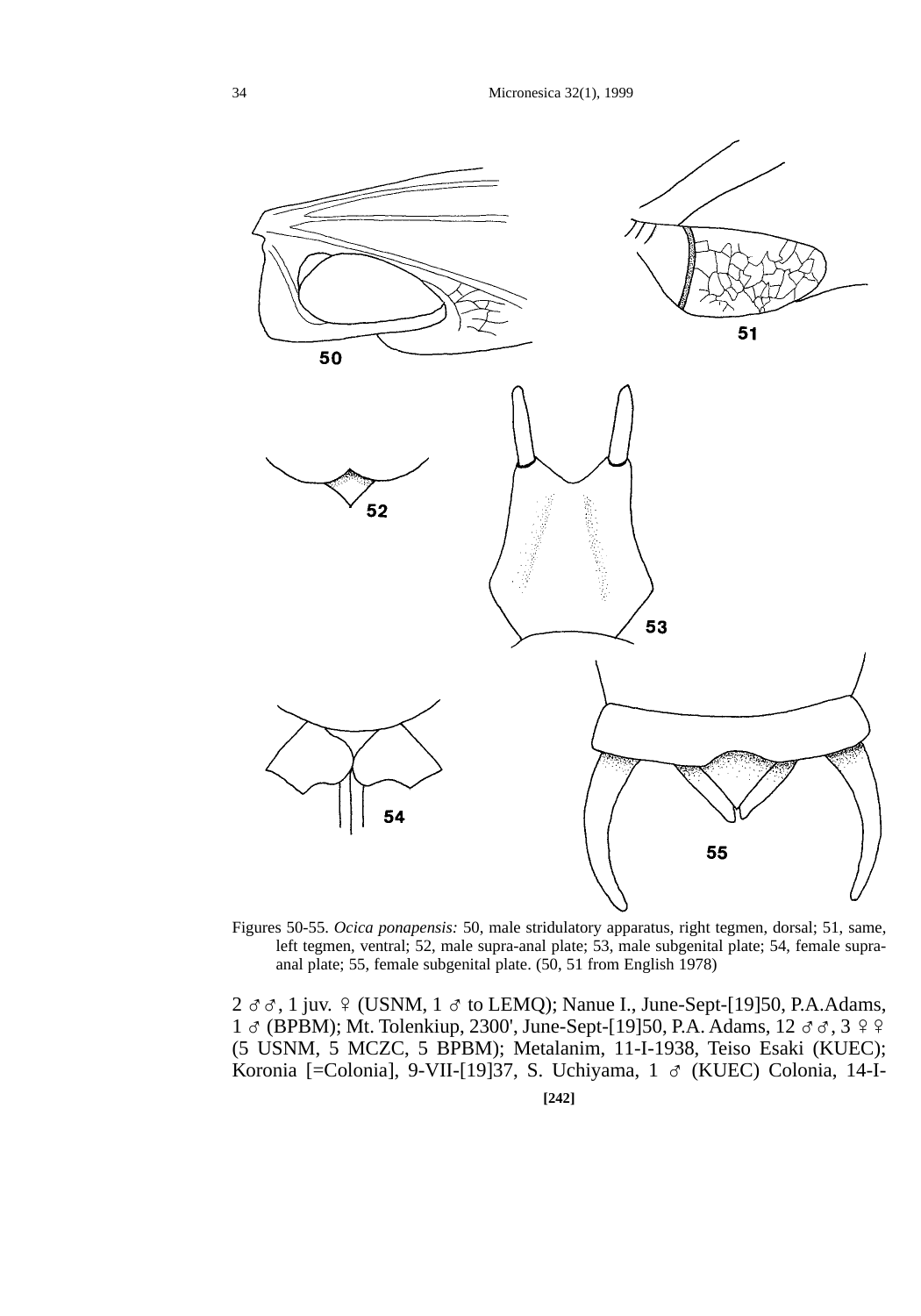1953, F.G. Clarke, 1 G nymph (USNM); Mt. Dolennankap, 1700–2000', 10-VIII- [19]46, H.K. Townes, 1  $\sigma$  nymph (BPBM); same data as holotype, 1  $\sigma$  nymph (USNM).

**Description** [from English 1978]: holotype  $\sigma$ : Body shiny, slender, somewhat fusiform; *head:* little more than half length of pronotum, antennal scrobes reach slightly beyond fastigium of vertex; antennae slender, more than four times body length, second antennal segment less than twice as long as pedicel; eyes prominent, small, globular; fastigium of vertex produced forward as small triangular process, sulcate above and divided apically into two tubercles; frons smooth, broader than high; palps long and slender, apical segment of maxillary palps slightly more than twice length of fourth segment, apex obtuse; apical segment incrassate at apex, truncate; *thorax:* pronotum slightly less than head length, flat dorsally, smooth, narrowing slightly anteriorly; metazona coarsely punctured near posterior margin; metazona curved upward in lateral aspect; anterior margin of pronotum convex, posterior margin concave and produced; median carina absent, lateral carinae present as only slight indication on metazona; two transverse sulci present, anterior one concave anteriorly, posterior sulcus more concave, produced forward at middle; lateral lobes wider than deep, lower margin rounded and anterior and posterior angles rounded; prosternum with two long spines; *wings:* tegmina and hind wings reaching middle of hind femora; tegmen three and a half times longer than broad, anterior margin somewhat convex, posterior margin narrowly rounded; costal vein absent, subcosta distinct, radius distinct, forked at midtegmen, medius absent, cubitus and first anal vein closely associated and stretching along anterior margin of stridulatory field ending one-third along posterior margin, second anal vein passes before stridulatory field and connects with lower anterior margin of field; stridulatory field of right tegmen with pear-shaped mirror'') (Fig. 50); left tegmen with irregular veinlets (Fig. 51), file with approximately 60 teeth; hind wings hyaline, a little shorter than tegmina, principal veins apparent; *legs:* fore fenur with 5 to 7 minute spines on inner, lower margin, genicular lobes of all legs with 2 small spines on each side; median femur with 4 to 7 spines on outer lower margin; posterior femur with row of 6 to 7 spines on inner lower margin and 10 to 11 spines on outer lower margin; hind tibia with 12 - 14 spines on lower inner margin and 14-16 spines on outer margin; upper inner margin with 25-26 spines and outer margins with 22-24 spines, two apical spines present; *abdomen:* supra-anal plate small and triangular, broader than long (Fig. 52). Cercus slightly incrassate, curved inward, with short apical spine; subgenital plate nearly quadrate (Fig. 53); styles somewhat incrassate.

Allotype  $\frac{1}{2}$ : Similar to but larger than male, differing as follows: fastigium of vertex less sulcate viewed from above; pronotum with indication of median carina on metazona; tegmen and wings reaching slightly past middle of hind femora, tegmen about three and one-half times as long as wide; cubitus convex anteriorly, anal veins indistinct; cercus slender, tapering to apex, curved upward and inward, extending beyond supra-anal plate); subgenital plate cordiform with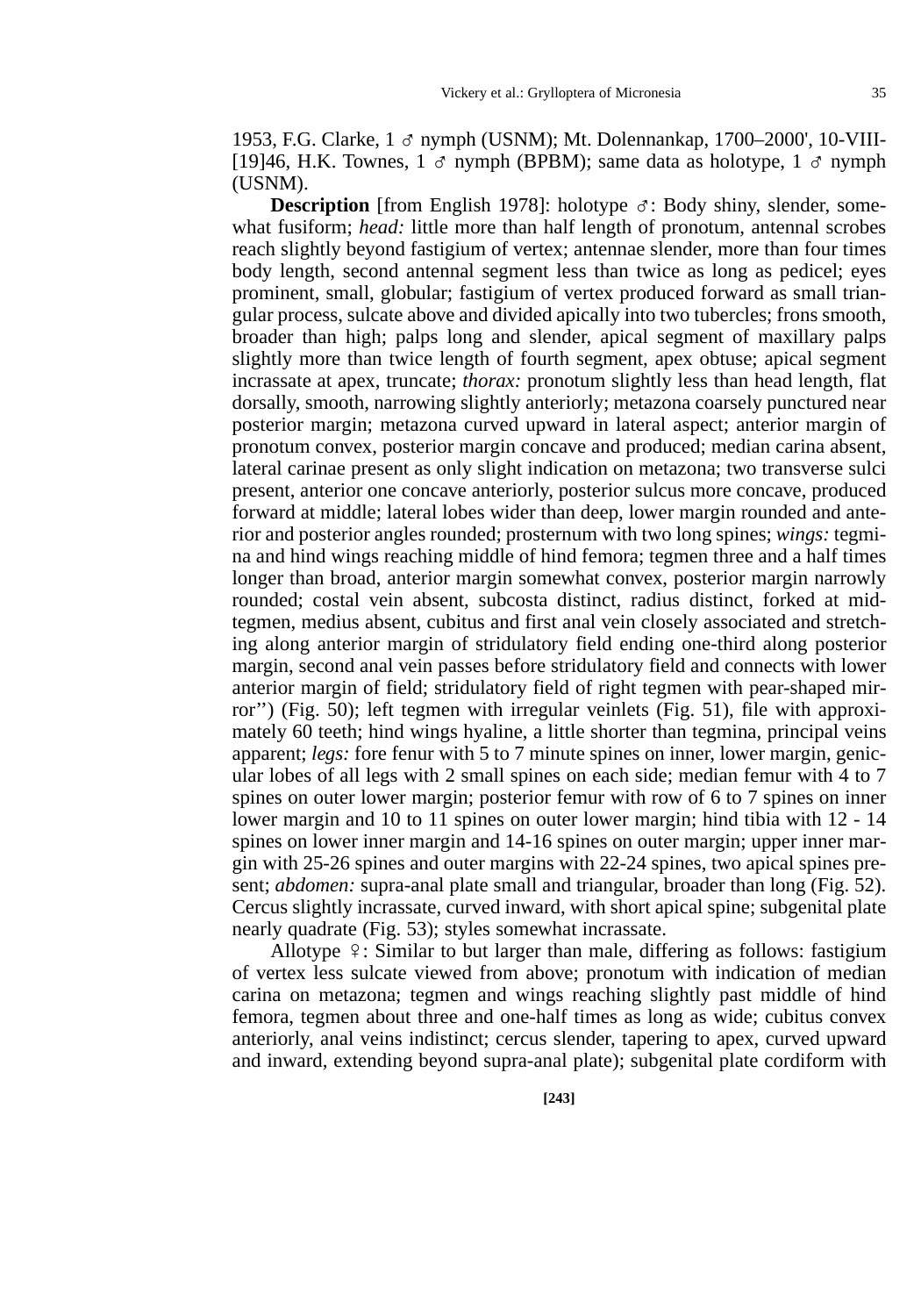median ridge (Fig. 54); ovipositor rather broad, curved upward in apical third, upper margin crenulate on apical quarter, surface smooth.(Fig. 55).

Color: generally yellowish-brown or greenish-brown; head and pronotum generally unicolorous in female, usually with dark brown dorsal stripe in male; tegmina with posterior margin bordered by dark stripe along entire length, with long oval or irregular clear spot at middle; hindwings slightly tinged with reddish; legs yellowish-brown of greenish-brown, hind knee black; abdomen yellowishbrown ventrally and laterally, dorsally dark reddish-brown to yellowish-brown.

Other specimens examined (by Kevan and/or Vickery): "Ponape, N. end Takai Mwas Ridge above Lukhe, *ca.* 350m, 6º55'08" N, 158º12'03" E, 26 Feb/6 Mar 1987, loc. # 15, (Otte, Alexander, Flinn)", "captured in forest",  $1 \text{ } \sigma$  (ANSP); as above but 350m, 6º56'38" N, 158º15'00" E, 26-II/5-III-[19]87, Otte, Alexander, Flinn), loc # 16, 3  $\sigma$ , 1  $\varphi$  ANSP); Ponape Isl., gaugeing station on west-most branch of Pilen Kiepw River, s. of Kolonia, *ca.* 120m, *ca* 120m, 6º55'05" N, 158º12'03" E., 20 Feb/6 Mar., loc # 15, Otte, Alexander, Flinn), captured in forest,  $3 \text{ } \sigma \sigma$ ,  $1 \text{ } \rho$  (ANSP); Ponape, N end Takai Mwas Ridge above Lukhe, *ca.* 350m, 26-II/5-III-1987, 6º20'30" N, 158º15'00" E. (Otte, Alexander, Flinn), 1 juv.  $\sigma$ , 1 juv.  $\varphi$  (UMMZ).

*Ocica* species were not reported in Micronesia prior to the work of English (1978), followed by Kevan (1987).

## *Ocica karschi* (Karny)

*Dasyphleps karschi* Karny 1920: 122-123; Holotype [in good condition, right wings spread], labelled as follows: (1) Carolinen Finsch.; (2) 6 23/II 80 (with double black border); (3) 6222; (4) Kushai (Carolinen-Inseln); (5) Dr. Otto Finsch (23/II 1880); (6) *Dasyphleps* nov. gen. [last three cut from copy of Karsch's (1891) paper in which he describes the genus in a key] (ZHMB).

*Pseudophyllinae* [sic - sp. (2)]; [H.K.] Townes, 1946: 30 ("a large striking species common among ferns in the Kusaie mountains").

*Ocica* sp. near *O. ponapensis;* English 1978: 162 (Kusaie Island).

*Ocica karschi;* Kevan 1987: 307 (table 3(b).

**Specimens examined:** *Carolines,* Kosrae [formerly Kusaie] Island: Mt. Matante, 580m, II-1953, J.F.G. Clarke,  $4 \text{ } \sigma \sigma$ ,  $1 \text{ } \frac{\sigma}{2}$  (2 USNM 2 BPBM,  $1 \text{ } \sigma$  to LEMQ); same, 26-III-[19]53, 1 juv. 9 (BPBM); Tafunsak, 1m, 2-II-1953, J.F.G. Clarke, 1 º (BPBM); Kusaie Hill 541, 265m, 31-I-1953, J.F.G. Clarke, 1 last instar juv.  $9$  (USNM); Malem, 1m, 26-II-1953, J.F.G. Clarke, 1  $\sigma$  (BPBM); Mt. Tafeyat, 21-VIII-1946, [H.K.] Townes, 1 & (USNM). Not seen, (Dr. Ilse Schreiner *in litt.*, 8-IX-1986): Kosrae, Malem, 23-XI-1984, D. Nafus, 1  $\sigma$  (ESUG).

This species is very different from *O. ponapensis* in several respects but is similar in others. The space between the antennal scrobes is wider in *O. karschi* and the fastigium of the vertex is more pronounced; the male sungenital plate is triangularly excised in *karschi* but roundly excised in *ponapensis.* The body color of both male and female of *O. karschi* is green but in *O. ponapensis* males are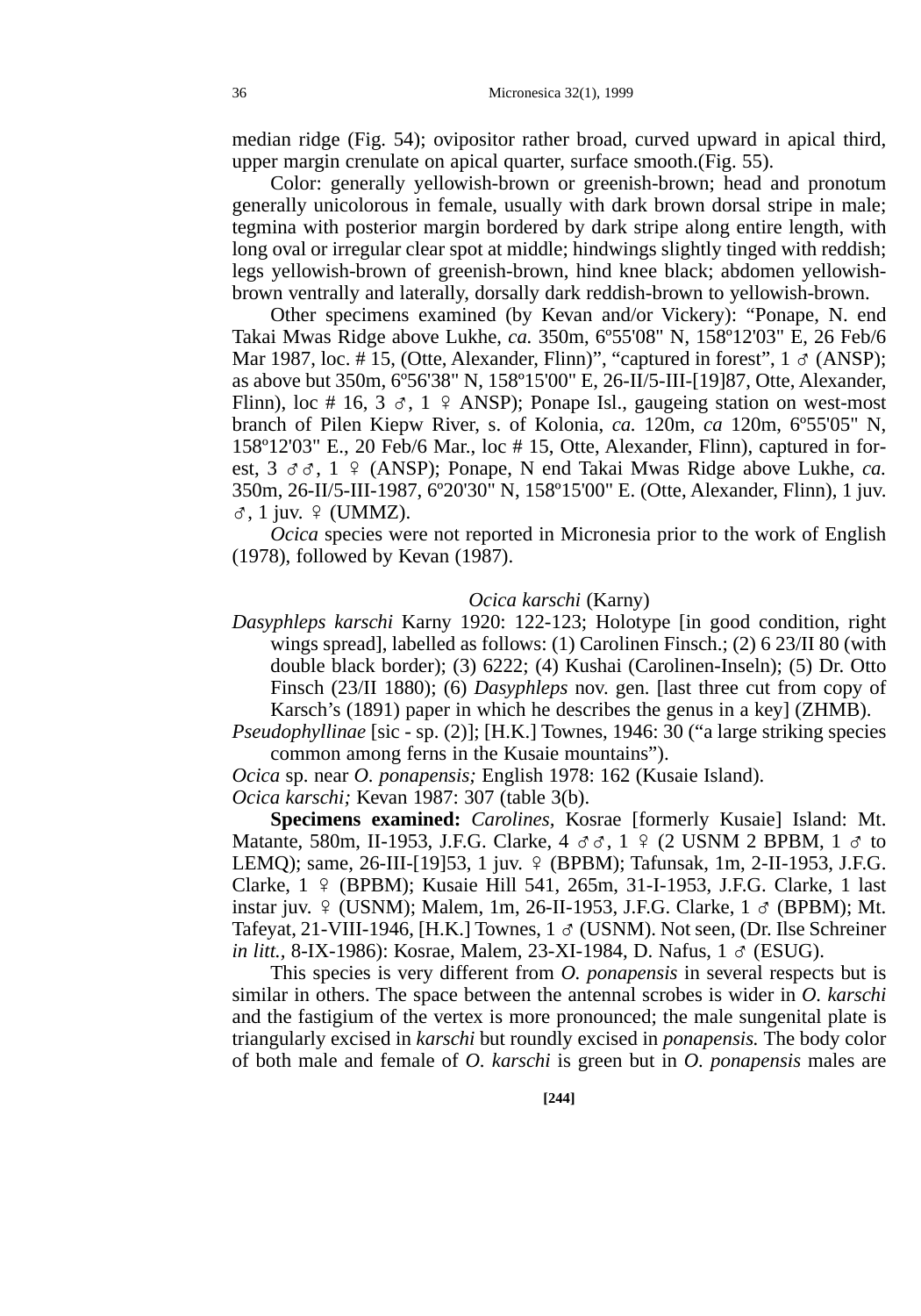generally brown and females are usually brown or greenish-brown. The stridulatory mirror of O*. karschi* is slightly broader.

A juvenile male from the Marshall Islands (Kwalein Atoll, 16–VII–[19]46, Townes 1689) is at hand. It is labelled *Ocica* sp. nov., nr. *karschi* Karny, D.K.McE. Kevan 1986. This is the only specimen of the genus seen from the Marshall Islands.

## *Segestes* Stål

*Segestes* Stål 1877: 45. Type species *Segestes vittaticeps* Stål.

#### *Segestes unicolor* Redtenbacher

- *Segestes unicolor* Redtenbacher 1892: 199; holotype  $\frac{1}{2}$ , "Pelew Inseln" (Palau) coll. Brunner von Wattenwyl (NHMW)
- *Segestes unicolor:* Kirby 1906: 359; 1916: 12; Karny 1924: 150; Kastner 1934: 48; Esaki 1943: 841, 842, fig. 37; C. Willemse 1951: 342, 356; Oakley 1953: 182 Palau, minor damage to coconuts); Dumbleton 1954: 69 (on coconut in Carolines); C. Willemse l961: 108: Lever 1969: 26 (Palau Is., damaging coconuts); Owen 1971: 1 (on coconut in Trust Territory); F. Willemse 1977: 230; Kurian et. al, 1979: 46 (pest of coconuts); Kevan 1987: 307.

**Specimens examined:** *W. Caroline Is.*, Palau Islands: 1 º, Angaur, southern part, II-1938, T. Esaki (KUEC): 1 &, Koror Ngarmid, 22-27-VIII-1949, A.R. Mead (BPBM): 1  $\sigma$  Babeldaob, Ngaremediu - Emertao, 12-II-1938, T. Esaki (KUEC); 1 E, Babeldaob - Ngaremediu, 30m, 21-XII-1952, J.L. Gressitt (BPBM); 1 juv.  $9$ , Koror, at light, 8-III-1949, K. Maehler (USNM); 1 very small juv.  $9$ , Babeldaob I., XI-1951, J.L.. Gressitt (BPBM); 1 small juv.  $9$ , Babeldaob I., E. Ngatpang, 65m., 10-III-1952, J.L. Gressitt (BPBM); 1 º, Koror I., 28-XI-[19]53, on banana (LEMQ);  $1 \text{ } \sigma$ , Koror I., 30-VIII-1953, J.W. Beardsley (BPBM);  $1 \text{ } \sigma$ , Koror I., 29-VII-1952, at light (BPBM);  $1 \text{ } \frac{\sigma}{2}$ , Koror I., 17-VII-[19]53, sugarcane, (LEMQ);  $1 \sigma$ , Koror I., 14-XII-[19]53, at light, J.W. Beardsley (BPBM); 1 º, Angaur I., 12-XII-1951, J.,L. Gressitt (BPBM); 1 º, Angaur I., IV/V-1949, D.B. Langford (LEMQ); 1  $\sigma$ , [badly damaged], Kayangel Atoll, ex *Halycon gizzard, 25-XI-1951, J.L. Gressitt (BPBM); 1*  $\sigma$ *, 1*  $\Omega$ *, 2 juv.*  $\sigma \sigma$ *, 1 juv.* E, Arakabesan I., Palau Pacific Resorts, 19/26-II-1987, Otte, Alexander, Flinn (UMMZ); 1 G, Koror, 20-X-1971 (WLNC); 1 G, Koror, 1-XII-1971, M.R. Lundgren (WLNC);  $1 \nvert 9$ , Palau I., Ogiwal, 10-IV-1936, Z. Ono (BPBM);  $2 \nvert 3 \nvert 6$ , Koror I., 20-VII-1946, R. Oakley (1 BPBM, 1 USNM).

# **PHANEROPTERIDAE PHANEROPTERINAE**

*Phaulula* Bolívar

*Phaulula* Bolívar 1906: 307 (Replacement name for *Phaula* Brunner von Wattenwyl 1878: 167 [Type species *Phaula laevis* Brunner v. W.); preoccupied by *Phaula* Thompson 1857: 303.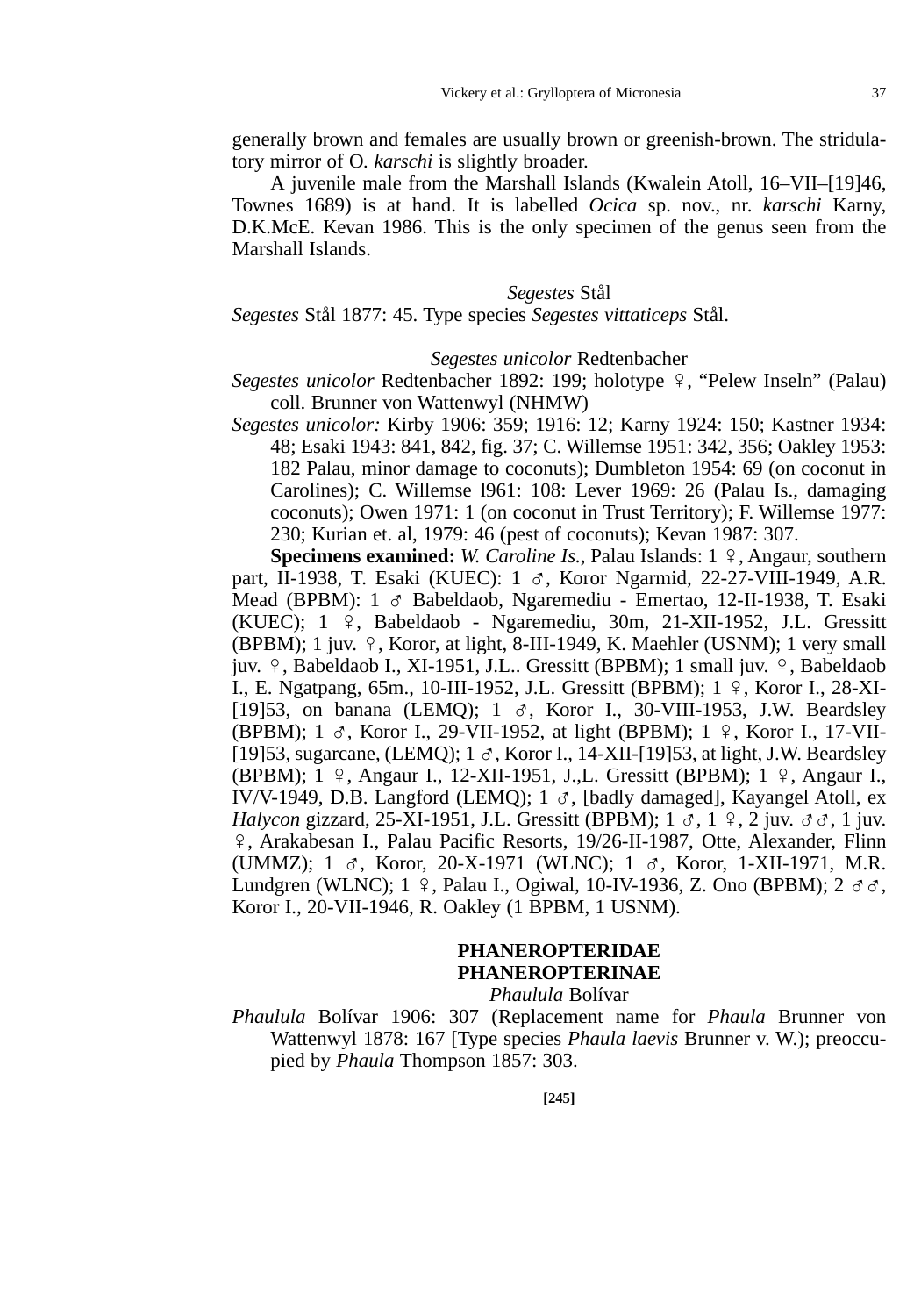### *Phaulula trukensis* Willemse

- "Other Phaneropterinae"; Townes, 1946: 30 Part, [Marianas, Palau Is., [part] Kusaie).
- "Phaneropterinae:; Beller 1948: pt. I, p. 4 [=p. 7] Guam, on *Terminalia Catappa* Linne, attributed to Oakley, 1946 not seen.

*Phaulula trukkensis* Willemse 1951: 332, 333, 356, pl IX, figs. 3-5; Holotype G, Allotype  $9$ , Truk Island, Dublon, 25-XII-1935, coll. Z. Ono (BPBM).

*Phaulula trukkensis;* English 1978: 170 (Truk Island).

*Phaulula trukensis:* [emended name]; Kevan 1987: 307, (table 3 b): (Marianas, W. Carolines, Palau Is., C. Carolines (Truk).

Name emended as Willemse used "Truk" not "Trukk" as name of island.

**Specimens examined:** *West Caroline Is.,* Palau Is: Peleliu, Amiangal Mt., 23-XII-[19]52, J.L. Gressitt,  $1 \text{ } \sigma$ ,  $1 \text{ } \frac{\sigma}{2}$  with R1 and R2 having common stem on right tegmen (BPBM,  $\sigma$  to LEMQ); Koror I., at light, 13-VIII-[19]52, J.W. Beardsley,  $2 \text{ } \sigma \sigma$  (BPBM, 1 to LEMQ); Kayangel Atoll, 15-XII-[19]52, sweeping, J.L. Gressitt,  $1 \text{ } \sigma$  (USNM); Koror (NE) 40m, limestone ridge, 14-XII-[19]52, J.L. Gressitt 1 G (BPBM); Auluptágel (Aurapushekaru) I., IX-1952, N.L.H. Krauss,  $1 \text{ } \circ \text{ }$  (BPBM); Koror I., 24-II-1953, J.W. Beardsley,  $1 \text{ } \circ \text{ }$  [small] (BPBM); Koror I., 1-X-[19]52, J.W. Beardsley,  $1 \sqrt{9}$  [small] (BPBM); Koror I., 15/25-III- 1948, K.H. Maehler, 1 º [small] (USNM); Koror I., IX-1952, N.L.H. Krauss, 2 EE [small] (BPBM); Koror I., ex *Terminalia,* 22-XI-[19]52, J.W. Beardsley,  $1 \nsubseteq [small]$  (BPBM); Koror I., 8/14-II-1952, M.M Ross,  $1 \nsubseteq [small]$ (LEMQ); Koror I., 26-XI-[19]47, H.S. Dybas,  $1 \text{ } \sigma$ ,  $1 \text{ } \frac{\sigma}{2}$  [small] (FMNH); Koror I., IV/V-2949, D.B. Langford,  $2 \text{ } \sigma \sigma$  [very poorly preserved] (LEMQ); Koror I., 15/25-III-1948, K.L. Maehler, 1 E (LEMQ); Koror I., 17-VII-[19]46, Townes, 1  $\frac{1}{2}$  (USNM); same, 20-VII, 1 juv.  $\sigma$  (USNM); Angaur I., 3-II-1948, H.S. Dybas, 1 & (BPBM); Angaur I., 4-II-1948, H.S. Dybas, 1 º (FMNH), 1 º (LEMQ); Angaur I., Saipan/southern cape, 11-III-1936, T. Esaki,  $1 \div (LEMQ)$ ; Babeldaob I., Ulimang, 11-XII-[19]47, H.S. Dybas, 1 º (USNM); Peleliu, E coast, 31-I-1948, H.S. Dybas, 1 & (LEMQ); Babeldaob I., Ngiwal [?], XI-[19]51, J.L. Gressitt (BPBM); Babeldaob [-thuap] I., Ngarard-Ngarasumao [?], 7-II-[19]38, T. Esaki (KUEC); Babeldaob I., 20-VII-[19]46, Townes  $2 \text{ } \sigma \sigma$  (USNM); Arakabesan, 18-VII-[19]46, Townes, 1 &, 1 º (USNM); *Mariana Is.*, Guam: Mt. Akfan [= Ajayan ?], IV-1946, N.H.L. Krauss,  $1 \text{ } \sigma$  [small] (BPBM); Guam I., Mt. Lamlam, II-[19]58, N.H.L. Krauss,  $1 \notin (BPBM)$ ; Guam I., 1924 Hornbostel coll, 1 º [small] (BPBM); Guam, 11-XI-[19]52, J.W. Beardsley, 1 º (BPBM); Guam, Oca Point, 5-VI-[19]45, H.S. Dybas, 1 juv. º (FMNH); Guam, Pitidian P[oin]t, 22-IV-1936, E.H. Bryan Jr., 1 G (BPBM); Rota I., Rota, 10-VI-[19]46, Townes, 1 º (USNM); Rota I., Rugi [?], 29-VI-[19]46, R.G. Oakley, 1 º (USNM); Agiguan I., 7/9-VIII-[19]54, C.J. Davis, 1 º (BPBM); Tinian I., 9-VI-[19]46, H.K. Townes, 1 º (USNM); Saipan I., Donni-Sadog Tase, 7-V-1940, Yasu & Yoshi 1  $\frac{1}{2}$  (KUEC); Tinian, 11-XI-1952, at light, J.W. Beardsley (BPBM, 1  $\frac{1}{2}$  ex kept LEMQ); Orote Pen[insula], 27-IX-[19]36, O.H. Swezey,  $1 \text{ } \sigma$  (BPBM);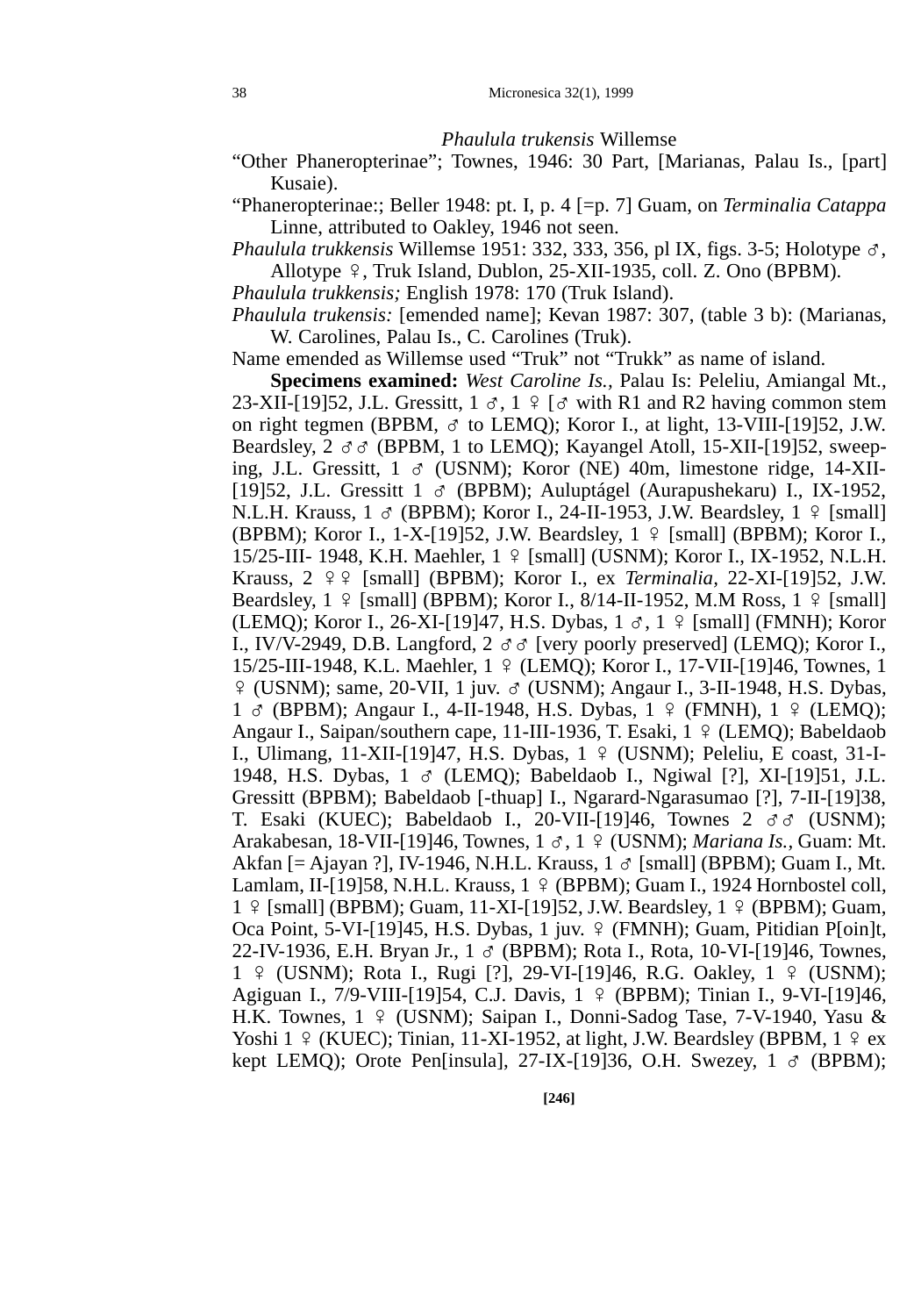Saipan, Prasan [= Puntan ?], 15-VI-[19]36, R.L. Usinger, 1 º (BPBM); *Kusai*  $[=K$ osrae] Is. Mt. Talefeayat, 90m., 7-II-[19]53], J.F.G. Clarke, 1  $\frac{9}{7}$  [both tegmen] with Ri & R2 having common base - RARE] (USNM); same,  $1 \circ$  [tegmina normal] (LEMQ ex PSBD); Matanluk (Yepan), 23-I-1953, alt. 25-50m, J.L. Gressitt,  $1 \text{ } \circ$  (BPBM); Wakap. 290m, 17-IV-1953, J.F.G. Clarke,  $1 \text{ } \circ$  (BPBM); Lele I., Lele Harbor, 21-VIII-[19]46, Townes, 1  $\sigma$  [rt. tegmen, R1 = R2 with common stem] (USNM); Lele I., 20-VIII-[19]46, Oakley, 1  $\sigma$ , 1 juv. (USNM); Lelu, 22-XI-1984, D. Nafus,  $1 \text{ } \circ \text{ } (\text{ESUG})$ ; Malem, 20-XII-1937, T. Esaki,  $1 \text{ } \circ \text{ } (\text{KUEC})$ ; *Chuuk Is., Udot Is., Chuuk Atoll, 25-V-*[19]46, H.K. Townes, 1 ♂ (USNM); Dublon, Chuuk Atoll, 10-II-[19]48, K.L. Maehler,  $1 \oplus$  [very small [topotype] (USNM); Moen, 24-IV-1949, R.W.L. Potts,  $1 \div \text{very small}$  (CASC).

Most of the series have separate R1 and R2 but a small number of both sexes have right or left (2  $99$  have both) tegmen with R1 and R2 having a common stem, as in Karny's 1928 genus *Dichrophaula* (known only by GG - if Willemse's *D. inexpectata* which is a *Platycaedica*) is excepted.

The type of *Dichophaula, D. longipes* Karny 1928, has a short excised bilobed supra-anal plate, not one that is produced into a process (often elaborate) as in *Phaulula.* Exceptions are *"D". galeata* (Hebard 1922) and *"D". leefmansi* Karny 1928, which should be removed from the genus [leaving *longipes, gracilis* (Brunner von Wattenwyl), *habroides* Karny 1928, *sumatraia* (Brunner von Wattenwyl 1891) and ? *cornuta* (Brunner von Wattenwyl 1891). *Phaula peregrina* Brunner von Wattenwyl 1891 was also only dubiously placed here but would seem to be Polynesian - no need to rename it for *Phaula* ( $=$ *Phaulula*) as  $\sigma$ subgenital plate is produced (Brunner's key says branched radius). *Ph. gigantea* Key ? 1923 was also put in *Dichophaula* but we have not yet seen this reference.

The material of *Phaulula trukensis* makes it obvious that the forked R1 (i.e., common base for R1 and R2) is not a valid generic character even if it usually can be so considered, so either *Dichophaula* falls in synonymy OR remains only for species with bilobed supra-anal plate  $[? \t{2}$  always with venation character though possession of it is no criterion]. The latter course is adopted here as a whole revision is needed.

Now, with the anomalously veined *Ph. trukensis* we have something very like *Dichophaula* [now *Phaulula*] *leefmansi* from the Talaud Islands [virtually the nearest to the Palaus to the southwest]. This is said to occur also in Timor and furthermore, if the ventral character is omitted, *leefmansi* is very like *Ph. laevis* from the Philippines. *Ph. laevis* has a less down-curved  $\sigma$  supra-anal plate than either *leefmansi* or *trukensis* and a bit stouter end of plate than the latter. *Ph. leefmansi* has a shorter end to  $\sigma$  supra-anal plate (at least in view shown, but it curves down almost as much). *Ph. malayica,* from Riau Islands [Selat, Indonesia], is somewhat similar in  $\sigma$  but plate in that species is virtually not curved down and is more slender (though one small  $\sigma$  from Chuuk is unusually slender) and does not have the angles at the tip (not brought out in Willemse's figure).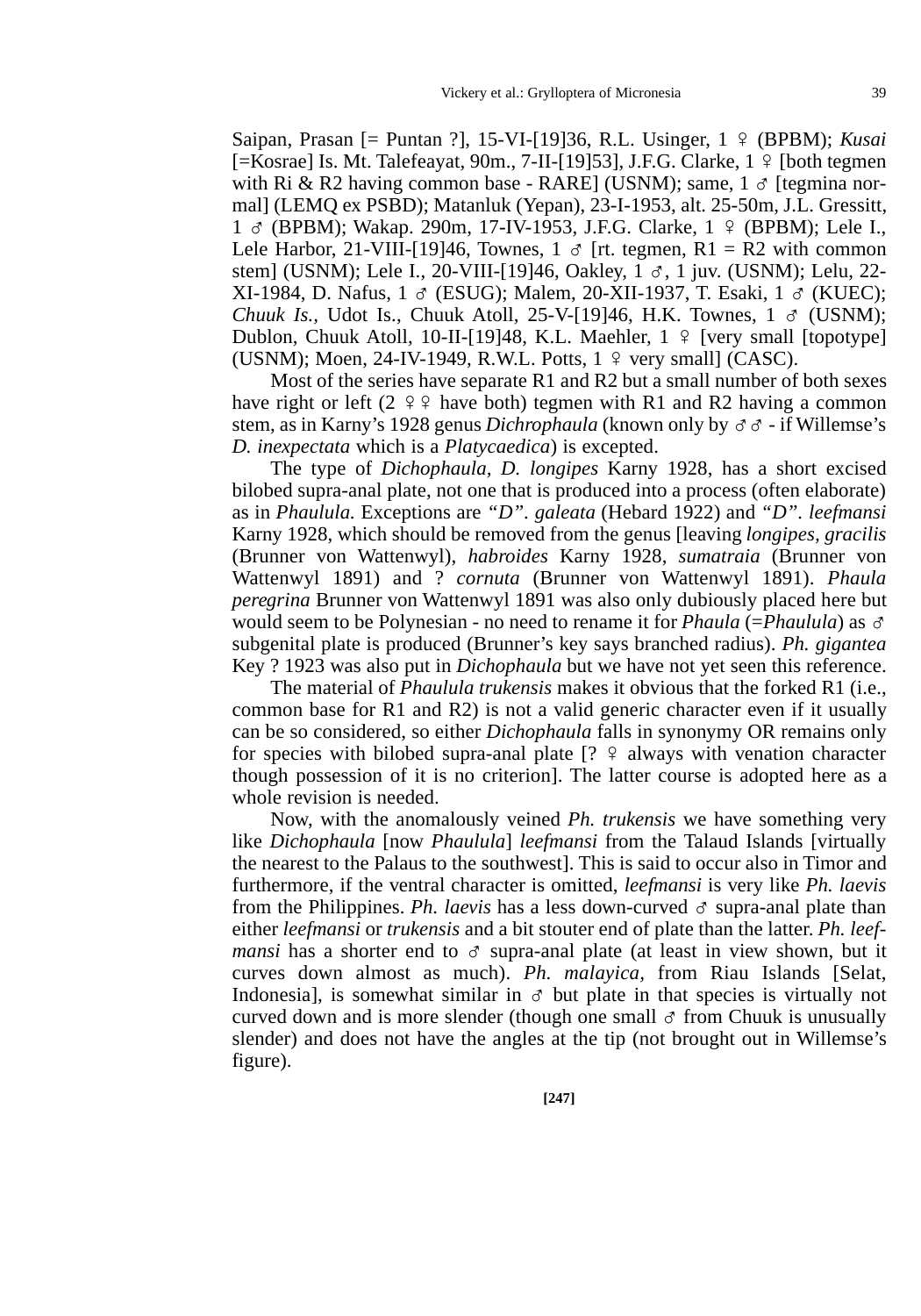We will continue to treat them separately for now: borders of radial vein differ in proximity to each other and in obliqueness to the same extent. There is considerable variation in size, a few specimens from Chuuk being unusually small (in comparison with others from Chuuk) as are some from the Marianas. We think there is no need (no real cause) to invoke subspecies.

### *Phaulula carolinensis* Willemse

*Phaulula carolinensis* Willemse 1951: 333-356, pl. x, figs. 6-9. Holotype G, Ponape Island, Pounaran - Neipip, 3-VII-1936 (BPBM); allotype  $\varphi$ , same but Reitae,  $3$ -VII-1936 (BPBM); paratype  $9$ . same, Shikere, 15-3-36, coll. Z. Ono. [localities not found, given as in Willemse, 1951].

*Phaulula carolinensis;* Kevan 1987: 307.

Willemse (1951) says that  $\sigma$  supra-anal plate is like that of *Ph. ensifera* (Philippines) but rather shorter - it is in fact much shorter as in that species it is very exaggerated, - neither is it curved downward as here. We believe it is nearest to *Ph. rugulosa* from the Philippines but the cerci differ.

**Specimens examined:** *Ponape I.,* Colonia, 8-III-[19]48, nr. sea level, at light, H.S. Dybas, 1 ♂ (FMNH); Colonia, 14-I-1953, J.F.G. Clarke, 1 ♂ (BPBM); Auak, 12-VIII-[19]46, Townes, 1 juv. 9 (USNM). Kolonia, Mt. Sankak, 14-VII-1939, [no collector name],  $1 \notin (LEMQ)$ ; Nanponmd, 11-I-1953, J.F.G. Clarke,  $1 \circ$ (USNM); Mt. Tamatamanasakir, 15-I-1953, light trap, J.L. Gressitt,  $1 \text{ } \sigma$  (BPBM), 1 G (LEMQ); "Ponape Isl., N. end of Ponape, Takai Mwas Ridge above Lujka, ca. 350 m, 6º56'38" N, 158º15'00" E., 26 Feb.- 6 Mar. 1987, loc. # 16 (Otte, Alexander, Flinn)", "captured in forest",  $1 \text{ } \sigma$ ,  $1 \text{ } \frac{\sigma}{2}$  (ANSP).

# *Phaulula malayica* (Karny)

*Phaulula malayica* Karny 1928:

There is  $1 \, \sigma$  in USNM with the Micronesian specimens, labelled simply "Quarantine Pearl" [presumably = Pearl Harbor, O'ahu, Hawai'i] det A.B. Gurney, *"Platycaedica* sp." [but is not that genus as R1 is not forked]. Male terminalia agree very closely with figures of *Ph. malayica* Karny from the Riau Archipelago. The specimen is rather similar to the type of that species, but as its origin is unknown, we need say no more.

*Phaulula phaneropteroides* Brunner von Wattenwyl *Phaula phaneropteroides* Brunner von Wattenwyl 1891: 81.

Described from Manila. It is included here as it was mentioned in a questionable handwritten note by Kevan. No data were included. No additional information has been found and the presence of *Phaulula phaneropteroides* in Micronesia must be considered as possible but doubtful.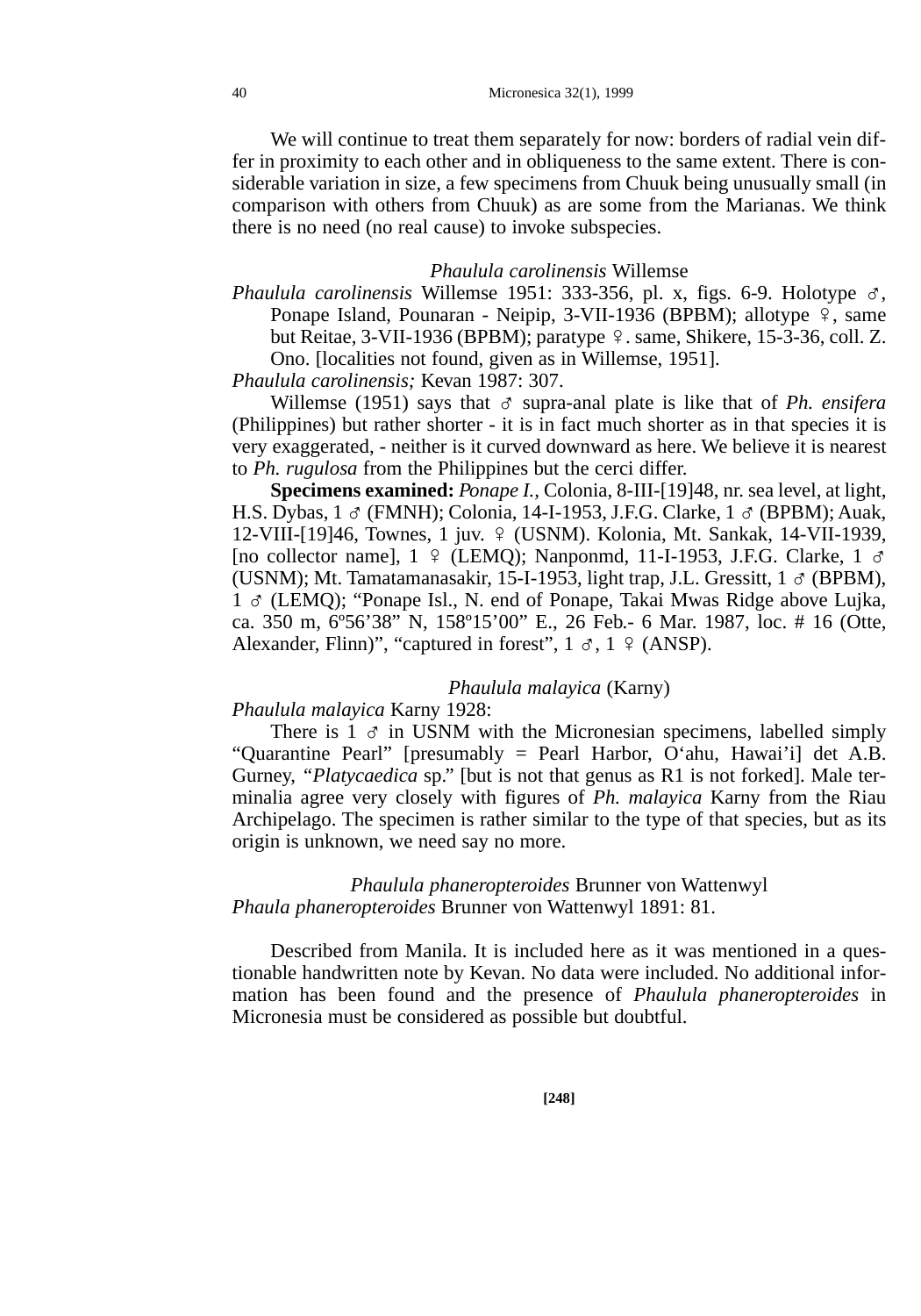#### *Platycaedica* Hebard

*Platycaedica* Hebard 1922: 167. Type species *Platycaedica obiensis* Hebard.

## *Platycaedica inexpectata* (Willemse)

*Phaula* [sp.]; Esaki, 1943: 843 (from Palau Is.)

"Other Phaneropterinae": Townes, 1946: 30 (Palau Is., (part).

*Dichophaula inexpectata* Willemse 1951: 335-337, 356, pl. X, figs. 10-12. Holotype G, Caroline Islands, Kusaie Island - Mt. Wakapp, 2-1-36 [=1-II-

1936] (BPBM); paratype, Palau Is., iv-8-36 [=8-IV-1936], Z. Ono (BPBM).

*Dichophaula inexpectata;* English 1978: 174 (endemic to Micronesia, found on Kusaie and Palau).

*Platycaedica inexpectata;* Kevan 1987: 307 (table 3b) (Palau Islands).

*"Dichophaula inexpectata* Willemse" was recorded by English (1978) but no specimens were listed.

**Specimens examined:** *Palau Is.,* Koror I., 12-VIII-1952, at light, J.W. Beardsley,  $1 \notin (BPBM)$ ; Koror I., 13-VIII-1952, at light, J.W. Beardsley,  $1 \circ$ (BPBM); Koror I., 15/25-III-1948, K.L. Maehler, 1 G (LEMQ); Koror I., Ngarmid, 23/27-VIII-1949, A.R. Mead, 1 º (BPBM); Koror I., 18-XI-[19]47, H.S. Dybas, 1 & (FMNH); SW Koror I., 25m, 12-XII-1952, light trap, J.L. Gressitt,  $1 \notin (USNM)$ ; Koror I., 20-VII-1946, Oakley,  $1 \circ (USNM)$ ; Korror [sic], Arabaketsu, 11-XII-1937, Shiro Murakami, 1 & (KUEC); Arakabesan, 18-VII-1946, Townes, 1 º (USNM); Babeldaob I., E. Ngatpang, 65m, 7-XII-[19]52, J.L Gressitt,  $1 \text{ } \circ$  (BPBM); same, 8-XII-[19]52,  $1 \text{ } \circ$  (LEMQ); same 9-XII-[19]52, 1  $\sigma$  (LEMQ); NW Auluptagel, 25m, 13-XII-[19]52, J.L Gressitt, 1  $\sigma$  (USNM); Babeldaob I., Ngiwal, 26/29-X-1951, J.L. Gressitt,  $1 \text{ } \sigma$  (BPBM); Babeldaob I., 12-XII-1947, H.S. Dybas,  $1 \text{ } \circ \text{ }$  (FMNH); Babeldaob I., Ulimang, 11-XII-1947, H.S. Dybas  $1 \notin (BPBM)$ ; Babeldaob, 26-VII-1946, Townes,  $1 \notin (USNM)$ ; Angaur I., 11/12-VIII-1945, H.S. Dybas,  $1 \notin (FMMH)$ ,  $1 \notin (LEMO)$ ; Peleliu I., 12-VIII-[19]45, collected at light, E. Hagen,  $1 \text{ } \sigma$  (BPBM); Peleliu I., E. coast, 31-I-[19]48, H.S. Dybas, 1 & (FMNH); same, 26-I-[19]48, 1 º BPBM); Peleliu, 31-VII-1945, at light, H.S. Dybas,  $1 \text{ } \sigma$  (LEMQ); Palau: Peleliu, 19/26- Feb 1987, Otte, Alexander, Flinn, 1 juv º (UMMZ); Peleliou [sic], Akarokuru, 12-VIII-1939, T. Esaki,  $1 \sqrt{9}$  (KUEC); "Palos (Peleio) Inseln 577" [no collector, no date]  $1 \text{ } \text{\&}$  (ZMHB).

*Dichophaula* Karny (1928) was described from males only and differed from *Phaula (= Phaulula)* in R1 being branched or, more precisely, R1 and R2 having a common stem, but the exterior tympanum is closed.

*Platycaedia* Hebard (1922) was described from female only; it also has R1 branched but the exterior tympanum is open.

*Dichophaula wisfliarte,* [described from a male], now known from both sexes, and the female has a very short ovipositor similar to *Caedica* and *Platycaedica.* There is no median projection of the supra-anal plate of the males like in most species of *Dicophaula.* The outer tympanum in that genus is couchi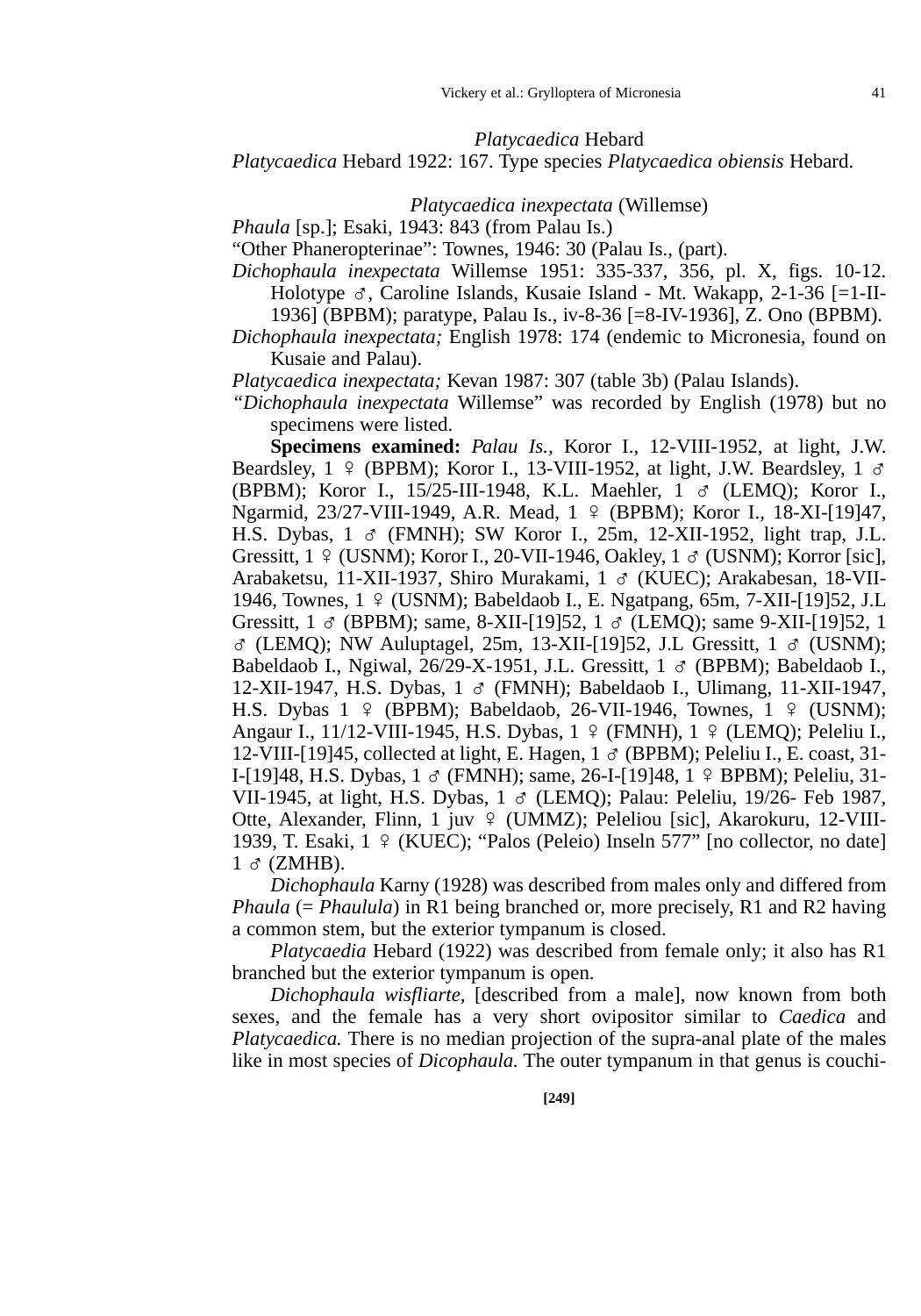form (covered) but here it is open as in *Platycaedica.* Hebard included, besides the type species of *Platycaedica, P. obiensis* Hebard 1922, also *Caedica major* Brunner von Wattenwyl from Cape York, Australia and *Caedica hespes* Brunner von Wattenwyl from Amboina.

Note: *Dichophaula leefmansi* [only the male is known] is a *Phaulula* in the form of its supra-anal plate. Most of the species of the genus have short supraanal plates. They should remain in *Dichophaula* but *leefmansi* should be moved to *Phaulula* - it will be necessary to modify the description to take in the forked R1 in some because 2 females of *Phaulula trukensis* have forked R1, though all the rest have not.

### *Elimaea* Stål

*Elimaea* Stål 1874: 11, 27. Type species *Phaneroptera subcarinata* Stål.

*Elimaea punctifera* (Walker)

*Phaneroptera punctifera* Walker 1871: 40.

*Elimaea punctifera:* Kevan 1987: 307.

This species is an accidental introduction, 1 female, Mariana Islands, Guam Island, 28-VII-195-, at light, A.J. Cruz, in the Bishop Museum, Honolulu. It came, presumably, by air from Hawaii where it is an established introduced species. Kevan (1990) considered that it reached Guam from Hawaii rather than directly from southeast Asia. It is not known at this time if it became established and is still present on Guam.

# *Holochlora* Stål

*Holochlora* Stål 1874: 17, 38. Type species *Holochlora venosa* Stål.

*Holochlora fuscospinosa* Brunner von Wattenwyl

*Holochlora fuscospinosa* Brunner von Wattenwyl 1891: 92-93.

*Holochlora fuscospinosa;* Kevan 1987:307.

The Lyman Museum has specimens from Luzon (Los Baños, P.I., Elev. 100m., 4-VII-[19]62. R.C. Canicosa,  $1 \text{ } \sigma$ ,  $1 \text{ } \varphi$ ) and the specimens listed below have been compared with them [by Kevan]. Kevan (1990) reported this species as established in Guam, Marianas Islands.

**Specimens examined:** *Guam:* 1 º, "Mangilo, Guam, 1.5.1972 [5-I-1972]/R. Muniappan, collector/ Host unknown/ Ex A.A. Laplante Collection, BISHOP MUSEUM, Acc. #1977.84"; 1 º, "Yigo, Guam, 2.15.72 [15-II-1972]/ Dr. Sato / Host light / A.A Laplante Collection BISHOP MUSEUM Acc. # 1977.84";  $1 \text{ } \sigma$ , same as second female. [Note: the first listed female has been retained in the Lyman Museum].

*Holochora nawae* Matsumura and Shiraki *Holochlora nawae* Matsumura and Shiraki 1908: 17.

**[250]**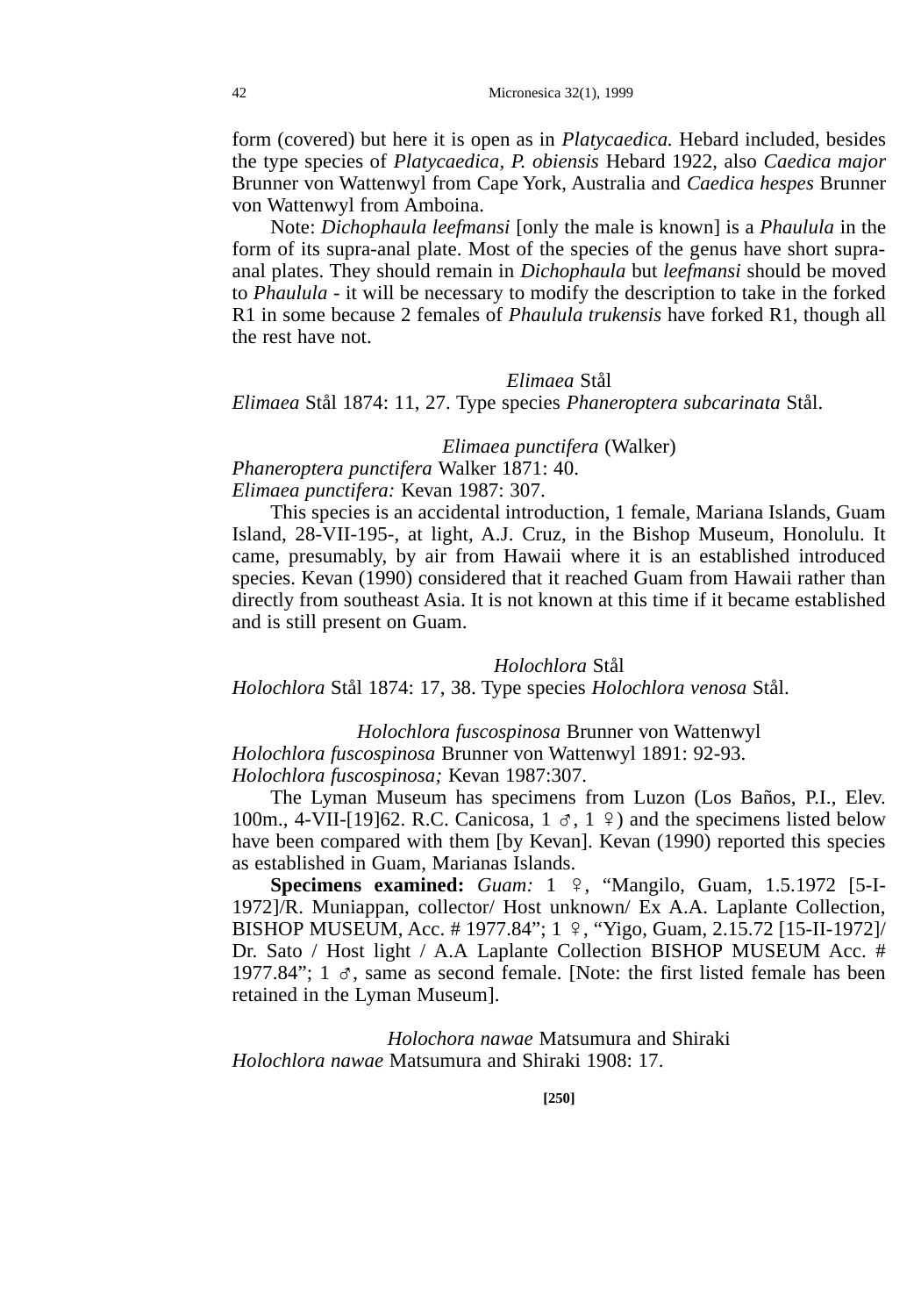*Holochlora nouas* [sic]; Matsumura 1914: 119 (Bonin Islands) *Holochlora nawae;* Furukawa 1930: 232 (Bonin Islands). No specimens of this species were examined.

## *Casigneta* Brunner von Wattenwyl

# *Casigneta* Brunner von Wattenwyl 1878: 63. Type species *Locusta (Phaneroptera) loliifolia* Haan.

# *Casigneta palauensis* Vickery & Kevan sp. nov.

*Casigneta* n. sp, "near *cochleata* Br. v. W."; Kevan 1987: 307.

*Casigneta palauensis* Vickery & Kevan. Holotype G, "Palau Is., Koror I., Aug. 1952. J.W. Beardsley (BPBM); Allotype  $\frac{1}{2}$ , same data as holotype; (BPBM).

**Description:** Holotype ♂: Body robust (14.6); yellowish green; *head* width 3.1, length 1.6; eyes protruding, very prominent (Fig. 56), brownish black; antennae very long, left entire, right broken, filiform, segments nearly four times longer than wide, unicolourous; face straight, at right angles with dorsum, palps pale, slender; lateral ocelli pale, facing laterally, each on raised tubercle, these with elongate groove between; *thorax*: pronotum width 3.4, length 4.6, plain dorsally with U-shaped sulcus at middle on posterior third, not reaching downward bend, bend cricket-like, nearly 90º; lateral carinae obsolete; anterior margin nearly straight, posterior margin broadly rounded; laterally with anterior margin expanded below, ventral margin broadly rounded to deep incision at base of tegmen; tegmina long, 32.3, pale green, densely reticulated, dorsally with brownish infusion at stridulatory apparatus; stridulatory vein oblique 1.5; wings extend 2 mm beyond tegmina; legs: right foreleg missing beyond femur, all other legs broken off but both middle legs and right hind leg glued to card (on pin); femora: fore 6.1, mid 8.8, hind 21.2; tibiae: fore 8.0, mid 10.3, hind 24.7; *abdomen:* short, deep, pale except brownish beneath and on elongate subgenital plate (7.3mm), subgenital plate bifurcate for much of the length (Fig. 57), truncated apically, each part with a small truncated conical style; cerci thick, hairy, apically with finger-like projection (Fig. 58).

Allotype  $\frac{1}{2}$ : Similar to male but larger (20.0), uniform yellowish green, tegmina pale green, abdomen and legs brownish; *head* 3.1 wide, 1.6 long; both antennae broken; *thorax:* 3.4 wide, 4.6 long; tegmen 33.0; legs, femora: fore 6.7, mid 9.3, hind 23.5; tibiae: fore 7.7, mid 10.7, hind 27.5; left hind leg missing; *abdomen:* ovipositor broad, not bent but strongly curved upward (6.3) (Fig. 59), armed with very fine teeth on both margins near apex.

This species agrees reasonably well with the brief description of *cochleata* but it differs from Karny's (1926) description and figures the even longer bifurcation of the male subgenital plate (with truncated ends to the bailes - not rounded) and the more definite, much reduced style. Nor does it fit with any other species listed in Karny (1928).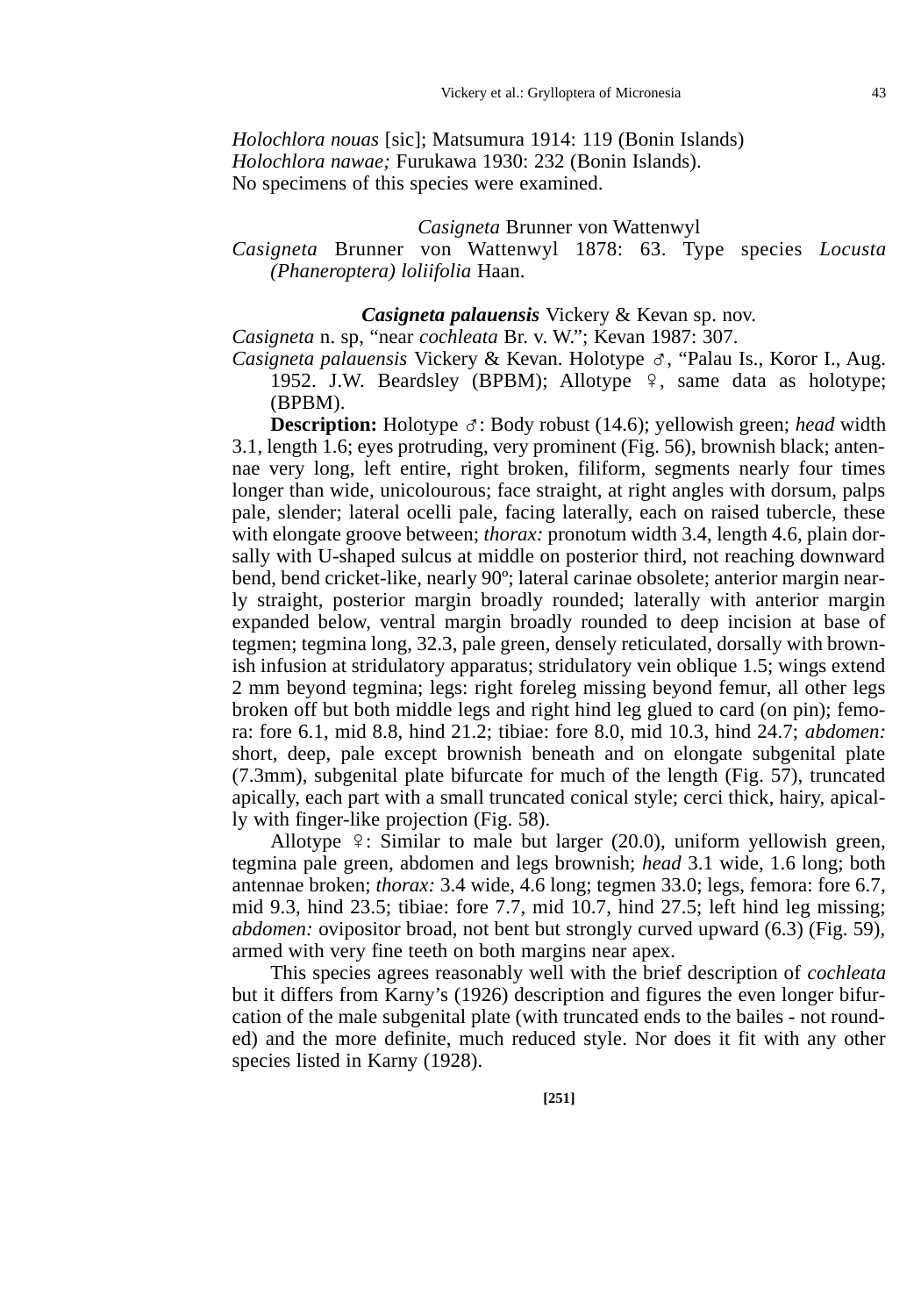

Figures 56-59. *Casigneta palauensis:* 56, male head; 57, male subgenital plate, ventral; 58, male subgenital plate, lateral; 59, ovipositor.

The male cerci are quite peculiar, each ending in a finger-like ventrolateral projection - not bidentate as mentioned by Brunner von Wattenwyl (and not mentioned at all by Karny 1926).

Paratypes: Palau, Koror I., V-1949, [no collector], 1 º (LEMQ); Koror, 15/25-III-1948, K.L. Maehler, 1 G [rather small - ex alcohol] (USNM); Koror I.,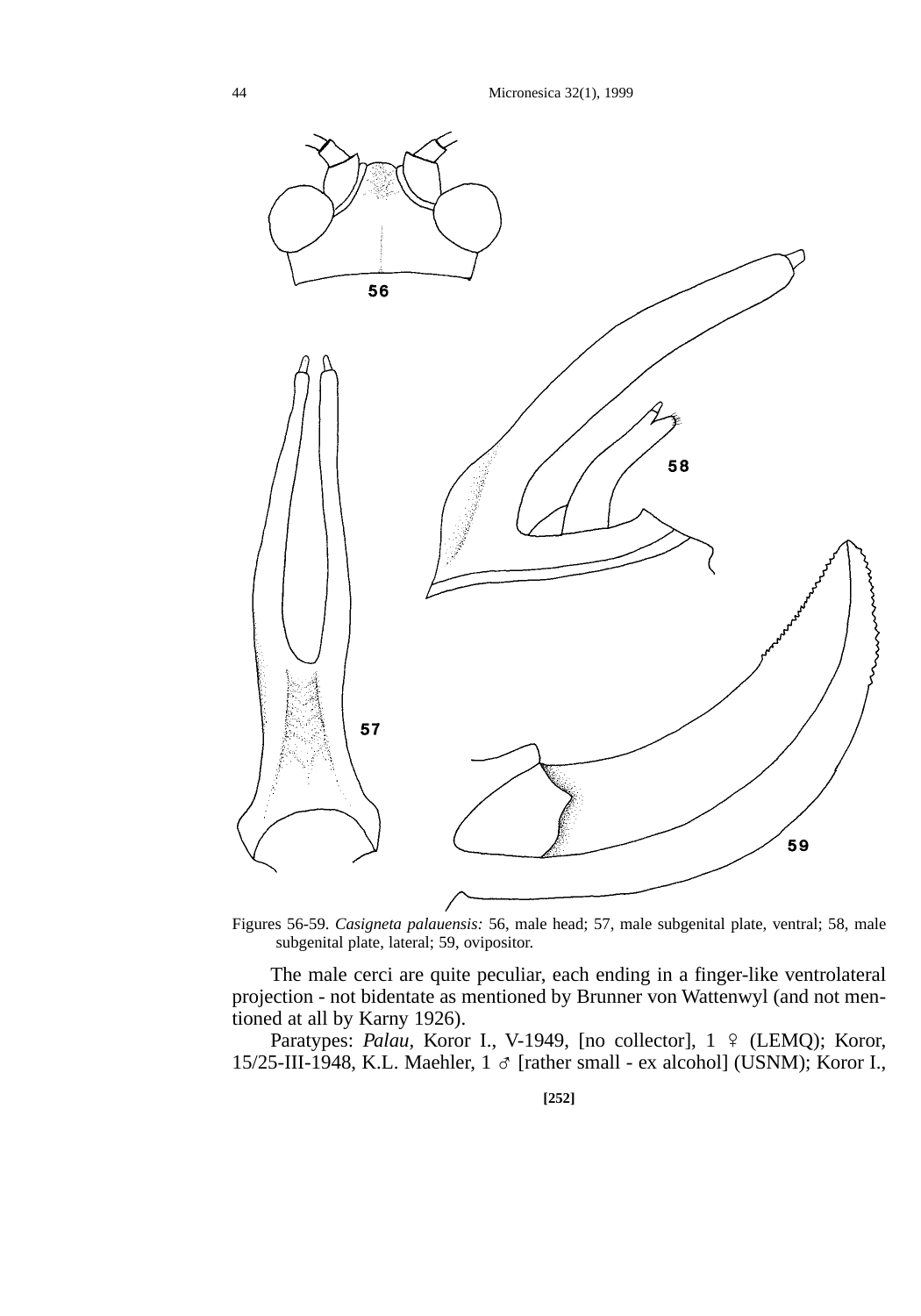20-VII-1946, Oakley,  $1 \text{ } \text{\ensuremath{\mathcal{S}}}$  [ex alcohol] (USNM); Koror I., 18-XI-1947, H.S. Dybas  $1 \text{ }\sigma$  [very poor specimen, teneral and discoloured] (FMNH); "Malakal Isl., Palau/ Caroline Islands / 28 Nov. 1986 / Donald Nafus", (ESUG). Arakabesan I., 7º20'35" N, 134º27'10: E, 19-26 Feb. 1987, el. 0-5m. # 9 (Otte, Alexander, Flinn), captured in forest,  $1 \sqrt{9}$  (ANSP).

#### *Ducetia* Stål

*Ducetia* Stål 1874: 11, 26. Type species *Locusta japonica* Thunberg.

*Ducetia japonica* (Thunberg)

*Locusta japonica* Thunberg 1815: 282. *Ducetia japonica;* Matsumura 1914: 119 (Bonin Islands); Kevan 1987: 307 *Ducetia joponica* [sic]; Furukawa 1930: 232 (Bonin Islands). No specimens seen.

## *Isopsera* Brunner von Wattenwyl

*Isopsera* Brunner von Wattenwyl 1878: 22, 218. Type species *Isopsera pedunculata* Brunner v. W

### *Isopsera yapensis* Vickery & Kevan sp. nov.

*Isopsera* n. sp. 1; Kevan 1987:307.

*Isopsera yapensis* Vickery & Kevan; Holotype G, Yap I. Yap, Hill behind Yaptown, 50m, Dec 22, 1952"; Light trap, Pac. Sci. Bd., J.L. Gressitt (USNM); Allotype  $9$ , Yap I., Yap Grp, Carolines, Oct. 1952. N.L.H. Krauss (BPBM)

**Description:** Holotype  $\sigma$ : small (12.9), pale brown tinged with green on tegmina; *head:* eyes prominent, protruding, dark mauve, pale behind, 2.5 across eyes, 1.3 between eyes, antennae filiform, broken; fastigium narrow ridged, with median channel (Fig. 60), frons convex, antennal sockets ringed with circular ridge; palps long, slender, pale; *Thorax;* pronotum marked only by small V-shaped median sulcus at posterior third; pronotum 1.8 wide, 2.7 long, laterally diverging to rounded posterior margin, lateral lobes rounded, dorsal sinus deep; tegmina 19.6, stridulatory vein small, oblique, densely reticulated, main longitudinal vein conspicuously green; wings barely surpassing apices of tegmina; legs: fore and middle femora not sulcate, spineless; hind femur with short posteriorly directed spines on apical half on both carinae; femora: fore 3.7, mid 5.5, hind 11.5; tibiae: fore 4.0, mid 5.8, hind 12.7 (left hind leg missing; *abdomen* unicolourous pale brown or with few darker spots; supraanal plate drawn out as process divided to two acute apices (Fig. 61); cerci curved overlapping, bulbous preapically with acute hooked apices (Fig. 62); subgenital plate distinctive, folded sharply upward with paired conical projections (Fig. 63); basally divided, elongate V-shaped.

Allotype  $\frac{1}{2}$ : Similar in most respects to male but larger (18.4); faded to pale brown, probably due to alcohol immersion; *head* 2.9 across eyes, these prominent,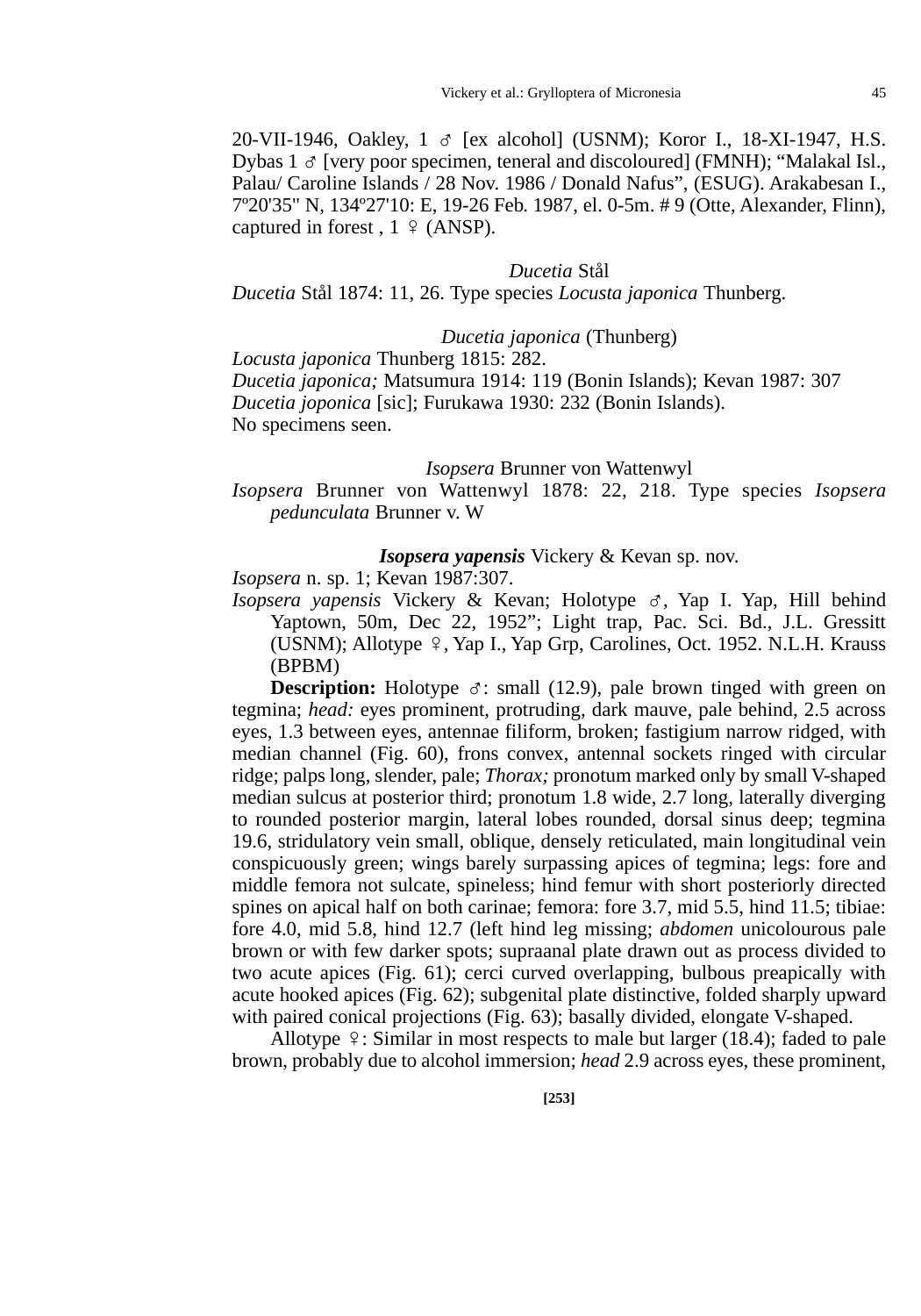46 Micronesica 32(1), 1999



Figures 60-64. *Isopsera yapensis:* 60, male, head, dorsal; 61, male supra-anal plate, dorsal; 62, male terminalia, lateral; 63, male subgenital plate; 64, ovipositor.

narrow, 1.2 between eyes, short 1.5, with fastigial furrow; *thorax:* pronotum 2.3 wide, 3.2 long; tegmen long 24.1; legs, femora: fore 5.2, mid 6.2, hind 13.8; tibiae: fore 5.3, mid 7.3, hind 14.6: *abdomen:* ovipositor 6.2, strongly curved upward, serrated on both upper and lower valves on apical third (Fig. 64).

Paratypes: 1 &, *Caroline*, Yap, Dugor-Rumu, 10m, 29-XI-, J.L.Gressitt (LEMQ);  $1 \div$ , same data as holotype (LEMQ);  $1 \div$ , (ex alcohol) Yap, Gagil Is., 14-VII-46, R.G. Oakley (BPBM); 1 º (ex alcohol), Yap, Yap I., 13-VII-46, R.G. Oakley (BPBM); 1  $\sigma$ , "Colonia, Yap/ Caroline Isl.  $\bar{1}$  15 Nov. 1986 / Donald Nafus" (ESUG).

The female paratype is similar to the allotype in nearly all respects, except that the tegmina are brown at base with broad brown incursion medially, the remainder pale green. The antennae and hind tibiae also are green.

This is a small species with the male subgenital plate bearing processes but not styli, as in *I. astyla* Karny 1926, from East Java. The male supra-anal plate is

**[254]**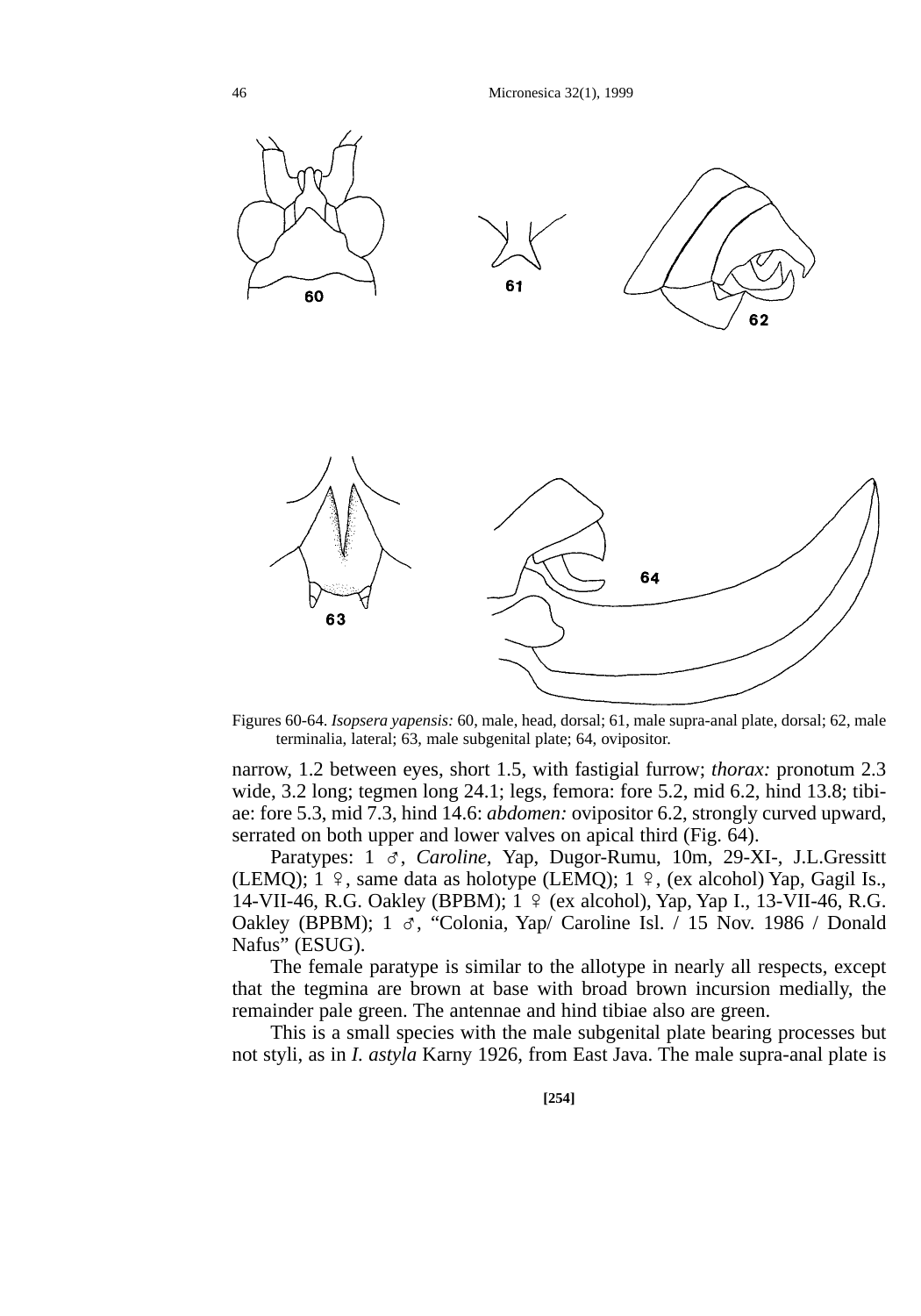very characteristic, drawn out as a process. The tympana are fully open on both sides and the ovipositor is normal as in other *Isopera.* The fore and middle tibiae, however, are not really quadrate or grooved.

### *Isopsera palauensis* Vickery & Kevan sp. nov.

## *Isopsera* n. sp. 2: Kevan 1987: 307.

*Isopsera palauensis* Vickery & Kevan; Holotype G, (1) "Peleliu I., north central Pelew  $\lceil =$ Palau] Islands, VII.31.45  $\lceil = 31 - \text{VII} - 1945 \rceil$ ; (2) col. and pres. by Henry S. Dybas Lot 2388"; (3) "At light" (FMNH); Allotype  $9$ , Babeldaob [sic] Palau/ Caroline Islands/ 22 Nov. 1986/ Donald Nafus (LEMQ).

**Description:** Holotype  $\sigma$ : body length 12.3 but longer when alive as abdomen badly shrivelled; entirely pale brown, but probably faded due to immersion in ethanol or other preservative; *head* convex, extended forward between antennal bases (Fig. 65), width 2.6, length 1.3; eyes large, protuberant. reddish brown, frons slightly convex, pale, median ocellus orange, palps slender, brownish, maxillary palps have small dark apical knobs; antennal bases enclosed by strong internal and ventral ridge; *thorax:* pronotum elongate, length 2.7, width 1.9, not wider posteriorly; incurved anteriorly, broadly rounded posteriorly, lateral lobes rounded, tegminal sinus nearly right-angled; tegmina long, 20.6, with very fine reticulation, principal vein pale; legs; fore and mid tibiae not sulcate, fore 5.3 and middle 6.2 tibiae with few small ventral spines but no apical spurs, fore tibiae with elongate open spiracles on both faces; hind femur elongate 12.3, with few very short ventral spines near apex, hind tibia 14.9, has short spines throughout and two very small apical spurs; tarsi short; *abdomen:* supra-anal plate deep, extended apically, concave and narrow apically (Fig. 66), ventrally strongly concave on basal half (Fig. 67); subgenital plate divided as two elongate triangles with small apicoventral projections.

Allotype  $\hat{P}$ : similar to holotype but slightly larger, body length 15.2; pale brown with tiny irregularly shaped red dots on pronotum, abdominal terga and few on hind femora near base, and very few widely scattered spots on other femora; tegmina green dorsally and apically; *head,* length 1.6, width 2.8; *pronotum,* 2.3 wide, 3.4 long, tegmen 23.5, legs; femora: fore 4.3, mid 6.6, hind 14.0; tibiae: fore 5.3, mid 7.3; hind 16.9, wing extends beyond tegmina by 1.9; *abdomen,* supraanal plate short, sinuate; cerci short, curved; subgenital plate triangular, ridged; ovipositor evenly curved upward 6.4 (Fig. 68).

Paratypes: Koror I.,  $1 \, \sigma$ , Palau Islands, 15-II-[19]48; Pacific Sci Board Ent. Surv. of Micronesia, H.S. Dybas leg (USNM);  $1 \sigma$ , Peleliu I., Palau Islands, N.E. coast, 28 Jan. 1948; Pacific Sci. Board Ent. Surv. of Micronesia, H.S. Dybas leg (BPBM). 1 º, teneral, mangled, Micronesia, Caroline Isl., Palau Group, Peleliu, 6º59'21" N; 134º14'45" E. 19-26 Feb. 1987, loc. # 12, (Otte, Alexander & Flinn), captured in forest, (ANSP).

Note: All females have the tiny red spots as described for the allotype. The male (holotype) does not have such spots.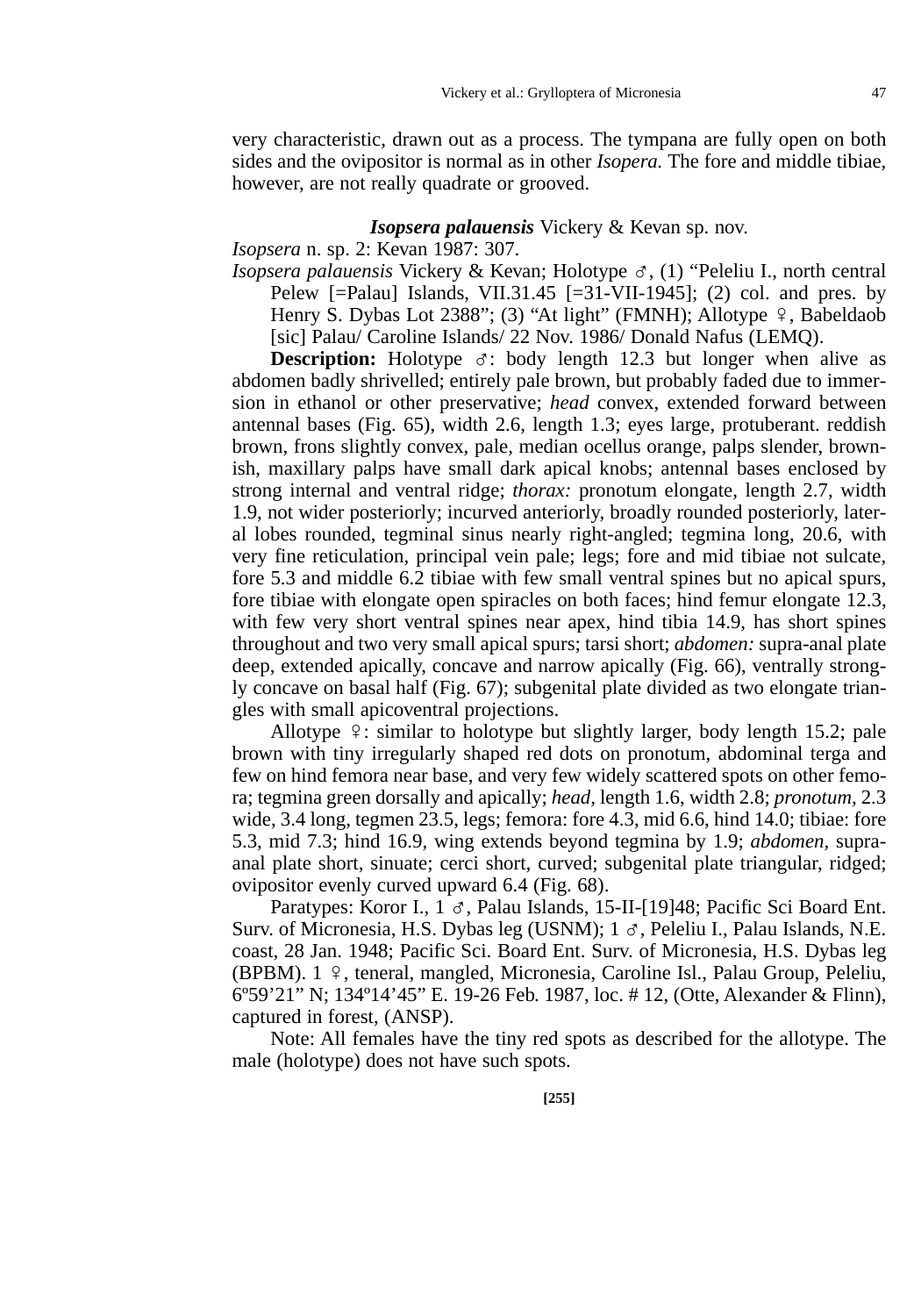48 Micronesica 32(1), 1999





Figures 65-68. *Isopsera palauensis:* 65, male, head, dorsal; 66, male supra-anal plate, dorsal; 67, male terminalia, lateral; 68, ovipositor.

## *Phaneroptera* Audinet-Serville

*Phaneroptera* Audinet-Serville 1831: 413. Type species *Gryllus falcata* Poda

## *Phaneroptera furcifera* Stål

## *Phaneroptera furcifera* Stål 1860: 318.

*Phaneroptera furcifera;* Dumbleton 1954: 69; Johnston 1964: 3; Kevan 1987: 307; 1990: 106

**Specimens examined:** *Volcano Is.:* [BPBM unless indicated otherwise], *Iwo Jima,* 10-VI-[19]58, F.M. Snyder, 4 GG, (1 G, (LEMQ); *Mariana:* [all BPBM unless indicated otherwise] *Guam*, Guam I., Hornbostel, 1923, 1 immature 1  $\sigma$ , 1  $9$ , 9 juv.; Talofofo Bay, 10-V-1945, J.L Gressitt, 1  $\sigma$ ; Talofofo, 4-VIII-[19]45, H.S. Wallace,  $2 \times 2$ ; Tumon Bay, IV-1946, N.L.H. Krauss, 1  $\div$ ; Park below Is[land] Command Area, Agana, 30-VI-[19]45, H.S. Wallace,  $2 \frac{9}{5}$ ; Barrigada, 26-XI-[19]52, J.L. Gressitt,  $1 \text{ } \sigma$ ,  $1 \text{ } \frac{\sigma}{2}$ ; Pt. Ritidan, 6-VI-1945, G.E. Bohart & J.L Gressitt,  $2 \text{ } \sigma \sigma$ ,  $1 \text{ } \frac{\sigma}{2}$  (USNM); Pt. Ritidan, X-1952, N.H.L. Krauss,  $1 \text{ } \sigma$ ,  $1 \text{ } \frac{\sigma}{2}$ ; Pt. Oca, 1-VI-[19]45, light trap, G.E. Bohart, J.L. Gressitt,  $2 \sigma \sigma$ , 1 º (USNM); Pt. Oca, 3-VI-1945, G.E. Bohart, J.L. Gressitt,  $1 \text{ } \sigma$ ,  $2 \text{ } \frac{\sigma}{2}$ ; Pt. Ritidan, X-1952,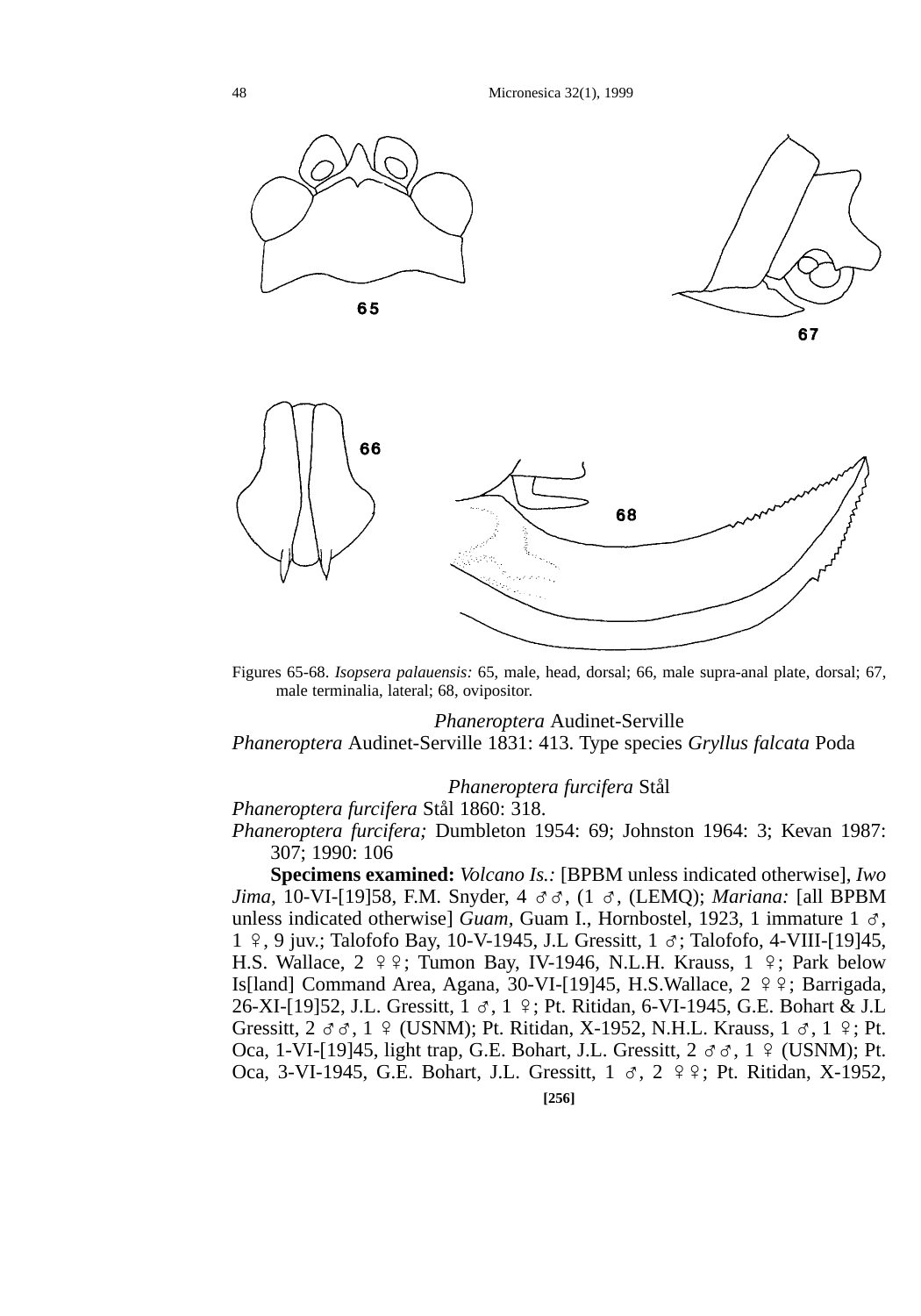N.L.H. Krauss,  $1 \, \text{S}$ ; N.E. Anderson Airforce Base, VIII-1952, N. Krauss,  $1 \, \sigma$ , 1  $\frac{1}{2}$ ; Agana, 15-VII-[19]45, H.S. Wallace, 2  $\sigma \sigma$ , 2  $\frac{1}{2}$   $\frac{1}{2}$ , Agat, 12-VI-[19]45, J.L. Gressitt,  $1 \div$ ; Guam [only], 1-IV-1945, Rollin H, Baker,  $1 \div$  (USNM); Guam [only], I-1945, R.M. Bohart, Rollin H. Baker,  $1 \text{ } \sigma$  (USNM); Apra area, II-1958, N.L.H. Krauss,  $1 \text{ } \sigma$ ; Tutujan, 22-XI-1958, J.L. Gressitt,  $1 \text{ } \sigma$ ; Mt. Santa Rosa, 15-V-1945, J.L. Gressitt, 1  $\sigma$ : Mt. Lamlam, X-1952, N.L.H. Krauss, 1  $\sigma$ : Merizo, X-1957, N. Krauss, 1 º (BPBM), 1 º (LEMO); nr. Harmon Field, 29-I-1949, R.H. Baker,  $1 \nsubseteq$  (LEMO); "Island of Guam" [n. loc., n. d. but would be 1911], No. 1294, D.T.Fullaway, 1 E, [det. Swezey [1946] as *P. brevis*]; Piti, 28-V-1936, O.H. Swezey,  $1 \n9$ ; Piti,  $3-XI-1936$ , in garden, O.H. Swezey,  $1 \n9$ ; Piti,  $30-IV-1936$ , R.L. Usinger, 1 juv.  $\sigma$ , 1 juv.  $\varphi$ ; Piti, 30-IV-[19]36, O.H. Swezey, ex grass, (det Swezey as *Ph. brevis*)  $1 \leq$ ; Piti, 17-IX-1936, O.H. Swezey,  $1 \leq$ ; Piti, 10-V-[19]36, R.L. Usinger, 1 E (det. Swezey as *Ph. brevis*); Inarajan, 14-V-[19]36, ex rice, O.H. Swezey,  $1 \sigma$ ; Inarajan, 8-VI-1936, ex rice, O.H. Swezey,  $1 \gamma$ ; Ritidian Pt., 22-IV-[19]36, E.H. Bryan, Jr., 2  $99$ ; Machanau, 30-VI-1936, ex tobacco, O.H. Swezey, 1 juv.  $\frac{1}{7}$ ; Orote Pen[insula], 1-IX-1936, O.H.Swezey, 1  $\frac{1}{7}$ ; Santa Rosa Pk., 19-III-[19]36, O.H. Swezey, 1 juv. E; nr. Agbayah, 28-III-[19]36, E.H. Bryan, Jr., 1 º. *Guam* (cont'd) [all BPBM]: Inarajan, 6-VIII-[19]36, on rice, O.H. Swezey, 1 <del>?</del> ; Mt. Tenjo, 3-V-[19]36, *ex Leucaenia*, O.H. Swezey, 2 <del>?</del> ?; Inarajan, 3-V-[19]36, R.L. Usinger,  $1 \text{ } \sigma$ ; Piti, 11-V-[19]36, O.H. Swezey,  $1 \text{ } \frac{\sigma}{2}$ ; Piti, 24-VIII-[19]36, 1  $\sigma$ ; Piti, 25-VIII-[19]36, 1  $\varphi$ ; Machanao, 30-VI-[19]36, ex tobacco, O.H. Swezey,  $1 \nvert 2$ ; Orote pen[insula], 1-X-[1936] E.H. Bryan, Jr.,  $1 \nvert 2$ ; Magua, 31-III-[19]36, E.H. Bryan Jr.,  $1 \text{ } \sigma$ ; Yigo, 13-V-[19]36, E.H. Bryan Jr., 1  $\sigma$ ; Guam [only], 25-VIII-1945, R. Chaffee, 1  $\sigma$ , 1  $\gamma$ ; same but 13-VIII-1945, 1  $\sigma$ ; same but 30-VI-[19]45, 1  $\sigma$ . *Guam* (cont'd, deposited as indicated): Warman, IX-1984, D. Nafus, 1  $\varphi$ , ESUG); Barrigada, III-1983, Joan Borja, 1  $\varphi$  (CNMI); *Rota:* Teleto, 8–XI–1937, Teiso Esaki, 1  $\sigma$  (KUEC); Rota I., 22–VII–[19]26, Hornbostel,  $2 \sigma \sigma$ ,  $1 \circ (BPBM)$ ; Rota I., 18–VI–1951, R.M. Bohart, 1 juv.  $9$ (BPBM); *Saipan: Saipan, 22-XI-1944, E. Hagen, 1 º (LEMQ)*; Chalan Kanoa, 8-I-1958, E. Hagen,  $1 \text{ } \sigma$  (LEMQ); Chalan Kanoa, II-[19]46, N.L.H. Krauss,  $1 \text{ } \circ$ (BPBM); Chalan Laulau, 26-IV-[19]46, N.L.H. Krauss,  $1 \text{ } \sigma$  (BPBM); Kagman Agr. Sta., 16-VIII-1977, J.A. Tenorio, 1 ♂ (BPBM); Charan Kanoa, 24-VIII-1944, in sugar cane field, D.G. Hall, 1 G (det. F.X. Williams as *Ph. brevis*) (BPBM); Aginguan, 3-VI-[19]52, R.P. Owen,  $1 \sigma$  (BPBM); As Mahetog area, 17- $XI-[19]44, 21-XI-[1944], 18-XI-[19]44, 25-XI-[19]44, H.S. Dybas, 3 \sigma \sigma; 8 \circ$ (FMNH, BPBM); 26-IV-1945, at light, H.S. Dybas,  $1 \text{ } \sigma$ ,  $1 \text{ } \frac{\sigma}{2}$  (FMNH); 2-V-1945, at light, H.S. Dybas,  $1 \text{ }\sigma$  (LEMQ); Achugau area, 7-I-[19]45, H.S. Dybas,  $5 \text{ }\sigma\sigma$ , 3  $99$  (BPBM); 1.2 mi. [1.93 km], E of Tanapag, 20-XI-1944, S. Edgar, 1  $\sigma$ (FMNH); Donni-Tarohoho, 3-VII-[19]39, Teiso Esaki, 1 G (KUEC); Oleai-Hinashisu-Charankanoa, 1-XI-1937, T. Esaki, 2  $\sigma \sigma$  (KUEC); Garapan, 20-XII-1937, Yoshio Aoki (KUEC); Aftna Point, 27-VI-[19]46, [H.K.] Townes, 1 E (USNM); Magicienne Bay, 25-II-[19]49, Maehler,  $1 \text{ } \sigma$ ,  $1 \text{ } \frac{\sigma}{2}$  (USNM); native settlement, 18-VI-[19]46, R.G. Oakley, 1 G (ex alcohol) (USNM). *Tinian:* Loderon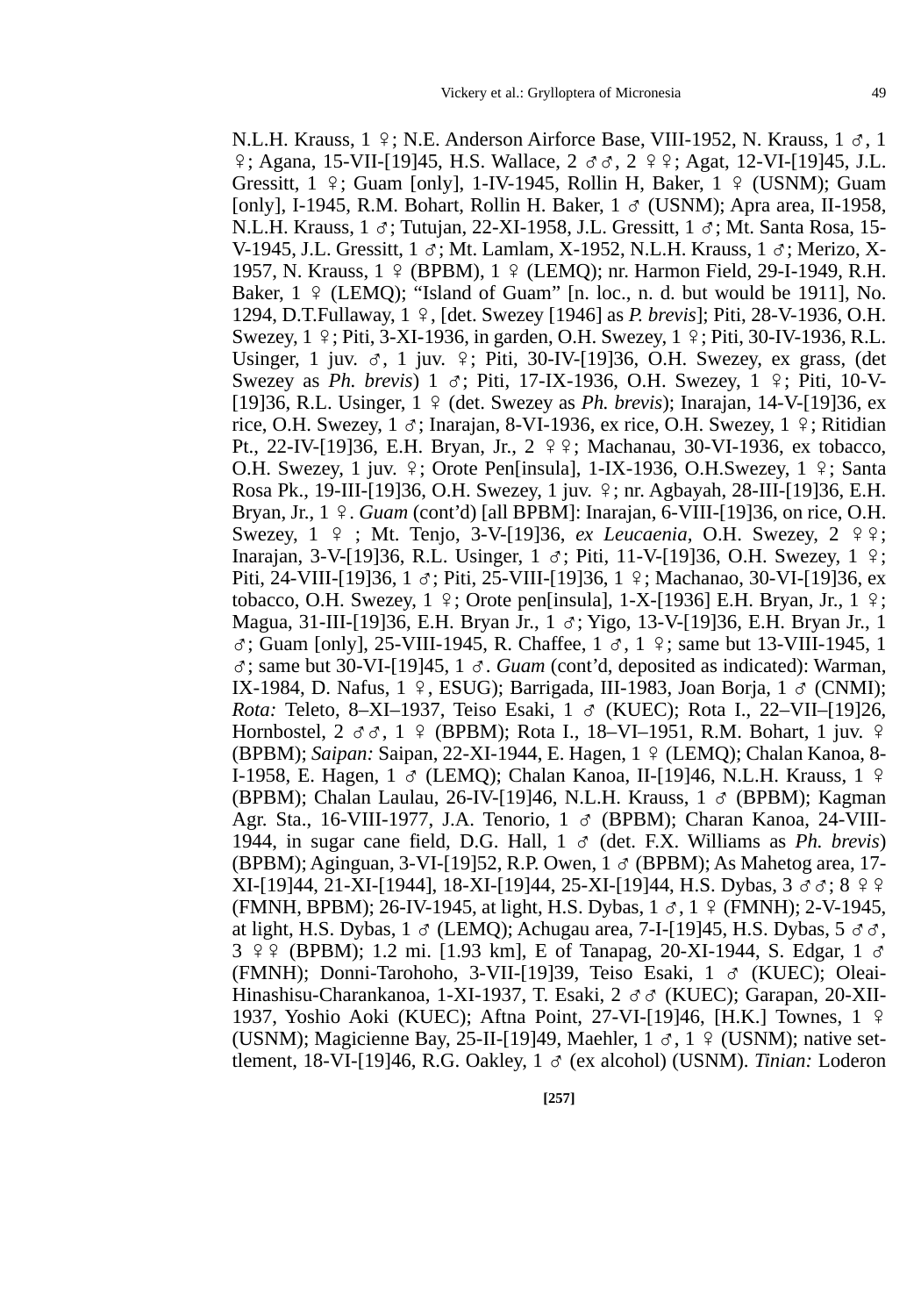Dago, 12-V-1985, C. Bjork, 1  $\sigma$  (CNMI); Jones Beach area, 24-XI-1984, C.D. Bjork, 1  $\sigma$  (CNMI). Marpo Valley, 8-VI-[19]46, R.G. Oakley, 2  $\sigma \sigma$ , 3  $9.9$ (BPBM); Mt. Lasso, 12-VI-[19]46, H.K. Townes,  $1 \text{ } \circ \text{ (USNM)}$ ; Hagoya L., 10-VI-[19]46, H.K. Townes, 1 º (USNM); nr. Guguan Point, 10-IV-[19]45, H.S. Dybas,  $1 \notin (BPBM)$ ; 8-VI-[19]46, [H.K.] Townes,  $3 \text{ d} \text{d}$ ,  $1 \text{ } 9$ ,  $2$  juv  $9 \text{ } 9$ (BPBM); Tinian I., 2-III-1946, F.C. Hadden,  $4 \text{ } \sigma \sigma$ , 1 juv.  $\sigma$  (BPBM); Same, except 6-III-1946,  $5 \text{ } \sigma \sigma$ ,  $4 \text{ } \frac{\varphi \phi}{\varphi}$  (BPBM); Tinian I., 21-VII-[19]49, A.R. Mead, 1 E (BPBM); Tinian I., 11-XI-1952, J.W. Beardsley, 1 E (BPBM); Tinian I., 26-II-1946, F.C. Hadden, 1 E (BPBM). *Palau:* Koror I., IX- [19]52, N.L.H. Krauss, 1 E (BPBM); Koror I., ex. *Cassia mimosoides,* 3-IX-1952, J.W. Beardsley, 3 GG, 2 º º (BPBM); *Marshall*, Lib I., 23-X-1953 [no collector name], 1 º (LEMQ); *Kwajalein Atoll,* 31-XII-[19]52, J.F.G. Clarke, 11  $\sigma \sigma$ , 2  $\sigma$  9 (USNM); same, 10-IX-[19]53, C.F. Clagg,  $3 \text{ } \sigma \sigma$ , 1  $9 \text{ }$  (BPBM); same, 21-III-[19]53, C.F. Clagg, 1  $9 \text{ }$ (BPBM); same, 19-II-[19]58, N.H.L. Krauss, 3 & &, 1 º (BPBM); Kwajalein, 31-XII-1952, J.F.G. Clarke, i juv. [abdomen eaten by dermestids] (USNM). *East Caroline: Pohnpei* (no data, *in litt.,* Ilse Schrenier, June, 1988).

Kevan (1990) stated that early records reported as *Phaneroptera brevis* were misidentifications but this species does occur. See below.

### *Phaneroptera brevis* Audinet-Serville

*Phaneroptera brevis* Audinet-Serville 1839: 418.

*Phaneroptera brevis;* Swezey, 1946: 5 (Guam); Beller 1948: Pt. I, p. 4. [= p. 7]. Guam on grass and rice. [see note above]

*Phaneroptera furcifera* [nec Stål]; Dumbleton, 1954: 69, on plant in Marianas; Samuelson & Nishida, 1987: 160 (Marshall Islands but not Enewetak).

# **CONOCEPHALIDAE CONOCEPHALINAE**

*Conocephalus* Thunberg

*Conocephalus* Thunberg 1815: 214.Type species *Xiphidium bituberculatum* Redtenbacher

This genus has been subdivided into several subgenera. All of the species found in Micronesia are placed in the subgenus *Anisoptera.* Pitkin (1980) listed only one species of *Conocephalus* from Micronesia, *Conocephalus longipennis* (Haan). There are, however, several species of the genus occurring within the area covered by the present work, some known by few specimens and others with peripheral distribution. One species, *C. upoluensis* (Karny) is represented by many specimens. Although Pitkin (1980) included this species from other Pacific localities, she did not include it from Micronesia.

*Conocephalus (Anisoptera) saltator* was recorded from Wake I., one immature specimen (Kevan 1990). It is not known from Micronesia.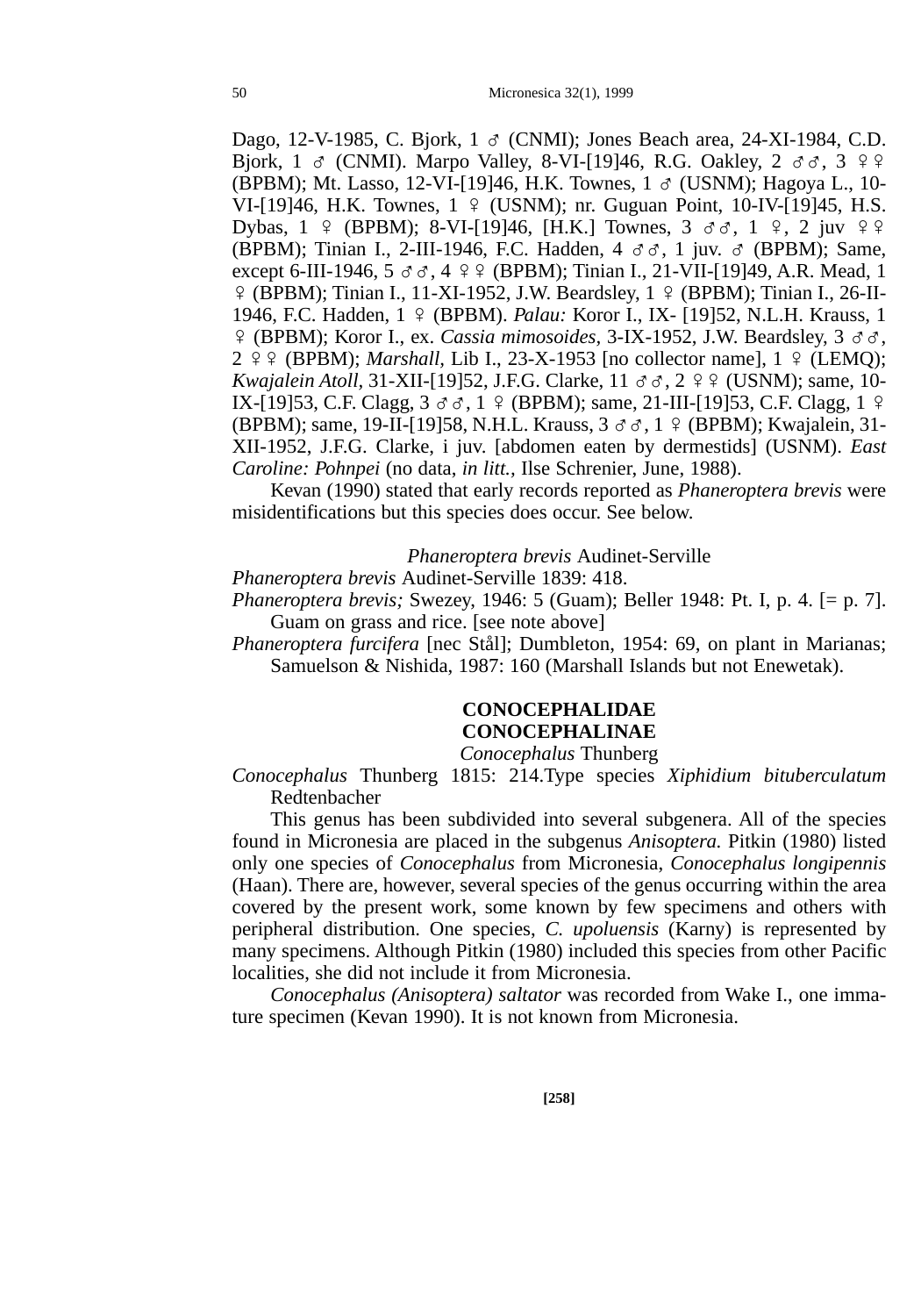#### *Conocephalus upoluensis* (Karny)

*Xiphidion modestum upoluense* Karny 1907: 92, 95. (Samoa) "Another species of *Conocephalus";* Townes, 1946: 29 (Palau Is.). *Conocephalus maculatus* [nec Willemse, 1942: 99. (Palau). *Conocephalus upoluensis;* Kevan 1987: 308.

**Specimens examined:** *West Caroline:* (BPBM, unless otherwise indicated): Ulithi Atoll: Asor I.,  $6-X-1952$ , N.L.H. Krauss,  $1 \tP$ ; Yap Group: Yap I. 8-VII-[19]54, J.L. Gressitt, 1 juv. & (BPBM); Yap I., IX-[19]52, N.L.H. Krauss, 1 º; Gagil I., 14-VII-[119]46, R.G. Oakley,  $2 \sigma \sigma$  (USNM); Yap I., central, VII-VIII-[19]50, R.J. Goss, 1 juv  $\sigma$ , 3 juv.  $99$  (MCZC); Central Yap,  $3 \sigma$ ,  $2 99$  (PSBD),  $2 \text{ } \sigma \sigma$ ,  $1 \text{ } \frac{\sigma}{2}$  (LEMO); Yap I.,  $1 \text{ } \sigma$ , 1 minute juv.  $\sigma$ ; S. Yap I.,  $11 \text{ } \sigma \sigma$ ,  $5 \text{ } \frac{\sigma}{2}$ , 1 minute juv.  $9$ ; Ruul Dist., Yap I., 10  $\sigma\sigma$ ,  $7$   $9$   $9$ ,  $2$  juv  $\sigma\sigma$ ,  $3$  juv.  $9$   $9$ ,  $5$  v. small juvs.; E. Map I.,  $3 \sigma \sigma$ ,  $2 \circ \phi$ , 1 minute juv.  $\sigma$ ; S. Map I., 1 juv  $\sigma$ ; Yap I., Colonia,  $2 \sigma \sigma$ , 4 juv. [minute  $\sigma \sigma$ ]; S. Rumung I.,  $7 \sigma \sigma$ , 1  $\sigma$ ; Central Map I., 10  $\sigma \sigma$  (1)  $\sigma$  LEMO), 5  $99$  (1  $9$  LEMO); Yap, 8-VII-1951, J.L. Gressitt, 1  $\sigma$ ; "Jap, Karolinen, Volkens, S." "Dez. '99", 1  $\sigma$ , 1  $\Omega$ , (ZMHB); "April, 1900, 2  $\sigma \sigma$ (ZMHB); *Palau:* Auluptagel I., 10-I-1953, J.W. Beardsley,  $1 \text{ } \sigma$  (BPBM); Islet nr. Koror I., IX-1952, N.L.H. Krauss, 1 ♂ (BPBM); Koror I., 3-IX-1952, ex grass, J.W. Beardsley,  $2 \sigma \sigma$ ,  $1 \circ (BBBM, 1 \sigma, 1 \circ (B_{12})$  to LEMO); Babeldaob, E. Ngatpang, 7-XI-1952, J.L. Gressitt, light trap,  $2 \text{ } \sigma \sigma$  (BPBM,  $1 \text{ } \sigma$  to LEMO); E. Ngatpang, 65m, 10-XII-[19]52, J.L. Gressitt,  $1 \text{ } \sigma$  (BPBM); Aulaptagel (Aurapukesharn) I., IX-1952, N.L.H. Krauss,  $1 \text{ } \sigma$ ,  $2 \text{ } \frac{\varphi}{\pi}$  (BPBM); Koror I., 15-IV-1957, C.W. Sabrosky,  $1 \text{ } \sigma$  (USNM); SW Koror, 25m, III-IV-1954, D. Osborne, 1 G (BPBM); *Saipan,* South Cape, 11-III-1936, T. Esaki, 1 G (KUEC); Koror, Koror-Arabaketsu, 28-V-1938, Shiro Murakami, 1 º (KUEC); Babeldoab [=Babelthuap] Ngarmijukan Emertao, 12-II-1938, T. Esaki, 1 º (KUEC); Koror I., 17-VII-[19]46, Townes,  $1 \text{ }\sigma$  (USNM); Koror I., 18-VII-[19]46, Oakley,  $2 \text{ }^{\circ}$ (USNM); Arakabesan I., 18-VII-[19]46, Townes,  $1 \text{ } \sigma$ ,  $2 \text{ } \frac{\varphi}{\pi}$  (USNM); Korror, 15-25-III-1948, K.L. Maehler, 1 G (USNM); Koror I., 2-V-1957, C.W. Sabrosky, 1 juv. (minute  $\sigma$ ) (USNM); Peleliu I., east coast, 1-VIII-[19]45, at light, H.S. Dybas,  $2 \sigma \sigma$  (FMNH); same, 4-VIII-[19]45, 1  $\sigma$ , 1  $\sigma$  (FMNH); Peleliu I., ridge N end, 30-I-[19]48, H.S. Dybas,  $1 \circ (FMMH)$ ; Babeldaob I., Ulimag, 9-X-[19]47, H.S. Dybas,  $1 \text{ }\sigma$  (LEMQ); Pelileu I., E coast, 26-I-1948, H.S. Dybas,  $1 \text{ }\sigma$ ,  $1 \text{ }\rho$ (BPBM); Babeldaob I., 22-XI-[19]47, H.S. Dybas, 1 º (FMNH), 1 º (LEMQ); Peleliu I., 28-VII-[19]45, H.S. Dybas, 1 º (FMNH); Koror I., 24-XI-[19]47, H.S. Dybas, 1 º (USNM); Babelthuap I., Ngaremeskang, 20-XII-1952, 25m, J.L.Gressitt, 1 º (BPBM); Peleliu, Amiangal Mt. 23-XII-1952, J.L. Gressitt, 1 juv. º (BPBM); "Palao Is", Gukipp [?], 20-IV-1936, Z. Ono, 1 º [det. Willemse as *C. maculatus*] (BPBM); Babeldaob, on W side nr. Aimeliik, 7º26'30" N, 134°31'00" E, 19-26 Feb. 1987, in forest (Otte, Alexander, Flinn) 3  $\sigma \sigma$ , 4  $\sigma$   $\phi$ (ANSP); Arakabesan I., 7º20'35" N, 134º27'10" E, 0-5m, 19-26 Feb, 1987, # 9, in forest (Otte, Alexander, Flinn) 1 G (ANSP); *Yap I.,* Tora, 15-XI-1975, M.L. Lundgren,  $1 \sqrt{9}$  (BPBM); same 14-I-1976,  $1 \sqrt{9}$  (BPBM).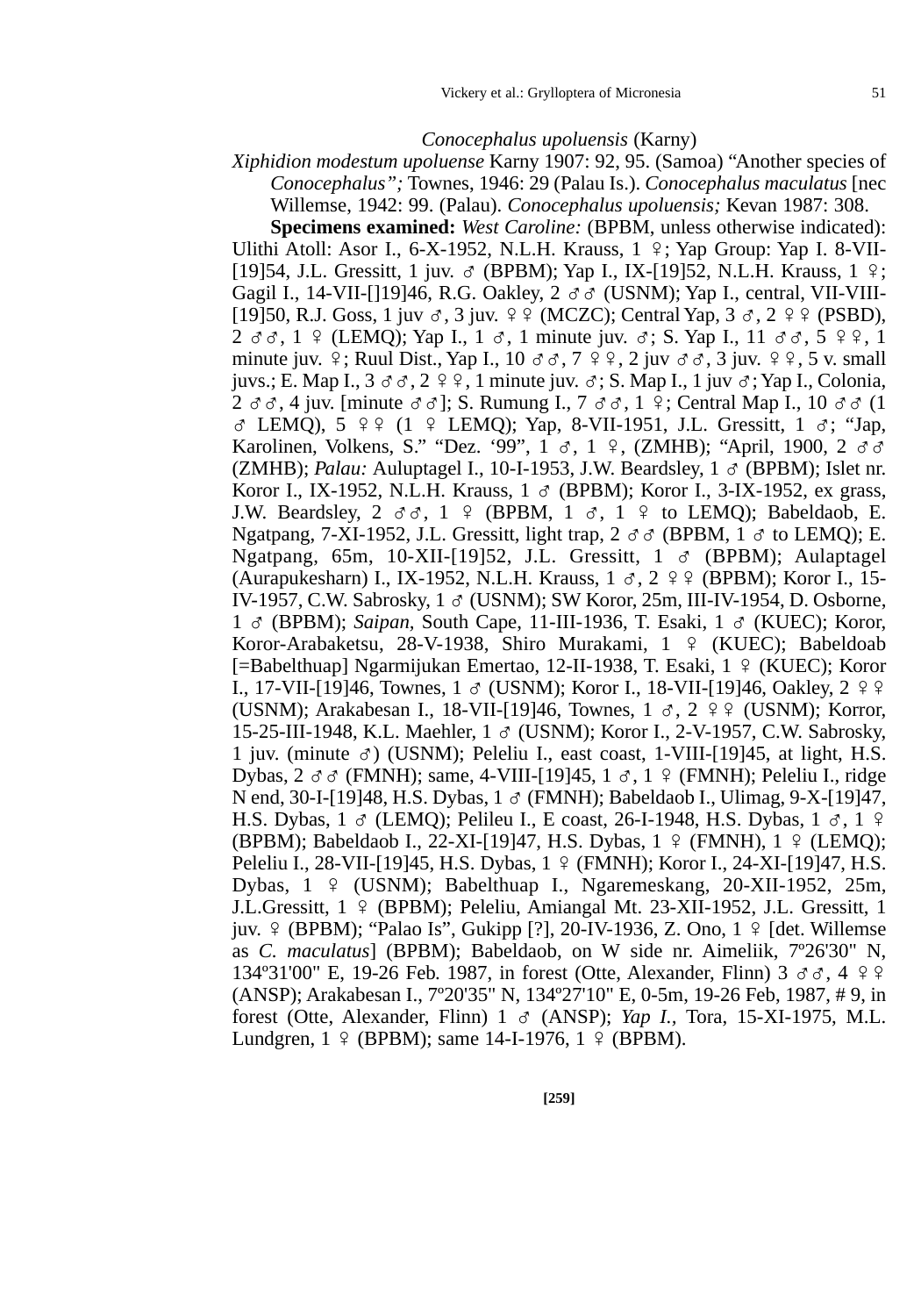*Conocephalus longipennis* (Haan)

*Xiphidium longipenne* Haan, 1842: 189. (No type designated). Localities–Padang (Sumatra) and Banjermassing (Borneo)

*Xiphidium spinipes* Stål 1877: 47.

*Xiphidium longicorne* Redtenbacher, 1891: 513 "Locustina"; Schnee, 1904: 404 (Marshall Is.).

*Anisoptera longipenne;* Kirby, 1906: 278.

*Xiphidium (Xiphidion) longipenne;* Karny, 1907: 92.

*C[onocephalus] (X[iphidion]) longipennis;* Karny, 1912: 11, (Carolines).

*Xiphidion longipenne;* Karny, 1921: 608 (Philippines).

*Conocephalus* sp. ; Esaki, 1940:

*Conocephalus longipenne;* Willemse, 1942: 96, 98, figs. 5, 11.

*Conocephalus carolinensis* Willemse 1942: 98.

*Conocephalus carolinensis* form *macroptera* Willemse, 1942: 99.

*Conocephalus longipennis;* Townes, 1946: 29 ("abundant in south Marianas")

*Conocephalus* species; Beller, 1948: 4 [= p. 7]. (Guam, on rice).

*Xiphidion longipenne;* Beller, 1948: 4 [= p. 7].

*Conocephalus longipenne:* Oakley, 1953: 176, 184, (Ponape, Chuuk, Ulithi, Rota, Tinian (on rice, also attacks egg-plant).

*Conocephalus longipennis:* Dumbleton, 1954: 69 (on rice in Marianas and Carolines); Kevan 1987: 308 (West Marshalls).

*Anisoptera longipenne;* Johnston 1962: 2 (on rice, U.S. Trust Territories).

Schnee (1904), in keeping with the usage of the time, for "Locustina" would have meant Tettigonioidea. It would be interesting to suppose that Schnee was indicating an early introduction of *Phaneroptera furcifera,* but the evidence is against this. The nearest known locality is too remote from the Marshall Islands to support the idea of anything but a more recent introduction there. The fact that the insect has a native vernacular name would suggest that it is native. This appears to be the first published record of *Conocephalus* from the Marshalls, though its presence there was not confirmed until much later.

**Specimens examined:** *Caroline: East Carolines:* Ponape I., Colonia, VI/IX-1950, P.A. Adams,  $8 \sigma \sigma$ ,  $7 \circ 9$ , 1 juv. (damaged by dermestids) (4 USNM, 6 MCZC, 6 BPBM); Colonia, VII-1949, S.F. Glassman, 2 º º (BPBM); Colonia, 7-I-1953, J.F.G. Clarke,  $13 \text{ d } \text{d } \text{d } \varphi$ ,  $4 \varphi$ ,  $3$  juv.  $\varphi$ ,  $6$ ,  $1$  juv.  $\varphi$  (11 USNM, 10 BPBM); Colonia, 8-VII-1949, R.P. Owen, 4  $\sigma \sigma$ , 2  $\gamma$  2 juv. (BPBM), 1  $\sigma$ , 1 º (LEMQ); Colonia, 8-VIII-1946, Townes, 2  $\sigma \sigma$ , 5 º º (USNM); Colonia, 13-VIII-[19]46, R.G. Oakley, 1 minute juv. G (USNM); Kolonia (on corn), 27- V-1984, D. Nafus,  $1 \text{ } \sigma$ ,  $1 \text{ } \varphi$  (ESUG): Ponape, north end, Takai Mwas ridge above Lukhe, *ca.* 350m, 26-II/5-III-[19]87, (Otte, Alexander, Flinn) (ANSP); Metalanium, 11-VIII-1946, R.G. Oakley, 1 ♂ (USNM); Palikir-Ronkiti, 17-VII-1939, T. Esaki, 1 G (KUEC); "Mikronesia, Karolinen, Ponape, 1904, Berg, S.G.",  $2 \sigma \sigma$ ,  $3 \circ \sigma$  (ZMHB); Ponape Group: Jokaj I., 26-II-1948, H,S, Dybas,  $1 \text{ } \sigma$  (USNM); Ponape, Palang. w. coast, 15m., 10-I-1953, low hill near man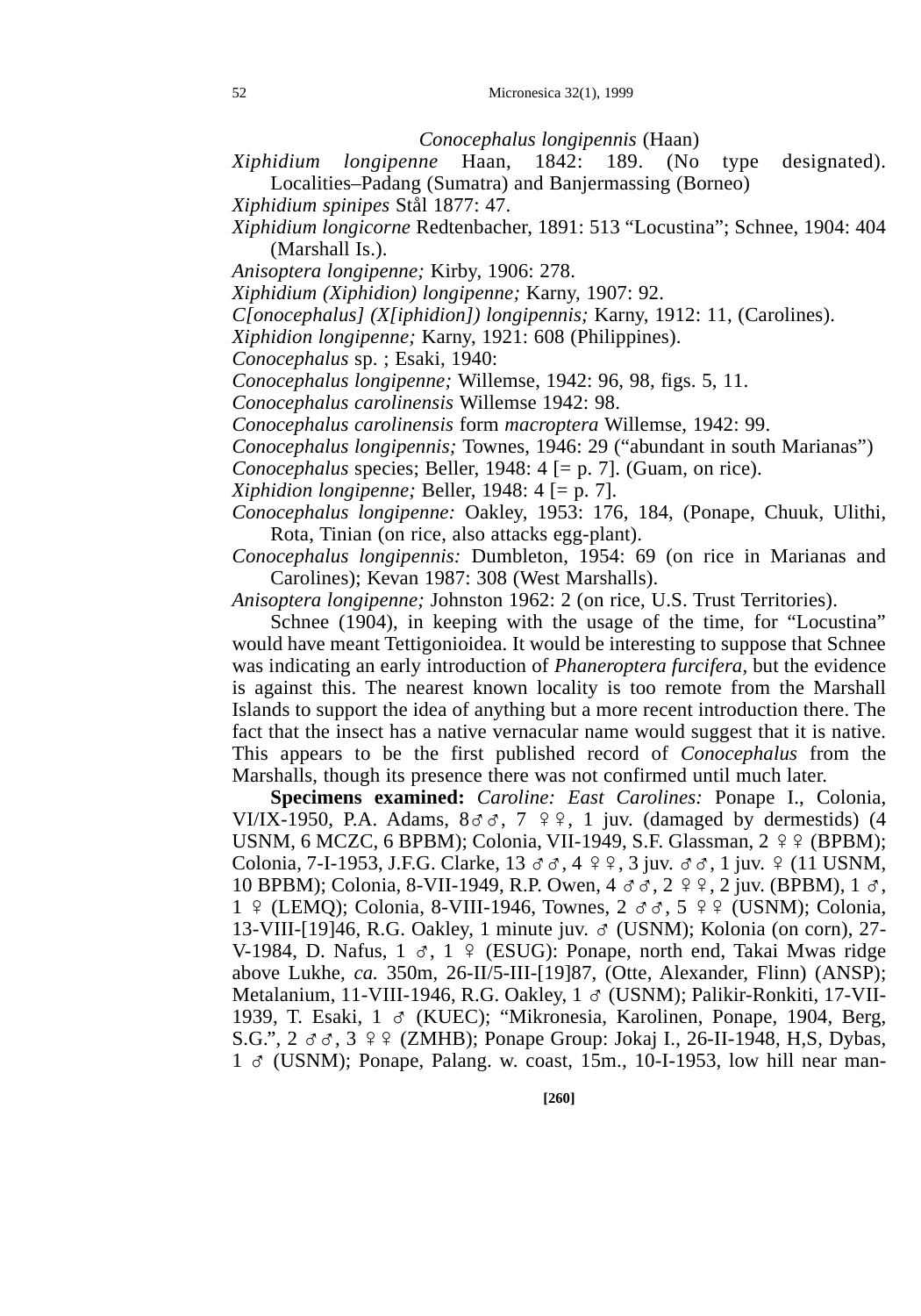groves, [J.L.] Gressitt,  $1 \sigma$  (BPBM); Ponape Mt. Tamatanansakir, 180m., 18-I-1953, light trap, [J.L.] Gressitt, 1 E (BPBM). *Kusaie:* Mt. Fenkol, 100m, 24-I-1953, J.L. Gressitt, 1 G, 1 tiny juv. G (BPBM); Lelo, 10-XII-1937, T. Esaki, 1  $\sigma$  (KUEC); Malem, 1-XII-1937, T. Esaki,  $1\sigma$  (head missing) (KUEC); nr. Lele Harbor, 21-VIII-[19]46, Townes,  $3 \text{ } \sigma$ ,  $5 \text{ } \text{ } \varphi$  (USNM); Tahonsaku, 19-VIII-[19]46. Townes,  $1 \text{ } \text{\&}$ ,  $1 \text{ } \text{\&}$  (USNM); Lele I., 20-VIII-[19]46, Oakley,  $1 \text{ } \text{\&}$ (USNM); Lele I., 19-VIII-[19]46, Oakley, 1  $\sigma$ , 3 minute juvs. (2  $\sigma \sigma$ , 1  $\sigma$ ) (USNM); Sensrik [?], 1m, 21-IV-1953, J.F.G. Clarke,  $4 \text{ } \sigma \sigma$ ,  $7 \text{ } \varphi \varphi$  (BPBM); Mutunlik, 22m, 1-II-[19]53, J.F.G. Clarke,  $2 \sqrt{9}$ , 1 minute juv.  $\sigma$  (BPBM); Mwot, 8-IV-[19]53, J.F.G. Clarke,  $1 \text{ } \sigma$  (BPBM); Tafeayat River, 90m, 9-II-[19]53, J.F.G. Clarke, 1 G (BPBM); Kusaie [only], 17-I-[19]53, J.F.G. Clarke, 3  $\sigma \sigma$ , 1  $\varphi$ , 1 juv.  $\varphi$  (USNM); same, 1-V-[19]53, 1  $\varphi$  (USNM); Kosrae, Lele, 20- $XI-1984$ , D. Nafus,  $1 \oplus (ESUG)$ ; Kosrae, Melem, 29-V-1989, (on corn), I. Schreiner, 1 º (ESUG); [Type series of *C. carolinensis* Willemse]: Mutunlik, 27-I-1953, J.F.G. Clarke, 2  $\sigma \sigma$  1 º (BPBM); same but 1-II-1953. 2  $99$  (BPBM); same but 15-II-1953, 2  $\sigma \sigma$ , 3  $99$  (USNM); same but 1-V-1953, 1 E (USNM); Mwot, Kusaie, 8-IV-1953, J.F.G. Clarke, 1 G (BPBM); *Central Caroline, Chuuk,* Pata, Sabota-Epin, 10-IV-1940, Yasu. & Yoshi, (KUEC); Moen, Civilian Admin Area, 4-III-19[49], R.W.L. Potts,  $1 \div (CASC)$ ; same 25-IV-19[49], R.W. Potts, 1  $\sigma$  (CASC), 1  $\sigma$  (LEMO); same, 15-III-1949, 1  $\circ$ (BPBM); same, 10-II-1949, 1  $\sigma$  (very small) (CASC); same, 5-II-1949, 1  $\circ$ (CASC); Tol, Olej-Foup [?], 6-IV-1940, Yasu & Yoshi,  $1 \notin (KUEC)$ ; Chuuk, north basin, Mt. Chukumong, 31-III-19[49], R.W.L. Potts,  $1 \leq \pi$ , 1 º (USNM); Tol I., Mt. Uniböt, 30-XII-1949, J.L. Gressitt, 1 minute juv.  $\sigma$  (BPBM); same, 31-IX-1952, 1  $\sigma$ , 1  $\sigma$  (BPBM); Moen, 400ft, 23-V-1946, Townes, 1  $\sigma$ , 2  $\sigma$ (USNM),  $1 \text{ } \text{\&}$  (LEMO); Fefan, 27-V-[19]46, Townes,  $1 \text{ } \text{\&}$ , 19 (USNM),  $1 \text{ } \text{\&}$ (LEMQ); Dublon I., 17-X-1952, J.W. Beardsley,  $1 \notin (BPBM)$ ; Moen, 10-VIII-1985, D. Bowden, 1 juv.  $9$  (ESUG); 7-II-1948, K.L. Maehler, 1  $9$  (USNM); *West Central Carolines:* Ifaluk Atoll, Ifaluk, 6-IX-1953, (in "lowel" (tar pit)), Marston Bates, beating Colocasia,  $2 \text{ } \sigma \sigma$  (USNM, BPBM); same but 4-X-1953,  $2 \sqrt{9}$  (BPBM); Woleai Atoll, Woleai I., 19-IX-1952, [no collector], 1 juv.  $\sqrt{9}$ (BPBM); Woleai Atoll, Woleai I., 8-II-1953, J.W. Beardsley,  $2 \text{ } \sigma \sigma$  (BPBM), 1 E (LEMQ); Utagal I., 20-IX-1952, Krauss, 1 v. small juv., G (BPBM); same, 28- VII-[19]46, Townes, 2 GG, 3 EE (USNM), 1 G, 1 E (LEMQ); same, 28-VII- [19]46, R.G. Oakley,  $2 \text{ } \sigma \sigma$ ,  $3 \text{ } 9 \text{ } \sigma$  (USNM); Falas I., 3-II-1953, J.W. Beardsley,  $1 \text{ } \sigma$  (BPBM); Ngulu Atoll, Ngulu I., 3-X-1952, N.L.H. Krauss, 1 juv.  $\circ$ (BPBM); Faraulep Atoll, Faraulep I., 4-II-1953, J.W. Beardsley,  $1 \div (BPBM)$ , 1 G (LEMQ). *Central Carolines:* Satawal Atoll, 6-II-1953, J.W. Beardsley, 1 G (BPBM); *West Carolines: Palau Is.: Yap Group:* Map I., East, VII/VIII-[19]50, R.J. Goss,  $1 \notin (small)$  (MCZC); Rumung I., VII-VIII-1950, R.J. Goss,  $2 \notin \mathcal{S}$ , 1  $\varphi$  (USNM, MCZC), 1  $\sigma$  (LEMO); Yap I., central, 2  $\sigma \sigma$  [damaged by dermestids] (MCZC),  $1 \text{ }\sigma$  (LEMQ); Ruul Dist., VII-VIII-1950, R.J. Goss,  $1 \text{ }\sigma$ , 4  $99, (MCZC, BPBM);$  Yap I. S.,  $2 \text{ of } (1 \text{ very small}),$  VII-VIII-1950,  $1 \text{ of } (1 \text{ very small})$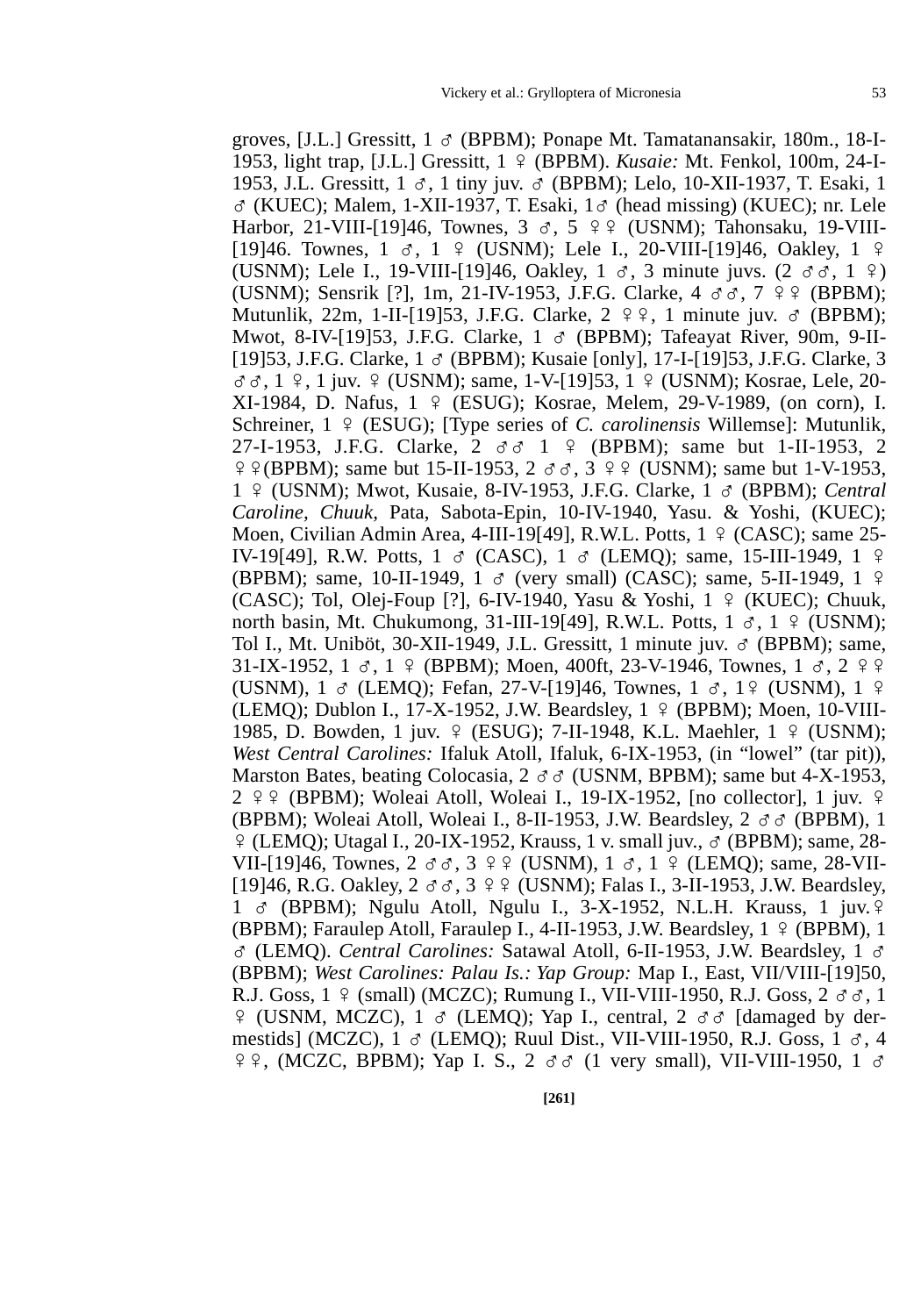(USNM); Dugor, VII-VIII-1950, R.J. Goss,  $1 \text{ } \sigma$  (MCZC); Gagil dist. [=Is.], VII-VIII-1950, R.J. Goss,  $1 \text{ } \sigma$ ,  $1 \text{ } \varphi$  (MCZC); Yap, hill behind Yaptown, 50m, 3-XII-1952, J.L. Gressitt, 1 E (BPBM); Mt. Gillifitz, 150m, 29-XII-1952, J.L. Gressitt,  $1 \text{ } \sigma$  (BPBM); Yap I. [only], IX-1952, N.L.H. Krauss,  $1 \text{ } \sigma$  (BPBM); Yap, Dugor-Karif-Rul, 2-IX-1939, T. Esaki, 1 G (KUEC); Kolonia, 28-III-1954, J.W. Beardsley,  $1 \text{ } \circ \text{ }$  (BPBM); Map I., 22-X-1952, N.L.H. Krauss,  $1 \text{ } \circ \text{ }$ , (BPBM); Yaptown, 12-VII-[19]46, Townes,  $3 \text{ d}$ ,  $4 \text{ }$ ,  $9 \text{ }$  (USNM),  $1 \text{ }$  (LEMO); Gagil, 14-VII-[19]46, R.G. Oakley,  $1 \notin (USNM)$ ; Weloy [Woleai ?], at light, 20-V-1957, C.W. Sabrosky, 1 º (USNM); "Mikronesia, W. Karolinen, Yap, 6-VII-1905, Semft S",  $6 \text{ } \sigma \sigma$ ,  $8 \text{ } 9 \text{ } 9$ , 1 juv.  $\sigma$  (ZMHB); "Jap, Karolinen Volkens S", "Dec. 19", 1  $\sigma$ , "Jan, 1900" 2  $\varphi$  (ZMHB); *Ulithi Atoll:* Potangeras Atoll, 10-XI-1947, H.S. Dybas,  $5 \text{ d} \text{d}$ ,  $2 \text{ iuv. } \text{d} \text{d}$  (FMNH, BPBM)  $1 \text{ d}$  (LEMQ); Mogmog, 11-VII-[19]46, Townes,  $4 \sigma \sigma$ ,  $1 \circ (USNM)$ ,  $1 \circ (LEMQ)$ ; Mogmog, 7=II-[19]46, Oakley, sweet potato [mounted from alcohol]  $3 \sigma \sigma$ , 1  $\gamma$  (USNM). *Palau Is.:* Koror I, SW., III/IV-1954, D. Osborne, 1  $\sigma$  (BPBM); Koror I., 18-VII-[19]46, R.G. Oakley,  $1 \text{ } \sigma$ , 1 juv.  $9 \text{ } (USNM)$ . Babeldaob, Ngardok-Ngarmisukan [?], 11-II-1938, T, Esaki, 1 & (KUEC); Arakabesan I., 18-VII-1946, Townes, 2  $\sigma$  $\sigma$ , 1  $\varphi$ , 1 juv.  $\sigma$  (USNM); Peleliu I., at light, 28-VII-[19]45, E. Hagen, 1  $\sigma$ .  $2 \nsubseteq \nsubseteq \nsubseteq$  (FMNH); Peleliu I., I/IV-[19]45, E. Hagen, 2 minute juv.  $\sigma \sigma$  (same) 10-VIII- $[19]45$ ,  $1 \nsubseteq$  (FMNH); Peleliu I., north central, 28-VII- $[19]45$ , H.S. Dybas,  $4 \text{ } \sigma \sigma$ ,  $1 \text{ } \frac{\sigma}{2}$  (FMNH,  $1 \text{ } \sigma$  to LEMO); same except 10-VIII-[19]45,  $1 \text{ } \frac{\sigma}{2}$  and 31-VII-[19]45, 1 º (BPBM); Peleliu I., east coast, 1-VIII-[19]45, H.S. Dybas, 1  $\sigma$ . 1 E (LEMQ); Peleliu I., E. 29-I-[19]48, 1 E (USNM); same, 15-II-[19]53, 4 GG, 5 EE, 1 juv. G (USNM); *Marshall Is.:* Namorik Atoll, Namorik I,, 29-IX-1953, J.W. Beardsley, 1 G, 1 juv. E (BPBM): *Mariana Is.: Guam:* Pago Bay, 2- VI-1945, H.S. Dybas,  $1 \text{ } \circ$ ,  $1 \text{ } \circ$  (FMNH); Agana, 600 yds SW, 1-VI-1945, H.S. Dybas, 1 juv.  $9$  (FMNH); Mt. Santa Rosa, 16-V-1945, G.E. Bohart, J.L. Gressitt, 1 juv.  $\sigma$  (USNM); Mt. Santa Rosa, 15-V-1945, J.L. Gressitt, 2  $9.9$ (LEMQ); Agaña, 7-VII-[19]45, H.S. Wallace,  $2 \text{ } \sigma \sigma$  (BPBM),  $1 \text{ } \sigma$  (LEMQ); Orote, 2-VIII-[19]45, H.S. Wallace,  $1 \text{ } \sigma$  (BPBM); Park below Island Command Area, nr Agaña, 30-VI-[19]45, H.S. Wallace,  $3 \sigma \sigma$ ,  $1 \circ (BPBM)$ ,  $1 \circ (LEMO)$ ; Barrigada, 8-VIII-1945, H.S. Wallace,  $2 \text{ } \sigma \sigma$ , 1  $\sigma$  (BPBM); same but 23-VI-1945, 2  $99$  (BPBM); Fonte River, 12-VIII-[19]45, H.S. Wallace, 1  $\sigma$ , 2  $99$ (BPBM); Guam [only],  $13/18$ -VII-1945, R. Chaffee,  $2 \div 2 \div (ANSP)$ ; Guam [only]  $I/IV-1945$ , R. H. Baker,  $2 \text{ } \sigma \sigma$  (BPBM); Agat, 12-VI-1945, J.L. Gressitt, 2  $99$  (BPBM); Pt. Oca, 15-V-1945, 2  $\sigma \sigma$  (BPBM, 1 to LEMQ); Pt. Oca (USNM (NAMRU) 2) [Naval Medical Research Unit], 9-V-1945, G.E. Bohart, J.L. Gressitt,  $1 \text{ } \sigma$ ,  $1 \text{ } \frac{\sigma}{2}$  (USNM); Sumay R[iver], 12-V-1945, G.E. Bohart, J.L. Gressitt, 1  $\sigma$  (BPBM); Mt. Alutoum, 18-V-[19]46, Townes, 3  $\sigma \sigma$ , 1  $\circ$  (USNM); *Marianas other than Guam:* Rota I., Shinaparu, 19-VI-1946, Townes,  $4 \text{ } \sigma \sigma$ , 1  $\varphi$  (USNM); Rota I., SE part, 22-X-[19]45, W.L. Necker, 1  $\sigma$  (BPBM); Anatchan I., 26-VIII-1951, R.M. Bohart, 1 E (CASC); *Saipan:* U.S.C.C. farm, 17-VI- [19]46, R.G. Oakley, 1 juv. 9 (USNM); Achugau area, 7-I-[19]45, H.S. Dybas,

**[262]**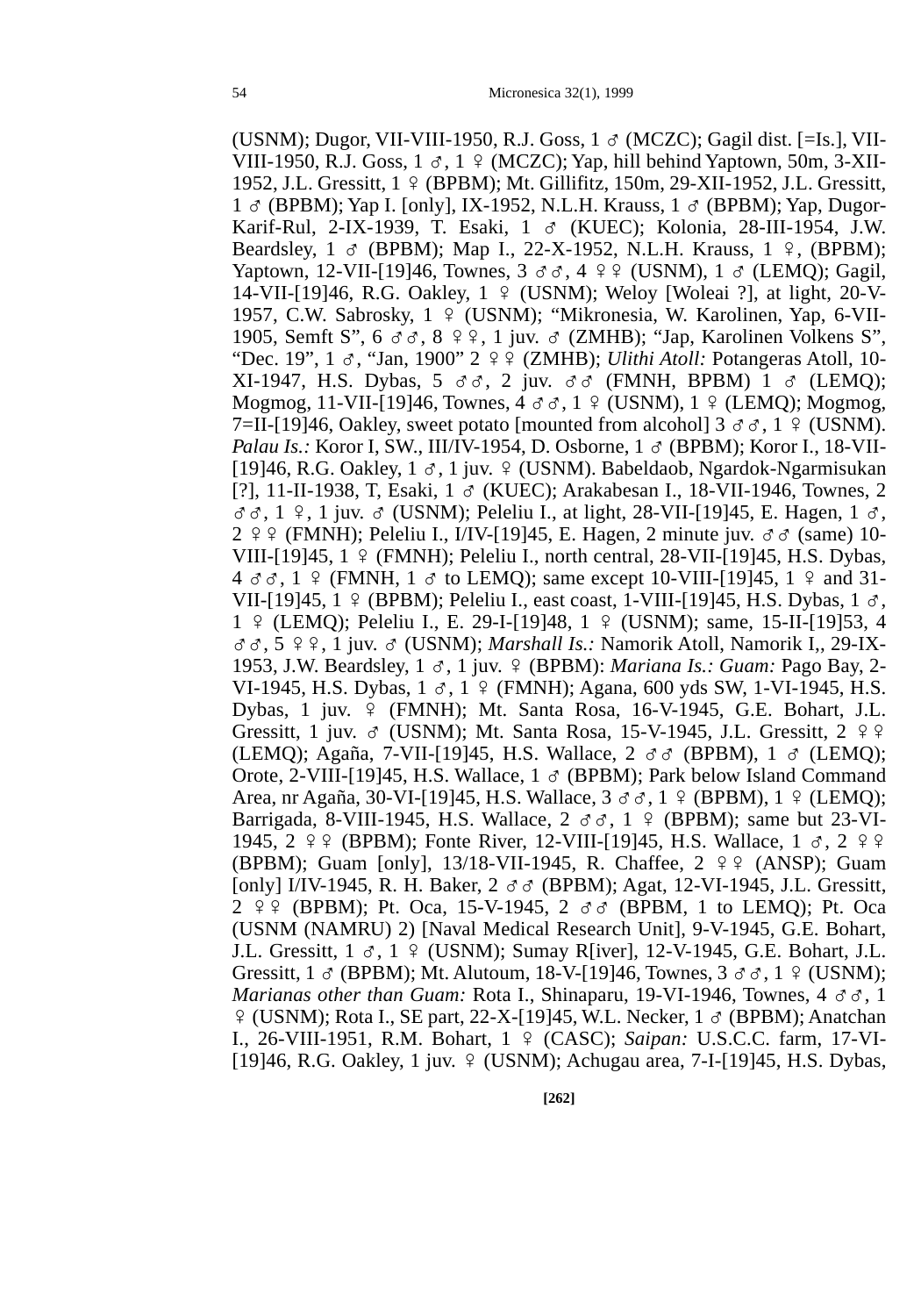# 1 G (FMNH); Fangam, 12-V-1940, Yasu & Yoshi, 1 \_ (KUEC); Charankeja, 3- II-1936, T. Esaki, 1 º (KUEC); Kobler [Air] Field,-III-1958, N.L.H. Krauss, 1  $\sigma$ , 2  $\varphi$  (BPBM); Chalan Laulau, 26-IV-1946, N.L.H. Krauss, 1  $\sigma$  (BPBM).

*Conocephalus maculatus* (Le Guillou)

*Xiphidium maculatum* Le Guillou 1841: 294.

*Xiphidium maculatum;* Matsumura, 1906: 14 (Bonin Is.); 1913:233 (Bonin Is.); 1914:119 (Bonin Is.); Esaki, 1930: 224 (ref. to Matsumura)

*Conocephalus maculatus:* Furukawa 1930: 233 (Bonin Is.): Willemse, 1942: 99- 100  $\lceil 1 \rceil$ , misidentified = *C. upolensis*]; Willemse 1951: 356 (Palau); English, 1978: 192 (Palau); Kevan 1987: 308.

This species is known also from the Canary Islands; LEMQ has one female: "Grand Canary, Guis, IX-1894 [no collector name]. There is in the same collection a male: "Bonin Is., Ogasawara Haha [Jima] 1931, Mutoiro & Ise, coll." *Conocephalus maculatus* does not seem to have been reported from the Canary Islands before (nor has any other member of the genus).

*Conocephalus oceanicus* (Le Guillou)

*Xiphidion oceanicum* Le Guillou 1841: 294 (Samoa).

*Conocephalus oceanicus;* Kevan 1987: 308.

Pitkin (1980) records this species from many Pacific areas but no nearer Micronesia than the Ellice (Tuvalu) Islands. LEMQ has one male "Ellice Islands, Funafuti [Atoll] Is., 7-VIII-1956, E.S. Brown". This museum also has specimens from New Guinea, Solomon Islands, Bismark Archipelago and the Philippines; Makin, 14-VII-1955, J.W. Enke,  $1 \nvert 2$ .

Micronesian Records: *Gilbert Is.,* Butaritari Atoll, Butaritari I., XII-1957, N. Krauss,  $5 \text{ } \sigma \sigma$ , 1 minute nymph (BPBM),  $1 \sigma$  (LEMQ); Marakei Atoll, 1 minute  $\sigma$ , 2 juv.  $99$  (BPBM) [presumably this species];

*Conocephalus redtenbacheri* (Bolívar)

*Xiphidium redtenbacheri* Bolívar 1905: 389.

This species has not previously been recorded from Micronesia.

**Specimens examined:** *Southwest Carolines:* Tobi I., 12-IX-1952, N. Krauss,  $1 \text{ }\sigma$  (BPBM); same,  $2$  juv.  $\sigma \sigma$ ,  $1$  juv.  $9$  (BPBM) [presumably this species]; Pulo Anna I., 13-IX-1952, N. Krauss, 3 tiny juvs.  $(1 \text{ }\sigma, 2 \text{ }\circ\circ)$  [presumably this species] (BPBM); Merir I., 11-IX-1952, N. Krauss, 1 tiny juv.  $9$ (BPBM) [also presumably this species].

*Conocephalus semivittatus vittatus* (Redtenbacher)

*Xiphidium vittatum* Redtenbacher 1891: 513 (Aru Is.)

*Conocephalus semivittatus semivittatus* (Walker) is known from Australia and New Zealand (Pitkin 1980). *Conocephalus s. vittatus* occurs widely in the Pacific region but had not been reported previously from Micronesia.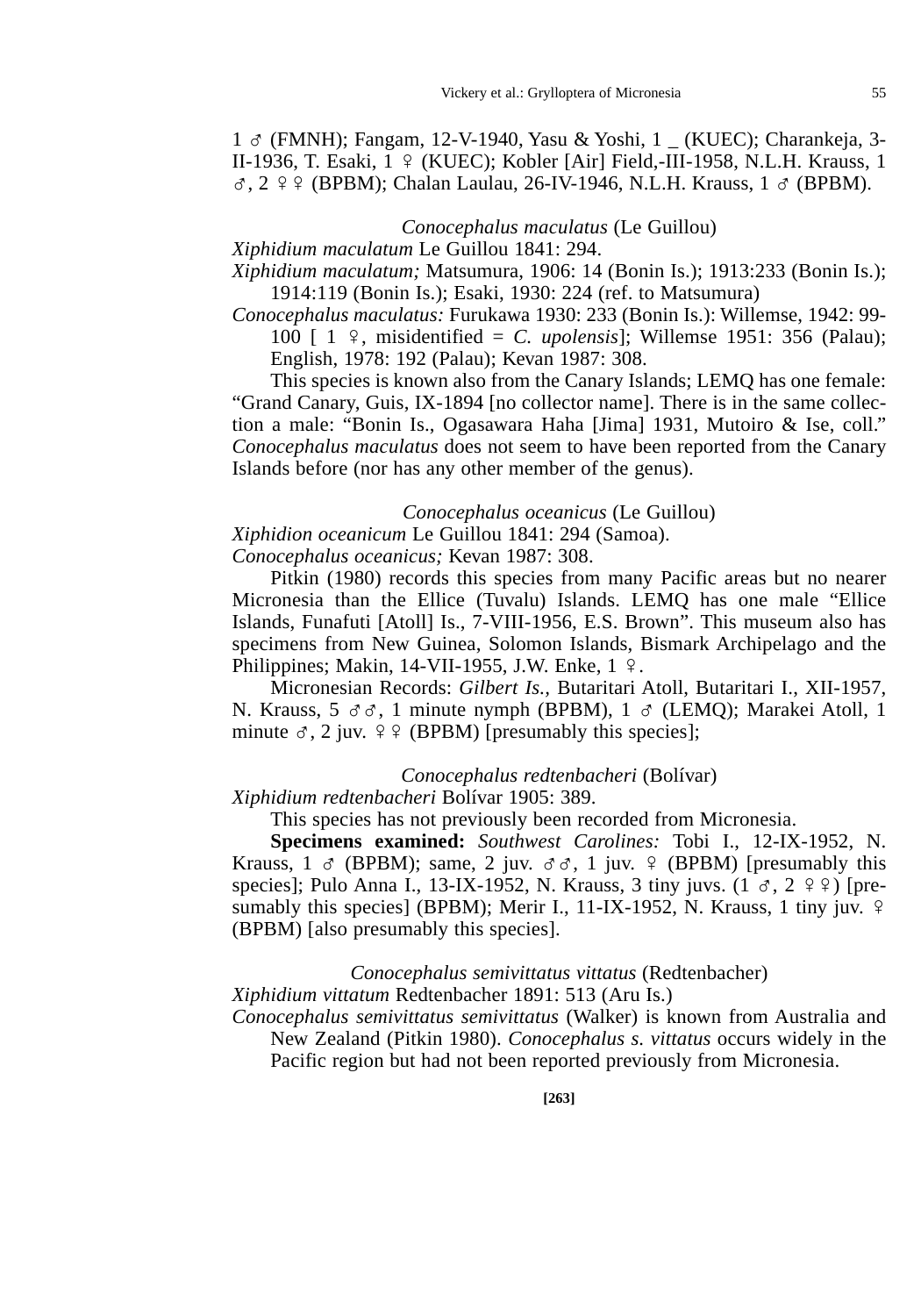**Specimens examined:** *Southwest Carolines:* Tobi I., 12-X-1952, N. Krauss,  $1 \circ$  [brachypterous],  $1$  juv.  $9$  (BPBM).

### **COPIPHORINAE**

Within the limits of Micronesia this subfamily comprises only one genus, *Euconocephalus.* Five species have been named but all are now considered to be synonyms of or refer to *E. nasutus* (Thunberg).

#### *Euconocephalus* Karny

*Euconocephalus* Karny 1907: 39. Type species *Locusta acuminata* Fabr

## *Euconocephalus nasutus* (Thunberg)

*C[onocephalus] nasutus* Thunberg 1815: 273.

- *"Conocephalus differens* Audinet-Serville"; Schmeltz & Pöhl 1877: 21 ("Palau-Inseln")
- *Conocephalus lineatipes* Bolívar, 1890: 225. Type locality, Angola, Banyures, coll. Bolívar
- *Conocephalus insulanus* Redtenbacher 1891: 146 (Borneo, Singapore, British Straits Settlements), syn. Hebard 1922
- *Conocephalus lineatipes:* Redtenbacher 1891: 382, 409. (Angola after Bolívar); Borneo; Australia (Melbourne - K.K. Hofsmuseum, Vienna), Queensland (coll. Brunner von Wattenwyl, Vienna); New Caledonia; Fiji Islands (coll. Brunner von Wattenwyl, Vienna); Tahiti; Yap (ZMUH); Kirby 1906: 249 (listed from Angola, Borneo, Australia)
- *Conocephalus pallidus* Redtenbacher 1891: 383, 414-415 (East Indies, Silhet, Calcutta, Ceylon, Burma, Tonkin, Penang, Singapore, Java, Borneo and Philippines (types and type locality not stated).
- *Conocephalus pallidus:* Kirby, 1906: 250 (India and Java).
- *Conocephaloides gracilis* Kirby 1906: 250 (Penang and Borneo).
- *Caulopsis gracilis:* Karny 1907: 21 (In a key).
- *Conocephalus gracilis;* Holdhaus 1908: 11 (repeats earlier records [Yap and Palau].
- *Conocephalus acuminatus [nec* Fabr.], Matsumura & Shiraki 1908: 40: Matsumura, 1910a: 45; 1910b: part I, p. 25, pl. xxix m.& part II: 177; Esaki, 1930: 207 [Bonin Is.]
- *Euconocephalus lineatipes:* Karny, 1912: 34; 1914: 447 "West Karolinen (Yap)"); Willemse 1942: 87, Loyalty Islands, Yap and Chuuk; Bryan, 1948: 16; English 1978: 196
- *Euconocephalus insulanus;* Karny, 1912: 35 {Borneo and Singapore); *Euconocephalus insulanus* (?); Swezey, 1946: 4; Beller, 1948: Pt. I p. 4 {= p. 7], Guam.
- *Euconocephalus pallidus;* Karny, 1912: 35: 139; Hebard 1922: 241; Furukawa, 1930: 233 (Bonin Islands); Willemse 1942: 88.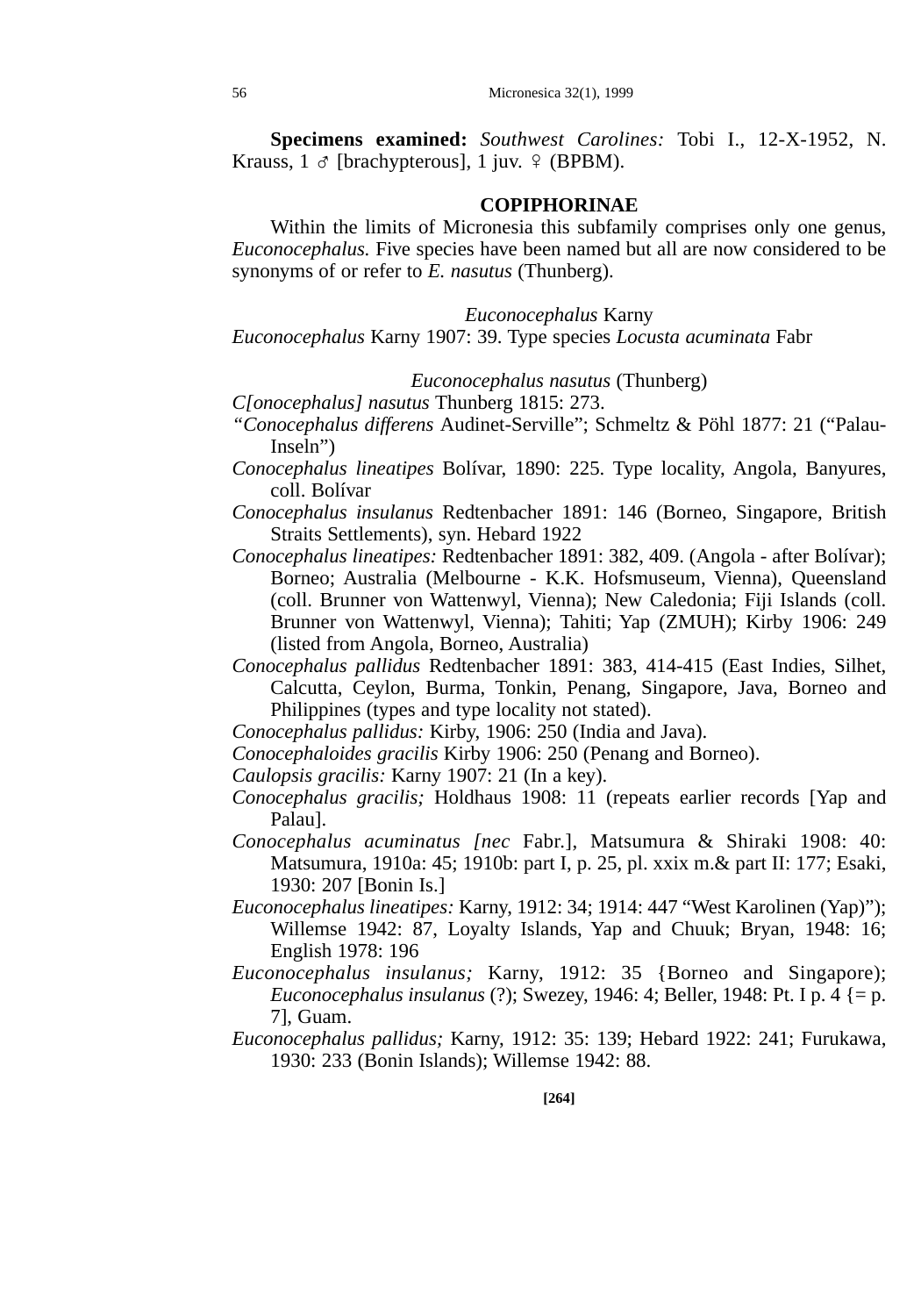- *Euconocephalus gracilis;* Karny 1912: 35, "Karolinen, Yap, Pelew"; Karny 1921: 607; Hebard 1922: 241; Willemse 1951: 356 (Yap and Palau); English 1978: 197-198 (Penang, Java, Borneo, Philippines and in Micronesia from Yap and Palau)
- *Euconocephalus nasutus;* Hebard 1922:240 (Philippines, Bonin Is.).
- *Conocephalus thunbergi [nec* Stål], Esaki, 1930: 224 [Bonin Is.].
- "Grasshoppers, 3 or 4,": Swezey, 1941:40 (part) [on rice in Guam].
- *Euconocephalus* sp.; Oakley, 1946: 11, (rice Rota, Guam); Gressitt 1954: 186 (refers to Oakley and Swezey); Owen 1971: 1, (on rice, Trust Terr., and Ponape Island];
- "? *Euconocephalus insulanus* (Redtenbacher)"; Van Zwaluwenberg, 1947: 19, (Iwo Jima [Volcano Is.])
- [No latin name]; Hasezawa, 1968: 14 [Bonin Is.].

*Euconocephalus insulanus;* English 1978: 194 (Guam ?).

All previous records of *Euconocephalus* species in Micronesia are referable to *E. nasutus.* 

The general distribution seems to extend from Malaysia, Thailand and China, at least to the Philippines. It is probably the Japanese species recorded as *Euconocephalus pallidus* (Redtenbacher) [= *thunbergi* Stål, nec Montrouzier (*C. Thunbergi* Mont., which was probably a *Salomona,* as he stresses the quadrate mirror of the male tegmen. Some *Salomona* have the same, if small). Stål's name is an homonym and is so recognized by Furukawa (1930) for Bonin Islands specimens.

*Euconocephalus nasutus* is apparently the only species of the genus known from Micronesia, extending from the Bonin Islands (Esaki 1930) in the northwest to Tobi in the southwest and eastwards to Chuuk (but not beyond except for one odd Wake Island record). Hebard (1933) says the only species in Oceania is *E. robertsi,* described from Samoa and known to us from the Solomon Islands to Fiji. Hebard forgot *E. remotus* (Walker), endemic to the Hawaiian Islands [has short fastigium], probably a *Ruspolia* (see photos in Zimmerman). It is apparent that this has been recorded under various names from the latter, from The Friendly Islands (Tahiti) and the Marquesas (Hebard stresses the longer narrow fastigium of the vertex in material from the latter). That species also differs in the stridulatory file being narrower in the middle (i.e., teeth are not so transverse). Walker's (1869) *C. insularis,* described from "Navigator's Isle" [Samoa] (and Sandwich Is.=Hawaiian Is.) is a synonym of *robertsi* (cf. Kirby 1906).

Kirby, in effect, selected the Navigator I. specimen as lectotype as he makes no mention of the Sandwich Islands (Hawai'i). Walker's species, presented by Captain Beechey, probably got data mixed up with the *remotus* material collected by the same person and there is no evidence of *robertsi* in Hawai'i, though it is conceivable that it it could be found there, especially as the delay in lining up *remotus* was considerable (Zimmerman 1948).

The Wake Island record is not *remotus* and it is not *robertsi.* It is presumably an abnormally long-winged *nasutus* but, being a single female, and very remote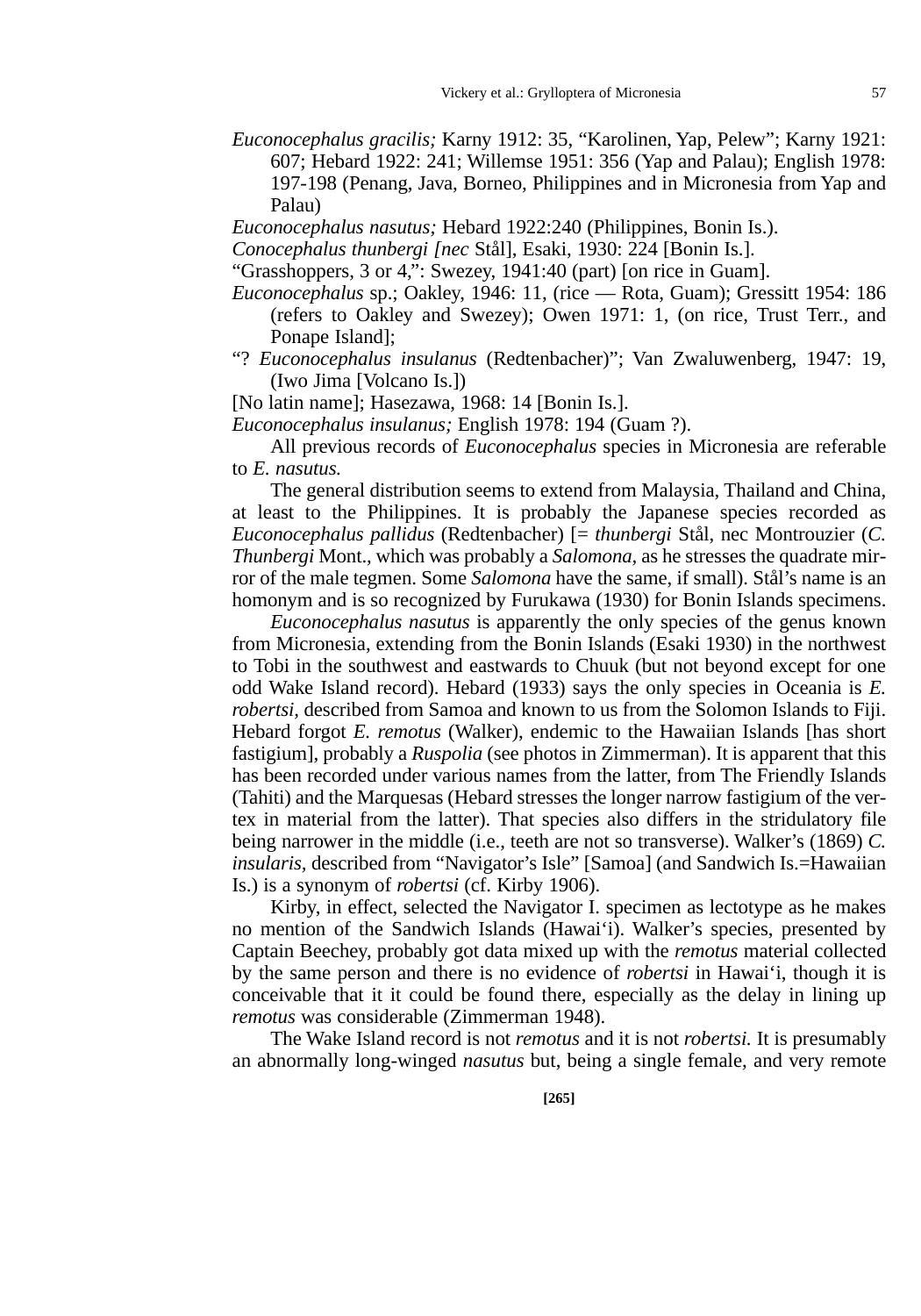from any other material it should be noted specially and could be different, but likely not.

**Specimens examined:** *Bonin Is.:* Chichi Jima, Omura, 25-VI-[19]49, A.R. Mead,  $5 \text{ } \sigma \sigma$  (USNM, BPBM) 1  $\sigma$  (LEMO); Chichi Jima, Miyanohama, "Jack Wm's" Beach, 12-V/9-VI-1958, F.M. Snyder,  $1 \text{ } \sigma$  (LEMO); Hahajima Okimura, 26-IV-[19]58, F.M. Snyder, 6 º º (BPBM); Chichi Jima, Futami-ko, 10-V-[19]56, C. Clagg 1 º (BPBM); Haha Jima, Miyanohama, "Jack Wm's" Beach, 12-V/9-VI-1958, F.M. Snyder,  $1 \text{ } \circ \text{ }$  (BPBM); Chichi Jima, Omura, 'Camp beach' 5-V/9-VI-1958, F.M. Snyder,  $1 \oplus BPBM$ ); Chichi Jima, 10-VII-1951, R.M. Bohart,  $1 \circ$ (CASC); Muko I., 17-VII-[19]51, R.M. Bohart,  $1 \frac{9}{5}$  (CASC). Also, ANSP has specimens [no data given] determined as follows: Izu, 7 ex., det. *nasutus;* 1 ex., det. *formosus* [which is a synonym according to Furukawa 1930], 2 ex., det. *pallidus,* which also is a synonym of *nasutus; Volcano Is.*: Iwo Jima, 1/5-IX-1945, Henry S. Dybas,  $1 \leq \pi$ , 1  $\in \text{FMMH}$ ,  $1 \leq \text{LEMO}$ ; Iwo Jima, 11-XII-[19]45, R.E. Bertram, 1 & (BPBM); same, -XII-[19]45, 1 &, 1 juv. 9 (BPBM); *Mariana Is.: Saipan I.*: As Mahetog area, 28-XI-[19]44, H.S. Dybas,  $2 \text{ } \text{C}$ ,  $2 \text{ } \text{C}$  (FMNH) 1  $\text{C}$ (LEMQ); same, 18-XI-[19]44, H.S. Dybas, 13-XII-[19]44, 1 ♂ (BPBM), 1 º (LEMO); same, at light, 22-XI-[19]44, H.S. Dybas,  $4 \text{ } \sigma \sigma$ ,  $2 \text{ } \frac{\sigma}{2}$  (FMNH),  $2 \text{ } \frac{\sigma}{2}$ (LEMQ); Saipan [only], 29-VI-[19]51, R.M. Bohart, 2  $\sigma \sigma$  (CASC), 1  $\sigma$ (LEMO); As Mahetog, 25-XI-[19]44. H.S. Dybas,  $1 \div$  (FMNH); same, 18-XI-[19]44. S. Edgar,  $1 \circ (LEMQ)$ ; same except H.S. Dybas,  $2 \circ \circ (BPBM)$ ; same, at light, 2-V-[19]45, H.S. Dybas,  $1 \notin (FMMH)$ ; same, 30-IV-[19]45, H.S. Dybas,  $2 \frac{9}{5}$  (FMNH); same, 8-V-[19]45, H.S. Dybas, 1  $\frac{9}{5}$  (BPBM); same, 28-XI-[19]44, 1  $\sigma$  (FMNH); Donni-Sadog Tase, 7-V-1940, Yasu. & Yoshi, 1  $\sigma$  (KUEC); Kagman Agric. Sat. (Papaya Plt.), 22-VIII-[19]77, Malaise trap, M. Ali, 1  $\sigma$ (BPBM); same 16-VII-[19]77, sweeping grass, J.A. Tenorio, 1 juv.  $\varphi$  (BPBM); 22-I-1944, E. Hagen,  $1 \nsubseteq$  (BPBM); III-[19]58, N.L.H.Krauss, 1 juv.  $\varphi$  (BPBM); 22-XI-[19]44, E.Hagen, 1  $\sigma$  FMNH); 10-X-1971, at light, R. Muniappan, 1  $\sigma$ ESUG); *Rota I.*: 27-VI-[19]46, Oscilita, coll., 2 ♂ <sub>5</sub>, 1 º (USNM); Rota, coll. at light, Townes, 20-VI-1946, 2  $\sigma \sigma$  (USNM); same, 23-VI-1946, Townes, 1  $\varphi$ (USNM); 22-VI-1952, Y. Kondo, 1  $\varphi$  (BPBM); 18-VI-[19]51, R.M. Bohart, 1  $\sigma$ (LEMQ); *Tinian I.*: 8-VI-[19]46, H.K. Townes, 1 º (USNM); CNMI, Puntan Lamanibot, 8-I-1985, C.J.P. & D.B[jork], 1 ♂ (CNMI); CNMI, dump area, 24-II-1984, C.D. Bjork, 1 º (CNMI); Pagan [I.], Songsong, 25-IV-1940, Yasu & Yoshi, 1 º (KUEC); Mt. Lasso, 10-VI-[19]46, Townes, 1 & (BPBM); Tinian [only], 6-III-[19]46, at light, F.C. Hadden,  $2 \text{ } \sigma \sigma$ ,  $2 \text{ } \frac{\sigma \sigma}{2}$  (BPBM); same, 11-XI-1952 coll ?, 1 *d* (LEMQ); Pagan, 18-VIII-1954, G. Corwin, 1 º (BPBM); *Guam I.*, Mt. Alutom, 22-I-[19]45, H.S.Wallace,  $1 \text{ } \sigma$  (very small) ((BPBM); Guam, Palae [?],  $3-X-1936$ , O.H. Swezey, on cane,  $1 \text{ } \sigma$  (LEMQ); Island of Guam, n.d., D.T. Fullaway, 1  $\sigma$  (small) (BPBM); Tarague, 17-V-1936, O.H. Swezey, 1  $\sigma$  (BPBM); Guam [only], 28-IV-[19]45, J. Conover,  $2 \text{ } \sigma \sigma$  (BPBM); Dededo, 7-IX-1930, O.H. Swezey, 1 juv.  $9$  (BPBM); Nimitz Hill, 6-III-[19]58, N.L.H. Krauss, 1  $9$ (BPBM); Barrigada, 24-VI-1936, R.L. Usinger, 1 º (BPBM); Agana, 3-VIII-

**[266]**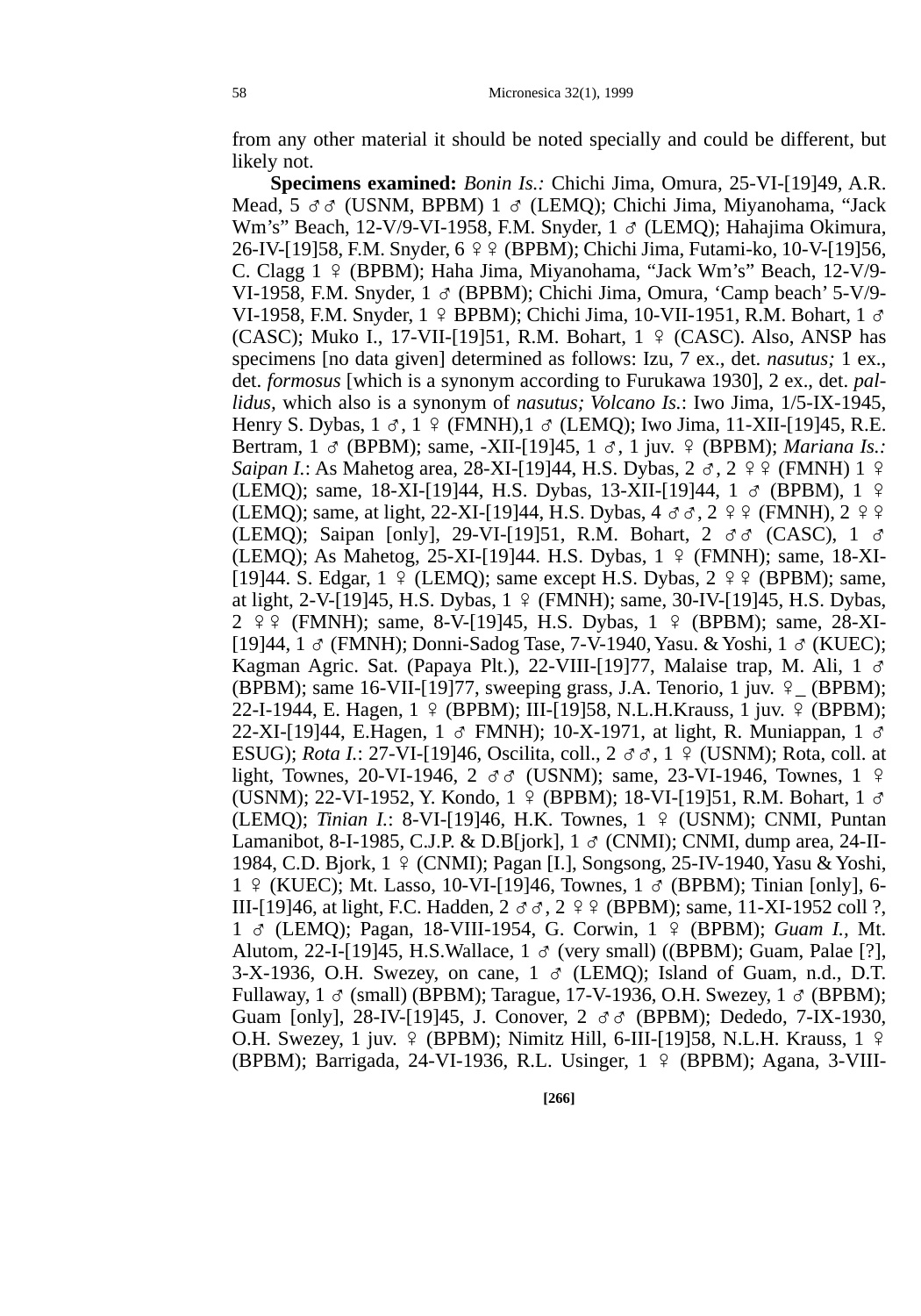[19]45, H.S. Wallace,  $1 \oplus (\text{BPBM})$ ; Mt. Alifan, 26-V-1936, R.L. Usinger,  $1 \circ$ (BPBM); Agana Airport, 15-VIII-[19]45, H.S. Dybas,  $1 \text{ } \sigma$  (PSBD); Mangilao, 26-III-1908, light trap, N.R. Spencer,  $1 \text{ } \sigma$  (BPBM); Pt. Oca, 13-VII-[19]45, G.E. Bohart, J.L. Gressitt,  $1 \text{ } \circ \text{ } (USNM)$ ,  $1 \text{ } \circ \text{ } (LEMO)$ ; Guam [only], 23-VII-1945, R. Chaffee,  $1 \notin (ANSP)$ ; Piti, 19-V-1936, R.L. Usinger,  $1 \notin (BPBM)$ ; Piti, 7-IX-[19]36, at light, O.H. Swezey,  $1 \text{ } \sigma$  (LEMO); Inarajan, 6-V-19[36], R.L. Usinger, 1 G, [det. O.H. Swezey, *E. insularis*], (BPBM); Piti, 23-V-1936, O.H. Swezey, 1  $\frac{1}{2}$  (BPBM); Yona, 27-X-1984, D. Nafus,  $1 \circ$  (ESUG); Agana, 20-VII-1971, A.A. Laplante,  $1 \notin (ESUG)$ ; Merizo,  $23-VI-1971$ , light trap,  $1 \notin (ESUG)$ ; *Palau Is.*: *Koror I.*: SW, 25m, 12-XII-[19]52, light trap, J.L Gressitt,  $1 \text{ } \sigma$  (BPBM); XI-[19]51, J.L. Gressitt,  $1 \text{ } \circ \text{ }$  (BPBM); 31-VI-[19]51, J.L. Gressitt,  $1 \text{ } \circ \text{ }$  (BPBM); 29- $X-[19]51, J.L Gressitt, 1 \rvert P (BPBM); 15/25-II-1948, K.L. Maehler, 1 \rvert P (USNM);$ NE cor[ner], 20-VII-[19]46, Townes,  $2 \frac{9}{5}$  (USNM); 18-VII-[19]46, Oakley, 1  $\frac{9}{5}$ (USNM); Koror-Arabaketsu, 21-IV-1938, Shiro Murakami 1  $\sigma$  (KUEC); IV/V-1949, D.B. Langford,  $1 \text{ } \sigma$  (LEMO); 10-I-[19]54, J.W. Beardsley,  $1 \text{ } \sigma$  (very small, brown) (BPBM, to LEMO); 3-IX-1952, tall grass, J.W. Beardsley,  $1 \text{ } \sigma$ ,  $1 \text{ } \frac{\sigma}{2}$ (BPBM); 31-VIII-[19]52, tall grass, J.W. Beardsley,  $2 \frac{9}{5}$  (BPBM); 15-IV-1957, [no collector],  $1 \oplus (LEMO)$ ; Ngarmid,  $23/27$ -VIII-[19]49, A.R. Mead,  $1 \oplus$ (BPBM); *Angaur I.*: 11/12-VIII-[19]45, Henry S. Dybas, 1 G (FMNH); 30-VII- [19]51, J.L. Gressitt, 1 G (LEMQ); 5-II-[19]48, H.S. Dybas, 1 E (LEMQ); *Peleliu I.*: ex *Oryctes* coconut stump, 2/3-IX-[19]51, J.L. Gressitt, 1 juv.  $\sigma$  (BPBM); 28-VII-[19]45, H.S. Dybas, 1 juv.  $9$  (PSBD); 10-VIII-[19]45, H.S. Dybas, 1  $\sigma$ (LEMQ); 31-VII-[19]48, H.S. Dybas, 1 º (USNM); E. coast, 26-I-[19]48, H.S. Dybas,  $2 \frac{9}{5}$  (FMNH); 31-I-[19]48, H.S. Dybas,  $1 \frac{3}{5}$  (BPBM); 19/26-II-1987, (Otte, Alexander, Flinn) 2 juv.,  $1 \text{ } \sigma$ ,  $1 \text{ } \frac{\sigma}{2}$  (UMMZ); Akalokul, 22-I-1938, Shiro Muralami, 1 G (KUEC); *Ngeregong I., Pandanus,* 18-XI-[19]51, J.L. Gressitt, 1 G (BPBM); Melekeiok, 6-IV-1936, Z. Ono, 1 juv. E (BPBM); *Arakabesan I.,* 18- VII-[19]46, [H.K.] Townes,  $1 \text{ } \sigma$ ,  $3 \text{ } \varphi \varphi$  (2 small to very small) (USNM),  $1 \varphi$ (LEMQ); 19/26-II-1987, (Otte, Alexander, Flinn), 1 G (UMMZ); *Babeldaob I.,* Airai, 20-I-[19]48, H.S. Dybas, 1 º (LEMO); 26-VII-1946, H.S. Dybas, 1 º (very small) (USNM); 20-VII-[19]46, [H.K.] Townes,  $1 \div (USNM)$ ; Babeldaob, Ngiwal-Ngaraard, 6-II-[19]38, T. Esaki, 1 G (KUEC); *Malakal. I.,* 2-V-1957 [no collector], 1 G (LEMQ); *Others,* "Palau Group" [only], 19-VII-[19]46, Oakley, 1 juv.  $\varphi$  (USNM); Kayangel Atoll, Ngariungs, 16-XII-1949, A.R. Mead, 1  $\varphi$ (BPBM); "Palos (Peleig) [= Palau] Ins[eln], 577" [ no collector or date],  $1 \text{ } 9$ (ZMHB); *Tobi* I. 12-IX-1952, N.L.H. Krauss, 1 juv. G 1 juv. E (BPBM); *Chuuk I.*: Moen, Civ. Ad. Area, 18-IV-[19]49, R.W.L. Potts,  $1 \text{ } \sigma$ ,  $1 \text{ } \frac{\sigma}{2}$  (CASC); 1-III-[19] 49, R.W.L. Potts,  $1 \text{ } \text{\ensuremath{\circ}}$  (BPBM); 2-IV-[19] 49,  $1 \text{ } \text{\ensuremath{\circ}}$  (CASC); 13-III-[19] 49, R.W.L. Potts,  $1 \text{ } \sigma$  (LEMQ); 5-III-[19]49, R.W.L. Potts,  $1 \text{ } \frac{\sigma}{2}$  (BPBM); 16-IV-[19] 49, R.W.L. Potts,  $1 \oplus (LEMO)$ ; 30-III-[19] 49, R.W.L. Potts, 1 juv.  $\oplus$ (CASC); Fefan, 500ft, 27-V-[19[46, Townes, 1 juv. 9 (USNM); Moen, 18-VII-1985, A. Bowen, C. Nigat,  $1 \nsubseteq$  [ovipositor very short] (ESUG); Moen, 400ft, 23-V-[19]46, Townes, 1  $\sigma$  (USNM); Moen, 100ft, at light, 2-VI-[19]46, Townes, 1  $\sigma$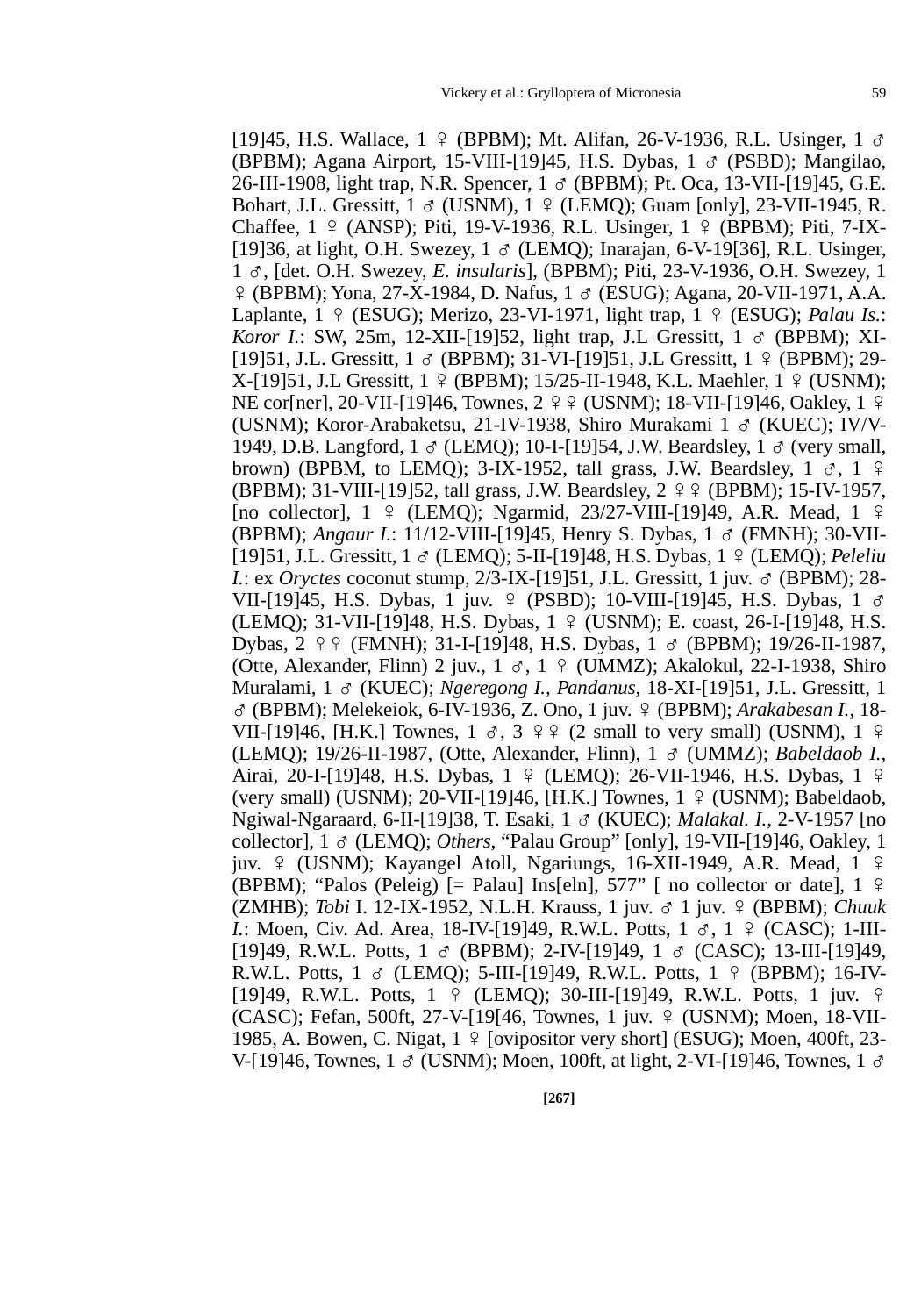(USNM); same, 2-V-[19]46, Townes,  $1 \text{ } \sigma$  (USNM); Moen I, X-1952, J.W. Beardsley,  $1 \text{ }\sigma$ ,  $1 \text{ inv. } \sigma$  (BPBM); 5/9-II-1948, K.L. Maehler,  $1 \text{ inv. } \varphi$  (BPBM);  $27-XII-1935$ , Z.Ono,  $1 \text{ } \sigma$ ,  $1 \text{ } \rho$  [det. *E. pallidus* by Willemse], (BPBM); Tol I., Mt. Uniböt, 25-V-[19]46, H.K. Townes,  $1 \text{ } \text{\&}$  (LEMO); Clej-Foup [?], 11-IV-1940, Yasu & Yoshi,  $1 \text{ } \circ \text{ }$  (KUEC); Pata, Sabote-Epin, 10-IV-1940, Yasu & Yoshi, 1 juv. G (KUEC); Colonia, 17-V-1984, I. Schreiner, 1 G (ESUG); *Yap Group*: Yap, Gagil, 14-VII-[19]46, R.G. Oakley, 1 & (small) (USNM); Yaptown, 18-VII-[19]46, Townes,  $1 \nsubseteq$  (very small) (USNM); Ruul-Nif, 3-IX-1939, T. Esaki,  $1 \nsubseteq$ (very small (KUEC); hill behind Yaptown, 1-XII-1952, 50m, light trap, 1-XII- [19]52, J.L.Gressitt,  $1 \text{ } \frac{\varphi}{\varphi}$  (very small) (BPBM); Yap I., IX-1952, N.H.L. Krauss, 1 juv. G (BPBM); Yap I., VII/VIII-1950, R.J. Goss, 1 G (LEMQ); Yap, Colonia, 17- V-1984, I. Schreiner,  $1 \notin (ESUG)$ ; Yap I., Colonia, VII/VIII-1950, R.J. Goss,  $1 \circ$ (small), 1 small juv.  $\sigma$  (MCZC); same, 1  $\sigma$  (BPBM); Yap I., Rumung I., 22-X-1952, N.H.L. Krauss,  $1 \text{ } \sigma$  (LEMO], 1 small juv.  $9 \text{ } (BPBM)$ ; Map I., VII/VIII-1050, R.J. Goss, 1 small juv. 9 (MCZC); Rumung I., VII/VIII-1950, R.J. Goss, 1  $\frac{1}{2}$  (small) (MCZC); Tora, 25-II-1976, M. Lundgren, 1  $\sigma$  (BPBM); Tora, 13-II-[19]76, M. Lundgren, 1  $\sigma$  (BPBM); Tora, 11-I-[19]75, M. Lundgren, 1  $\sigma$ (BPBM); Dinay, 15-XI-[19]75, M. Lundgren, 1 º (BPBM); Dinay [?], 27-XI-[19]75, M. Lundgren,  $1 \notin (BPBM)$ ; Dinay [?], 17-VII-[19]76, black light, M. Lundgren,  $1 \notin (BPBM)$ ; Dinay [?], 24-V-[19]76, black light, M. Lundgren,  $1 \notin$ (BPBM); *West Caroline Is.*: Woleai Atoll, Woleai I., 8-II-[19]53, J.W. Beardsley,  $1 \div$  (very small) (BPBM): Ulithi Atoll, Mogmog I., 6-X-1952, N.H.L. Krauss, 1 G (BPBM); *Central Caroline Is.*: Ifaluk I., 9-IX-1953, Marston Bates, 1 small juv. E (BPBM). *Wake Island:* Taloa [?] (village), 8-XII-1958, coll. ?, 1 E (LEMQ).

Tegmina 54 mm long., hind femur 26 mm, ovipositor 24 mm. The specimen has exceedingly long tegmina and otherwise is very similar to *nasutus,* including a rather more narrow pointed fastigium of the vertex than usual (not exceptional). The nearest specimens of the species are from Chuuk, and are quite normal (including the stridulatory file of a male a little shorter than average).

### **AGRAECIINAE**

*Macroxiphus* Pictet

*Macroxiphus* Pictet 1888: 52. Type species *Macroxiphus nasicornus* Pictet. Karny (1926, Treubia 9) lists some species of *Macroxiphus.*

#### *Macroxiphus globiceratus* Vickery & Kevan sp. nov.

*Macroxiphus globiceratus Vickery & Kevan; Holotype*  $\sigma$ *, (1) "Yap: Dinay [?],* 17-VII-1976, Black light"; (2) "M. Lundgren Collector"; type unique (BPBM).

**Description:** holotype  $\sigma$ : body length 23.2, uniform shining golden brown except mandibles dark brown to black, face darker than body, tegmina with scattered small darker spots; *head* narrow in front, increasing in width 4.8 toward occiput, length 3.1, median projection extends between antennal bases (Fig. 69);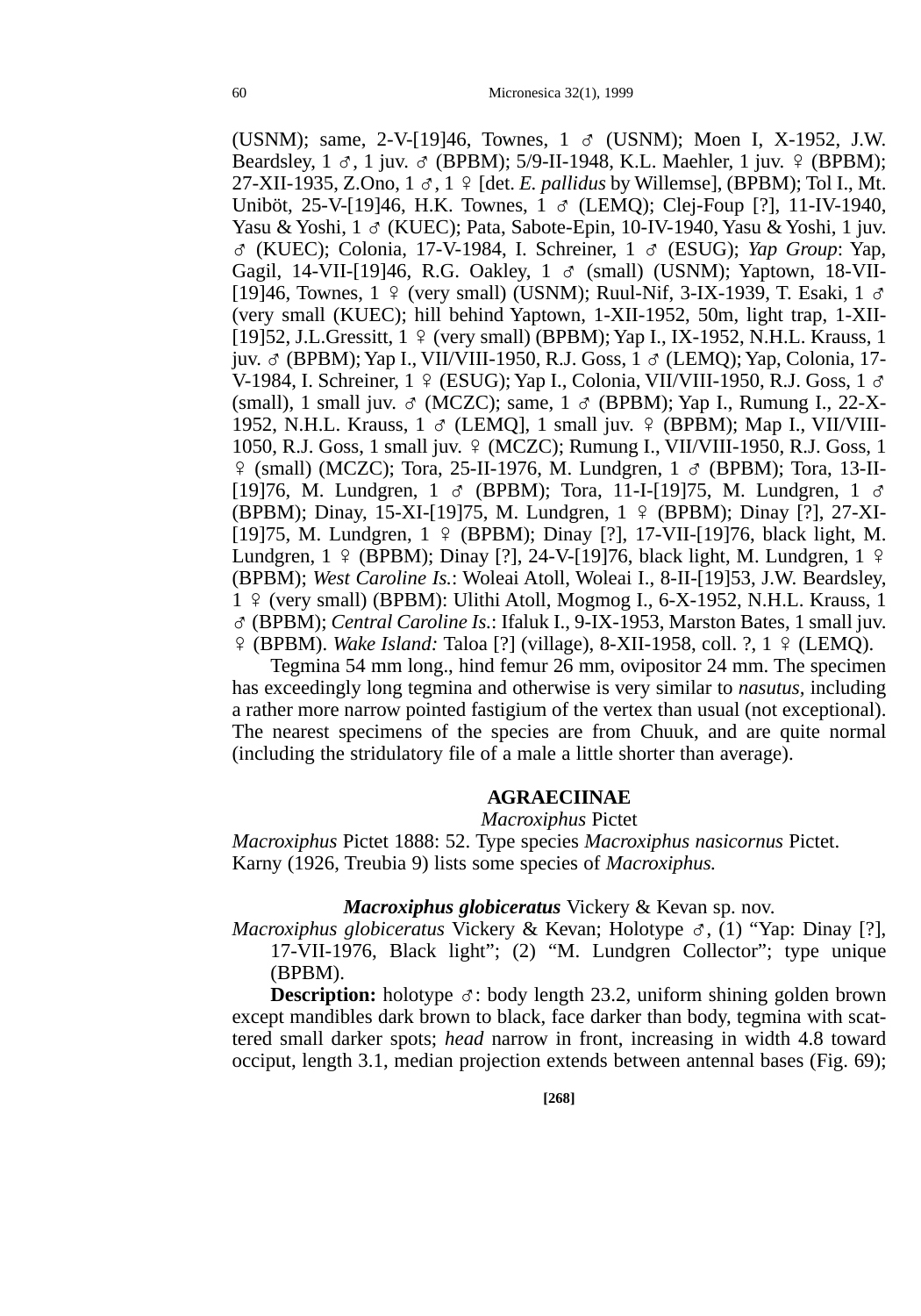

Figures 69-72. *Macroxiphus globiceratus:* 69, head, dorsal; 70, male supra-anal plate, dorsal; 71, male terminalia, lateral; 72, male subgenital plate.

antennae very long, 2 1/2 times as long as body, filiform; eyes small but prominent, purplish-brown; *thorax:* pronotum 5.5 wide, 6.5 long, without carinae, rounded to lateral lobes, these shorter posteriorly, dorsally with posterior margin extended, principal sulcus at anterior third, curved toward anterior but not reaching margin; tegmina long, 36.7 broader toward apex, veins prominent; wings not projecting beyond tegmina; legs, femora: fore 6.4 with 3 small spines on each ventral carina, larger on internal carina; middle 6.9 has 4 spines on external carina (right), 6 on external (3 very close together) and 2 small spines on internal carina (left); hind 16.0, elongate, slender, external ventral carina with 8 spines (basal 2 very small) on apical half, internal carina with 4 very small spines; tibiae: fore 6.7, tympana open on both sides, each ventral carina with 4 spines; middle, 7.2, 8 external and 5 internal spines on apical half; hind 15.7, square in section with spines on all 4 carinae, many dorsally, fewer ventrally; tarsal segments with flat pads extending beneath next segment, apical pads broad, whitish; *abdomen:*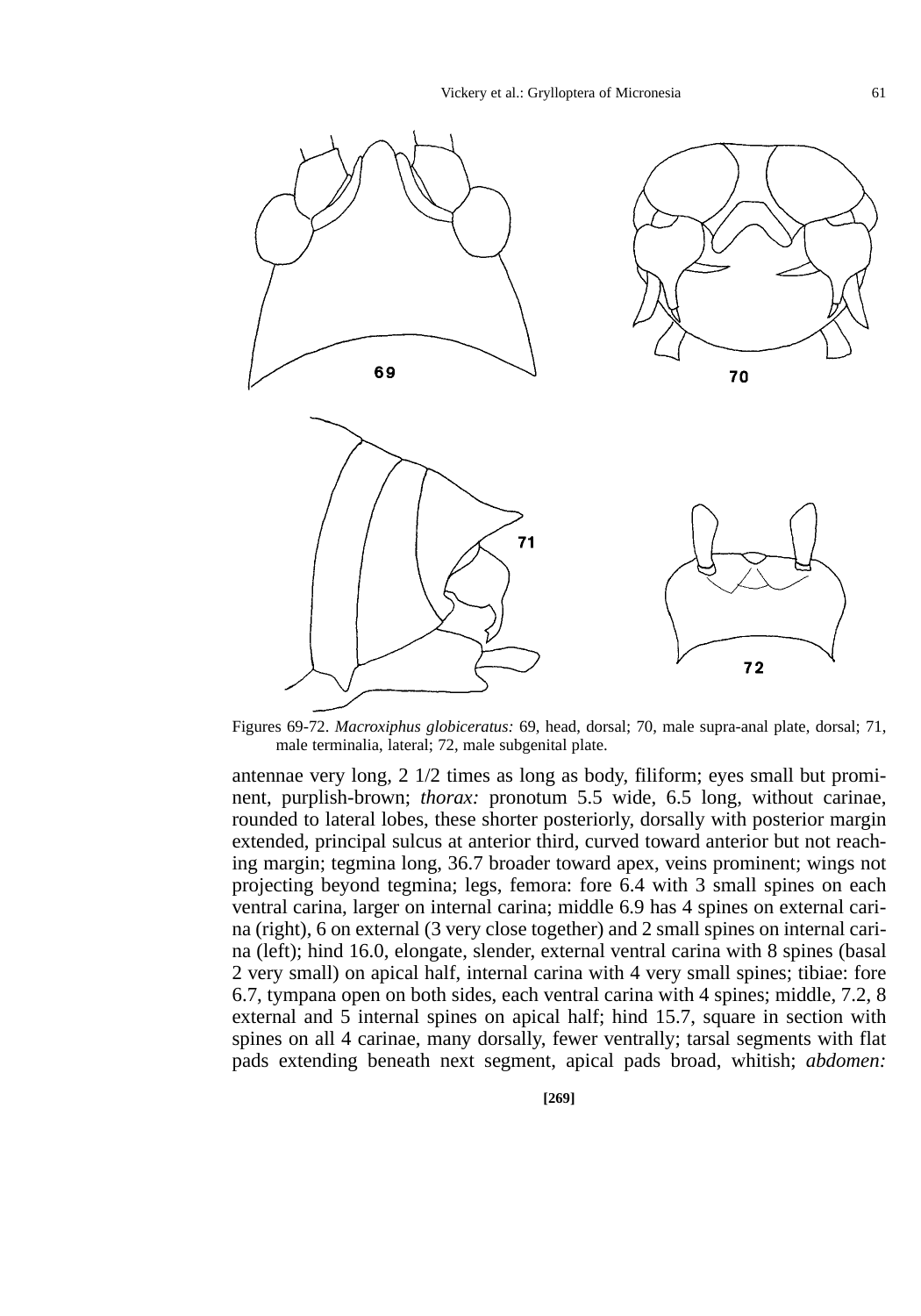supra-anal plate bilobate, deeply V-emarginate between acute lobes (Fig. 70); cerci with remarkable globular expansion near base, apically very acute with small acute tooth near apex, globule with opening inward-facing with elongate filament (Fig. 71); subgenital plate broad, base incurved with blunt projections at basal corners, apically nearly truncate with short, club-like styles (Fig. 72).

This is a small species.

## *Spinisternum* Willemse

## *Spinisternum* Willemse 1942: 1. Type species *Spinisternum insularis* Willemse

#### *Spinisternum palauensis* Vickery & Kevan sp. nov.

*Spinisternum palauensis* Vickery & Kevan; Holotype G, Palau Is. [as Pelew Is.] [= Palau Is.], Peleliu I., east coast, 4-VIII-1945, col. & pres. S. Dybas, Lot 24342 (FMNH); Allotype 9, Palau Is., Babeldaob, Ngarekeai Airai, 11-XII-1956 *Pandanus,* H.A. Tehlmann (BPBM).

**Description:** holotype  $\sigma$ : body length 17.6; medium brown, shining, head, fastigium and frons with diverging orange-brown lines, these meeting at projection of fastigium; palps very slender, pale but labial palps brown apically; pronotum pale posterior to transverse sulcus; abdomen dark laterally with very pale dorsal areas of abdominal terga, except terminal segment, legs brownish, tibiae apically and terminal segment of tarsi black; *head:* wide 4.6, width between eyes 1.7, head length 2.6; face distinctly slanting, narrow in front, projecting between antennal bases, eyes pale, not protuberant, head fitted closely into pronotum; *thorax,* pronotum extended posteriorly, 5.7 wide, 7.7 long, cut by sulcus crossing behind middle and extending forward obliquely on lateral lobes, these wider, flaring behind (Fig. 73); all sternae spined laterally; tegmina short, mostly concealed by pronotum, stridulatory vein concealed but mirror exposed; legs long; fore and middle tegmina sulcate beneath, fore femur without spines, middle femur with with four posteriorly directed sharp spines; hind femur broad with spines on external carina near apex; fore tibiae with tympanal enlargements but tympana apparently closed or lacking; fore and middle tegmina have seven spines on external carina and nine spines on internal carina without apical spurs; hind tibia has 14 external and 11 internal spines ventrally and eight external and seven internal spines dorsally and three pairs of apical spurs;leg lengths, femora: fore 6.2, mid 6.2, hind 6.5; tibiae: fore 6.1, mid 6.5, hind 6.4; *abdomen:* supra-anal plate with apical margin slightly bilobed (Fig. 74); cerci thick, with small preapical appendages; subgenital plate broad, scoop-like with short styles on posterolateral protuberances (Fig. 75).

Allotype  $9:$  similar to male but larger (26.9); head width 4.6, width 2.3, between eyes 1.5; pronotum 5.7 at widest point, length 8.2; meso- and metasternae with sharp lateral spines; tegmen 2.4; ovipositor 10.7; legs; femora: fore 3.4, mid 3.5, hind 8.7; tibiae: fore 3.7, mid 3.8, hind 8.3; face strongly slanted; colour as in male but pronotum with dark anterior transverse band, palps pale, very long;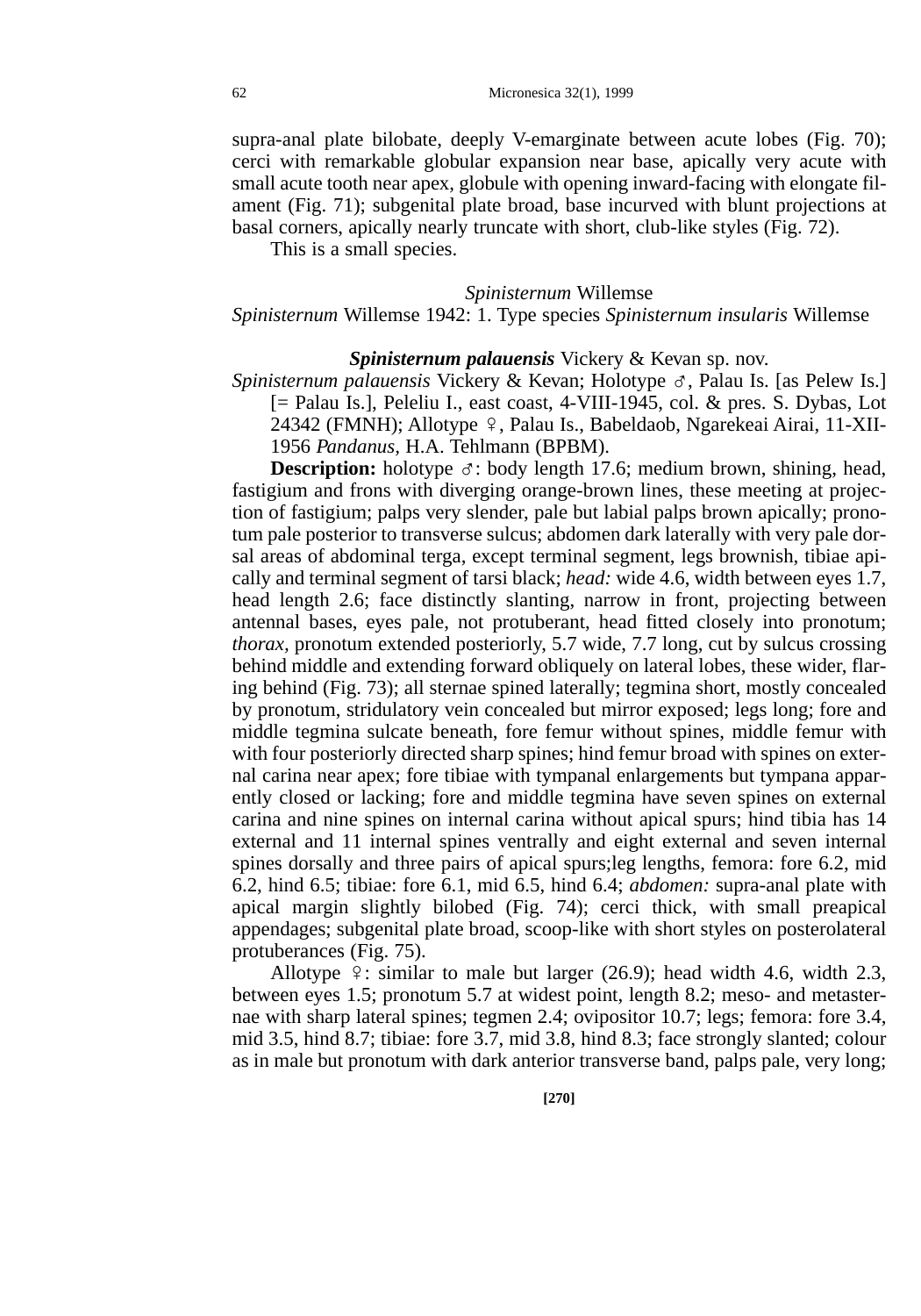antennae about as long as body; tegmina not reaching 2nd abdominal tergum; all femora with paired lateral apical spurs; tympana closed; ovipositor curved, lacks serrations (Fig. 76); subgenital plate broad, with rounded elevated unattached lobes laterally (Fig. 77).

Paratypes: Babeldaob I., E. Ngatpang, 63m, 9-IX-1952, 1  $\sigma$  (LEMO); Koror I., 30-X-1951, J.L Gressitt, small  $\sigma$  [looks like juv. but is mature] (BPBM); "Palau Group, Babeldaob on W side near Aimeliik, 7º26'30" N, 134º31'00" E, 19/26-February, 1987 (Otte, Alexander, Flinn) # 11", 1 E (ANSP); "Palau Group, Peleliu, 6º59'25" N, 134º14'45" E, 19/26-Feb 1987 (Otte, Alexander, Flinn), loc. # 12", "captured in forest",  $1 \text{ } \sigma$ ,  $1 \text{ } \frac{\sigma}{2}$  (ANSP,  $\frac{\sigma}{2}$  to LEMO); "Palau Group, Koror, 2 miles N. of airport, ca. 7º23'N, 134º32'E, 19/26 Feb. 1987, in forest (Otte, Alwxander, Flinn), # 13",  $1 \text{ } \sigma$  (ANSP)

Male cerci and female subgenital plate distinct as is color pattern on dorsum of abdomen. The poesterior margin of the pronutum is rounded and extended in the female. Spines on inner carinae of fore femora are as in *Gonatacanthus* Karny (1907), which seems very similar, except for the mesosternum and mesonotum (in *Gonatacanthus* it is triangular). In the present species the mesosternum also is raised and dentate as in the type species of *Spinisternum* which is also raised and dentate to some degree.

Note: *Gonatacanthus* may have to be restricted to type species *G. werneri* Karny 1907, from Sri Lanka and *G. [ex Oxystelus] pulcher* (Bol, 1900) from south India, though the latter has short pratenal spines. *G. inexpectatus* Willemse 1953, from Sumba may belong in *Spinisternum* (see below). It may be alright but the sternum was not described and the fore femora have rounded inner lobes. There are also *G. griffini* (see below) and *G. decipiens* Karny 1926, from New Guinea which may belong in *Spinisternum* (see below) but description of the sternum is lacking though ovipositor is here seen to be widest in middle, which is less so in *Spinisternum. Spinisternum* is actually compared only with the Australian *Psacadonotus* by Willemse (1942) (not with *Gonatacanthus*) presumably on the basis of the spiniform meso- and metanota. The type species of *Spinisternum* is *S. insularis* from the Solomon Islands. It has larger tegmina. Another species of *Spinisternum, S. castaneipictus* Willemse from NE New Guinea has sterna as in the present species but the female subgenital plate differs. The Lyman Museum (LEMQ) has  $1 \div 1$  from New Guinea: Tunakau (Girii) ca. 55-65 km WSW Okapa, 7-IV-1973, K. Ströder, which may be *Gonatacanthus griffini* Karny 1911 [descr. Finschafen]. This female is apterous. It also has mesosternal lobes raised and parted at sides (but not bidentate) and the metasternal lobes raised (but only slightly tuberculate) apically. The ovipositor is not really wider at middle but the subgenital plate fairly characteristic. This MAY be a *Spinisternum* and take with it *G. griffini.* 

## *Hexacentrus* Audinet-Serville

*Hexacentrus* Audinet-Serville 1831: 145. Type species *Hexacentrus unicolor* Audinet-Serville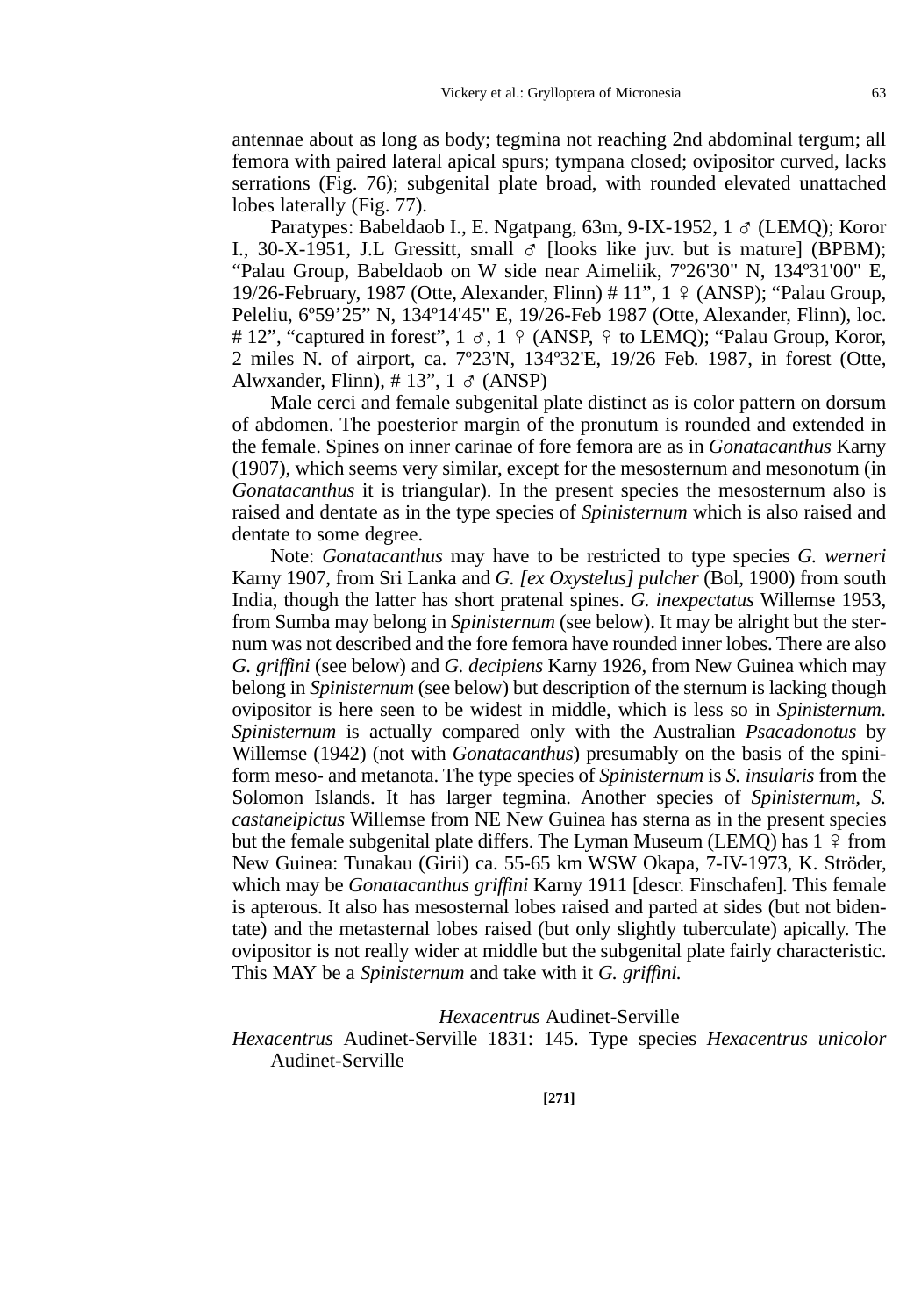64 Micronesica 32(1), 1999



Figures 73-77. *Spinisternum palauensis:* 73, male pronotum, dorsal; 74, male supra-anal plate, dorsal; 75, male terminalia, lateral; 76, ovipositor; 77, female subgenital plate.

*Hexacentrus mundus* (Walker)

*Piura mundus* Walker 1869: 282.

This species seems to be new for Micronesia. It has not been reported before and was not listed by Kevan (1987). The insect is rather conspicuous and if present should have been reported before. It is known from the Phillipines and could have been introduced recently from that source.

Two male specimens are known: data is as follows: (1) Micronesia, Caroline Isl's, Palau Group: Peleliu 6º59'25" N, 134º14'45" E, 19-26 Feb 1987, loc. # 12 (Otte, Alexander, Flinn), (2) captured in forest (1, LEMQ; 1, ANSP).

## *Salomona* Blanchard

*Salomona* Blanchard 1853: 361. Type species *Salomona marmorata* Blanchard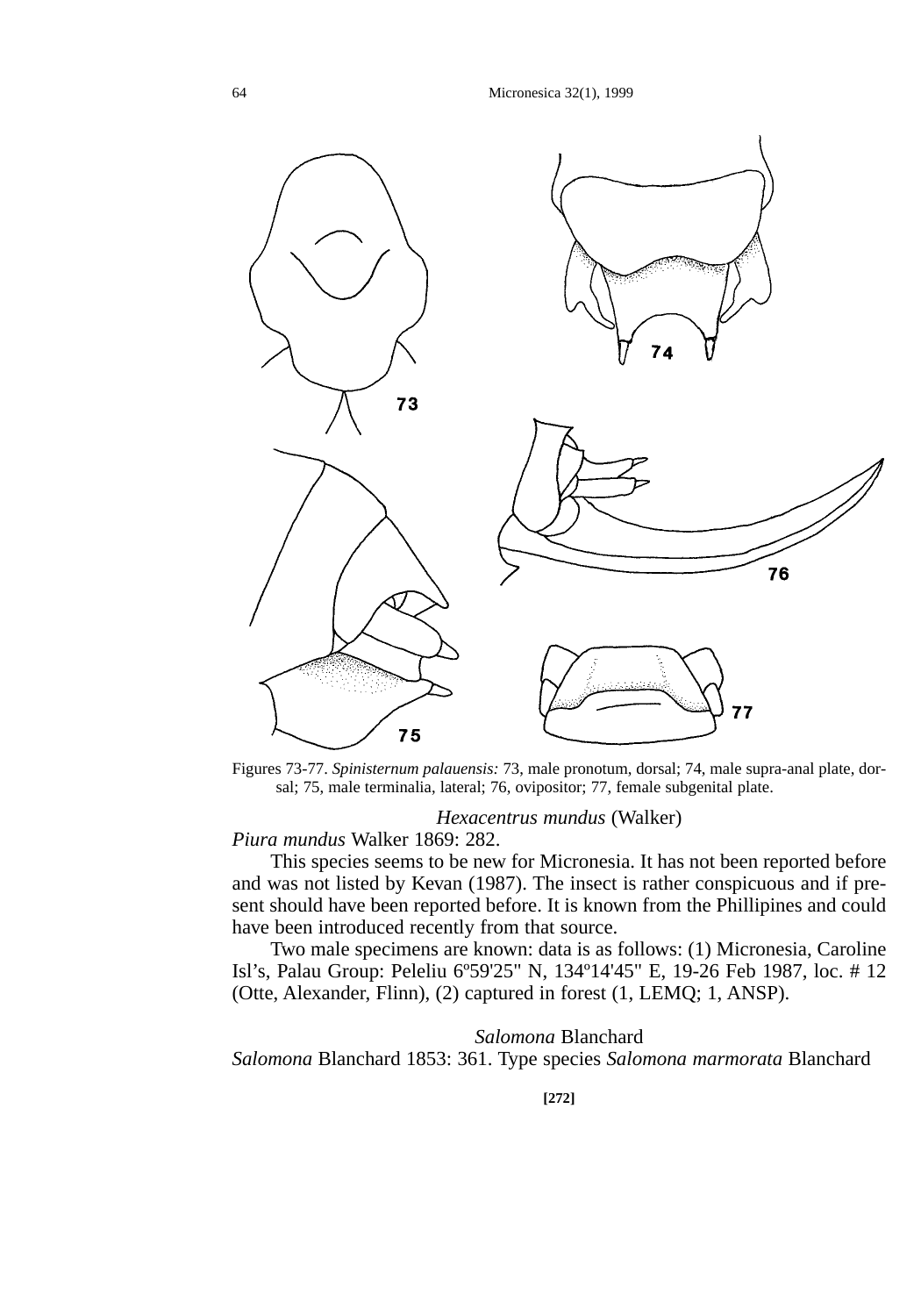### *Salomona ponapensis* Vickery & Kevan sp. nov.

Salomona ponapensis Vickery & Kevan; Holotype  $\sigma$ , (Latroune Islands = Caroline Is.), Ponape I., Nanpil Dist., 25-II-1948 (LEMQ).

**Description:** holotype  $\sigma$ : Robust, body length 46.4; dark brown, darker than other *Salomona guamensis* and *S. dublona; head* broad 9.2, length 6.6, projected forward between and slightly exceeding antennal bases, apex acute (Fig. 78), face strongly slanting in profile, eyes small, paler brown than body, dorsum with sulci from internal border of eye diverging to occiput; antennae half as long again as body length; *thorax:* pronotum distinctly saddle-shaped, 9.3 wide, 10.7 long; principal sulcus slightly behind middle angled forward laterally but not reaching lateral margins, second sulcus at anterior fifth curved forward toward but not reaching anterior margin; lateral convoluted, and extended laterally as blunt projections behind middle; tegmina long 34.6, purplish brown with strongly contrasting white veins, extending slightly beyond apex of abdomen; mirror and probably stridulatory vein covered by posterior extension of pronotum; legs, fore coxae with long sharp spine; femora: fore 11.0, with short black-tipped spines on both ventral carinae; middle 10.3, similar to fore; hind 19.4, with 9 spines on internal carina only; tibiae: fore 10.0, 6 spines on internal carina, 5 on external carina, tympana open on internal face only; middle tibia 11.5, spines as on fore tibia; hind tibia square in section with spines on each carina; *abdomen:* apical tergum strongly U-emarginate; cerci very large with internal-facing overlapping pro-



Figures 78-81. *Salomona ponapensis:* 78, male head, dorsal; 79, male terminalia, posterior (to show cerci); 80, male subgenital plate; 81, ovipositor and female cerci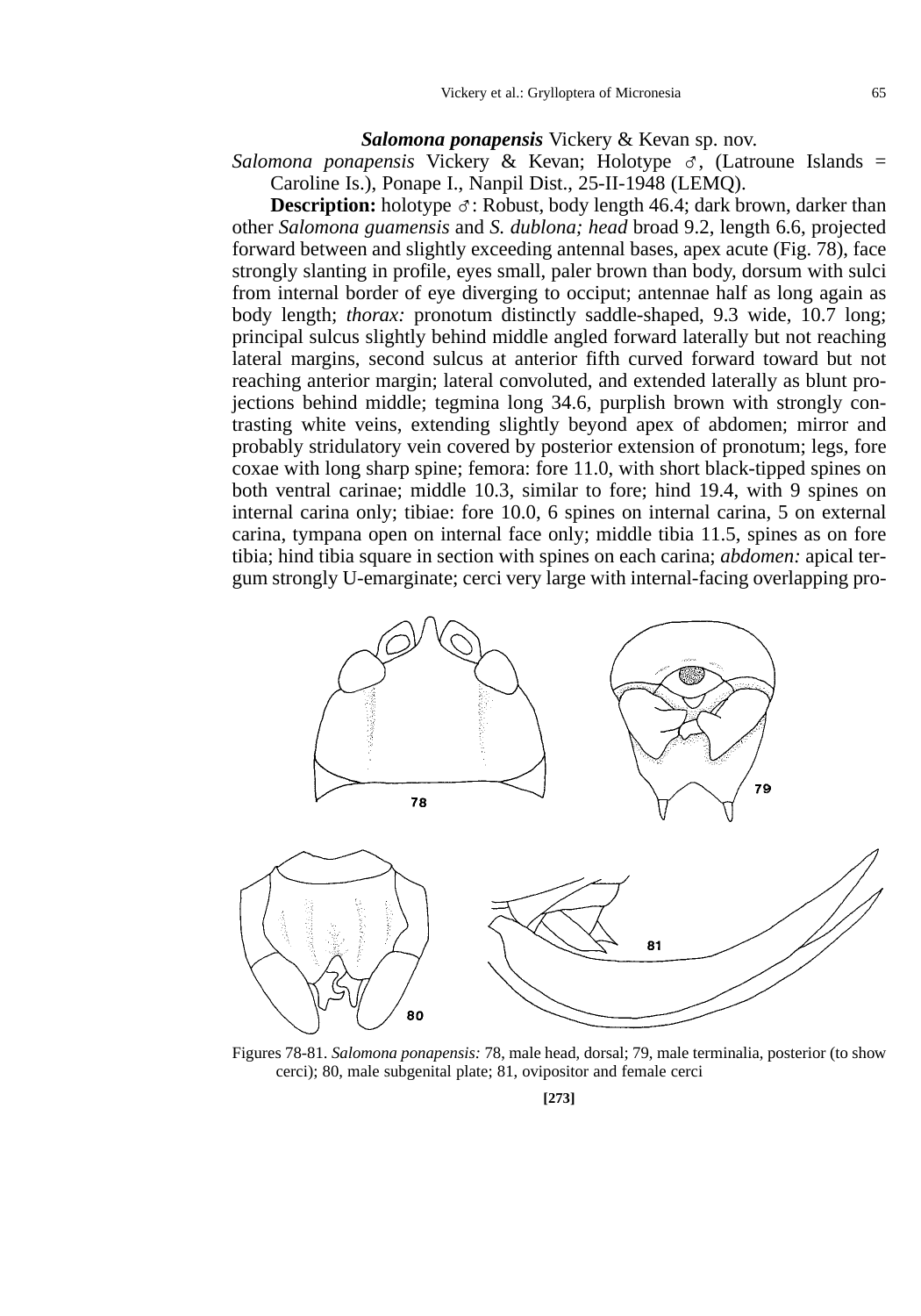jections (Figs. 79); subgenital plate elongate, extended V-emarginate apically with short styles on terminal projections (Fig. 80)

The cerci are larger than those of *S. dublona* but smaller than those of *S. guamensis,* not acute apically as in *S. dublona* or very blunt as in *S. guamensis* (See Figs. 84, 87, 90).

Paratype, one immature female: Caroline Is., Senyavin Is., Ponape Isl, gauging station on west-most branch of Pilen Kiepw River, S. of Kolonia, 120 m, 6º55'08" N, 158º12'03" E., 6 Feb - 6 Mar, 1987, Loc # 15 (Otte, Alexander, Flinn). (ANSP), retained in LEMQ. Robust, 43.1 in length, shining, similar to the male in general shape and colour; face dark brown; tegmen blackish 8.2; head 8.3 wide, 6.2 long, pronotum 9.3 wide, 9.3 long, shape as in male; legs, femora: fore 11.3, mid 9.8, hind 18.4; tibiae: fore 9.2, mid 10.7, hind 18.4, ovipositor curved upward Fig. 81); cerci very sharply pointed; posterior tergum deeply emarginate; supraanal plate small, nearly square.

Also seen (juvenile specimens): 2 juv.  $99$ , same data as last (1 - last instar, LEMQ, 1 - 2nd before last ANSP); Ponape I., Mt. Tolorahkeit Metalamm Dist [?]., 3-VII-1949, C.F. Glassman, 1 juv. G, antipenultimate instar (BPBM); Ponape (N.), SE Hanponmel [?], alt. 70-80m, 7-I-1952, J.L Gressitt, 1 juv.  $\sigma$  (penultimate instar) (BPBM); Ponape, Mt. Tamatanansakir, 100m., 1-I-1953, J.L. Gressitt, 1 small juv.  $\sigma$  (BPBM)

The name previously used for the Pohnpei specimens, *S. godeffroyi* seems to belong to a species that is confined to New Guinea and the Bismark Archipelago. *S. solida* was described from Raoul I. in the Kermadec group between Fiji and New Zealand—as Sunday Island, Anotaken and "Sundaw" Island, New Zealand (Walker 1869). How widely this is distributed is a moot point but we think that anything west of New Caledonia is suspect. Willemse's Key Is. specimens may have an available name—*albipes* Willemse, which he used as a "voucher" name.

This species has much in common with *Salomona guamensis* but that species has the basal process broader and more under the "central" one. Also the general colouration is paler in *S. guamensis.* The frons is uniformly black or blackish even to the top of the frontal ridge, but the fastigium is pale. In this it differs from *S. "sansugei"* of Fiji and the Loyalty Islands. The frons of this species is more like that of *S. truncatum* than other species. It is rather evenly and strongly granulate (a "bit" more than in *S. saussurei*). There is some resemblance to *S. "vespifia"* Willemse from New Hebrides, but frontal sculpturation of that species differs - as do the male cerci.

### *Salomona guamensis* Hebard

*Salomona guamensis* Hebard, 1922: 232. (Guam).

*Salomona* [spp.]; Townes, 1946: 30 (Guam, Rota).

*Salomona guamensis;* Willemse, 1959: 104, 105, 115, Pl. 22, fig.1; Beller 1948: p. 4 [=p. 7] (Guam); Kevan 1987: 308 (table 3 c)

Distinguished from *Salomona ponapensis* and *S. dublona* (See Figs. 89-91).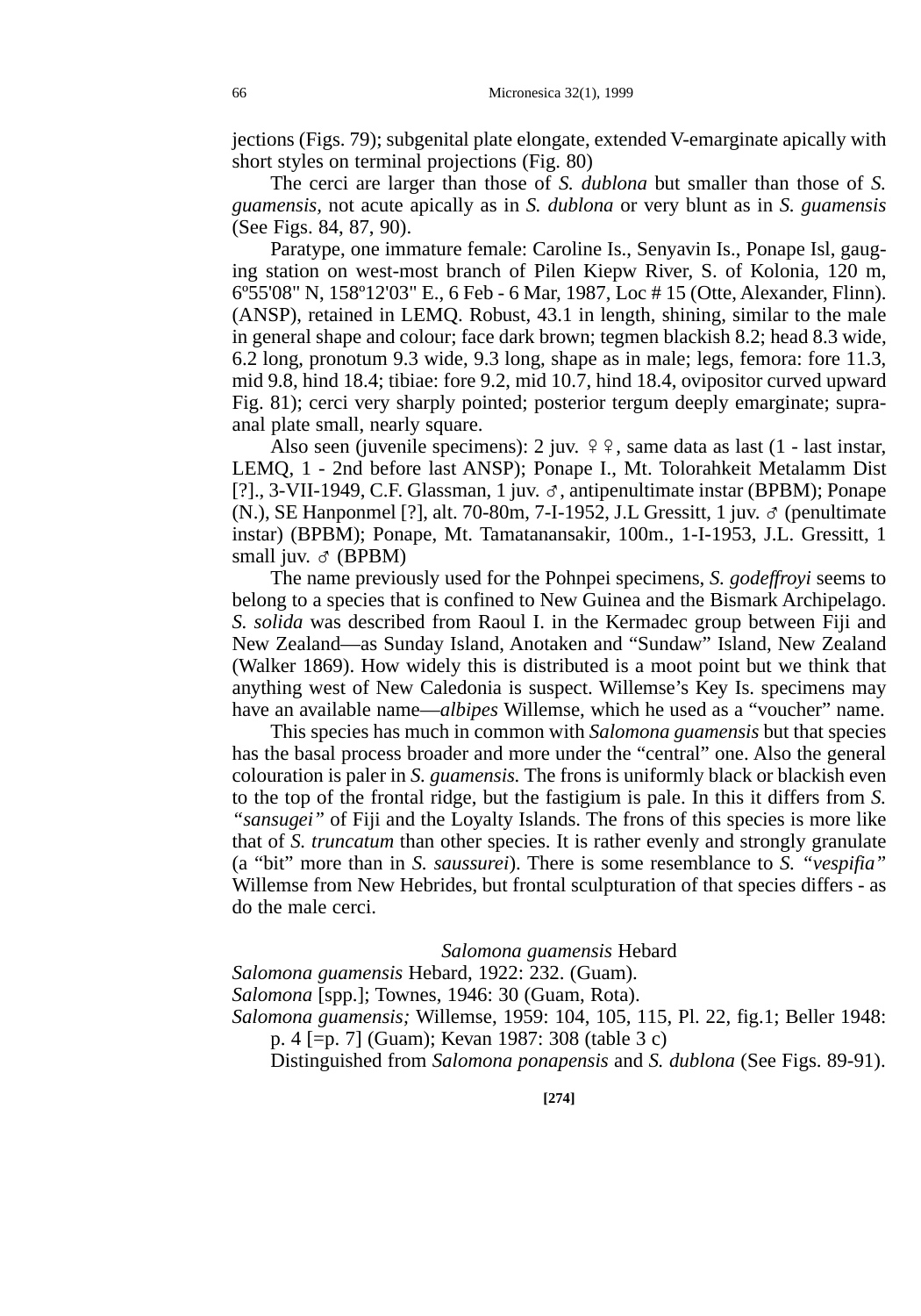**Specimens examined:** *Mariana Is., Guam*: Mt. Lamlam, XII-1958, N.L. Krauss, 1 juv.  $\varphi$  (BPBM); same, X-1957, N.[L.H.] Krauss, 1  $\varphi$  (BPBM), 1  $\varphi$ (LEMQ); Guam I., 1924, Hornbostel coll,  $1 \notin (BPBM)$ ; Guam, [no date], D.T. Fullaway, Collector, Det. O. Swezey,  $1 \notin (BPBM)$ ; Guam, Baniseda Heights [?], 18-VII-1986, on *Mylemus thompsoni*, I. Schreiner, 1 juv. 9 (ESUG); Paasan [?], 15-VI-[19]36, R.L. Usinger, 1 G (ANSP); Yigo, 15/16-VII-1969, Ivan de Soto, 2 EE (BPBM); *Rota I.* 13/16-III-1969, P.M. Davis, 1 G (ESUG); Rugi [?], 29-VI-1946, R.G. Oakley,  $1 \text{ } \sigma$ ,  $2 \text{ } i$ uv.  $9 \text{ } \circ$  (USNM).

### *Salomona truncata* Redtenbacher

*Tapeina truncata* Brunner von Wattenwyl 1891: 74 [*nomen nudum*].

- *Agroecia truncata;* Schmeltz & Pohl, 1877: 21 (Pelau Inseln).
- *Salomona truncata* Redtenbacher 1891: 471, 475, 476. Holotype \_, Palau Is., [MNHW]
- *Salomona truncata;* Brongniart 1897: 137, 151, figs. 16-18 (female); Griffini 1899: 9 (female)
- *S[alomona] Truncata;* Kirby 1906: 266 (part Pelew I. only).
- *Salomona truncata:* Karny 1907: 73; 1912: 21; 1912: 33, pl. 7, fig. 4
- *Salomona* [spp.]; Townes 1946: 30 (part Palau Is.].
- *Salomona carolina* Willemse 1951: 356, pl XI, figs. 18-20; syn. Willemse 1959: 94
- *Salomona carolina;* Gressitt, 1953: 98 [+ index p. 150] as *carolina, Salomona,* p. 155; 1954: 160, table 12 [as a Gryllacridid [herbivore] in rain forest on *Pandamus,* Pelau's]; also, p. 184, [given as a gryllacridid]
- *Salomona truncata:* Willemse 1959: 94-96, pl. 38, fig, 1.
- *Salomona carolina:* Owen 1971: 1 [on *Pandamus,* as Gryllacrididae, from Trust Territories of the Pacific Islands]
- *Salomona truncata;* English 1978: 131 [descr. of prev. unknown  $\sigma$ , Palau Islands]; Kevan 1987: 308, Table 3(c)

**Description:** (previously unknown male, from English, 1978) *Body:* size medium, form robust. *head:* unlike female, as broad or broader than pronotum viewed from above; frons and anterior area of genae distinctly punctate; narrow band in middle of frons evenly granular; frons with 4 pairs of regular, distinct, impressed areas; first pair above clypeus more distinct; post-clypeus with series of narrow, incomplete ridges somewhat concentric and elliptical; posterior part of genae slightly rugose; vertex almost smooth with few punctures arranged in rows; fastigium of vertex slightly curved upwards but not reaching beyond antennal scape, apex compressed laterally; base of frontal margin in profile with short, obtuse tooth roundly excised; *thorax:* pronotum almost smooth, nearly quadrate from above with impressed punctures, anterior margin rounded, truncate; posterior margin produced behind, obtuse angulate; two transverse sulci present, anterior one slightly deeper on lateral lobes, shallow on pronotal disc; posterior sulcus at middle, very deep on lateral lobes, much shallower above but deeper than ante-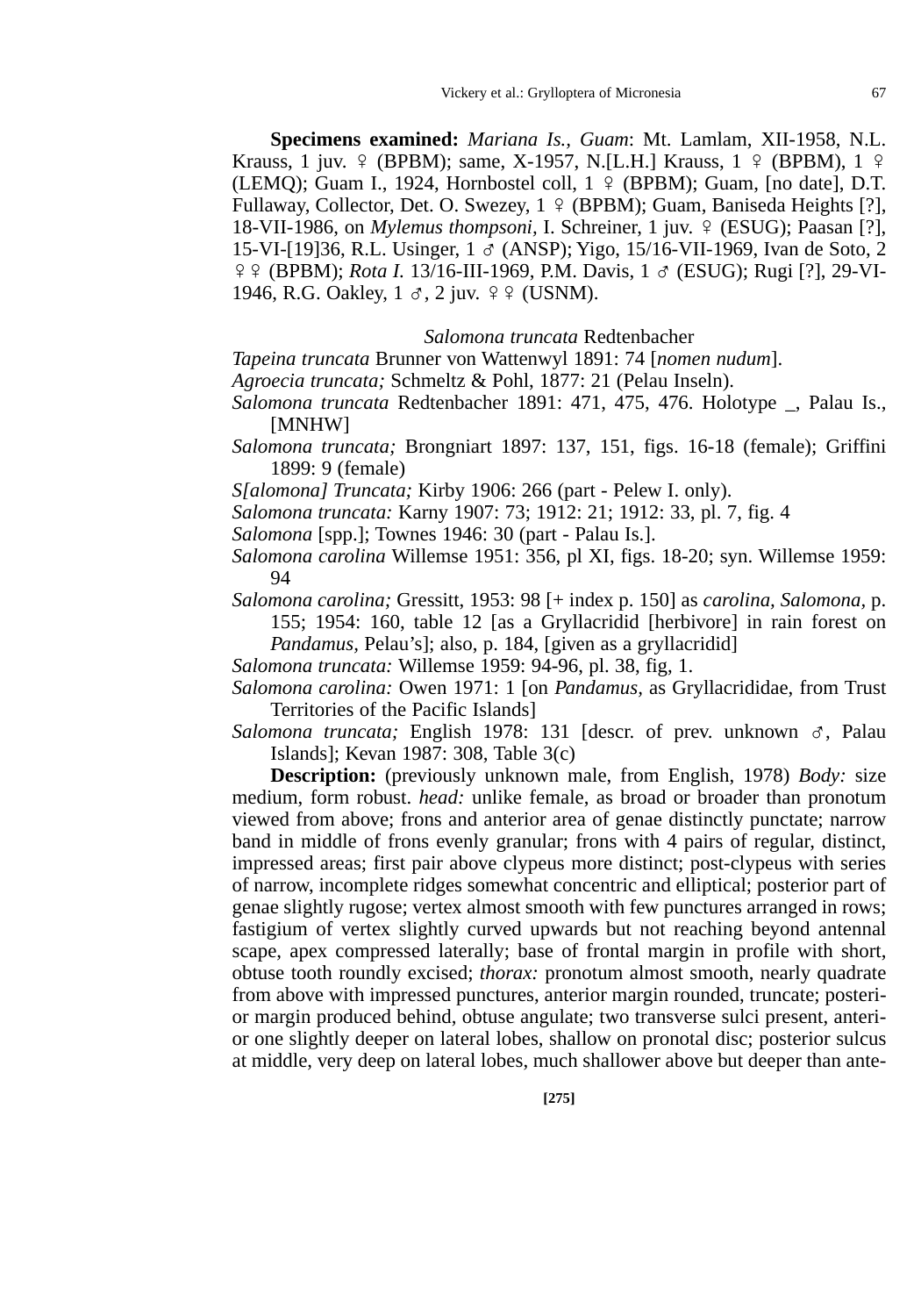rior sulcus; lateral lobes distinctly longer than deep, lower margin somewhat concave, posterior margin at humeral angle subconcave as in female; anterior margin of metasternum with obtuse spine, mesosternal lobes each with short obtuse posterior spine; *wings:* tegmina reaching middle of hind tibia, basal third narrowing apically; costa absent, subcosta nearly straight with indistinct apical branching,



Figures 82-90. *Salomona species.* Figs. 82-84, *S. guamensis:* 82, male terminalia, lateral; 83, male subgenital plate; 84, male terminalia, posterior (to show cerci); Figs. 85-87, *S. truncata:* 85, male, terminalia lateral; 86, male subgenital plate; 87, male terminalia, posterior (to show cerci); Figs. 88-90, *S. dublona:* 88, male terminalia, lateral; 89, male subgenital plate; 90, male terminalia, posterior (to show cerci).

**[276]**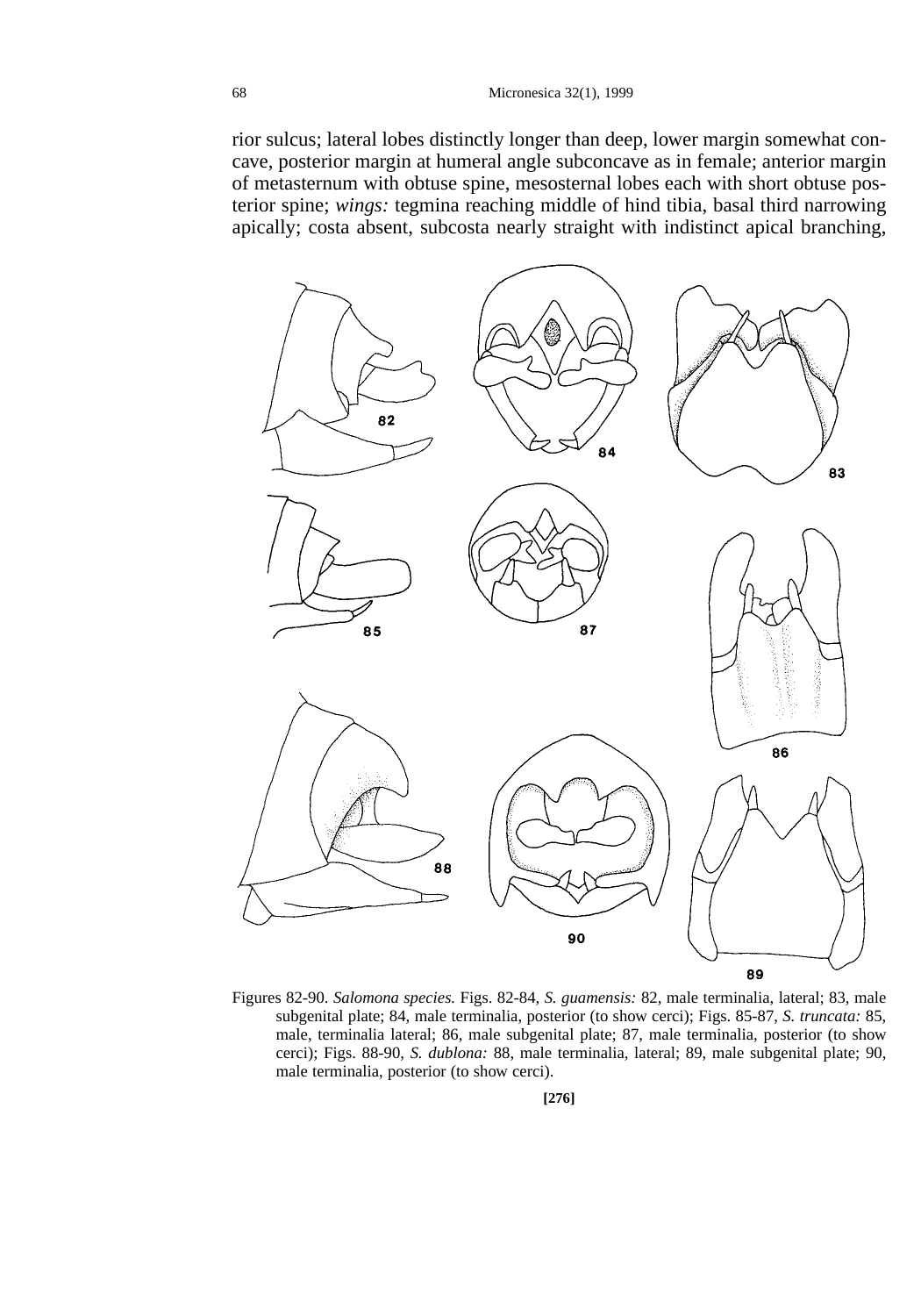radius branching indistinctly near apex, radial sector bifurcate on apical third, median straight with distinct apical branch, cubitus short, anal veins absent; hind wing with costa short, subcosta simple, radius simple and bufurcate near apex to form radial sector, media close to radius near base, bifurcate in basal quarter; stridulatory apparatus with irregular ovoid mirror, file with approximately teeth; *legs:* femora and tibiae minutely spinose; fore femur with six pairs of spines on lower margin, unarmed above, only inner genicular lobe armed with strong spine; median femur with one or two spines basally on lower inner margin, upper margin unarmed, one small spine on inner genicular lobe; hind femur with seven to eight spines on lower inner margin, upper margin unarmed; anterior tibia with six pairs of spines on lower margin, median tibia with six spines on lower inner margin and ten spines on lower outer margin, hind tibia with six to seven spines on lower inner margin with one apical spine, upper inner margin with eleven spines, eight to nine spines on upper margin and one apical spine; *abdomen:* penultimate tergum short (Fig. 85), posterior margin excised; supra-anal plate small, triangular, apex rounded, disc sulcate in middle, this narrowing posteriorly ; cerci thick, granulose, apex obtusely rounded curving inward near apex, large blunt tooth near base and a lobe just behind it (Fig. 87); subgenital plate longer than broad, lateral margins converging for half the length, then margins parallel to posterior margin, anterior margin convex, posterior margin triangularly excised (Fig. 86); *color:* brown to yellowish brown; eyes brown with irregular black markings, upper margins yellowish; antennae reddish brown; frons, anterior part of genae and clypeus reddish-brown, latter with lower margins yellowish, labrum black with upper margin reddish-brown and lower margin yellowish, vertex with two black stripes that converge from pronotum to inner margins of eyes; pronotum brownish-yellow with yellow lateral margins; tegmina brown, veins yellowish; all legs reddish-brown with black genicular areas; abdominal terga with two dark brown spots on each side; cerci, supra-anal plate and subgenital plate brownish

Willemse (1951) described females of *Salomona carolina* [= truncata].

**Specimens examined:** *Western Caroline,* Palau Islands: Garakayo Island, VIII-1945, H.S. Dybas,  $2 \text{ } \sigma \sigma$  [in dry folded *Pandanus* leaf], 1 juv.  $9$ , 1 juv.  $9$ (FMNH, BPBM); Palau, Arakabesan I., Palau Pacific Resorts, 19/26-Feb. 1987, Otte, Alexander, Flinn  $1 \leq 1 \leq$  (UMMZ); Micronesis, Caroline Is., Palau Group: Peleliu, 6º59'25" N, 134º14'45" E, 19-26 Feb 1987, loc # 12, (Otte, Alexander, Flinn), captured in forest, (all pointed),  $1 \text{ } \sigma$ ,  $1 \text{ } \varphi$ ,  $1 \text{ }$  juv.  $\sigma$  (ANSP); Urukthapel I. 8-IX-[19]49, Y. Kondo, coll.,  $1 \,$   $9$ ,  $1$  juv.  $9 \,$  (BPBM); Pelelui [sic] I., IV/V-1949, D.B. Langford,  $2 \text{ } \sigma \sigma$ ,  $2 \text{ } \varphi \varphi$ ,  $1$  juv.  $\varphi$  [ex alcohol] (BPBM); Peleliu I., [no date or collector],  $1 \notin (LEMO)$ ; Angaur I., IV/V-1949, D.B. Langford, 1 small juv.  $\circ$ [ex alcohol], (BPBM); Peliliou [sic], Akarakoro- Ashiasu- Garudoruko, 11-VIII-1939, T. Esaki, 1 juv. G (KUEC); Angaur I., Saipan-Kitámura, 26-II-1938, T. Esaki, 1 juv. G (KUEC); Koror I., 18-IX-1947, H.S. Dybas, 1 juv. G (USNM); Koror, 22-I-1948, limestone ridge S. of inlet, H.S. Dybas, 1 juv.  $9 \times (FMMH)$ ; Angaur I., 5-II-1948, H.S. Dybas, 1 juv. 9 (FMNH); Peleliu, ridge N. end, 30-I-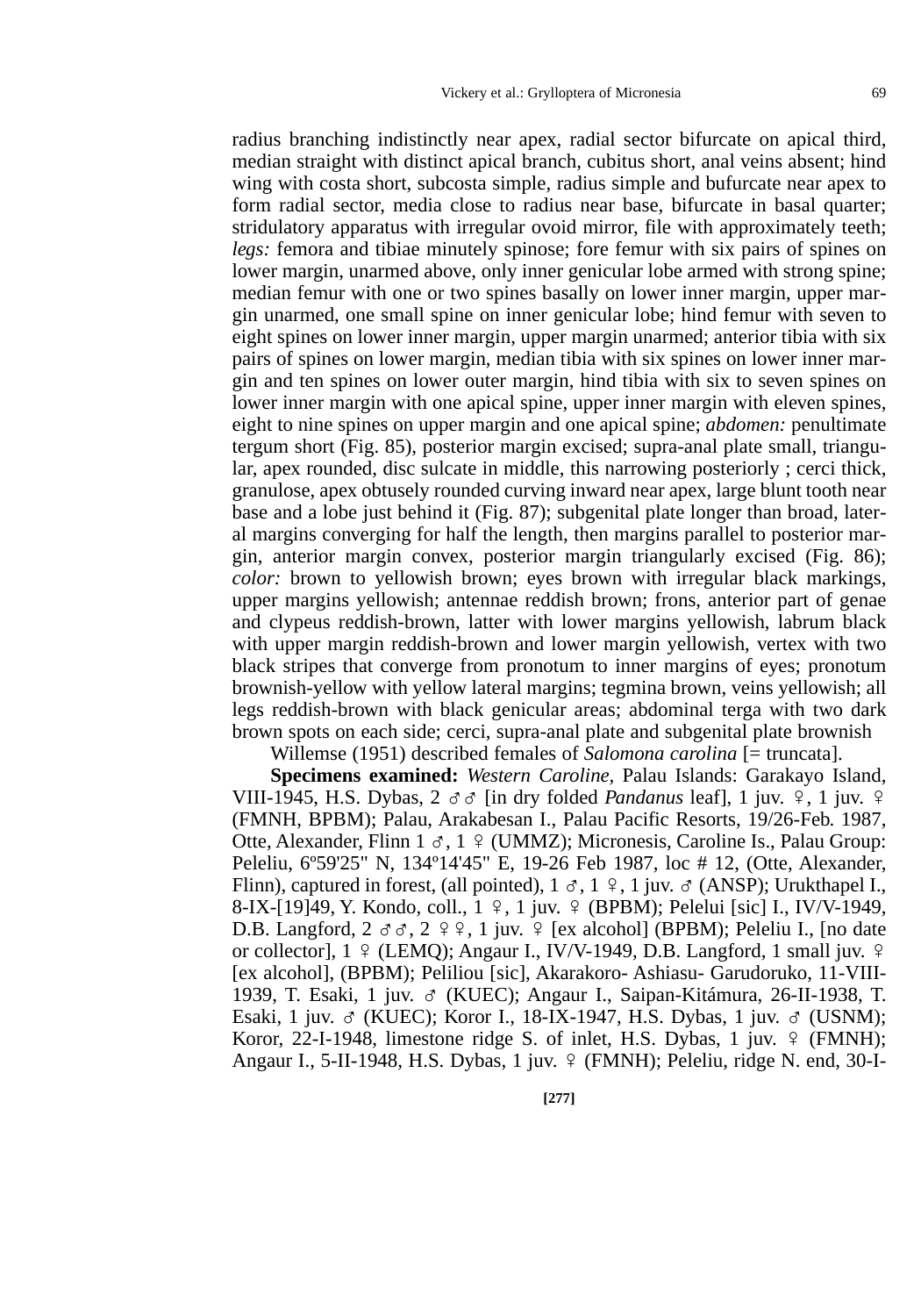1948, low shrubs at night; song - soft rasping twice per second, H.S. Dybas  $2 \sigma \sigma$ , 1 E (1 G FMNH, 1 G, 1 E LEMQ); Ngeregong I;, *Pandanus,* 18-XI-1951, J.L. Gressitt,  $1 \text{ } \sigma$ ,  $1 \text{ } \varphi$  (BPBM)

In addition, several paratypes of *Salomona carolina* were examined by Kevan, as follows: (1) Caroline Islands; (2) Angaur I. [no dates]; (3) Z. Ono coll'r; (4) Salomona carolina nov. sp. Det C. Willemse; (5) Paratype [black bordered on red]; (6) Paratype [printed], 1751 [hand] on yellow;  $2 \frac{9}{5}$  (BPBM); also a  $\frac{9}{5}$ labelled same but coll."IV-17-36"; another  $\frac{1}{2}$  labelled "Cotype". Willemse (1951) implied that all 7 paratypes had the same data as the holotype, "Angaur Isl., 17-4- 36, coll. Y. Kondo" but they differ in collector and date. His table of measurements is labelled " $\sigma$ " but all of his specimens were females and the male was at that time unknown.

#### *Salomona dublona* Willemse

- *Salomona suturalis* [*nec* Redtenbacher 1891]: Holdhaus, 1908: 11 [wide geographical range given incl. "Karoline"; type locality was Samoa; Willemse 1951 could not place it - type lost].
- *Salomona* [spp.]; Townes 1946: 30 [part].
- *Salomona dublona* Willemse 1951: 334, 356, pl,11, fig. 21. Holotype 9, Dublon Island (BPBM).

*Salomona dublona:* Willemse 1959: 103-104; English, 1978: 142; Kevan 1987: 308 [Table 3 (c) (southwest and southcentral Carolines).

*Salomona* sp., near *S. truncata:* English, 1978: 147 (Yap Island).

**Specimens examined:** *Central Caroline Is., Chuuk:* Tol Island, Mt Uniböt, light trap, 31-XII-1952, J.L Gressitt, 1 º (BPBM); *Yap Is.:* no date], T. Esaki, 1  $\frac{1}{2}$  (LEMQ); "Chuuk Atoll, Mt Toloman, Toleas [?], VII.17.46 [17-VII-1946], [no collector], 1 G (LEMQ); Moen, Civ. Ad[min.] Area, 2-IV-1949, R.W.L. Potts, 1 very young juv.  $9$  (CASC).

See Figure 90, compared with *S. guamensis* (Fig. 84), *S. ponapensis* (Fig. 79) and *S. truncata* (Fig. 87).

#### *Salomona solida* (Walker)

## *Agroecia solida* Walker 1869: 295, 299.

Reported by Karny (1914: 448) "Karolinen (Ponape)". We have not found specimens of this species from Ponape or any of the other islands. Willemse (1959: 86) listed it, followed by Kevan (1987: 308, table 3 c), based upon Karny's earlier report.

## **MECONEMATIDAE Meconematinae**

## *Xiphidiopsis* Redtenbacher

*Xiphidiopsis* Redtenbacher 1891: 333, 531. Type species *Xiphidiopsis fallax* Redtenbacher.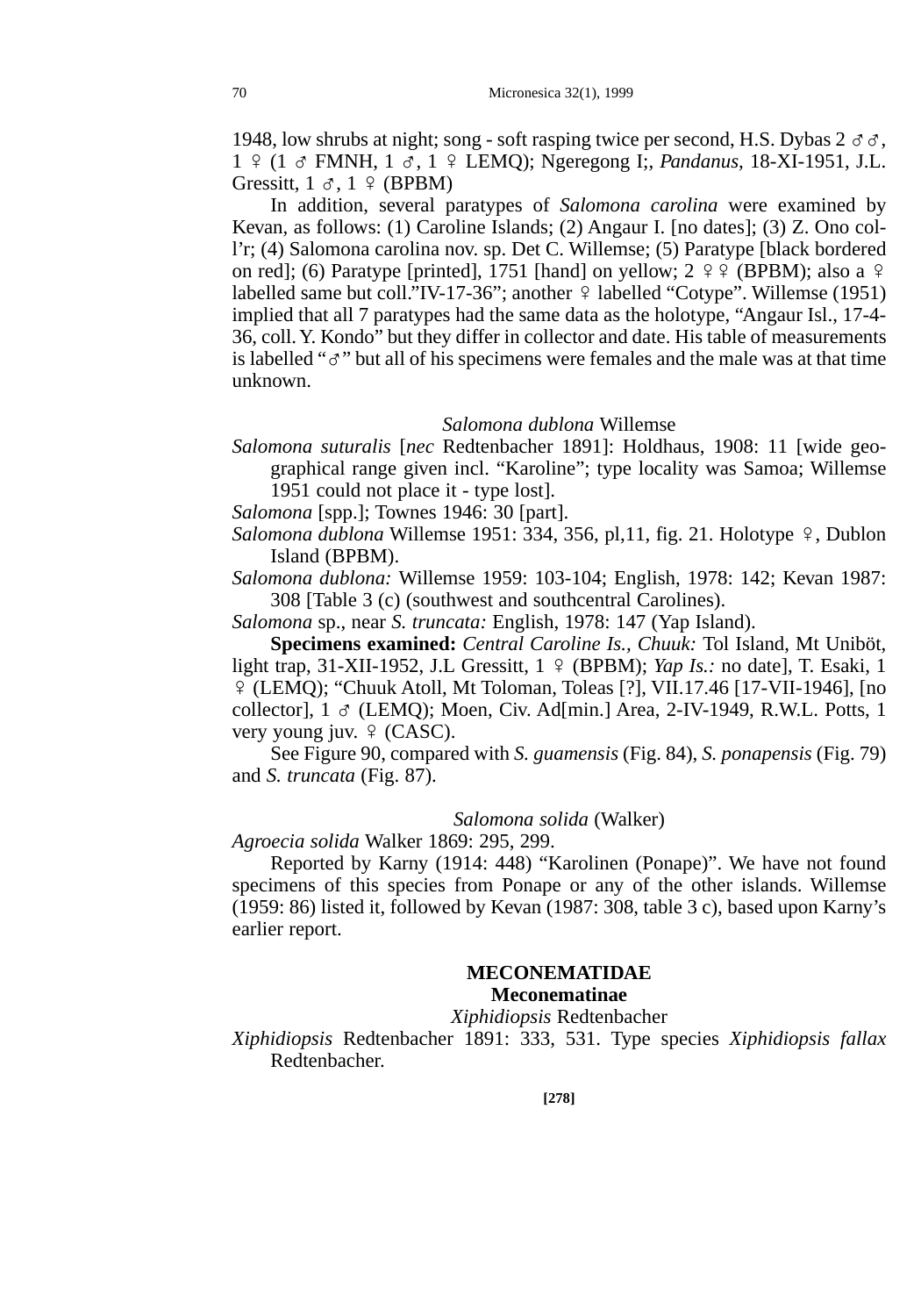## *Xiphidiopsis lita* Hebard

*Xiphidiopsis lita* Hebard 1922: 345.

One female, presumably of this species, from isolated Ocean Islands (Banaba Island), -XII-1957, N. Krauss, is in the Bishop Museum. Also, a small female from Ponape Island, is in the collection of the U.S National Museum (Agric. Experiment Station, 7V/X-1950, P.A. Adams).

This species is parthenogenetic; it could have been brought to these places from Hawai'i. It is generally distributed in the Society Islands, the Marquesas and the Hawaiian Islands.

**Specimens examined:** *French Polynesia, Moorea I.,* Opunohu Bay, s. end, 6-X-1958, D.E. Daleston (USNM); *Cook Is.:* Rarotonga Is., Avatiu, 0-200m, XI-1979, N.L.H. Krauss 3 º º (BPBM); same, Avatiu Valley, 0-150m, III-1979, N.L.H. Krauss, 1 º (BPBM); same, XII-1977, 3 º º (BPBM); Rarotonga, Tokokoitu, 0-20m, 25-II-1977, N.L.H. Krauss, 1 º (BPBM); Rarotonga, 6-X-1934, 1 º (LEMQ); *Austral Is.*, Tubuai I, i-1923, Eugene Doom, 1 º (LEMQ); *Fiji Is.:* Nananu-I-Ra-I, 3-VIII-1969, G.S. Robinson,  $1 \notin (LEMQ)$ .

#### **PHISIDINI**

#### *Kevanophisis* Jin

*Kevanophisis* Jin (in Jin & Kevan 1992): 71. Type species (monotypic) *Kevanophisis ponapensis* (Kevan). [Kevan, in manuscript had described this species as *Phisis ponapensis.* After his death in 1991, Jin erected this new genus for it. It differs from other genera of the Phisidini in male abdominal terminalia and epiphallus and also it possesses front coxal processes and a middle dorsal sub-basal spur. Jin placed the species in the subtribe Phisidina].

#### *Kevanophisis ponapensis* Kevan

*Kevanophisis ponapensis* Kevan [*in* Jin & Kevan 1992]: 73.

**Specimens examined:** Holotype  $\sigma$ , Mt. Nanalaud, PONAPE  $[=$  Pohnpei] I., alt. *ca.* 2000 ft., 18 Mar. 1948, H.S. Dybas (BPBM); Allotype -Nanpil Nett Dist., Ponape I.; Paratypes all from Ponape Island localities (Mt. Dolenmankap (2000m); Mt. Tolenkiup (700m); Mt. Ninani (in *Pandanus*); Patapat).

This species is known only from Eastern Carolines, Pohnpei Island.

#### *Phisis* Stål

*Phisis* Stål 1861: 324. *Locusta pectinata* Guérin.

#### *Phisis holdhausi* Karny

*Listroscelis pectinata* [*nec* Guérin-Méneville], Stål 1861, as type species of *Phisis;* actual specimen misidentified [see Kevan 1986: 306-307].

*Phisis holdhausi* Karny 1926, Treubia 9 (1-3): 174, 176, fig. 165. Type locality, Vanuatu, New Hebrides [Type apparently lost]. *Neallotype*  $\sigma$ , *Neallotype*  $\Omega$ :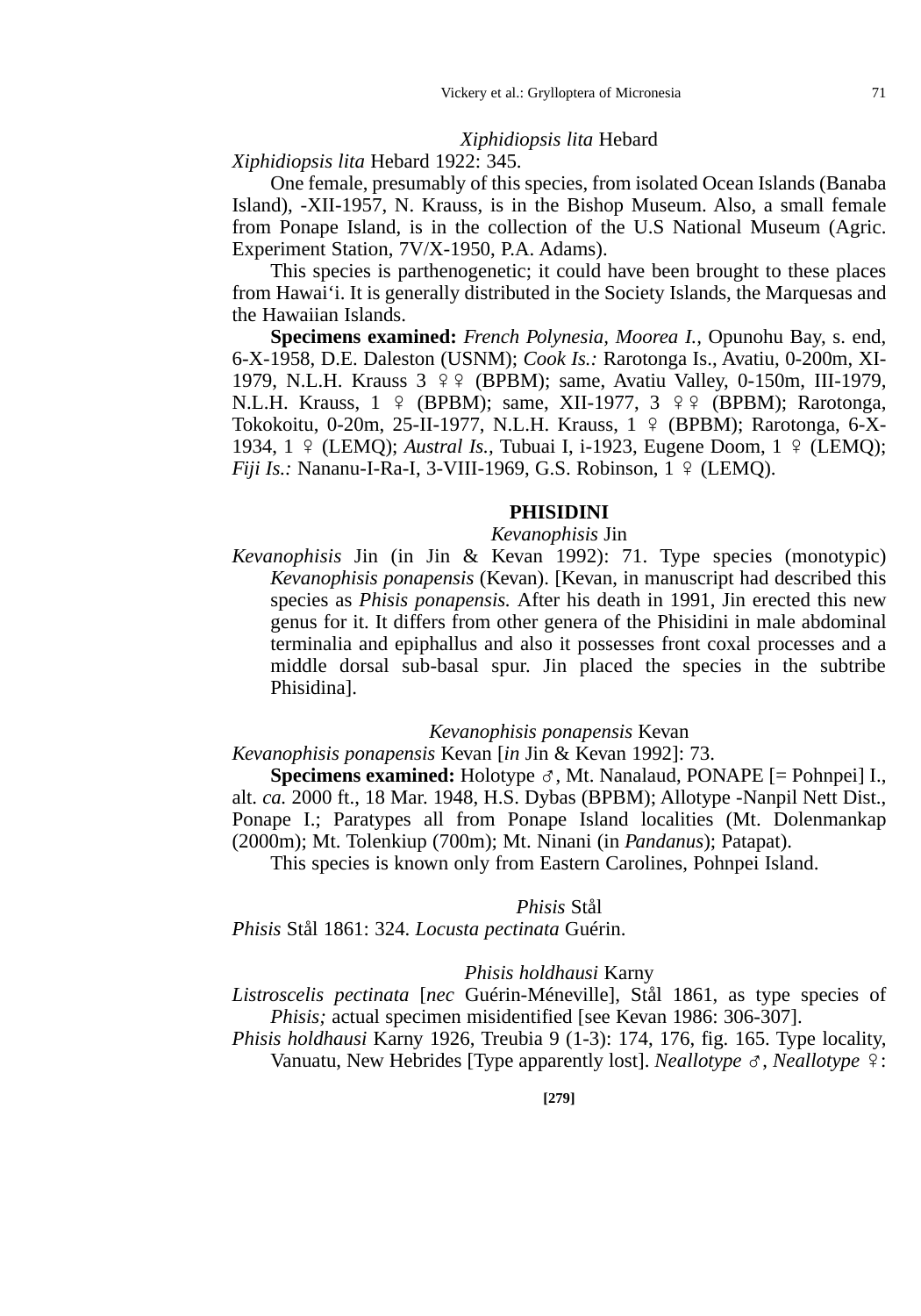(1) NEW HEBRIDES/ESPIRITO SANTO/Santo, 21-31.VII.[19]58 [printed]; (2) Borys Malkin/ collector/ Bishop Museum [printed; (BPBM); Jin & Kevan 1992: 100.

*Phisis pectinata* [nec Guérin-Méneville]: Dumbleton 1954: 69.

*Ph[isis] holdhausi;* Jin, 1987: 283-290; 1990: 63.

*Phisis holdhausi;* Kevan, 1987: 308, 313, 316, 317, 319.

**Specimens examined:** for complete distribution, all localities, see Jin and Kevan 1992, pp. 100-104; Micronesian records as follows: *Caroline Is.:* Kapingamarang A., Werua I., 2-VII-[19]54, W.A. Niering,  $1 \text{ } \sigma$  (BPBM); Taringa I., 23-VII-1954, W.A. Niering, 1 G (BPBM); Sorol, 4-X-1952, N.L.H. Krauss, 2 GG (BPBM); Guilifez R., Ruul, 8-IX-1939, T. Esaki, 1 E (LEMQ); *Palau Is.:* Arakabesan, 18-VII-1946, Townes, 1 º (USNM); Babelthuap I., 20-VII-1946, Townes,  $1 \notin (USNM)$ ; Kayamgel, 15/16-IX-1951, J.L Gressitt,  $1 \notin (BPBM)$ ; Koror, 6-VI/19-VII-1953, J.W. Beardsley,  $1 \text{ } \sigma$ ,  $1 \text{ } \frac{\sigma}{2}$  (BPBM); Koror, at light, XII-1952, J.L. Gressitt,  $1 \frac{9}{5}$  (USNM); Koror, sweeping, 15/25-III-1948, R.L. Maehler, 1 º (LEMQ); Ngulu, 3-X-1952, N.L.H. Krauss, 1 º (BPBM); Palau, Ulebeehel I., beach, 24-IV-1957, C.W. Sabrosky, 1 & (USNM); Peleliu (ex Oryctes Coconut stump),  $2/3$ -IX-1951, J.L. Gressitt,  $1 \text{ } \sigma$  (BPBM); Peleliu, Amiangal,  $22$ -XII-1952; J.L. Gressitt,  $1 \circ (BPBM)$ ; Peleliu, 4-VIII-1945, E. Hagen,  $1 \circ (FMNH)$ ; Peleliu. 22-VI-1972, M.R. Lundgren, 1 ♂ (CASC); Pulo Anna, 13-IV-1952, N. Krauss, 1  $\sigma$  (BPBM); Sonsorol, 13-IX-1952, N. Krauss, 1  $\sigma$  (BPBM); Ulimang, 21/24-XII-1947, H.S. Dybas, 1 & (LEMQ); Yap I., 8-IV-1939, T. Esaki, 1 º (LEMQ).

## *Phisis vittata* Kevan

*Phisis vittata* Kevan 1992 (*in J*in and Kevan): 105. Holotype  $\sigma$ , Ponape Island, Mt. Nanalaud, alt. 1000-2000ft, 19-III-1948, H.S. Dybas (USNM); Allotype E, Kusaie Is., Mt. Tafeyat, 1000-2000-ft, 20-VIII-1946, H.K. Townes (BPBM); Paratype  $9$ , Ponape I., Patapat, 15/30-X-1913, Ledermann (ZMHB).

No other specimens are known at this time.

#### *Phisis willemsei* Kevan

*Phisis willemsei* Kevan 1987: 296, 308n, 314.

**Specimens examined:** Caroline Islands, Ponape I., 14-III-1936, Z. Ono, *Phisis* sp., det Willemse, *Phisis willemsei* n.sp. Kevan, 1986, (BPBM) holotype  $\sigma$ ; allotype,  $\varphi$ , same data as holotype but collected 6-III-1936; Paratypes, 4  $\sigma \sigma$ same data as holotype (S. Otomo coll., BPBM). All the following were listed by Kevan 1987, but they were not, at that time called paratypes: *Caroline Is.:* Palau Is.: Babelthuap I., Ulimang, 24-XII-1974, H.S. Dybas, 1 º (FMNH); Fais I., 5-X-1952, N.L.H. Krauss, 1 º (BPBM); Nomwin I., 17/18-II-1954, J.W. Beardsley, 1  $\sigma$  (BPBM); Sorol Atoll, Sorol I., 4-II-1952, N.H.L. Krauss, 1 juv.  $9$  (BPBM); Ulithi Atoll, Fassarai I., 10-VII-1946, H.K. Townes,  $1 \text{ } \sigma$  (ex alcohol) (USNM); same, R.G. Oakley, 1 juv. (small, damaged) (USNM); Mogmog I., 11-VII-1946,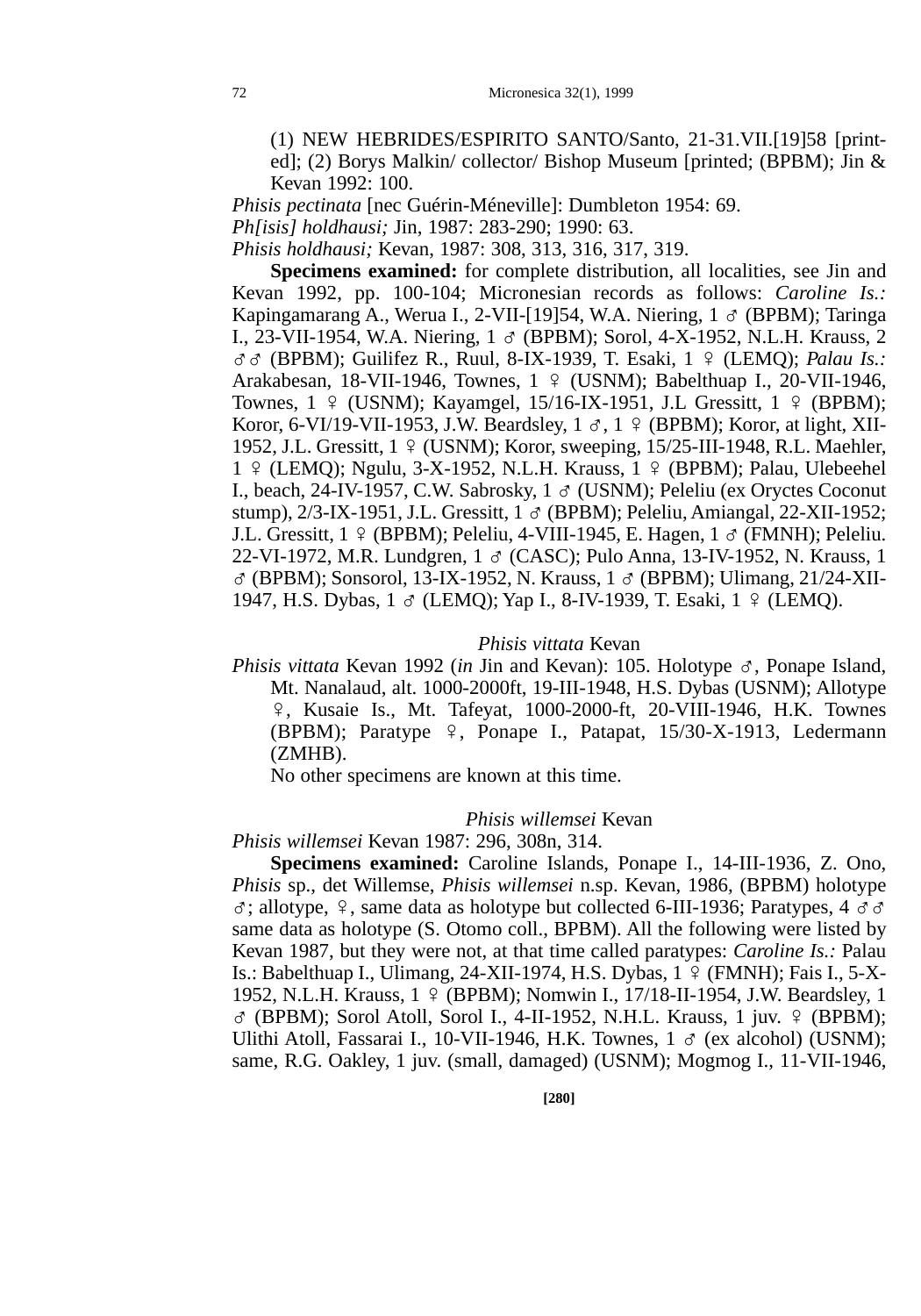H.K. Townes,  $1 \nsubseteq$  (USNM); same R.G. Oakley,  $1 \nsubseteq$  (ex alcohol) (LEMO); Woleai Atoll, Utagal,  $28$ -VII-1946, H.K. Townes, juv.  $9$  (USNM); Ifaluk [=Ifalik] Atoll, Ifaluk [=Ifalik] I. 23-VII-1953, Marston Bates,  $1 \div (USNM)$ ,  $1 \div (LEMO)$ ; same but 9-VIII-1953,  $1 \nsubseteq$  (BPBM); Chuuk Group, Ruck [sic], V-1896,  $1 \nsubseteq$  (NHMW); Moen, Civil Administration Area,  $5$  -II-1949, R.W.L.Potts,  $1 \text{ } \sigma$  (LEMO); same but 4-III-1949, 1  $\sigma$  (LEMO); same but 10-III-1949, 1  $\sigma$ , 1  $\circ$  (BPBM); same, 15-III-1949, 1 º (LEMO); same, 20-III-1949, 1  $\sigma$  (LEMO); same, 15-II-1949, 1 º (LEMO); same, 25-III-1949, 1  $\sigma$  (BPBM); same, 24-IV-1949, 1  $\sigma$ , 1  $\circ$  (BPBM); Moen, 1-XII-1970, M.R. Lundgren,  $2 \frac{9}{5}$  (CASC); Moen, porch light, 13-VII-1985, A. Bowden-Kloss, 1 E (ESUG); *Senyavin Is.: Kosrae* (formerly Kusaie) *Group: Malem [=Malam], 19-XII-1937, T Esaki, 1 º (KUEC); Matanluk* (Yepan), 16m, light trap, 23-I-1953, J.L. Gressitt,  $1 \circ$  (BPBM); Funaunpes, 29-I-1953, J.F.G. Clarke, 1 E (small) (BPBM); Tafeyat River, 95m, 9-II-1953, J.F.G. Clarke,  $1 \text{ } \sigma$  (USNM); Pukusrik, 14-II-1953, J.F.G. Clarke,  $3 \text{ } \frac{9}{5}$   $\frac{9}{5}$  (BPBM); Matunluk, 22m, 15-II-1953, J.F.G. Clarke,  $1 \text{ } \sigma$  (USNM); same,  $1 \text{ } \sigma$  (LEMO); same, 18-III-1953, 1  $\sigma$  (LEMO); same 1  $\circ$  (BPBM); Mt. Matante, 580m, 4-III-1953, J.F.G. Clarke,  $1 \text{ } \sigma$  (USNM),  $1 \text{ } \sigma$  (LEMO); Hill 541, 165m, light trap,  $11$ — 1953, J.F.G. Clarke,  $1 \text{ } \sigma$ ,  $4 \text{ } \frac{\varphi}{\varphi}$  (BPBM); same, 19-III-1953, J.F.G. Clarke,  $1 \text{ } \sigma$ , 1  $\varphi$  (USNM); same, 24-IV-1953, 1  $\varphi$  (LEMO); same, 31-I-1953, 1  $\sigma$ , 1  $\varphi$ (BPBM); Wakap, 290m, 7-IV-1953, J.F.G. Clarke,  $2 \frac{99}{5}$  (USNM): Matante, 380m, light trap, 22-IV-1953, 1 º (LEMO); Malem, 29-V-1984, on corn, D. Nafus,  $1 \overset{\circ}{ }$  (ESUG); Lele I., "Leilo", 5-XII-1937, Teiso Esaki,  $1 \overset{\circ}{ }$  (KUEC); Lele, 21-VIII-1946, R.G. Oakley, 1 juv. & (USNM); Lele, 20-IX-1984, D. Nafus, & (ESUG); Pingelap Atoll, Pingelap, 26-I-1953, J.L. Gressitt,  $1 \notin (USNM)$ ; *Pohnpei* (formerly *Ponape*) *Group:* Manuae I., VI/IX-1950, P.A. Adams, 1 º (MCZC); Pohnpei I., Ponape, 1986, [no collector],  $1 \frac{9}{5}$  (BMNH); Ponape, 1904, Berg,  $1 \text{ } \mathcal{S}$ ,  $1 \text{ } \mathcal{S}$  (ZMHB); Ponape, Patapat, 30-X/15-XI-1913, Ledermann,  $1 \text{ } \mathcal{S}$ , 1 E [traced from Berlin Museum reference number "4971", the only data on the specimens] (ZHMB); "Koronia [=Kolonia or Colonia], 9-VII-1927, S. Uchicham[a],  $1 \text{ } \sigma$  (BPBM); Kolonia [=Colonia], 6-I-1938, T. Esaki,  $1 \text{ } \circ$ (KUEC); Kolonia, 20-I-1938; Ken Kuya, 1  $\sigma$  (KUEC); Colonia, 8-VIII-1946, R.G. Oakley,  $2 \sigma \sigma$  (USNM); same, 13-VIII-1946, 1  $\sigma$  (USNM); Colonia, nr. sea level, 24-II-1948, H.S. Dybas, 1 º (FMNH); same, 29-II-1948, 2  $\sigma \sigma$  (BPBM) 1  $\frac{1}{2}$  (LEMQ); same, 6-III-1948, 1  $\sigma$  (IEAS ex PSBD); same, 8-III-1948, 1  $\sigma$ (LEMQ), 1 º (IEAS); same, 9-III-1948, 1 º (LEMQ), 1 º (IEAS); same, 14-III-1948, 1 (LEMQ); Ponape [only], on *Metalanum* plant, 15/26-XII-1948, D,B. Langford,  $1 \notin (BPBM)$ ; Ponape [only], 7/31-I-1949, K. Maehler,  $2 \sigma \sigma$ ,  $1 \circ$ (USNM); Kolonia, VII-1949,, S.F. Glassman, 2  $9.9$  (BPBM); Colonia, Ag. Exper. Sta., VI/IX-1950, P.A. Adams,  $1 \sigma$ ,  $2$  juvs. [very small] (MCZC); Colonia, VI/IX-1950, P.A. Adams,  $1 \text{ } \sigma$  (BPBM); Ponape Airfield, VI/IX-1950, P.A. Adams,  $1 \div 1$  juv. [only head left] (MCZC); Colonia, Agric. Exper. Sta., 6-I-1953, J.L Gressitt, 1 G (BPBM); Ponape (N.), SE of Nanponmal, ex *Hibiscus tiliaceus,* 7-I-1953, J.L. Gressitt, 1 ♂ (BPBM); Colonia, 12-I-1953, J.F.G. Clarke, 1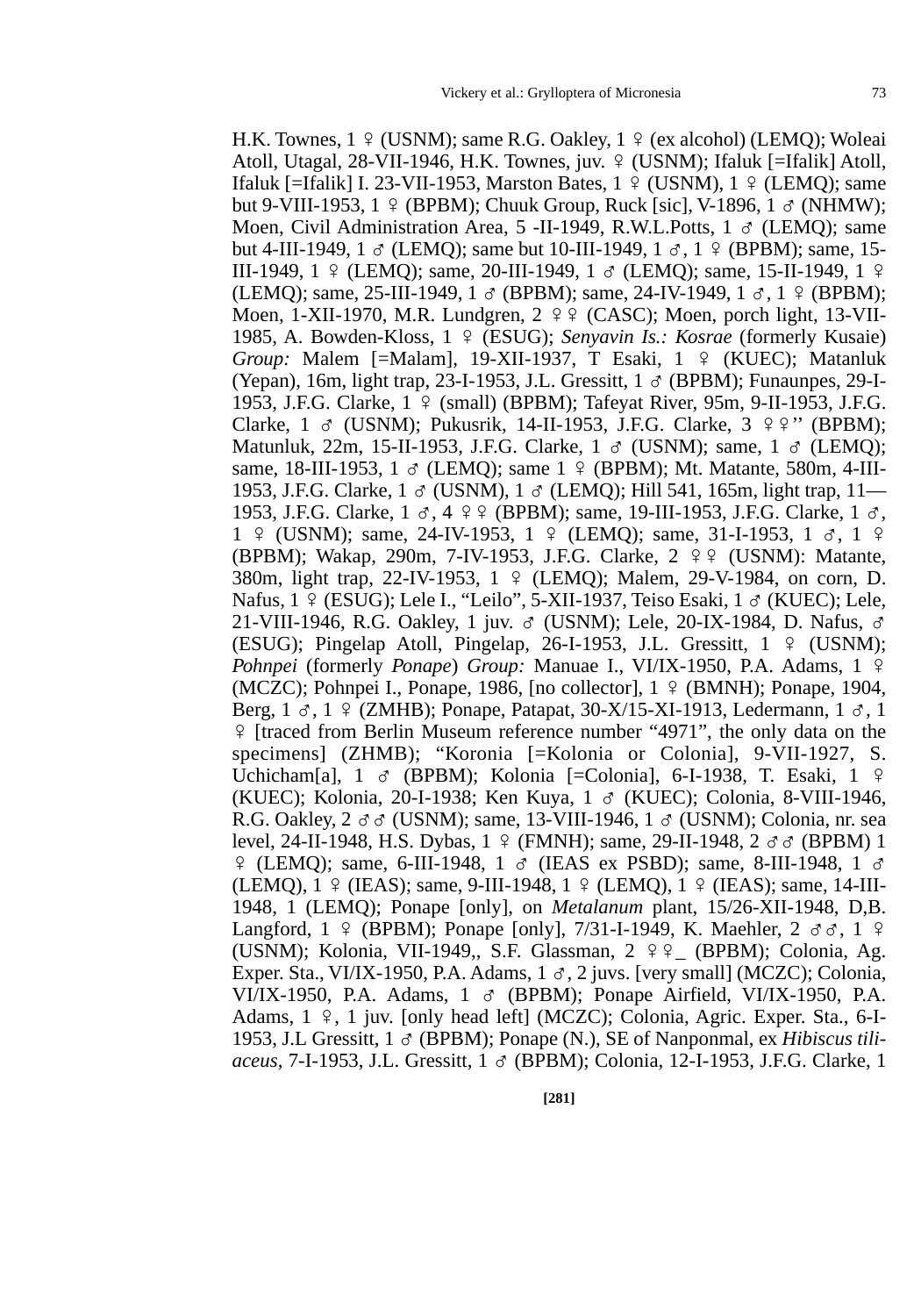G (USNM); *Marshall Is.: Ralik Chain, Ailinglapalap Atoll:* Bigatyelang I., 25- VIII-1946, H.K. Townes,  $1 \text{ } \sigma$  (USNM); same, sweeping, 15-XI-1948, D.B Langford,  $3 \text{ } \sigma \sigma$ ,  $2 \text{ } \frac{\sigma}{2}$  (USNM),  $1 \sigma$  (LEMO); Ebon Atoll, Ebon I., 27-IX-1953, J.W. Beardsley, 2 GG, 1 E (BPBM); *Eniwetak Atoll:* Eniwetak I., 5-VI-1946, J.P.E. Morrison, 1 º (USNM); Engebi I., Bogombogo, on "leave" of Hanpaku Bean *(Scaveola),* 30-XII-1950, Y. Ôshiro, 1 ♂ (BPBM); Eniwetak A[toll], 30-XII-1951, Y. Ôshiro, 1  $\sigma$  (LEMO); Eniwetak [I.], 15-V-1946, Townes, 1  $\sigma$  (USNM); Igurin I., 20-VIII-1956, L.D. Tuthill,  $1 \text{ } \sigma$ , 2 juv. (BPBM),  $1 \text{ } \frac{\sigma}{2}$  (LEMO); Japtan I., 17-V-1946, H.K. Townes, 1 º (USNM); Japtan I., 27-VIII-1955, L.D. Tuthill, 1 juv.  $\varphi$  (BPBM); same, 30-VIII-1956, 1  $\sigma$  (LEMO); Kirinian I., beating *Scaveola,* 6-I-1951, Y. Ôshiro,  $1 \notin (LEMO)$ ; Jaluit Atoll: Jaluit [only], no date, Steinbach,  $2 \sigma \sigma$ ,  $6 \circ \sigma$ , 1 juv.  $\sigma$  (ZMNH); Jaluit [only] X-[18]79, Dr. O. Finsch,  $2 \text{ } \sigma \sigma$  [1 lacks abdomen] (ZMNH); same, 6-II-1880,  $2 \text{ } \sigma \sigma$  (ZMNH); same, 7-II-1880, 2  $\sigma$   $\sigma$  [1 lacks abdomen] (ZMNH); same, 8-II-1880, 1  $\sigma$  (ZMNH); Imrodi I., 23-III-1946, H.K. Townes,  $3 \circ \sigma$ ,  $1 \circ \text{USNM}$ ,  $2 \circ \sigma$ , LEMO  $1 \circ \sigma$ ,  $1 \circ \rho$ ); same, 24-VIII-1946, 1  $\sigma$  (USNM); Imrodj I., 23-VIII-1946, R.G. Oakley, 1  $\sigma$  (USNM); Jabor I., 27-XI-1937, Teiso Esaki, 1 º [abdomen lost] (KUEC); Jabor, ex *Ipomoea*, 24-IV-1958, J.L. Gressitt, 1 juv. 9 [very small] (BPBM); Jabor I., 1-V-1958, J.L Gressitt, 1 & (BPBM); Kinajon I., 29-IV-1958, 1 juv. & [very small] (BPBM); Leirok I., 30-IV-1958, J.L Gressitt,  $1 \nvert$  Fiead only] (BPBM); Medyado I., 24-VIII-1946, R.G. Oakley, 1 º (USNM); *Kwajalein Atoll:* Ennylabegan Islet, sweeping,  $21 - X-1969$ , B.B. Sugerman,  $1 \text{ } \sigma$  (LEMO); (Enbuj) Islet, sweeping, 9-XI-1969, B.B. Sugerman,  $1 \notin (LEMO)$ ; Illegini Islet, sweeping, 11-XI-1969, B.B. Sugerman,  $1 \text{ } \sigma$  (LEMQ); Kwajalein I., 31-XII-1952, J.F.G. Clarke,  $1 \text{ } \circ$ [small] (USNM); Loi I., Loi, 12-II-1945, H.S. Wallace,  $1 \text{ } \sigma$  (BPBM); same, 17-II-1945, 1 º (LEMO); same, 19-II-1945, 1  $\sigma$  (BPBM); same, 5-III-1945, 2  $\sigma \sigma$ . 2 EE (BPBM); *Lae Atoll:* Lae I., 14-X-1953, J.W. Beardsley, 1 G (LEMQ); *Namorik Atoll:* Namorik I., 30-IX-1953, J.W. Beardsley, 1 º (BPBM); *Wotho Atoll:* Wotho I., 20-X-1953, J.W. Beardsley, 1 º (BPBM); *Arno Atoll:* Arno I., 4- $X-1953$ , J.W. Beardsley,  $1 \text{ } \frac{\circ}{2}$  (BPBM); Bikarej I., 15-VII-1950, Ira LaRivers, 1  $\frac{\circ}{2}$ (CASC); Ine I., 18-VI-1950, R.L. Usinger,  $2 \frac{9}{5}$  (BPBM); same, 20-VI-1950, 1  $\sigma$  (BPBM); same, 9-VI-1950, 1  $\sigma$  (BPBM), 1  $\circ$  (LEMQ); same, 24-VII-1050, 1 E (LEMQ); same, 8-VII-1950, 1 G, 1 E (BPBM); *Bikini Atoll* [pre atomic bomb explosion]: Airy I., 17-IV-1946, L. Schultz, 1 juv.  $\varphi$  (USNM); Bikini I., 16-III-1946, J.P.E. Morrison,  $1 \text{ } \sigma$  (USNM); same 22-III-1946, 1 juv.  $9 \text{ } (USNM);$ Namu I., 25-VIII-1947, F.M. Boyer, 1 juv. (USNM).

Note: Specimens assigned to *Phisis willemsei gilbertensis* Kevan, by Kevan (1987), *Kiribati* [formerly Gilbert Is.]: holotype  $\sigma$ , Butaritari Atoll [Makin], Butaritari I., XII-[19]57, N[H.L.] Krauss; allotype  $9$ , same data; other specimens [paratypes]: *Onotoa Atoll:* [all collected by E.T. Moul - all BPBM, unless specified (LEMQ)]: Butaritari I., camp area, 13-VII-1951, 1  $\sigma$ ; 14-VII-1951, 1  $\sigma$ , 1  $\circ$ ; Camp, 22-VII-1951, 1  $\sigma$ , 1 juv.  $\sigma$ ; 25-VIII-1951, 3  $\circ$   $\circ$ ; 27-VII-1951, 2  $\sigma$  $\sigma$ , 2  $99$ ; same,  $2 \text{ } \sigma \sigma$ ,  $1 \text{ } 9$  (LEMQ); on *Scaevola*,  $28$ -VII-1951  $1 \text{ } 9$ ; 7-VIII-1951, 1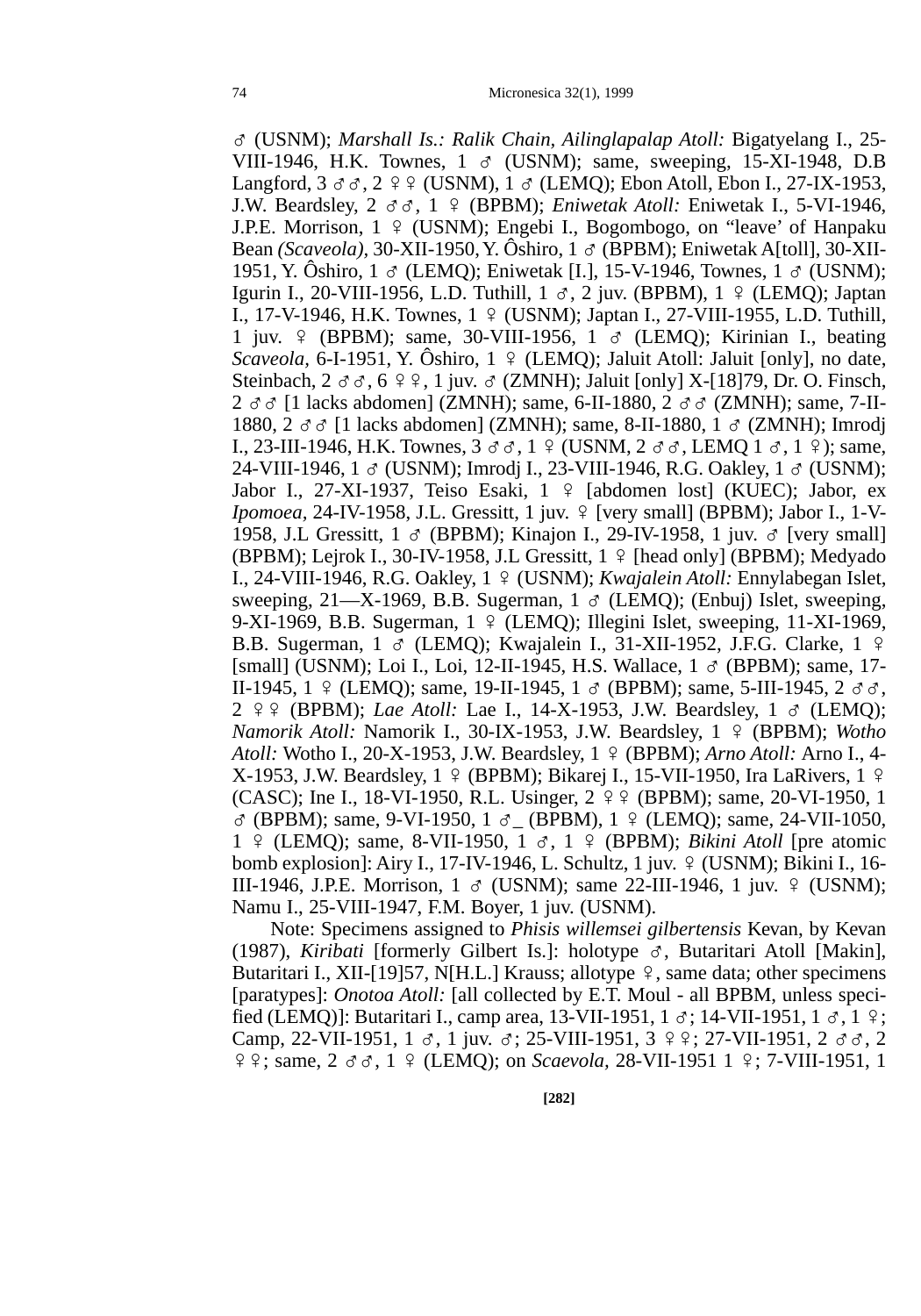$\sigma$  (LEMQ); 8-VIII-1951, 1  $\sigma$ , 2  $\circ$   $\circ$  (LEMQ); 9-VIII-1951, 2  $\sigma$  $\sigma$ , 2  $\circ$   $\circ$ , 2 juv. (USNM),  $(1 \text{ } \sigma \text{ } (LEMQ); 10-VIII-1951, 4 \text{ } \sigma \sigma, 3 \text{ } \phi \phi;$  on fig leaf, 18-VII-1952, 2 juv.  $\sigma \sigma$  [1 very small); North I., Camp area, 25-VII-1951, 1  $\circ$ ; 9-VIII-1951, 1  $\circ$ (LEMO), 1 juv.  $\varphi$  (BPBM); Onotoa I., 7-VIII-1951, 2  $\sigma \sigma$  (BPBM), 1  $\sigma$ (LEMQ); same 8-VIII-1951, 4 GG, 2 EE (USNM), 1 G, 2 EE (LEMQ); *Tarawa Atoll* [all collected by N.H.L. Krauss unless noted otherwise]: Bairiki I., XI-1957,  $2 \text{ } \sigma \sigma$ ,  $3 \text{ } \varphi \varphi$ ; same XII-1957,  $7 \sigma \sigma$ ,  $5 \varphi \varphi$  (BPBM),  $1 \sigma$ ,  $2 \varphi \varphi$  (LEMQ); Bieto I., I/XI- 1957, 1  $\sigma$ ; same, 0-5m, I-1970, 1  $\sigma$ ; Bikenibeu I., XI-1957, 2  $\sigma \sigma$ : Eret I., XII-1957, 1 & (LEMQ); Naanikai I., XI-1957, 2 º º: Tarawa I, III-1951, R. Catala coll., 1 G (BPBM), 1 G (LEMQ); *Nauru Atoll:* Kagman I., 25-X-1953, [no collector]  $2 \sigma \sigma$  (LEMO).

There are other specimens, from the Bismark Archilpelago that may or may not belong to this species, indicated in a table 3(b), p. 307) by Kevan (1987).

Kevan (1992) reviewed the collections and names used for specimens from Micronesia. He synonymised the subspecies *gilbertensis,* as he found like characters in specimens from several of the Caroline Islands and no real gap between populations having like characteristics.

*Phisis willemsei i*s widely distributed and common in the islands, on understory vegetation, among *Scaevola,* beans, sandy beaches, etc.

### *Phisis tolensis* Kevan

- *Phisis sp.*; Willemse 1951: 339-341 ( 5  $\sigma$   $\sigma$ , 1  $\sigma$ , Ponape); Sugerman 1972: 275 (Kwajalein Atoll, Marshall Islands).
- *Phisis pectinata* [*nec* Guérin-Méneville]; Dumbleton 1954: 69 (as "pest of coconuts", Mariana, Caroline and Marshall Islands); Johnston 1965: 5 ("leaf").

*Phisis pallida* [*nec* Walker]; Hinckley, 1969

*Phisis* sp., nr. *pallida;* English 1978: 200.

*Phisis* sp. no. 32 Jin 1987: 283.

*Phisis* sp. no. 4 Kevan 1987: 308.

*Phisis tolensis* Kevan (in Jin & Kevan) 1992: 114.

**Specimens examined:** Chuuk, Tol I., Mt. Uniböt, 3-II-1953, light trap, alt. 390m., J.L Gressitt; holotype  $\sigma$  (BPBM); allotype  $\varphi$ , same data as holotype (BPBM); in addition to the primary types there is one male paratype: Chuuk Is., Tol I., IV-1949 (BPBM).

According to Kevan (1992) this species seems to be confined to Tol Island and to have evolved in isolation at "a fair" altitude from the widely distributed *Phisis willemsei.* "The occurrence of species of very restricted distribution within the range of widespread species seems to be a not unusual feature of the Micronesian fauna." Another example seems to be *Ph. minor.*

## *Phisis parva* Kevan

*Phisis* n. sp. 2; Kevan 1987: 308.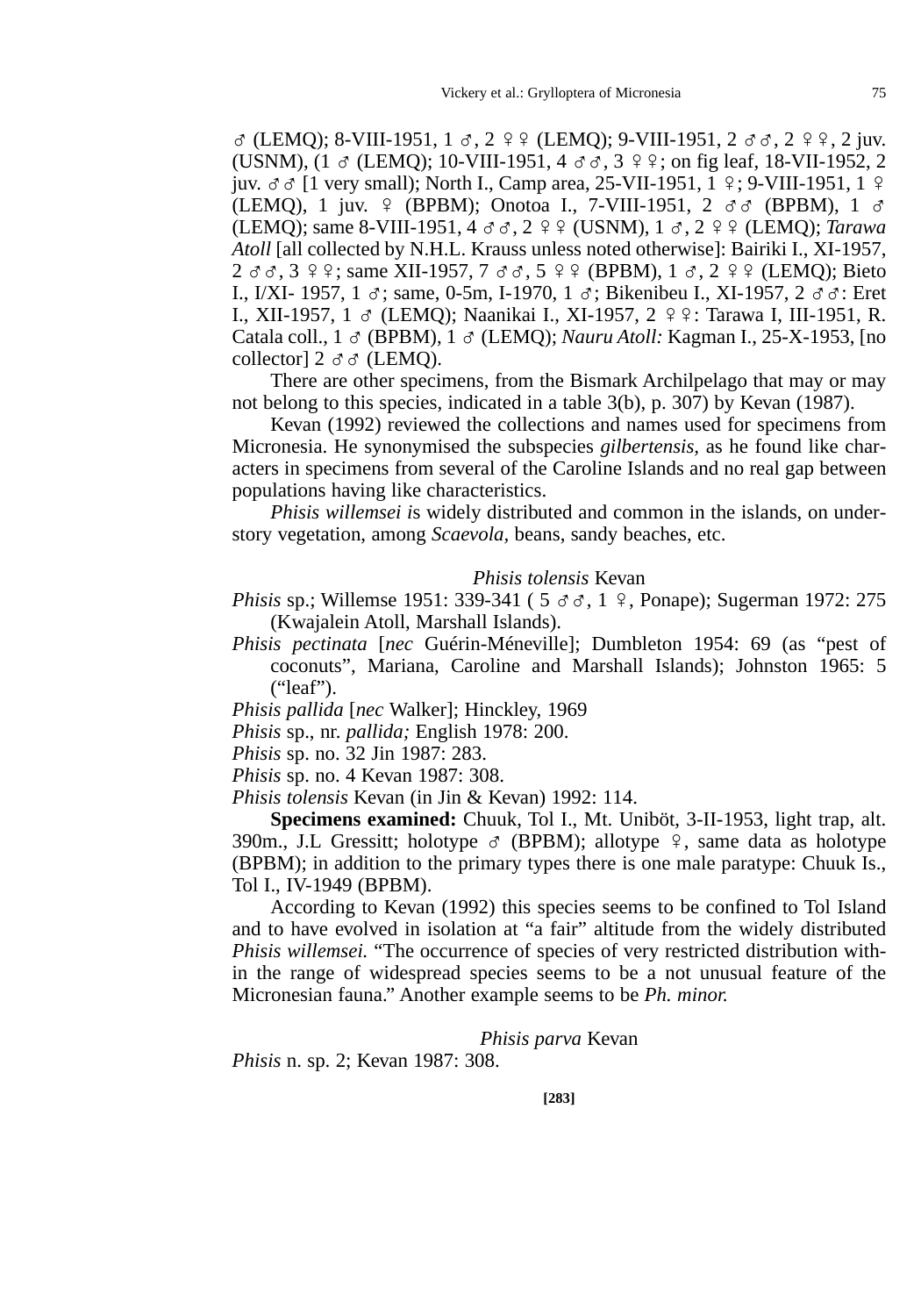*Phisis* n. sp. 34; Jin, 1987: 283.

*Phisis parva* Kevan (*in* Jin & Kevan) 1992: 116.

**Specimens examined:** Mariana Is., Saipan I., Kanat e Eddot, 27-IV-1946, Townes, holotype  $\sigma$  (USNM); allotype  $\varphi$ , same data as holotype (BPBM); 3  $\varphi$ paratypes, same data as primary types  $(2 \rvert 2 \rvert 4 \rvert (USNM))$ ,  $1 \rvert 4 \rvert (LEMQ))$ ; Tinian Is., Mt. Lasso, 12-VI-1946, H.K. Townes, 1 º (BPBM); Guam, Pt. Ritidian, X-1952, N.L.H. Krauss,  $1 \sqrt{9}$  (BPBM).

**Description:** Body small, length *ca.* 10mm; orifices of tympanal organs small; fore legs with femoral spurs  $5/4$ , tibial spurs  $6/6$ ; middle leg with femoral spurs 4/1, tibial spurs 6/6; dorsal sub-basal spur absent;  $\sigma$  epiproct long, rectangular, wider at apical margin, this convex; paraprocts round with two ventrallydirected pointed processes, posterior one longer; cerci cylindrical, incurved without basal teeth; epiphallus "coat-hook like" with comparatively long neck; ? epiproct small; paraprocts scarcely visible; subgenital plate tapering, unusually narrow apically. It differs from *Phisis willemsei* by the larger, longer male epiproct, absence of inner basal teeth on cerci; long-necked male epiphallus and very narrow female subgenital plate.

#### *Phisis minor* Kevan

*Phisis* n. sp. 3; Kevan 1987: 308.

*Phisis* n. sp. 35; Jin 1987: 283.

*Phisis minor* Kevan (in Jin & Kevan) 1992: 117.

**Specimens examined:** Type series only: holotype  $\sigma$ , Yap I., X-1952, N.L.H. Krauss (BPBM); allotype  $\varphi$ , same data as holotype (BPBM); Paratype 1  $\sigma$ , Yap I., 1-XII-1952, J.L Gressitt (LEMQ).

**Description:** small, body length 10-12 mm; orifices of tympanal organs relatively small; foreleg with femoral spurs 5/4; tibial spurs 7/7; middle leg with femoral spurs 3/1, tibial spurs 6-7/7; dorsal sub-basal spur present; male epiproct almost square, a little longer than paraprocts, these irregularly rounded each with obliquely directed ventral processes at about the middle; cerci cylindrical, incurved without inner basal teeth, epiphallus coat-hook-like, with rather long basal lobe; female epiproct small, paraprocts scarcely visible, subgenital plate nearly triangular with narrowly rounded apex.

*Phisis minor* differs from *Ph. parva* by the shorter male epiproct and triangular female subgenital plate.

#### *Oceanophisis* Jin

*Oceanophisis* Jin 1992: 212. Type species *Oceanophisis (Oceanophisis) forficata* Jin.

## *Oceanophisis (Curtipenna)* Jin

*Oceanophisis (Curtipenna)* Jin 1992: 219. Type species *Oceanophisis (Curtipenna) kororensis* Kevan.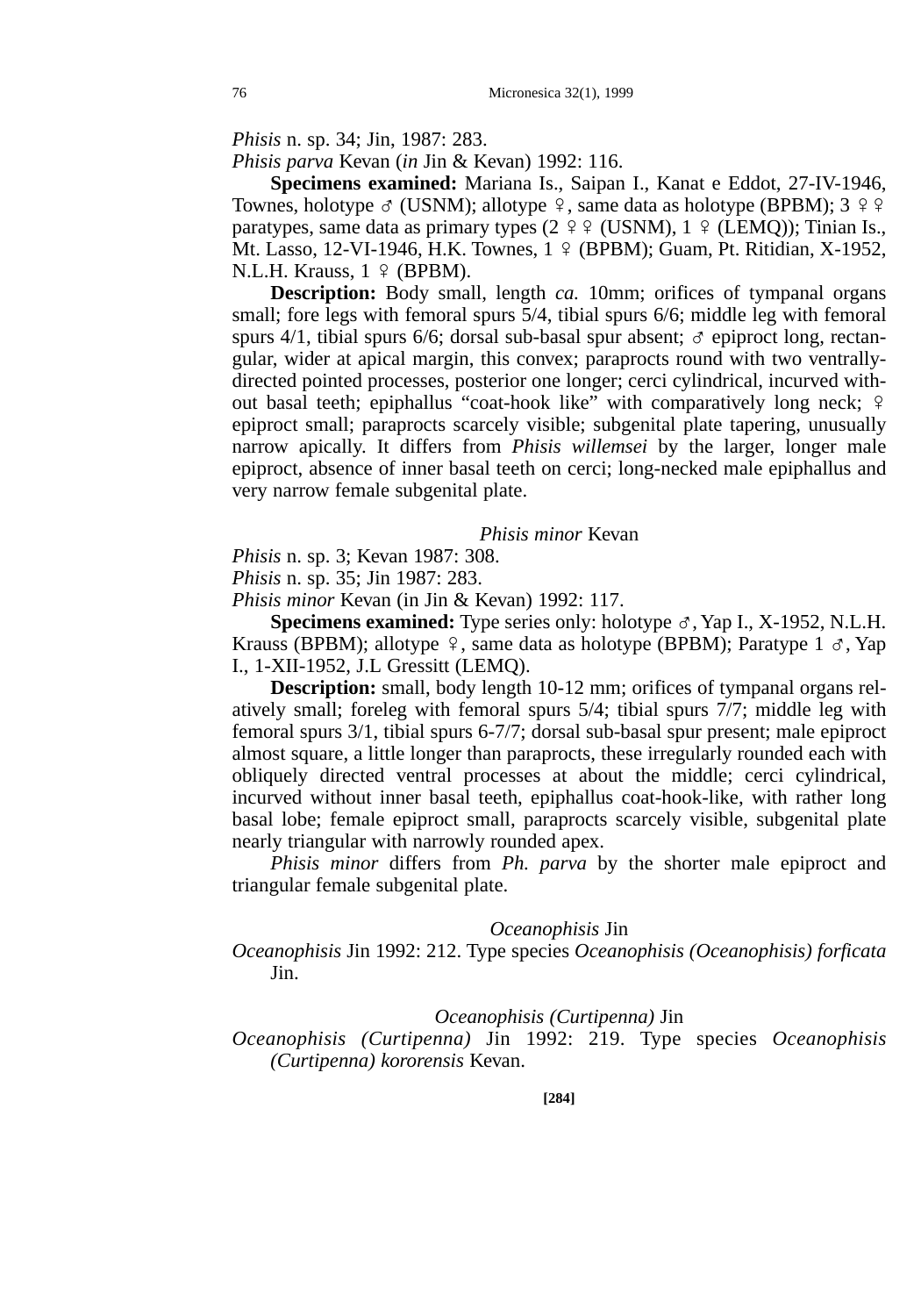## *Oceanophisis (Curtipenna) kororensis* Kevan

*Ph[isis]* sp. n. 47, Jin 1987: 283.

*Phisis* sp. n. 7, Kevan 1987: 308.

*Oceanophisis (Curtipenna) kororensis* Kevan in Jin and Kevan 1992: 220.

**Specimens examined:** (type series only): Koror I., Palau Is. Mar. 8, 49, (Hawai'i 5196, K. Maehler, M. 3080/49-8389; 1 G (USNM) [holotype]; E. Ngatpang 66m/ Babeldaob I., Palau ? Dec 7, 1952, light trap, J.L. Gressitt, 1 º [allotype] (BPBM); Palau, Garakayo I., 7-viii-1954, Henry Dybas,  $1 \circ$  [paratype] (FMNH).

The description of this small species was prepared by Kevan before his death. The species was placed in the genus and subgenus by Jin (1992).

## **Discussion**

The distribution of the species of orthopteroids in Micronesia was discussed by Kevan (1987) and in part by English (1978). The introduced species are discussed by Kevan (1990) and the non-saltatorial species are covered by Kevan & Vickery (1998). There are many endemic species as well as introductions from neighboring islands. Eighteen of these are described in this work, seventeen by Vickery & Kevan and one by English & Kevan. Eight others were described recently by Kevan for a total of twenty-six newly described endemic species. Others were described earlier by Hebard *(Salomona guamensis)* and by Willemse *(Phalula trukensis* and *P. carolinensis).* Kevan & Vickery (in Kevan, Vickery & English 1997) described two species of Tetrigidae.

## **Acknowledgements**

The great assistance provided by Gordon Nishida, Bishop Museum, Honolulu, is gratefully acknowledged. He provided data on specimens that had been returned to that institution, located some place names and added the institutional allocation of the specimens.

# **References**

- Audinet-Serville, J.G. 1831. Revue Methodique des Insectes de l'Ordre des Orthoptères [II]. Annales Sciences Naturelles (Zoologie) 22: 134–167.
- Audinet-Serville, J.G. 1838 [dated 1839]. Histoire naturelle des Insectes de l'Ordre des Orthoptères. Suites á Buffon (7) Roret: Paris, xviii + 776 + 4 pp.  $+ 14$  pl.
- Beier, M. 1966. Tettigoniidae: subfam. Meconematinae, Mecopodinae, Phyllophorinae. Orthopterorum Catalogus, Dr. W. Junk: 's-Gravenhage. 9: 247–342.
- Beller, S. 1948. A summary of the insects and flora of Guam. Honolulu. U.S.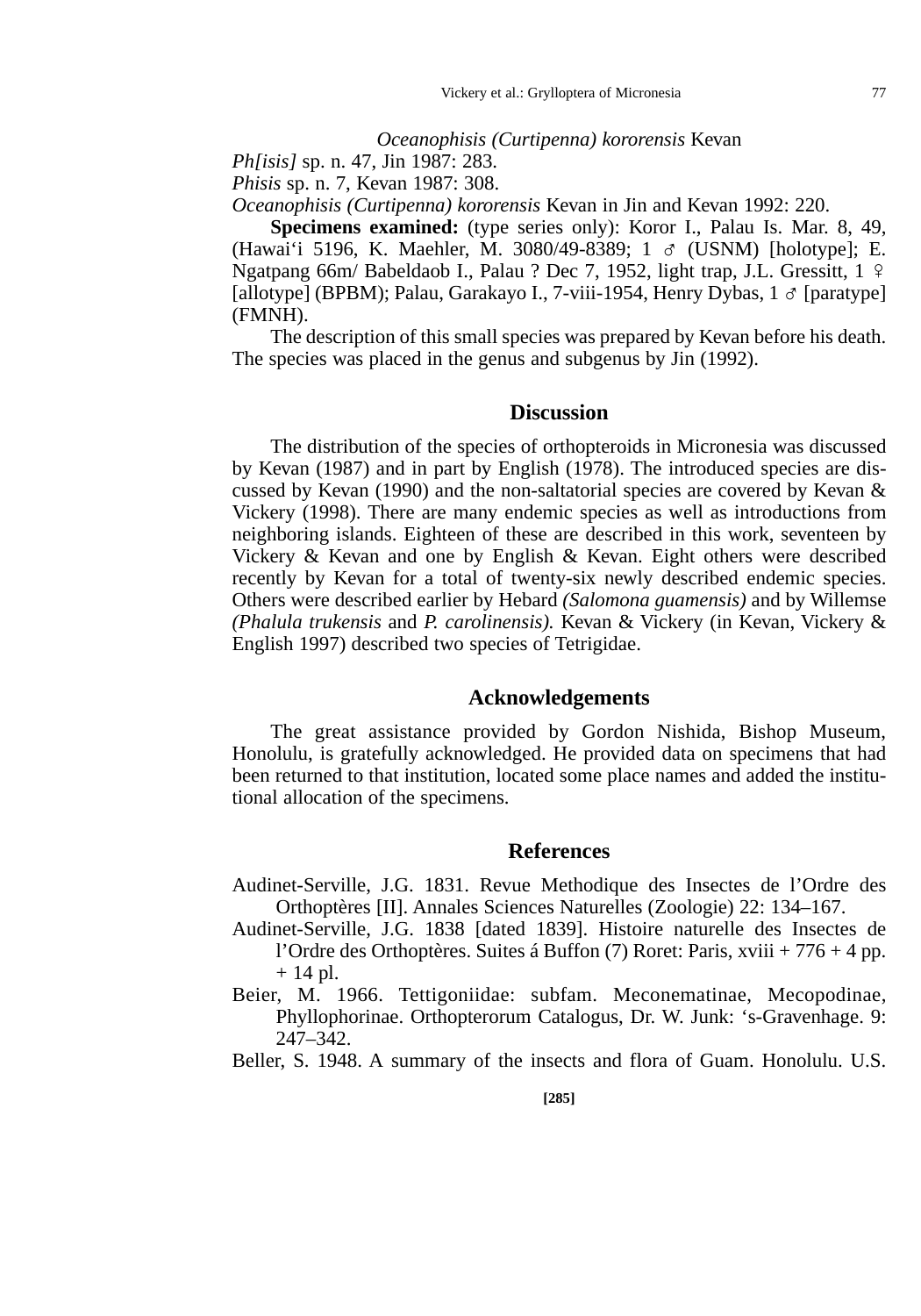Department of Agriculture, Bureau of Entomology, Plant Quarantine, Division of foreign Plant Quarantine, 288 pp.

- Blanchard, E. 1853. Voyage au Pôle Sud et dans l'Océanie sur les Corvettes l'Astrolabe et la Zélée, executé pendant 1837-1840 sous le commandemant de M. J. Dumont d'Urville, etc. Zoologie, Insectes Orthoptères, pp. 349–376.
- Bolívar, I. 1890. Orópteros de Africa del Museo du Lisboa. Journal de Sciencias Lisboa. (2) I (2): 73-112; (3): 150-173; (4): 211–232.
- Bolívar, I. 1900. Les Orthoptères de St-Joseph's College à Trichinopoly (Sud de l'Inde). Annales de la Société entomologique Française 68 (1899), 761–812, pl. 11, 12.
- Bolívar, I. 1905. Conocephalides de la Nouvelle-Guinée appartenant au Musée de Budapest. Annales Museum naturelle Hungari. 3: 388–395.
- Bolívar, I. 1906. Fasgonurideos de la Guinea Espagñola. Memorias de la Sociedad Espagñola Historia Natural 1: 328–377.
- Brunner von Wattenyl, C. 1878. Monographie der Phaneropteriden. Wien, Brockhaus. pp. 1–401.
- Brunner von Wattenwyl, C. 1888. Monographie der Stenopelmatiden und Gryllacriden. Verhandeln Zoologisch-Botanischen Gesellschaft 38: 247–394.
- Brunner von Wattenwyl, C. 1891. Additamenta zur Monographie der Phaneropteriden. Verhandeln Zoologisch-Botanischen Gesellschaft 41: 1–196.
- Bryan, E.H., Jr. 1948. A geographic survey of Micronesia and notes on the climate of Micronesia. U.S. Commercial Company (typescript and microfilm, 102 pp.).
- Dumbleton, L.J. 1954. A list of insect pests recorded in South Pacific Territories. Technical Paper South Pacific Committee on Noumea. 79: 1–202.
- English, M.L.(S.) 1978. Systematics and Zoogeography of the Saltatoria of Micronesia (excluding Crickets). Unpublished M.Sc. Thesis, McGill University, Montreal.  $xy + 242$  pp.
- Esaki, T. 1930. Ubersicht über die Insektenfauna der Bonnin (Ogasawara)-Inseln, unter besonder Berucksichtigung der zoogeographischen Faunancharaktere. Bulletin of the Biogeographical Society of Japan. 1: 206–226.
- Esaki, T. 1940a. Minami Umi Shima no gai Mushi [South Sea Islands harmful insects and their control]. Shokobutsu oyobi Dobutsu [Botany and Zoology] 8 (1): 274–280.
- Esaki, T. 1940b. A preliminary report of the entomological survey of the Micronesian islands under Japanese mandate, with special reference to the insects of economic importance. Proceedings 6th Pacific Science Congress, Berkeley, California 4: 407–415.
- Esaki, T. 1943. Nai Minami Umi no gai konchû so [Inner Southern Ocean's harmful insect fauna]. Shokobutsu oyobi Dobutsu [Botany and Zoology], Tokyo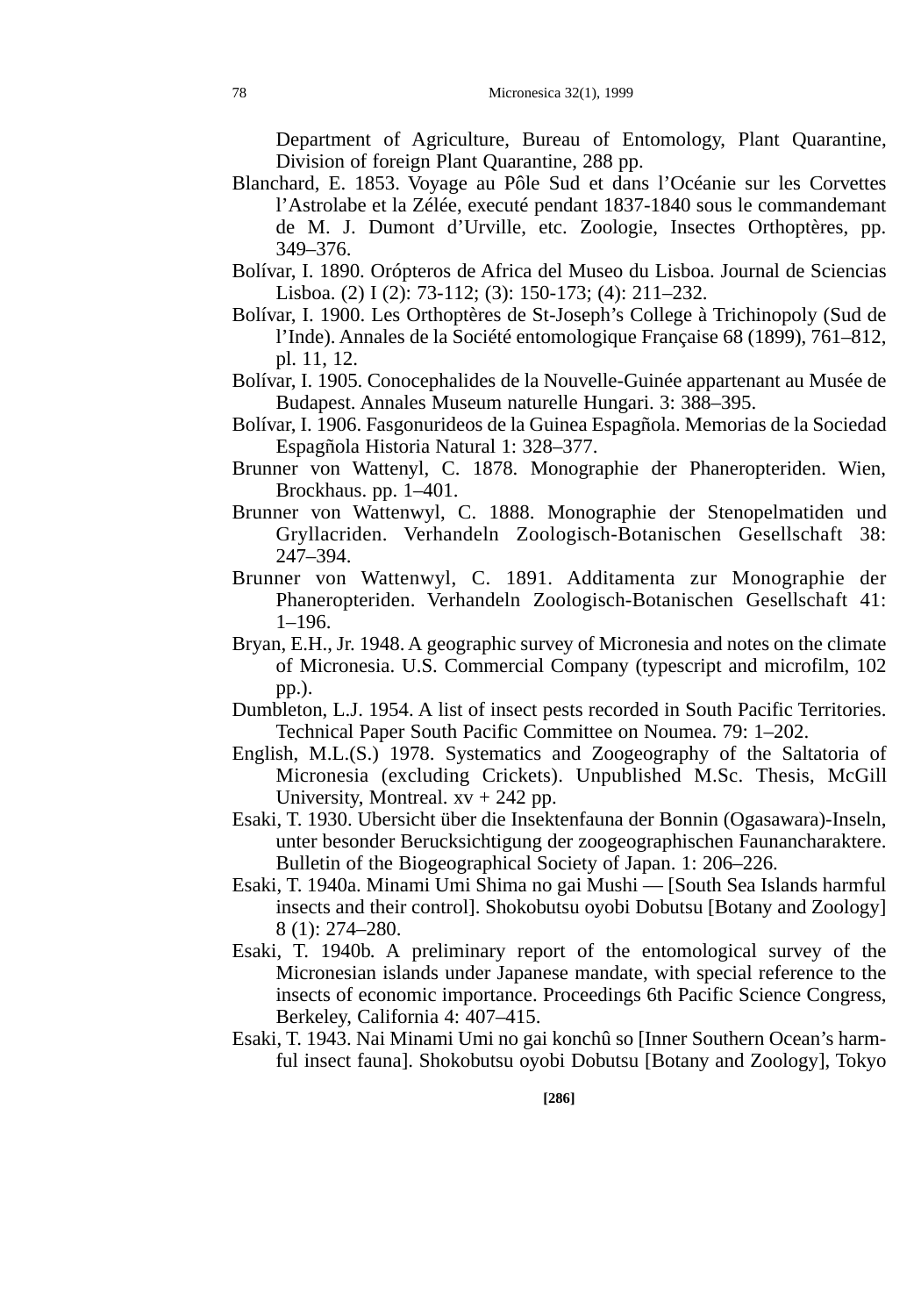11 (3–12) 269–274; 357–361; 437–440; 515–521; 587–591; 675–678; 753–757; 839–843 [including orthopteroids]; 927–931; 1015–1020.

- Esaki, T., E.H. Bryan & J.L. Gressitt. 1955. Bibliography. Insects of Micronesia, 2:  $iv + 1-68$ .
- Furukawa, H. 1930. Orthopteroid of Bonin Islands. Bulletin of the Biogeographical Society of Japan 1: 227–237.[in Japanese].
- Gressitt, J.L. 1953. The coconut rhinocerus beetle *(Oryctes rhinoceros),* with particular reference to the Palau Islands. Bulletin of the B.P. Bishop Museum 212: 1–157.
- Gressitt, J.L. 1954. Introduction. *Insects of Micronesia* 1: 1–257.
- Griffini, A. 1908. Sopra alcune *Gryllacris* male si ed austromalesi. Bolletino Museo Zoologica Anat. comp. Torino 23: 1–14.
- Griffini, A. 1914. Note sopra dicesi Grillacridi appartenenti al K. Naturhistor. Hofmuseum di Vienna ed al K. Zoolog. Museum di Berlino. Atti Sociedad Italiana Scienze Naturali 53: 331–371 [wrongly cited in Esaki et al. above].
- Hasezawa, Z. [Japanese year] Sowa 43 (5) [May 1968. Orthopteroids. In Report on the occurrence of plant diseases and insect pests in the Ogasawara Islands.] Tokyo [Agricultural Bureau, Ministry of Agriculture & Forestry]: 14.
- Hebard, M. 1922a. Studies in Malayan, Melanesian and Australian Tettigoniidae (Orthoptera). Proceedings of the Academy of Natural Sciences of Philadelphia. 54: 121–299.
- Hebard, M. 1922b. The Dermaptera and Orthoptera of Hawai'i. Occasional Papers of the B. P. Museum 7: 305–378.
- Hebard, M. 1933a. The Dermaptera and Orthoptera from the Society Islands. Bulletin B.P. Bishop Museum 113: 57–65.
- Hebard, M. 1933b. The Dermaptera and Orthoptera of the Marquesas Islands. Bulletin B.P. Bishop Museum 114 (8): 105–140.
- Hinckley, A.D. 1969. Ecology of terrestrial arthropods on the Tokelu Atolls. Atoll Research Bulletin 124: 1–18.
- Holdhaus, K. 1908. Botanische und zoologische Ergebnisse einer wissenschaftlichen Forschungsreise nach den Samoaiseln. VII. Kritisches Verzeichnis der bisher von den Samoaianseln bekannten Orthopteren. Denkschr. math.-naturwiss. Kl. Akad. Wiss. Wien. 84: 1–26.
- Jin, X.-B. 1987. The geographical distribution of the genus *Phisis* Stål, 1861. *In* Baccetti, B.M. (Ed.). Evolutionary Biology of Orthopteroid Insects, pp. 281–292. Ellis Horwood Ltd., Chichester, England.
- Jin, X.-B. 1990. A phylogenetic study and Taxonomic Revision of the tribe Physidini (Grylloptera: Tettigonioidea) Ph.D. Thesis, Entomology, McGill University, Montreal, Canada, 415 pp., 79 plates, 21 maps.
- Jin, X.-B. & D.K.McE. Kevan, 1992. Taxonomic Revision and Phylogeny of the Tribe Phisidini (Insecta: Grylloptera: Meconematidae). Koeltz Scientific Books, Theses Zoologicae 18, 360 pp.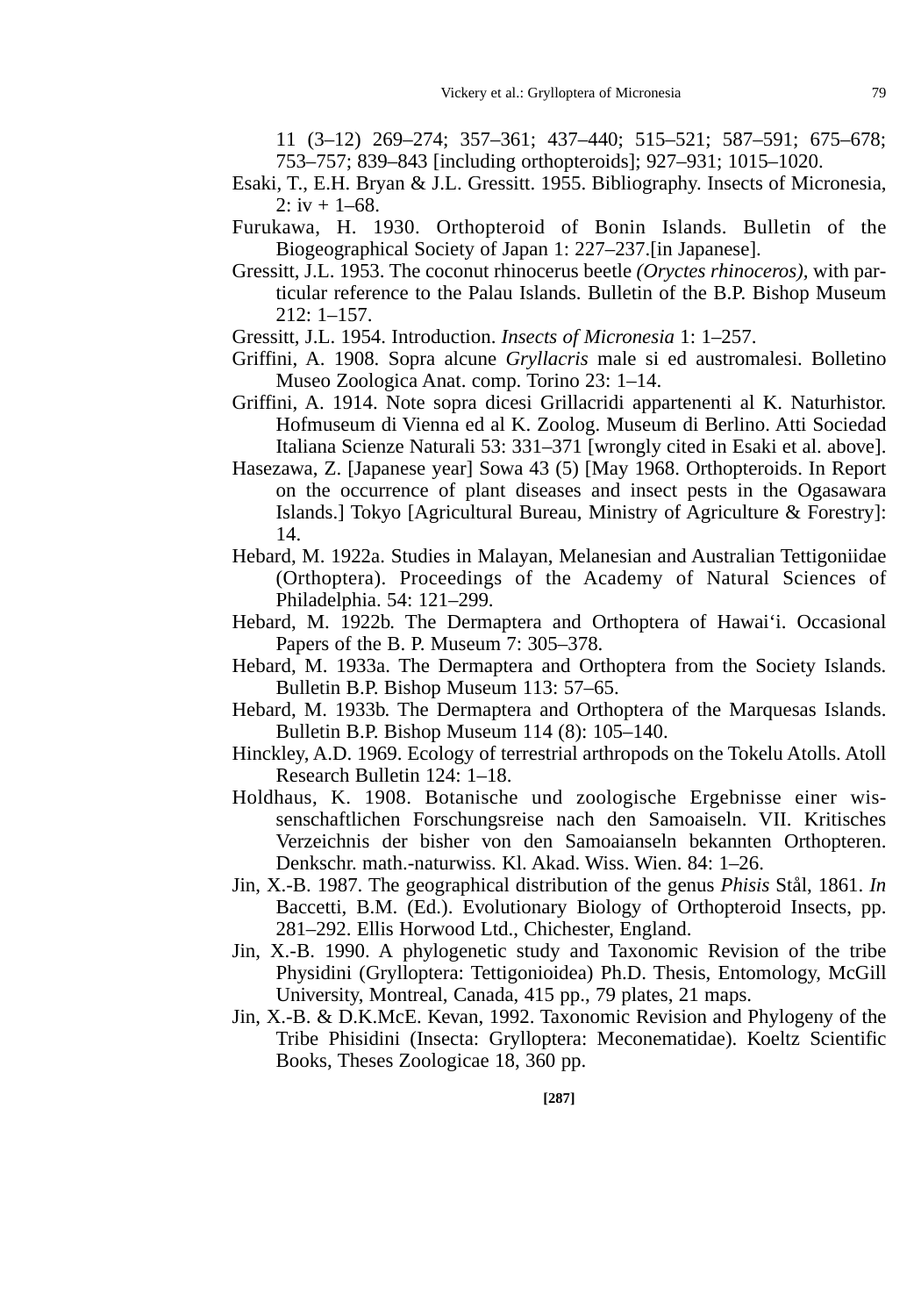- Johnston, A. 1962. Host List of Insects Recorded in the South East Asia and Pacific Region: *Oryza sativa* - Rice. Technical Document FAO Plant Protection Commission, South East Asia and Pacific Region, No. 21 (2), 10 pp (mimeo).
- Johnston, A. 1964. 1. Host List of Fungi etc recorded in the South East Asia and Pacific Region; Solanum melongena - Brinjal Eggplant. 2. Host List of Insects recorded in the South East Asia and Pacific Region - Brinjal Eggplant. Technical Document of the UN regional Plant Protection Committee of South East Asia and Pacific Regions. 7 pp. (mimeo).
- Johnston, A. 1965. Host list of fungi etc. and insects recorded in the South East Asia and Pacific Region. Technical Documemt, FAO Plant Protection Committee for the South East Asia and Pacific Region, 16 (2nd ed.), 18 pp. (mimeo).
- Karny, H. 1907. Revisio Conocephalidarum. Abhandlungen Gesellschaft in Wien. 4 (3): 1–114.
- Karny, H. 1912a. Conocephaliden (Orthoptera Locustoidea) aus Neuguinea hauptsächlich gesammelt von Dr. O. Schlaginhaufen. Zoologischen und Anthropologisch-Ethnographidschen Museums zu Dresden. 14 (2): 1–23.
- Karny, H. 1912b. Orthoptera, Fam. Locustidae, Subfam. Copiphorinae. Genera Insectorum, Fascicule 139: 1–50.
- Karny, H. 1914. Conocephalidae Neu-Caledoniens und der Loyalty-Inseln. Nova Caledonia, Zoologie, Vol. I, L.IV, no. 13: 447–449.
- Karny, H. 1921. Katydids (Tettigonioidea) of the Philippine Islands collected by C.F. Baker. Philippine Journal of Science 18 (5): 607–617.
- Karny, H.H. 1924. Monographie der Phyllophorinen. Treubia 5 (supplement):  $1-142 + 4$  pl. 150
- Karny, H.H. 1925. On Malaysian Cricket-Locusts (Gryllacrididae). Journal of Federated Malay-States Museums 13 (1): 1–67.
- Karny, H. 1926a Beiträge zur Malayischen Orthopterenfauna. Treubia 9: 11–292, pl iii-v.
- Karny, H.H. 1926b. On Malaysian Katydids (Tettigoniidae). Journal of Federated Malay States Museums 13 (213): 69–155.
- Karny, H.H. 1928. Ueber die Gryllacriden der Deutdchen Kaiserin Augustafluss-Expedition 1913. Mitteilungen aus dem Zoologie Museum in Berlin 14: 85–114.
- Karny, H.H. 1930. Revision der Gryllacriden des Naturhistorischen Museums in Wien einschliessen der Collection Brunner v. Wattenwyl. Annalen des Naturhistorischen Museums in Wien 44: 45–198.
- Karny, H.H. 1932. On the Geographical Distribution of the Pacific Gryllacridids. Fourth Pacific Science Congress 3: 157–172, 6 maps.
- Karny, H. 1935. Über einige Neue und Wenig Bekannte Gryllacridinen. Sborník entom. odd. Nár. Musea v Praze. 8: 31–53.
- Karny, H. 1937. Catalogue of Gryllacrididae. Genera Insectorum 206, 317 pp.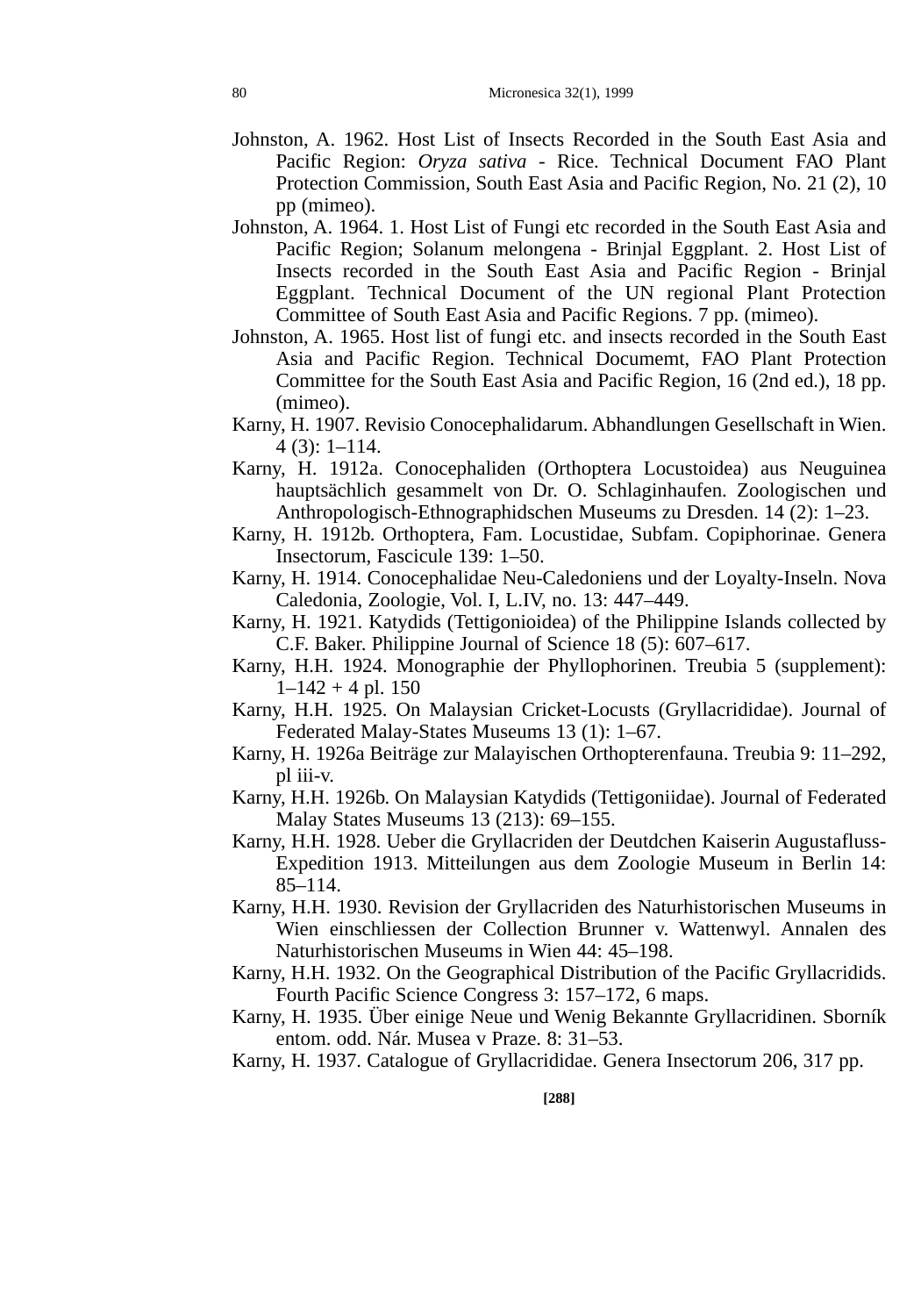- Karsch, F. 1890. Verzeichniss der von Herrn Dr. Paul Preuss auf der Barombi-Station in Deutsch-westafrika 1890 gesammelten Locustodeen aus den Familien der Phaneropteriden, Mekonemiden und Gryllakriden. Entomologische Nachricten 16 (23): 353-368 (1–17)
- Karsch, F. 1891. Übersicht der von Paul Preuss auf der Barombi-Station in Kamerun gesamelten Locustodeen. Berlin Entomologisch Zeitschrift 36: 317–346.
- Kästner, A. 1934. Die Sexavae (Mecopodinae) des Stettiner Museums (Orthopteren des Stettiner Museums) 4: 23–53.
- Kevan, D.K.McE. 1987. Orthoptera, s. str. and Grylloptera, or grigs, of Micronesia - a preliminary survey. *In* B.M. Baccetti (ed.) Evolutionary Biology of Orthopteroid Insects Pp. 296-324 Ellis Horwood Ltd., Chichester.
- Kevan, D.K.McE. 1990. Introduced grasshoppers and crickets in Micronesia. Boletin Sanidad Vegetal Plagas (Fuera de Serie) 20: 105–123.
- Kevan, D.K.McE., V.R. Vickery & M.L.(S.) English. 1997. Acridoidea and related Orthoptera (Grasshoppers) of Micronesia. Micronesica 30: 127–168.
- Kevan, D.K.McE. & V.R. Vickery. 1998. An annotated provisional list of nonsaltatorial orthopteroid insects of Micronesia, compiled mainly from the literature. Micronesica 30: 269–353.
- Kirby, W.F. 1906. Orthoptera Saltatoria. Part 1. (Achetidae et Phasgonuridae). Synonymic Catalogue of Orthoptera. Trustees of the British Museum, London 2: viii  $+ 562$  pp. 359
- Kurian, C., B. Sathiama & K.N. Ponnamamma. 1979. Insects and mites associated with coconut palm *(Cocos nucifera* L.). Kasaragod, Kerala, Central Plantations Crops Research Technical Bulletin. 2: 93–236.
- Lever, R.J.A.W. 1969. Pests of the Coconut Palm. FAO Agricultural Studies, no. 77:  $xiv + 190$  pp.
- Le Guillou, E.J.F. 1841. Description de 23 espèces nouvelles d'Orthoptères, recueillis pendant son voyage autour du monde de la Zélée. Revue Zoologie Société Cuvier, Paris. 4: 292–295.
- Linnaeus, C. 1758. Systema Naturae per regna tria naturae secundum classes, ordines, genera, species, cum locis. (Ed. 10). Holmiae [=Stockholm] Sweden: Laur. Salvinus. Vol. 1, III, 823 pp.
- Manley, G.V. 1985. The Predatory Status of *Conocephalus longipennis* (Orthoptera: Tettigoniidae) in Rice Fields of West Malaysia. Entomological News 96 (4): 167– .
- Matsumura, S. 1906. Ogasawara Shimojima [Ogasawara Islands and their Insects]. Hakabutsu-no-Tomo [Naturalist's Companion] 6 (30): 13–16.
- Matsumura, S. 1910a. Die Schädlichen und Nützlichen vom Zucherrohr Formosas. Zeitschrift für wissenschsftliche Insektenbiologie 6: 101–104.
- Matsumura, S. 1910b. Die Schädlichen und Nützlichen Insekten vom Zucherrohr [Pflanzen] Formosas. Keiseis ha, Tokyo.  $[11] + 52 + [ii]$  pp.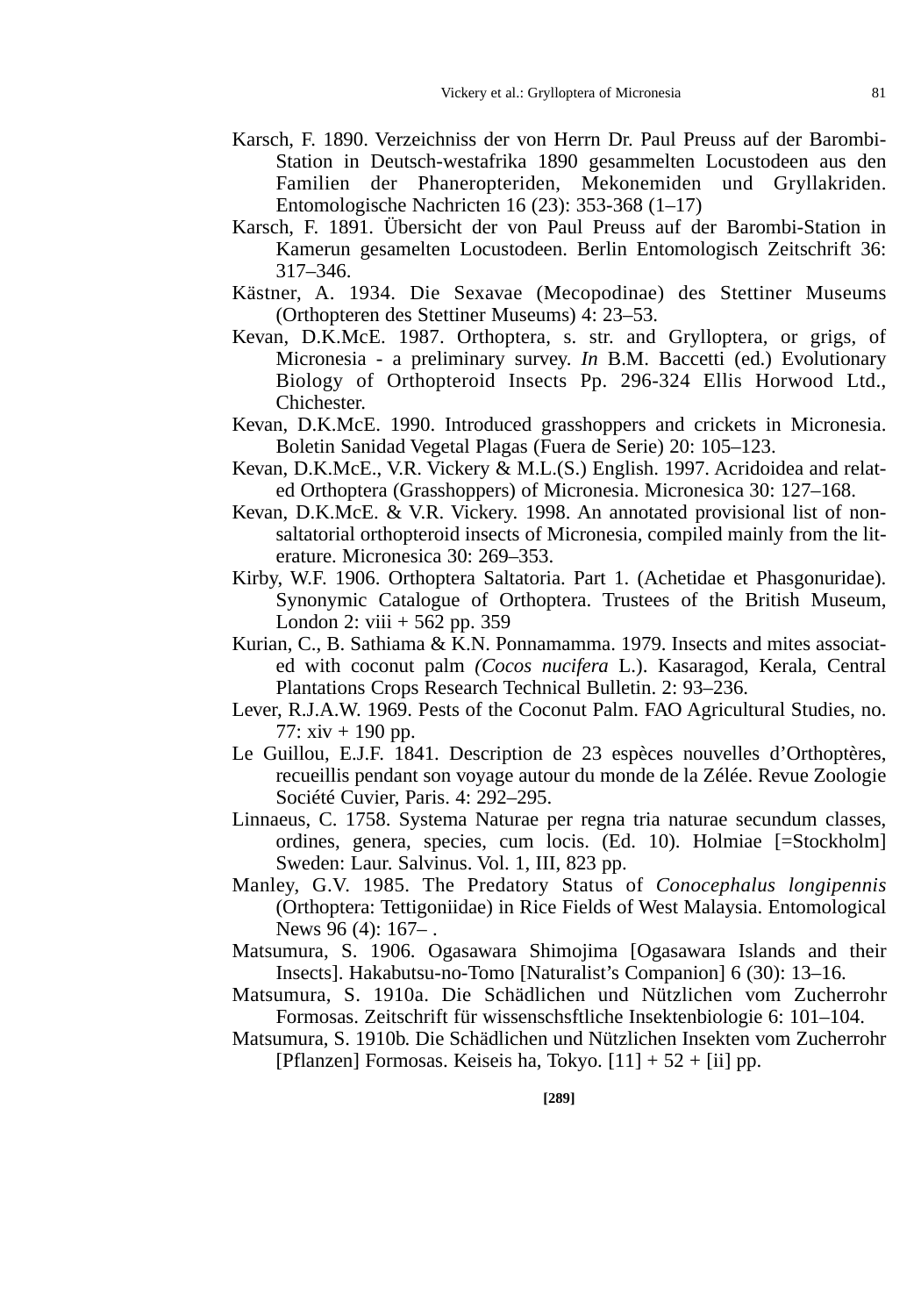- Matsumura, S. 1914. Ogasawaroto no Gaiko oyobi shiurn Ogasawara [Bonin Islands] Shiurin. Tokyufu Ogasawara Tohcho [Orthoptera], pp 118–119.
- Matsumura, S. & T. Shiraki. 1908. Locustiden Japans. Journal Tohoku Imperial University, Sapporo. 3:  $1-79 + 3$  pl.
- Oakley, R.G. 1946. Entomological Obeservations in the Marshall, Caroline and Mariana Islands. U.S. Commercial Co. Economic Survey of Micronesia Report, Honolulu 14 (2), 82 pp (mimeo).
- Oakley, R.G. 1946. Entomological Observations in the Marshall, Caroline and Mariana Islands. U.S. Commercial Survey of Micronesia, 14 (12): 5–52.
- Oakley, R.G. 1953. Notes on economic insects of Micronesia. Proceedings of the 7th Pacific Science Congress, New Zealand. 4: 174–185.
- Owen, R.P. 1971. Insect Pests of Economic Plants of the Trust Territory of the Pacific Islands, Koror, Palau, Caroline Islands.  $i + 12$  pp.
- Pitkin, L.M. 1980. A revision of the Pacific species of *Conocephalus* Thunberg (Orthoptera: Tettigoniidae). Bulletin British Museum (Natural History) (Entomology) 41: 315–355.
- Ragge, D.R. 1956. A revision of the genera *Phaneroptera* and *Nephoptera* Uvarov (Orthoptera: Tettigoniidae), with Conclusions of Zoogeographical and Evolutionary Interest. Proceedings of the Zoological Society of London (B) 25: 183–190.
- Redtenbacher, J. 1891. Monographie der Conocephaliden. Verh. zool.-bot. Ges. Wien. 41 : 315–562, pl iii-iv. 471
- Redtenbacher, J. 1892. Monographische Uebersicht der Mecopoden. Verhlanden zool.-bot. Gesell. Wien 42: 183–224.
- Samuelson, G.A. & G.M. Nishida. 1987. Insects and Allies (Arthropoda) of Enewetak Atoll *In* D.M. Devaney et al., The Natural History of Enewetak Atoll, pp. 147–177, 2. Biogeography and Systematics.
- Schmeltz, J.E. & C.A. Pohl. (eds.) 1877. Catalog der zum Verkauf stehenden Doubletten aus den naturhistorischen Expeditionen der Herrn Joh. Ces. Godeffroy  $\&$  Sohn in Hamburg. L. Friedoichsed: Hamburg 6,  $vi + 108$  pp.
- Schnee, P. 1904. Die Landfauna der Marschall-Inseln nebst einigen Bemerkungen zur Fauna der Insel Nauru. Zool. Jarhb. (Syst.) 20: 387–412.
- Swezey, O.H. 1941. A Survey of the Insect Pests of Cultivated Plants in Guam [5. conclusion]. The Guam Recorder 18 (1): 39–40.
- Swezey, O.H. 1946. Insects of Guam. II. Orthoptera and related orders of Guam. Bulletin of the Bishop Museum. 189: 3–8.
- Stål, C. 1877. Orthoptera nova ex Insulis Philippinis descripsit. Öfv. Vetensk.- Akad. Förhandl. 1877 (10): 33–58.
- Townes, H.K. 1946. Results of an Entomological Inspection Tour of Micronesia. U.S. Commercial Co. Economic Survey Report, Honolulu. 14: 1–53 (mimeo).
- Van Zwaluwenberg, R.H. 1947. Iwo Jima Insects. Proceedings of Hawaiian Entomolical Society 13: 18–19.